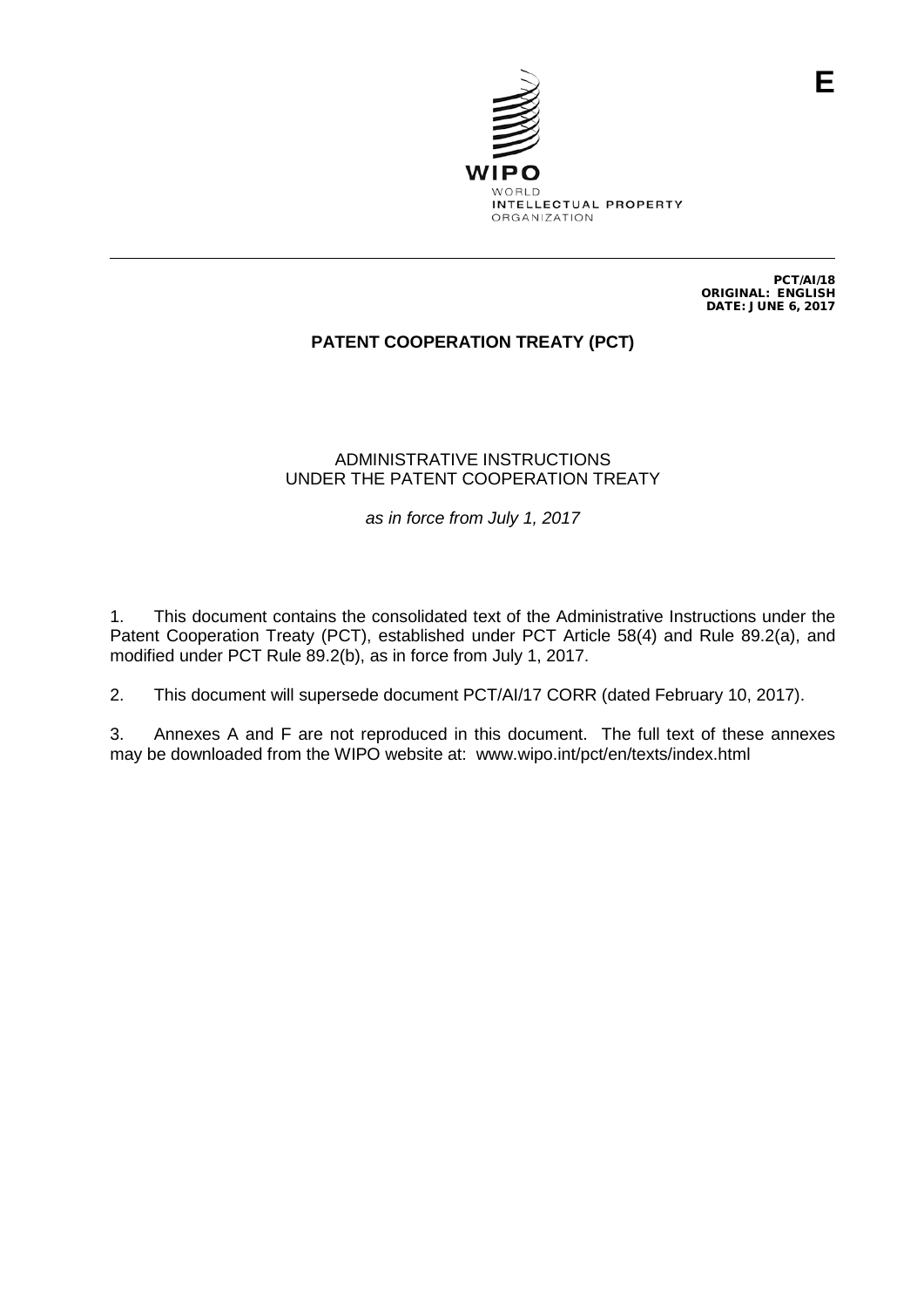## **Administrative Instructions under the Patent Cooperation Treaty**

(as in force from July 1, 2017)

# TABLE OF CONTENTS<sup>[1](#page-1-0)</sup>

*Part 1: Instructions Relating to General Matters*

| Section 101    | Abbreviated Expressions and Interpretation                                 |
|----------------|----------------------------------------------------------------------------|
| Section 102    | Use of the Forms                                                           |
| Section 102bis | [Deleted]                                                                  |
| Section 103    | Languages of the Forms Used by International Authorities                   |
| Section 104    | Language of Correspondence                                                 |
| Section 105    | Identification of International Application with Two or More Applicants    |
| Section 106    | Change of Common Representative                                            |
| Section 107    | Identification of International Authorities and of Designated and Elected  |
|                | <b>Offices</b>                                                             |
| Section 108    | Correspondence Intended for the Applicant                                  |
| Section 109    | <b>File Reference</b>                                                      |
| Section 110    | <b>Dates</b>                                                               |
| Section 111    | Procedure and Considerations in the Case of Excuse of the Delay in         |
|                | Meeting Certain Time Limits under Rule 82quater                            |
| Section 112    | Ceasing of Effect under Articles 24(1)(iii) and 39(2), Review under        |
|                | Article 25(2) and Maintaining of Effect under Articles 24(2) and 39(3)     |
| Section 113    | Special Fees Payable to the International Bureau                           |
| Section 114    | [Deleted]                                                                  |
| Section 115    | Indications of States, Territories and Intergovernmental Organizations     |
|                | Part 2: Instructions Relating to the International Application             |
| Section 201    | Language of the International Application                                  |
| Section 202    | [Deleted]                                                                  |
| Section 203    | Different Applicants for Different Designated States                       |
| Section 204    | Headings of the Parts of the Description                                   |
| Section 204bis | Numbering of Claims                                                        |
| Section 205    | Numbering and Identification of Claims upon Amendment                      |
| Section 206    | Unity of Invention                                                         |
| Section 207    | Arrangement of Elements and Numbering of Sheets of the International       |
|                | Application                                                                |
| Section 208    | <b>Sequence Listings</b>                                                   |
| Section 209    | Indications as to Deposited Biological Material on a Separate Sheet        |
| Section 210    | [Deleted]                                                                  |
| Section 211    | Declaration as to the Identity of the Inventor                             |
| Section 212    | Declaration as to the Applicant's Entitlement to Apply for and Be          |
|                | <b>Granted a Patent</b>                                                    |
| Section 213    | Declaration as to the Applicant's Entitlement to Claim Priority of Earlier |
|                | Application                                                                |
| Section 214    | Declaration of Inventorship                                                |
| Section 215    | Declaration as to Non-Prejudicial Disclosures or Exceptions to Lack of     |

**Novelty** Section 216 Notice of Correction or Addition of a Declaration under Rule 26*ter*<br>Section 217 Corrections Concerning Expressions. Etc., Not to Be Used in the

Corrections Concerning Expressions, Etc., Not to Be Used in the International Application under Rule 9.2

<span id="page-1-0"></span> <sup>1</sup> *Editor's Note:* Table of Contents and Editor's Notes are added for the convenience of the reader; they do not form part of the Administrative Instructions.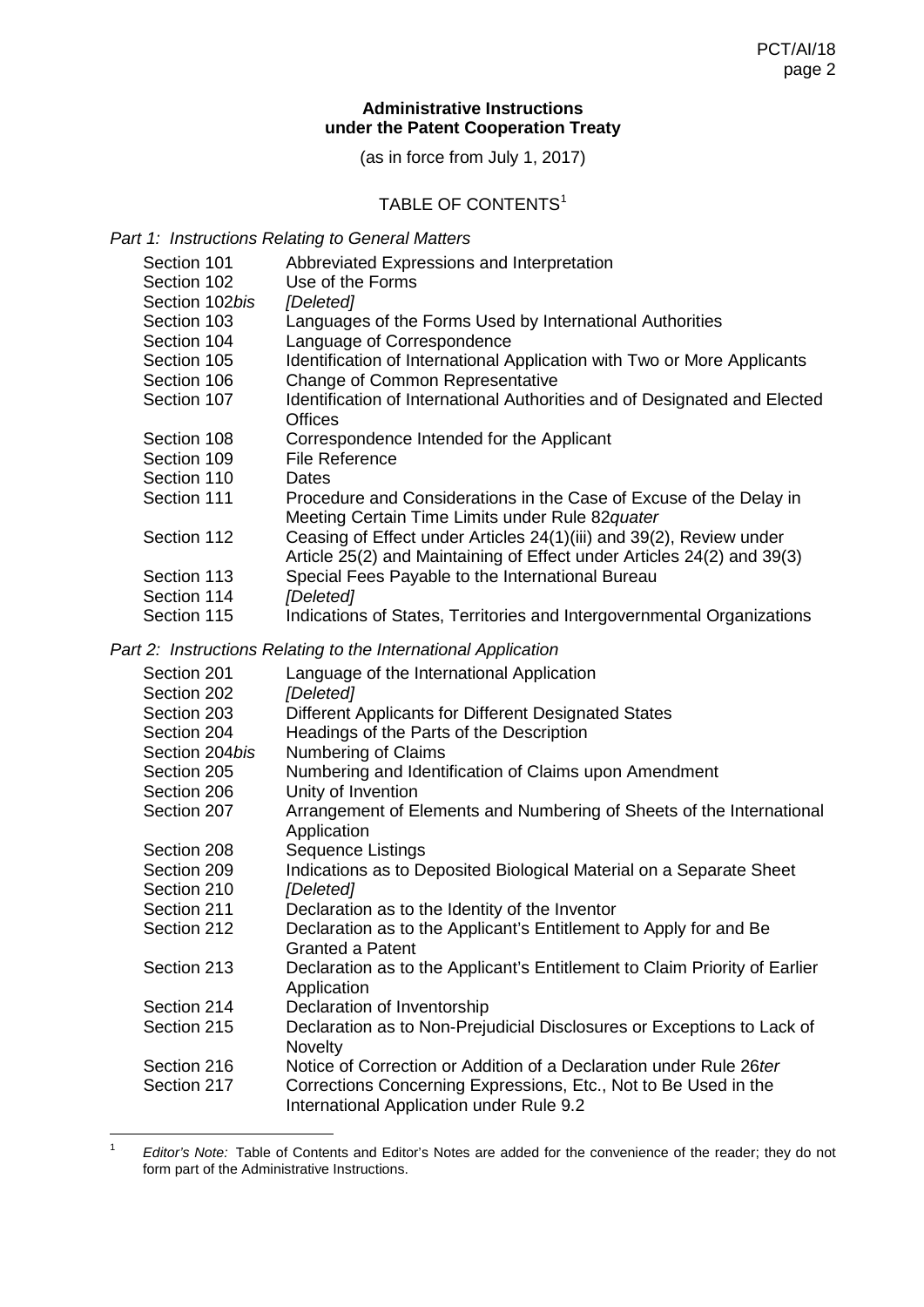Section 218 Processing of a Request for Omission of Information Referred to in Rules 48.2(l) and 94.1(e)

*Part 3: Instructions Relating to the Receiving Office*

| Section 301<br>Section 302 | Notification of Receipt of Purported International Application<br>Priority Claim Considered Not to Have Been Made                           |
|----------------------------|---------------------------------------------------------------------------------------------------------------------------------------------|
| Section 303                | Deletion of Additional Matter in the Request                                                                                                |
| Section 304                | Invitation to Pay Fees before Date on Which They Are Due                                                                                    |
| Section 305                | Identifying the Copies of the International Application                                                                                     |
| Section 305bis             | Preparation, Identification and Transmittal of the Copies of the                                                                            |
|                            | Translation of the International Application                                                                                                |
| Section 305ter             | Identification and Transmittal of the Translation of an Earlier Application                                                                 |
|                            | Furnished under Rule 20.6(a)(iii)                                                                                                           |
| Section 306                | Delayed Transmittal of Search Copy                                                                                                          |
| Section 307                | System of Numbering International Applications                                                                                              |
| Section 308                | Marking of the Sheets of the International Application and of the                                                                           |
|                            | <b>Translation Thereof</b>                                                                                                                  |
| Section 308bis             | Marking of Later Submitted Sheets                                                                                                           |
| Section 309                | Procedure in the Case of Later Submitted Sheets Furnished for the                                                                           |
|                            | Purposes of Incorporation by Reference                                                                                                      |
| Section 310                | Procedure in the Case of Later Submitted Sheets Not Furnished for the                                                                       |
|                            | Purposes of Incorporation by Reference                                                                                                      |
| Section 310bis             | Procedure in the Case of Later Submitted Sheets Resulting in the                                                                            |
|                            | Correction of the International Filing Date under Rule 20.5(c)                                                                              |
| Section 310ter             | Procedure in the Case of Later Submitted Sheets Furnished after the                                                                         |
|                            | Expiration of the Applicable Time Limit Referred to in Rule 20.7                                                                            |
| Section 311                |                                                                                                                                             |
|                            | Renumbering in the Case of Deletion, Substitution or Addition of Sheets                                                                     |
| Section 312                | of the International Application and of the Translation Thereof<br>Notification of Decision Not to Issue Declaration that the International |
|                            |                                                                                                                                             |
|                            | Application Is Considered Withdrawn                                                                                                         |
| Section 313                | Documents Filed with the International Application; Manner of Marking                                                                       |
| Section 314                | the Necessary Annotations in the Check List                                                                                                 |
|                            | Correction or Addition of a Priority Claim under Rule 26bis                                                                                 |
| Section 315                | Processing of Documents by the Receiving Office under                                                                                       |
|                            | Rule 26bis.3(h-bis)                                                                                                                         |
| Section 316                | Procedure in the Case Where the International Application Lacks the                                                                         |
|                            | <b>Prescribed Signature</b>                                                                                                                 |
| Section 317                | Transmittal of a Notice of Correction or Addition of a Declaration under                                                                    |
|                            | Rule 26ter.1                                                                                                                                |
| Section 318                | Cancellation of Designations of Non-Contracting States                                                                                      |
| Section 319                | Procedure under Rule 4.9(b)                                                                                                                 |
| Section 320                | Invitation to Pay Fees under Rule 16bis.1(a)                                                                                                |
| Section 321                | Application of Moneys Received by the Receiving Office in Certain                                                                           |
|                            | Cases                                                                                                                                       |
| Section 322                | Invitation to Submit a Request for Refund of the Search Fee                                                                                 |
| Section 323                | <b>Transmittal of Priority Documents to International Bureau</b>                                                                            |
| Section 324                | Copy of Notification of the International Application Number and the                                                                        |
|                            | International Filing Date under Rule 20.2(c)                                                                                                |
| Section 325                | Corrections of Defects under Rule 26.4 and Rectifications of Obvious                                                                        |
|                            | Mistakes under Rule 91                                                                                                                      |
| Section 326                | Withdrawal by Applicant under Rule 90bis.1, 90bis.2 or 90bis.3                                                                              |
| Section 327                | Ex Officio Correction of Request by the Receiving Office                                                                                    |
| Section 328                | Notifications Concerning Representation                                                                                                     |
| Section 329                | Correction of Indications Concerning the Applicant's Residence or                                                                           |
|                            | Nationality                                                                                                                                 |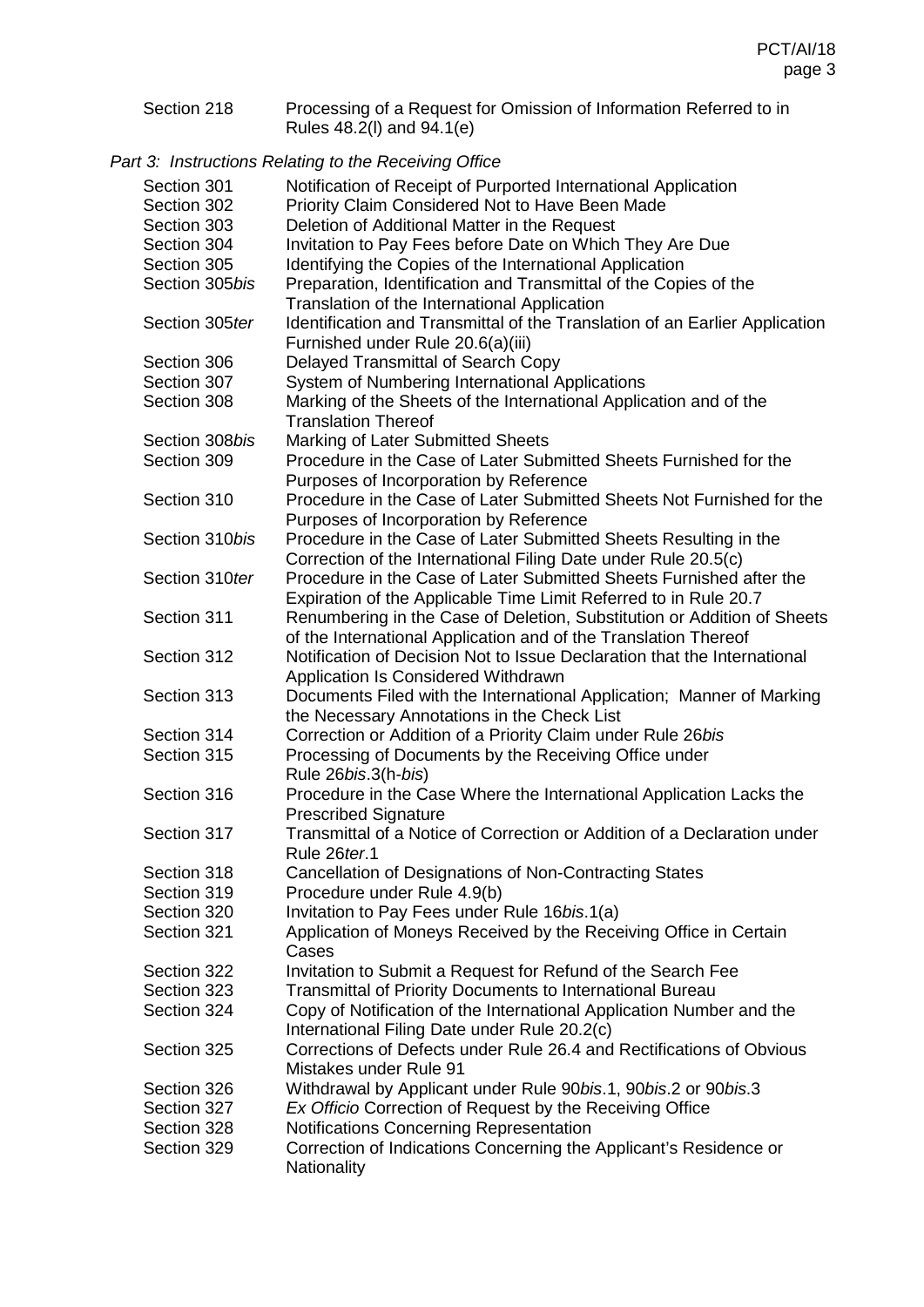| Section 330                | Transmittal of Record Copy Prevented or Delayed by National Security<br>Prescriptions                         |
|----------------------------|---------------------------------------------------------------------------------------------------------------|
| Section 331                | <b>Receipt of Confirmation Copy</b>                                                                           |
| Section 332                | Notification of Languages Accepted by the Receiving Office under<br>Rules 12.1(a) and (c) and 12.4(a)         |
| Section 333                | Transmittal of International Application to the International Bureau as<br><b>Receiving Office</b>            |
| Section 334                | Notification to Applicant of Submission of Demand after the Expiration of<br>19 Months from the Priority Date |
| Section 335                | [Deleted]                                                                                                     |
| Section 336<br>Section 337 | Waivers under Rules 90.4(d) and 90.5(c)<br>[Deleted]                                                          |

*Part 4: Instructions Relating to the International Bureau*

| Section 401<br>Section 402<br>Section 403 | Marking of the Sheets of the Record Copy<br>Correction or Addition of a Priority Claim under Rule 26bis<br>Transmittal of Protest against Payment of Additional Fees and Decision<br>Thereon Where International Application Is Considered to Lack Unity of<br>Invention |
|-------------------------------------------|--------------------------------------------------------------------------------------------------------------------------------------------------------------------------------------------------------------------------------------------------------------------------|
| Section 404<br>Section 405                | International Publication Number of International Application<br>Publication of Notifications of Languages Accepted by the Receiving<br>Office under Rules 12.1(a) and (c) and 12.4(a)                                                                                   |
| Section 406                               | Publication of International Applications                                                                                                                                                                                                                                |
| Section 407                               | <b>The Gazette</b>                                                                                                                                                                                                                                                       |
| Section 408                               | <b>Priority Application Number</b>                                                                                                                                                                                                                                       |
| Section 409                               | Priority Claim Considered Not to Have Been Made                                                                                                                                                                                                                          |
| Section 410                               | Numbering of Sheets for the Purposes of International Publication;<br>Procedure in Case of Missing Sheets                                                                                                                                                                |
| Section 411                               | <b>Receipt of Priority Document</b>                                                                                                                                                                                                                                      |
| Section 411 bis                           | Receipt of Translation of Earlier Application under Rule 20.6(a)(iii)                                                                                                                                                                                                    |
| Section 412                               | Notification of Lack of Transmittal of Search Copy                                                                                                                                                                                                                       |
| Section 413                               | Incorporations by Reference under Rule 20, Corrections of Defects<br>under Rule 26.4 and Rectifications of Obvious Mistakes under Rule 91,                                                                                                                               |
| Section 413bis                            | <b>Rectifications of Obvious Mistakes under Rule 91</b>                                                                                                                                                                                                                  |
| Section 414                               | Notification to the International Preliminary Examining Authority Where<br>the International Application Is Considered Withdrawn                                                                                                                                         |
| Section 415                               | Notification of Withdrawal under Rule 90bis.1, 90bis.2, 90bis.3,<br>90bis.3bis or 90bis.4                                                                                                                                                                                |
| Section 416                               | Correction of Request in Record Copy                                                                                                                                                                                                                                     |
| Section 417                               | Processing of Amendments under Article 19                                                                                                                                                                                                                                |
| Section 418                               | Notifications to Elected Offices Where the Demand Is Considered Not to<br>Have Been Submitted or Made                                                                                                                                                                    |
| Section 419                               | Processing of a Declaration under Rule 26ter                                                                                                                                                                                                                             |
| Section 420                               | Copy of International Application, International Search Report and<br>Supplementary International Search Report for the International<br><b>Preliminary Examining Authority</b>                                                                                          |
| Section 421                               | Invitation to Furnish a Copy of the Priority Document                                                                                                                                                                                                                    |
| Section 422                               | Notifications Concerning Changes Recorded under Rule 92bis.1                                                                                                                                                                                                             |
| Section 422bis                            | Objections Concerning Changes in the Person of the Applicant<br>Recorded under Rule 92bis.1(a)                                                                                                                                                                           |
| Section 423                               | Cancellation of Designations and Elections                                                                                                                                                                                                                               |
| Section 424                               | Procedure under Rule 4.9(b)                                                                                                                                                                                                                                              |
| Section 425                               | Notifications Concerning Representation                                                                                                                                                                                                                                  |
| Section 426                               | [Deleted]                                                                                                                                                                                                                                                                |
| Section 427                               | [Deleted]                                                                                                                                                                                                                                                                |
|                                           |                                                                                                                                                                                                                                                                          |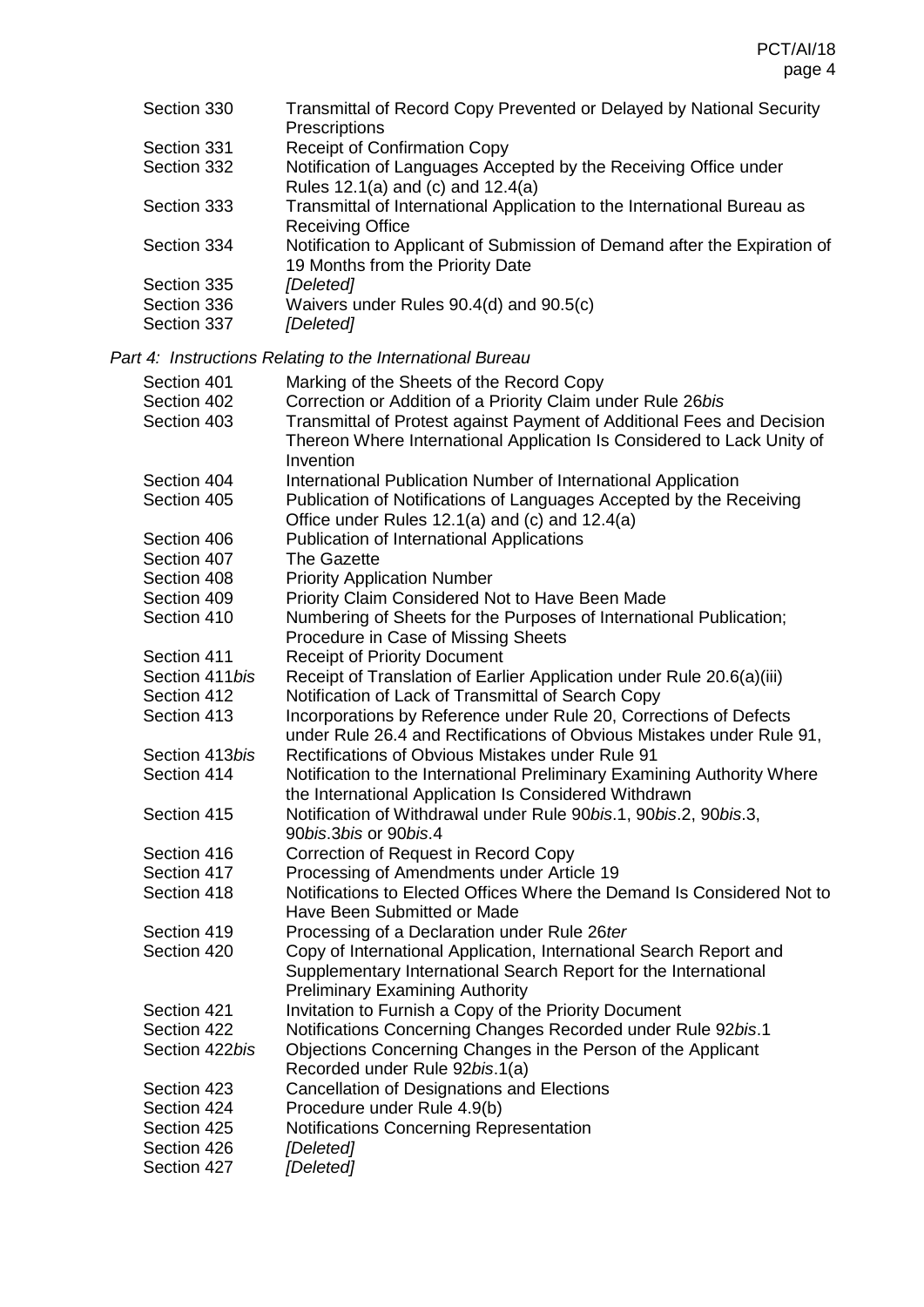| Section 428 | [Deleted]                                                                                                        |
|-------------|------------------------------------------------------------------------------------------------------------------|
| Section 429 | [Deleted]                                                                                                        |
| Section 430 | Notification of Designations under Rule 32                                                                       |
| Section 431 | Publication of Notice of Submission of Demand                                                                    |
| Section 432 | Notification to Applicant of Submission of Demand after the Expiration of                                        |
|             | 19 Months from the Priority Date                                                                                 |
| Section 433 | Waivers under Rule 90.4(d)                                                                                       |
| Section 434 | Publication of Information Concerning Waivers under Rules 90.4(d) and<br>90.5(c)                                 |
| Section 435 | <b>Communication of Publications and Documents</b>                                                               |
| Section 436 | Preparation, Identification and Transmittal of the Copies of the<br>Translation of the International Application |

*Part 5: Instructions Relating to the International Searching Authority*

| Section 501 | [Deleted]                                                                                                                                                     |
|-------------|---------------------------------------------------------------------------------------------------------------------------------------------------------------|
| Section 502 | Transmittal of Protest against Payment of Additional Fees and Decision<br>Thereon Where International Application Is Considered to Lack Unity of<br>Invention |
| Section 503 | Method of Identifying Documents Cited in the International Search<br>Report and the Written Opinion of the International Searching Authority                  |
| Section 504 | Classification of the Subject Matter of the International Application                                                                                         |
| Section 505 | Indication of Citations of Particular Relevance in the International Search<br>Report                                                                         |
| Section 506 | [Deleted]                                                                                                                                                     |
| Section 507 | Manner of Indicating Certain Special Categories of Documents Cited in<br>the International Search Report                                                      |
| Section 508 | Manner of Indicating the Claims to Which the Documents Cited in the<br>International Search Report Are Relevant                                               |
| Section 509 | International Search and Written Opinion of the International Searching<br>Authority on the Basis of a Translation of the International Application           |
| Section 510 | Refund of Search Fee in Case of Withdrawal of International Application                                                                                       |
| Section 511 | <b>Rectifications of Obvious Mistakes under Rule 91</b>                                                                                                       |
| Section 512 | Notifications Concerning Representation                                                                                                                       |
| Section 513 | Sequence Listings                                                                                                                                             |
| Section 514 | <b>Authorized Officer</b>                                                                                                                                     |
| Section 515 | Modification of Abstract in Response to Applicant's Comments                                                                                                  |
| Section 516 | Notification to Applicant of Submission of Demand after the Expiration of<br>19 Months from the Priority Date                                                 |
| Section 517 | Waivers under Rules 90.4(d) and 90.5(c)                                                                                                                       |
| Section 518 | Guidelines for Explanations Contained in the Written Opinion of the<br><b>International Searching Authority</b>                                               |
| Section 519 | Notification of Receipt of Copy of International Application for the<br>Purposes of Supplementary International Search                                        |
| Section 520 | Withdrawal by Applicant under Rule 90bis.3bis                                                                                                                 |

*Part 6: Instructions Relating to the International Preliminary Examining Authority*

| Section 601 | Notification to Applicant of Submission of Demand after the Expiration of                                                                                     |
|-------------|---------------------------------------------------------------------------------------------------------------------------------------------------------------|
|             | 19 Months from the Priority Date                                                                                                                              |
| Section 602 | Processing of Amendments by the International Preliminary Examining<br>Authority                                                                              |
| Section 603 | Transmittal of Protest against Payment of Additional Fees and Decision<br>Thereon Where International Application Is Considered to Lack Unity of<br>Invention |
| Section 604 | Guidelines for Explanations Contained in the International Preliminary<br><b>Examination Report</b>                                                           |
| Section 605 | File to Be Used for International Preliminary Examination                                                                                                     |
|             |                                                                                                                                                               |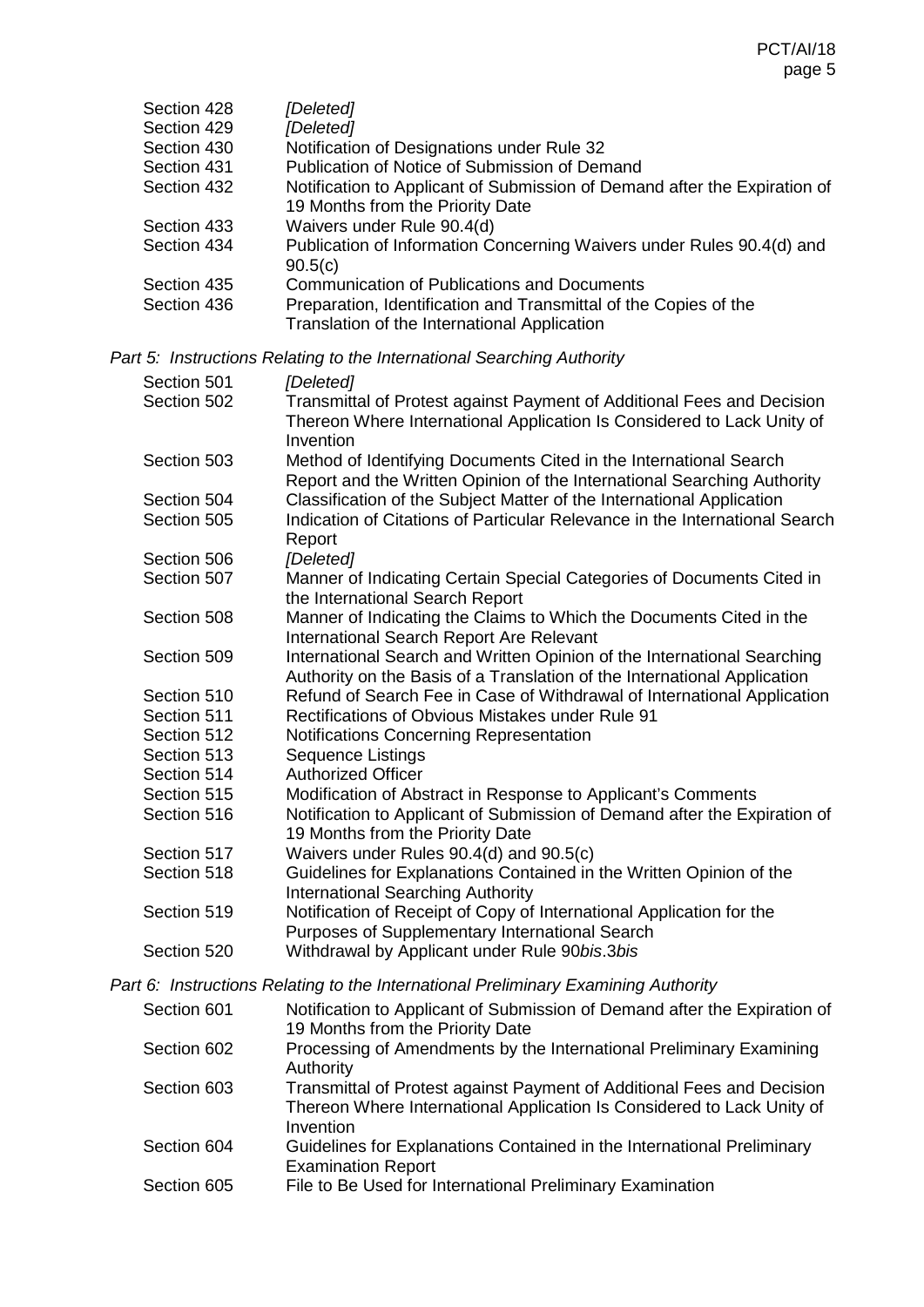| Section 606<br>Section 607<br>Section 608 | <b>Cancellation of Elections</b><br>Rectifications of Obvious Mistakes under Rule 91<br>Notifications Concerning Representation |
|-------------------------------------------|---------------------------------------------------------------------------------------------------------------------------------|
| Section 609                               | Withdrawal by Applicant under Rules 90bis.1, 90bis.2 or 90bis.3                                                                 |
| Section 610                               | <b>Sequence Listings</b>                                                                                                        |
| Section 611                               | Method of Identification of Documents in the International Preliminary<br><b>Examination Report</b>                             |
| Section 612                               | <b>Authorized Officer</b>                                                                                                       |
| Section 613                               | Invitation to Submit a Request for Refund of Fees under Rule 57.4 or<br>58.3                                                    |
| Section 614                               | Evidence of Right to File Demand                                                                                                |
| Section 615                               | Invitation to Pay Fees before Date on Which They Are Due                                                                        |
| Section 616                               | International Preliminary Examination on the Basis of a Translation of<br>the International Application                         |
| Section 617                               | Waivers under Rules 90.4(d) and 90.5(c)                                                                                         |

*Part 7: Instructions Relating to the Filing and Processing in Electronic Form of International Applications*

| Section 701    | <b>Abbreviated Expressions</b>                                                                                                                                             |
|----------------|----------------------------------------------------------------------------------------------------------------------------------------------------------------------------|
| Section 702    | Filing, Processing and Communication in Electronic Form of<br><b>International Applications</b>                                                                            |
| Section 703    | Filing Requirements; Basic Common Standard                                                                                                                                 |
| Section 704    | Receipt; International Filing Date; Signature; Physical Requirements                                                                                                       |
| Section 705    | Home Copy, Record Copy and Search Copy Where International<br>Application Is Filed in Electronic Form                                                                      |
| Section 705bis | Processing in Electronic Form of International Applications Filed on<br>Paper; Home Copy, Record Copy and Search Copy                                                      |
| Section 706    | Documents in Pre-Conversion Format                                                                                                                                         |
| Section 707    | Calculation of International Filing Fee and Fee Reduction                                                                                                                  |
| Section 708    | Special Provisions Concerning Legibility, Completeness, Infection by<br>Viruses, Etc.                                                                                      |
| Section 709    | Means of Communication with the Receiving Office                                                                                                                           |
| Section 710    | Notification and Publication of Receiving Offices' Requirements and<br><b>Practices</b>                                                                                    |
| Section 711    | <b>Electronic Records Management</b>                                                                                                                                       |
| Section 712    | <b>Access to Electronic Records</b>                                                                                                                                        |
| Section 713    | Application of Provisions to International Authorities and the International<br>Bureau, and to Notifications, Communications, Correspondence and<br><b>Other Documents</b> |
| Section 714    | Furnishing by the International Bureau of Copies of Documents Kept in<br>Electronic Form; Designated Offices' Signature Requirements                                       |
| Section 715    | Availability of Priority Documents from Digital Libraries                                                                                                                  |
| Section 716    | Request that Priority Document be Obtained from a Digital Library under<br>Rule 17.1(b-bis)                                                                                |

*Part 8: Instructions Relating to Observations by Third Parties*

| Section 801 | <b>Third Party Observation System</b>                                                                                     |
|-------------|---------------------------------------------------------------------------------------------------------------------------|
| Section 802 | Filing of a Third Party Observation                                                                                       |
| Section 803 | Availability of an Observation and Related Information                                                                    |
| Section 804 | Notification of Receipt of an Observation to the Applicant and<br>Comments by the Applicant in Response to an Observation |
| Section 805 | Communication of Observations and Comments to International<br>Authorities and Designated Offices                         |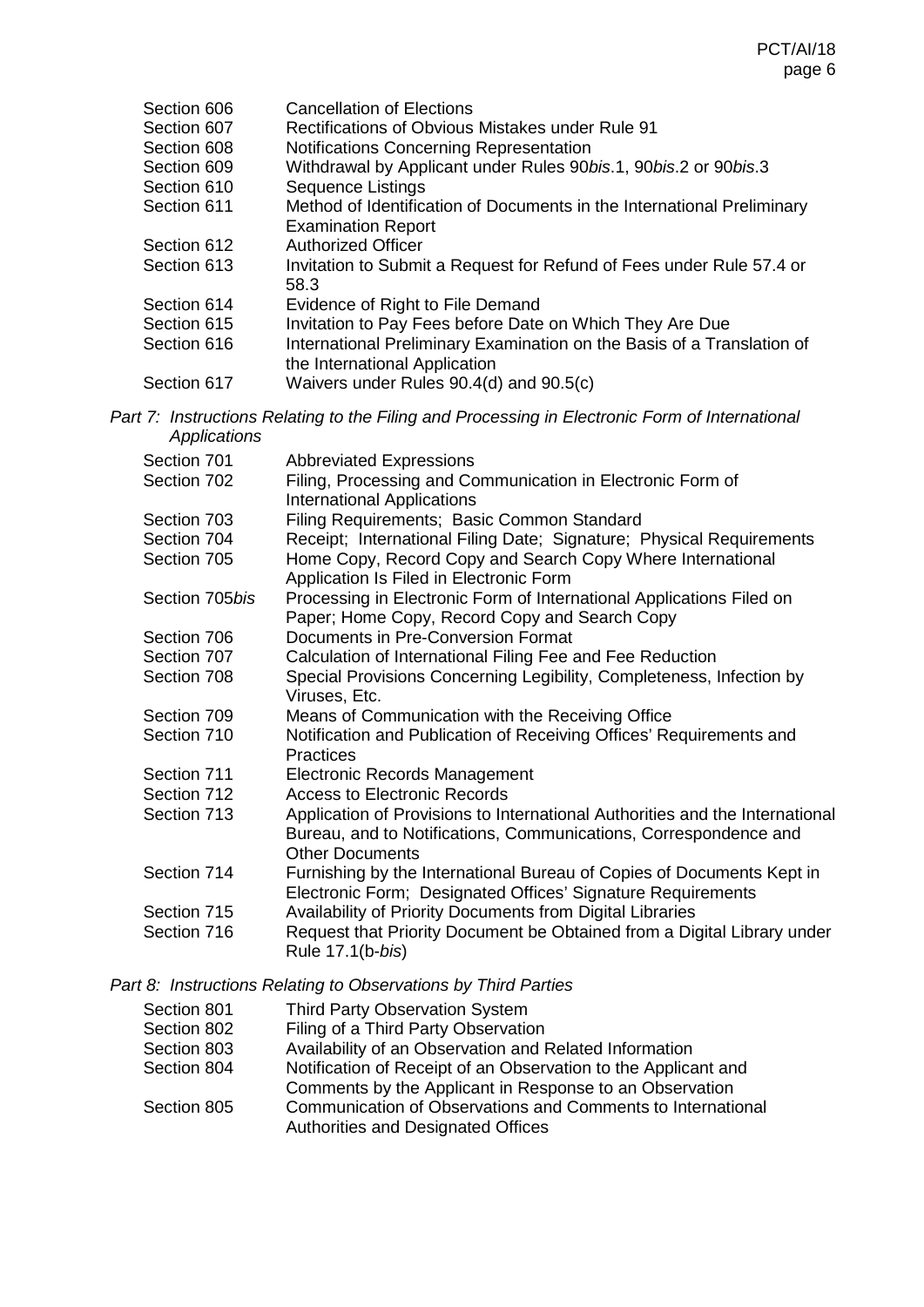<span id="page-6-0"></span>

| Annex A:                                                 | Forms <sup>2</sup>                                                                                                                                                                                                                                        |  |  |
|----------------------------------------------------------|-----------------------------------------------------------------------------------------------------------------------------------------------------------------------------------------------------------------------------------------------------------|--|--|
| Part I<br>Part II<br>Part III<br>Part IV<br>Part V       | Forms Relating to the Receiving Office<br>Forms Relating to the International Searching Authority<br>Forms Relating to the International Bureau<br>Forms Relating to the International Preliminary Examining Authority<br><b>Request and Demand Forms</b> |  |  |
| Annex B:                                                 | Unity of Invention                                                                                                                                                                                                                                        |  |  |
| Annex C:                                                 | Standard for the Presentation of Nucleotide and Amino Acid Sequence<br>Listings in International Patent Applications under the PCT                                                                                                                        |  |  |
| Annex D:                                                 | Information from Front Page of Published International Application to Be<br>Included in the Gazette under Rule 86.1(i)                                                                                                                                    |  |  |
| Annex E:                                                 | Information to Be Published in the Gazette under Rule 86.1(v)                                                                                                                                                                                             |  |  |
| Annex F:<br>Sections 1 to 9<br>Appendix I<br>Appendix II | Standard for the Electronic Filing and Processing of International Applications <sup>2</sup><br>XML DTDS for the E-PCT Standard<br>PKI Architecture for the E-PCT Standard                                                                                |  |  |
| Appendix III<br>Appendix IV                              | Basic Common Standard for Electronic Filing<br>Use of Physical Media for the E-PCT Standard                                                                                                                                                               |  |  |

<span id="page-6-1"></span> <sup>2</sup> *Editor's Note:* This Annex is not reproduced here. The full text may be downloaded from the WIPO website at: www.wipo.int/pct/en/texts/index.html.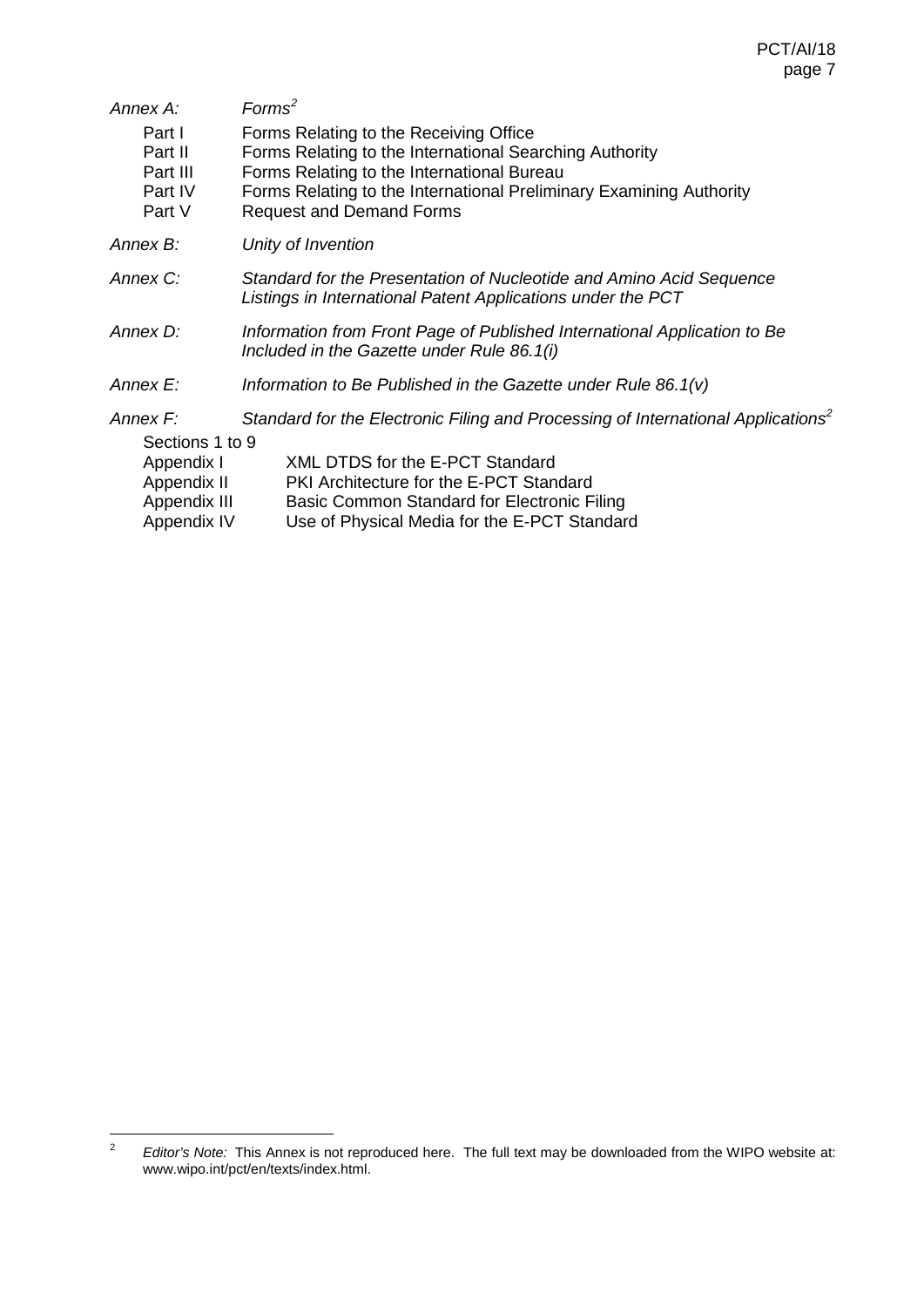## PART 1 INSTRUCTIONS RELATING TO GENERAL MATTERS

#### **Section 101 Abbreviated Expressions and Interpretation**

(a) In these Administrative Instructions:

- (i) "Treaty" means the Patent Cooperation Treaty;
- (ii) "Regulations" means the Regulations under the Treaty;
- (iii) "Article" means an Article of the Treaty;
- (iv) "Rule" means a Rule of the Regulations;

(v) "International Bureau" means the International Bureau as defined in Article 2(xix) of the Treaty;

(vi) "International Authorities" means the receiving Offices, the International Searching Authorities, the International Preliminary Examining Authorities, and the International Bureau;

(vii) "Annex" means an Annex to these Administrative Instructions, unless the contrary clearly follows from the wording or the nature of the provision, or the context in which the word is used;

(viii) "Form" means a Form contained in Annex A;

(ix) "WIPO Standard" means a Standard established by the World Intellectual Property Organization;

(x) "Director General" means the Director General as defined in Article 2(xx) of the Treaty;

(xi) "electronic" technology includes that having electrical, digital, magnetic, optical or electromagnetic capabilities;

(xii) the expressions "sequence listing", "sequence listing forming part of the international application" and "sequence listing not forming part of the international application" have the same meaning as in Annex C.

(b) The Annexes are part of these Administrative Instructions.

## **Section 102 Use of the Forms**

(a) Subject to paragraphs (b) to (i) and Section 103, the International Authorities shall use, or require the use of, the mandatory Forms specified below:

(i) Forms for use by the applicant:

PCT/RO/101 (request Form) PCT/IPEA/401 (demand Form)

(ii) Forms for use by the receiving Offices:

| <b>PCT/RO/103</b> | <b>PCT/RO/112</b> | <b>PCT/RO/133</b> | <b>PCT/RO/154</b> |
|-------------------|-------------------|-------------------|-------------------|
| <b>PCT/RO/104</b> | <b>PCT/RO/113</b> | <b>PCT/RO/136</b> | <b>PCT/RO/155</b> |
| <b>PCT/RO/105</b> | <b>PCT/RO/114</b> | <b>PCT/RO/143</b> | <b>PCT/RO/156</b> |
| <b>PCT/RO/106</b> | <b>PCT/RO/115</b> | <b>PCT/RO/147</b> | <b>PCT/RO/157</b> |
| <b>PCT/RO/107</b> | <b>PCT/RO/117</b> | <b>PCT/RO/150</b> | <b>PCT/RO/158</b> |
| <b>PCT/RO/109</b> | <b>PCT/RO/118</b> | <b>PCT/RO/151</b> | <b>PCT/RO/159</b> |
| <b>PCT/RO/110</b> | <b>PCT/RO/123</b> | <b>PCT/RO/152</b> |                   |
| <b>PCT/RO/111</b> | <b>PCT/RO/126</b> | <b>PCT/RO/153</b> |                   |

(iii) Forms for use by the International Searching Authorities:

| PCT/ISA/201        | PCT/ISA/209 | PCT/ISA/219        | PCT/ISA/235 |
|--------------------|-------------|--------------------|-------------|
| <b>PCT/ISA/202</b> | PCT/ISA/210 | <b>PCT/ISA/220</b> | PCT/ISA/236 |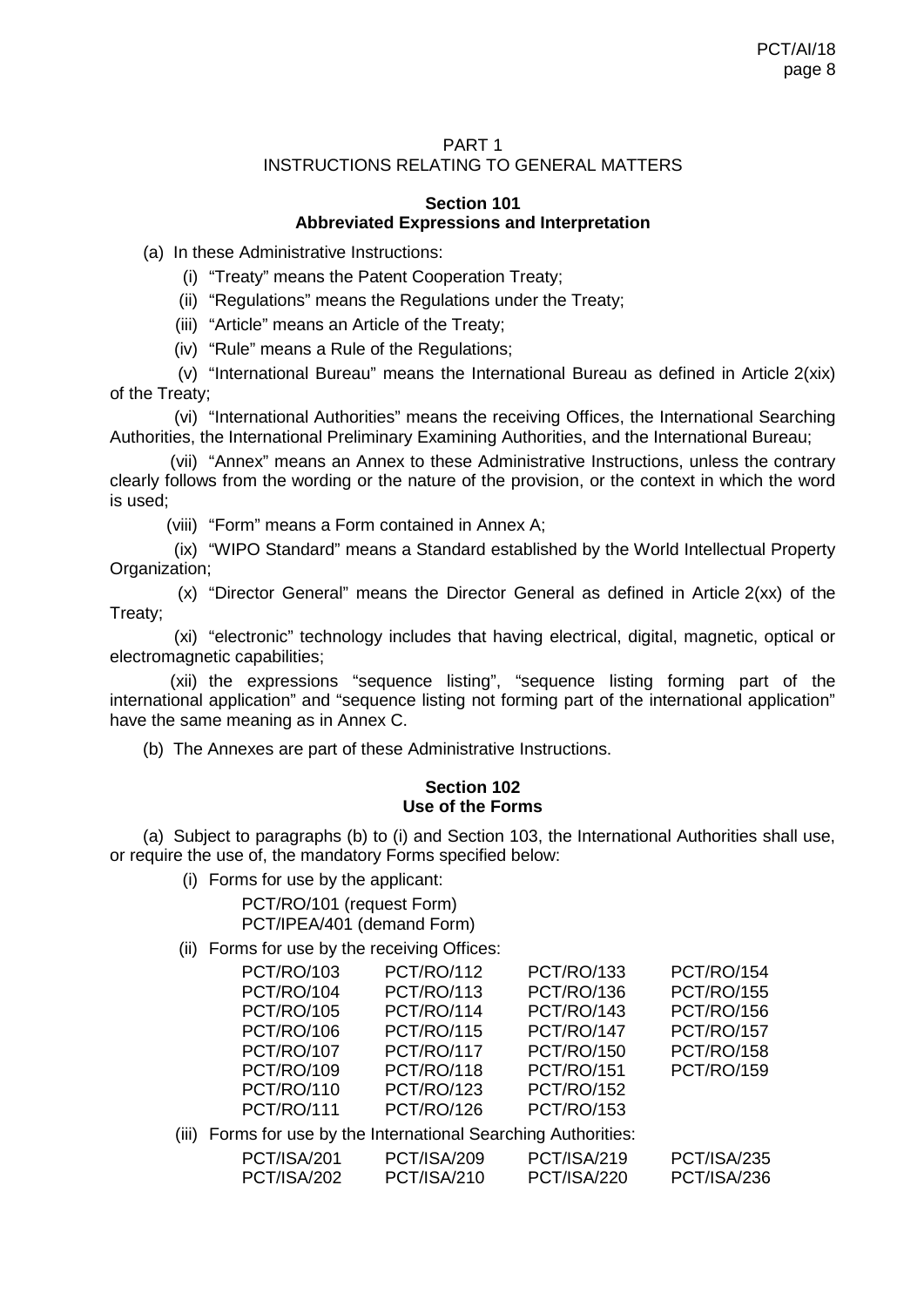| <b>PCT/ISA/203</b> | PCT/ISA/212  | <b>PCT/ISA/225</b> | PCT/ISA/237 |
|--------------------|--------------|--------------------|-------------|
| <b>PCT/ISA/205</b> | PCT/ISA/217  | <b>PCT/ISA/233</b> |             |
| PCT/ISA/206        | PCT/ISA/218  | PCT/ISA/234        |             |
| PCT/SISA/501       | PCT/SISA/504 | PCT/SISA/507       |             |
| PCT/SISA/502       | PCT/SISA/505 | PCT/SISA/510       |             |
| PCT/SISA/503       | PCT/SISA/506 |                    |             |

(iv) Forms for use by the International Bureau:

| PCT/IB/301        | PCT/IB/319        | <b>PCT/IB/345</b> | PCT/IB/369        |
|-------------------|-------------------|-------------------|-------------------|
| PCT/IB/304        | <b>PCT/IB/320</b> | <b>PCT/IB/346</b> | <b>PCT/IB/370</b> |
| PCT/IB/305        | PCT/IB/321        | PCT/IB/349        | <b>PCT/IB/371</b> |
| PCT/IB/306        | <b>PCT/IB/323</b> | PCT/IB/350        | <b>PCT/IB/373</b> |
| PCT/IB/307        | <b>PCT/IB/325</b> | <b>PCT/IB/351</b> | <b>PCT/IB/374</b> |
| PCT/IB/308        | PCT/IB/326        | PCT/IB/353        | <b>PCT/IB/376</b> |
| PCT/IB/310        | PCT/IB/331        | PCT/IB/354        | <b>PCT/IB/377</b> |
| PCT/IB/311        | <b>PCT/IB/332</b> | <b>PCT/IB/356</b> | <b>PCT/IB/378</b> |
| PCT/IB/313        | PCT/IB/335        | <b>PCT/IB/357</b> | <b>PCT/IB/379</b> |
| PCT/IB/314        | PCT/IB/336        | <b>PCT/IB/358</b> | PCT/IB/399        |
| PCT/IB/315        | <b>PCT/IB/337</b> | PCT/IB/360        |                   |
| PCT/IB/316        | PCT/IB/338        | PCT/IB/366        |                   |
| <b>PCT/IB/317</b> | PCT/IB/339        | <b>PCT/IB/367</b> |                   |
| PCT/IB/318        | <b>PCT/IB/344</b> | <b>PCT/IB/368</b> |                   |
|                   |                   |                   |                   |

(v) Forms for use by the International Preliminary Examining Authorities:

| PCT/IPFA/402 | PCT/IPFA/409 | PCT/IPFA/420 | PCT/IPFA/441 |
|--------------|--------------|--------------|--------------|
| PCT/IPFA/404 | PCT/IPFA/412 | PCT/IPFA/425 | PCT/IPFA/442 |
| PCT/IPFA/405 | PCT/IPFA/414 | PCT/IPEA/431 | PCT/IPFA/443 |
| PCT/IPFA/407 | PCT/IPFA/415 | PCT/IPFA/436 | PCT/IPFA/444 |
| PCT/IPFA/408 | PCT/IPFA/416 | PCT/IPFA/440 |              |
|              |              |              |              |

(b) Slight variations in layout necessary in view of the printing of the Forms referred to in paragraph (a) in various languages are permitted.

(c) Slight variations in layout in the Forms referred to in paragraph  $(a)(ii)$  to  $(v)$  are permitted to the extent necessary to meet the particular office requirements of the International Authorities, in particular in view of the production of the Forms by computer or of the use of window envelopes.

(d) Where the receiving Office, the International Searching Authority and/or the International Preliminary Examining Authority are each part of the same Office, the obligation to use the Forms referred to in paragraph (a) does not extend to communications within that same Office.

(e) The annexes to Forms PCT/RO/106, PCT/RO/118, PCT/ISA/201, PCT/ISA/205, (e)<br>/ISA/206. PCT/ISA/210. PCT/ISA/219. PCT/IB/313. PCT/IB/336. PCT/IPEA/404. PCT/ISA/206, PCT/ISA/210, PCT/ISA/219, PCT/IB/313, PCT/IB/336, PCT/IPEA/404, PCT/IPEA/405 and PCT/IPEA/415 may be omitted in cases where they are not used.

(f) The notes attached to Forms PCT/RO/101 (request Form), PCT/IB/375 (supplementary search request Form) and PCT/IPEA/401 (demand Form) shall be distributed by the International Authorities concerned together with the printed versions of those Forms. The notes attached to Form PCT/ISA/220 shall accompany the Form when sent to the applicant.

(g) The use of Forms other than those referred to in paragraph (a) is optional.

(h) Where the request or the demand is presented as a computer print-out, such print-out shall be prepared as follows:

(i) the layout and contents of the request and the demand when presented as computer print-outs shall correspond to the format of Forms PCT/RO/101 (request Form) and PCT/IPEA/401 (demand Form) ("the printed Forms"), with the same information being presented on the corresponding pages;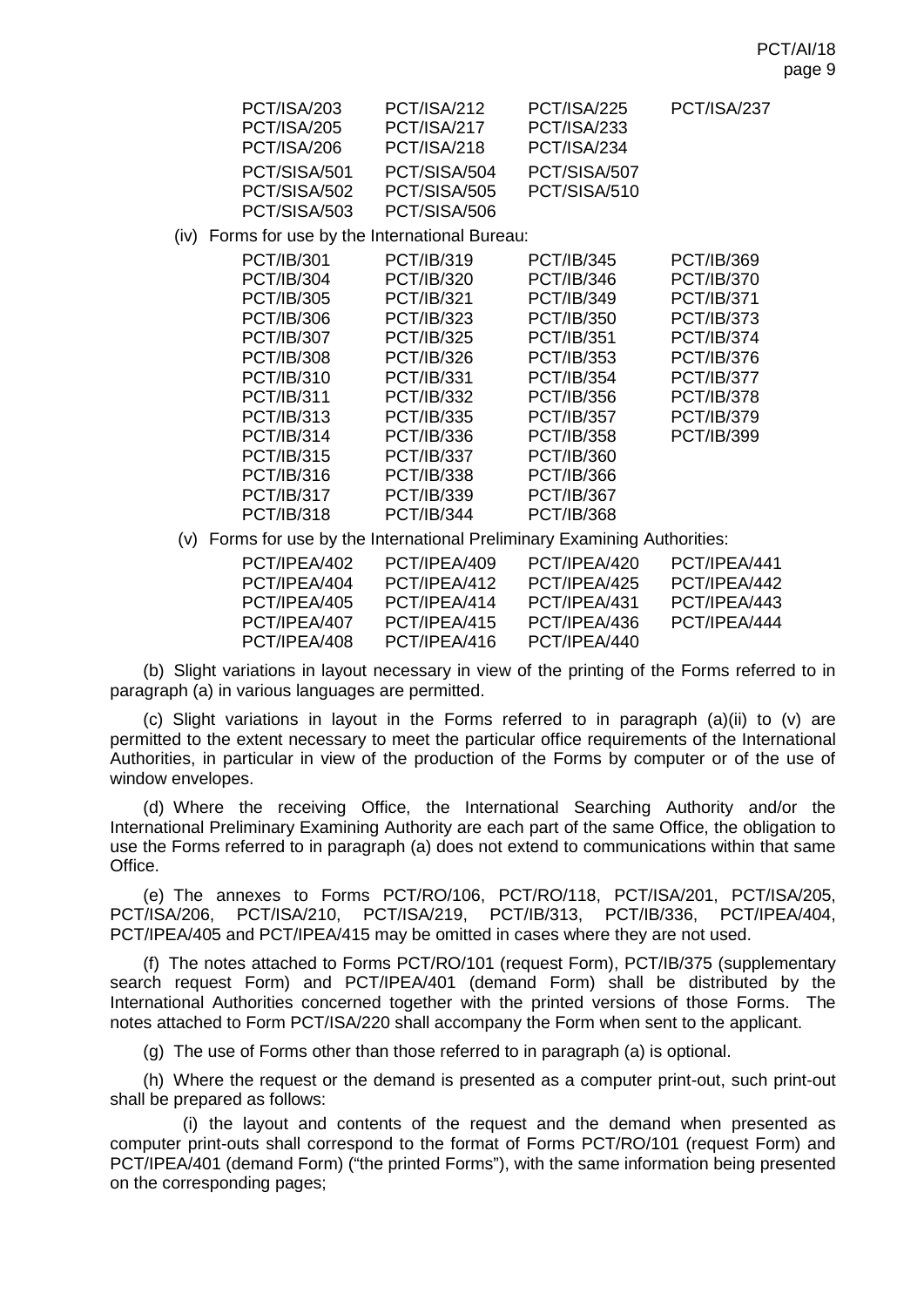(ii) all boxes shall be drawn by solid lines; double lines may be presented as single lines;

(iii) the box numbers and box titles shall be included even where no information is supplied therein;

(iv) the boxes for use by the International Authorities shall be at least as large as those on the printed Forms;

(v) all other boxes shall be within one cm in size of those on the printed Forms;

- (vi) all text shall be 9 points or larger in size;
- (vii) titles and other information shall be clearly distinguished;
- (viii) explanatory notes presented in italics on the printed Forms may be omitted.

(i) Other formats permitted for the presentation of the request and the demand as computer print-outs may be determined by the Director General. Any such format shall be published in the Gazette.

#### **Section 102***bis [Deleted]*

# **Section 103**

## **Languages of the Forms Used by International Authorities**

(a) The language of the Forms used by any receiving Office shall be the same as the language in which the international application is filed, provided that:

(i) where the international application is to be published in the language of a translation required under Rule 12.3(a) or 12.4(a), the receiving Office shall use the Forms in such language;

(ii) the receiving Office may, in its communications to the applicant, use the Forms in any other language being one of its official languages.

(b) Subject to Section 104(b), the language or languages of the Forms to be used by any International Searching Authority shall be specified in the applicable agreement referred to in Article 16(3)(b).

(c) Subject to Section 104(b), the language or languages of the Forms to be used by any International Preliminary Examining Authority shall be specified in the applicable agreement referred to in Article 32(3).

(d) The language of any Form used by the International Bureau shall be English where the language of the international application is English, and it shall be French where the language of the international application is French. Where the language of the international application is neither English nor French, the language of any Form used by the International Bureau in its communications to any other International Authority shall be English or French according to the wishes of such Authority, and in its communications to the applicant it shall be English or French according to the wishes of the applicant.

#### **Section 104 Language of Correspondence**

(a) The language of any letter from the applicant to the receiving Office shall be the same as the language of the international application to which such letter relates, provided that, where the international application is to be published in the language of a translation required under Rule 12.3(a) or 12.4(a), any letter shall be in such language. However, the receiving Office may expressly authorize the use of any other language.

(b) The language of any letter from an Office or Authority to the International Bureau shall be English where the language of the international application is English, and it shall be French where the language of the international application is French. Where the language of the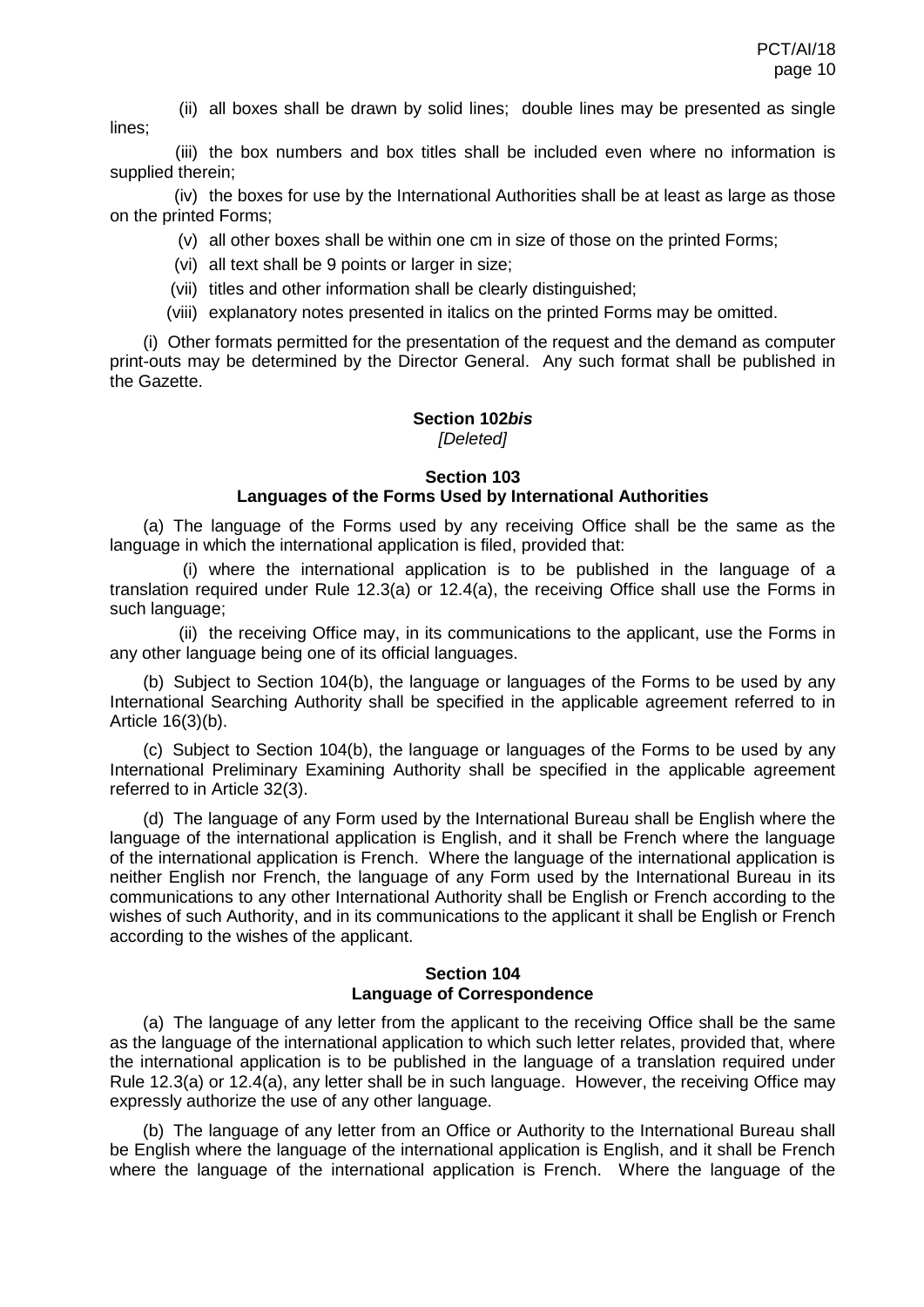international application is neither English nor French, the language of any letter to the International Bureau shall be English or French, provided that any copy, sent to the International Bureau as a notification addressed to it, of a Form sent to the applicant by the receiving Office, the International Searching Authority or the International Preliminary Examining Authority, does not require translation into English or French.

(c) Any communication from the applicant to the International Bureau using ePCT shall be in English, French or the language of publication. The Director General may determine that communications in such languages may also be submitted through other means of communication, and may additionally expand the languages permitted. Any such decisions by the Director General shall be published in the Gazette.

### **Section 105 Identification of International Application with Two or More Applicants**

Where any international application indicates two or more applicants, it shall be sufficient, for the purpose of identifying that application, to indicate, in any Form or correspondence relating to such application, the name of the applicant first named in the request. The provisions of the first sentence of this Section do not apply to the demand.

### **Section 106 Change of Common Representative**

Where a change is recorded under Rule 92*bis*.1(a) in the person of an applicant who was considered to be the common representative under Rule 90.2(b), the new applicant shall be considered to be the common representative under Rule 90.2(b) if he is entitled according to Rule 19.1 to file an international application with the receiving Office.

## **Section 107**

## **Identification of International Authorities and of Designated and Elected Offices**

(a) Whenever the nature of any communication from or to the applicant, from or to any International Authority or, before national processing or examination has started, from or to any designated or elected Office so permits, any International Authority or any designated or elected Office may be indicated in the communication by the two-letter code referred to in Section 115.

(b) The indication of a receiving Office, an International Searching Authority, an International Preliminary Examining Authority or a designated or elected Office shall be preceded by the letters "RO," "ISA," "IPEA," "DO," or "EO," respectively, followed by a slant (e.g., "RO/JP," "ISA/US," "IPEA/SE," "DO/EP," "EO/AU").

## **Section 108 Correspondence Intended for the Applicant**

(a) For the purpose of this Section, where there are two or more agents whose appointments are in force, "first mentioned agent" means the agent first mentioned in the document containing the appointments or, where the appointments are contained in two or more documents, in that which was filed first.

(b) Where a sole applicant has appointed an agent or agents under Rule 90.1(a), correspondence intended for the applicant from the International Authorities shall, subject to paragraph (d), be addressed to the agent or, where applicable, to the first mentioned agent.

(c) Where there are two or more applicants, correspondence intended for the applicants from the International Authorities shall, subject to paragraph (d), be addressed:

(i) if no common agent has been appointed under Rule  $90.1 -$  to the common representative or, where applicable, to his agent or first mentioned agent; or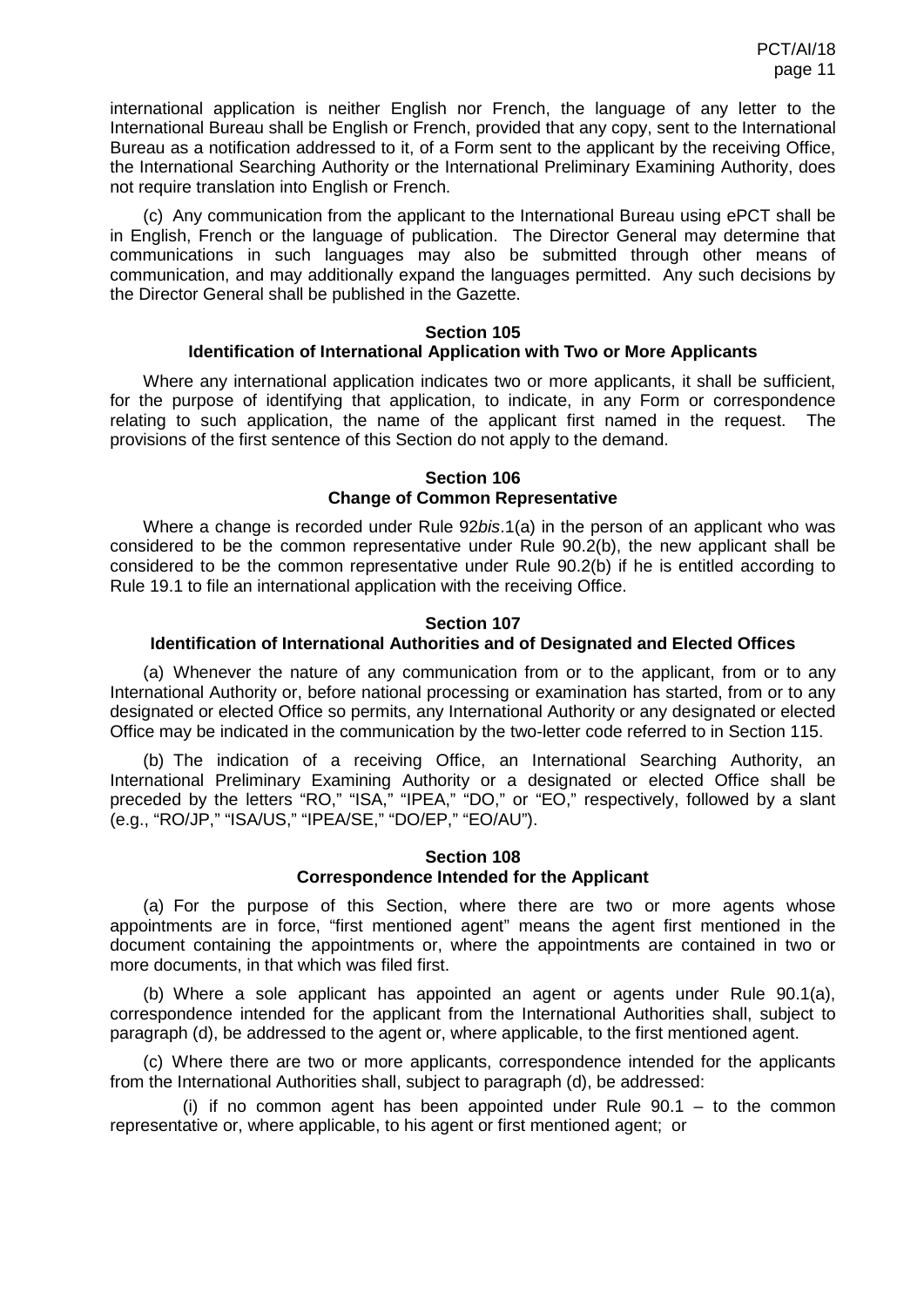(ii) if the applicants have appointed a common agent or common agents under Rule  $90.1(a)$  – to that common agent or, where applicable, to the first mentioned common agent.

(d) Where an agent has or agents have been appointed under Rule 90.1(b), (c) or (d)(ii), paragraphs (b) and (c) shall apply to correspondence intended for the applicant relating to the procedure before the International Searching Authority or the International Preliminary Examining Authority, as the case may be, as if those paragraphs referred to the agent or agents so appointed.

(e) Where, in accordance with paragraph (c), correspondence intended for the applicants from the International Authorities is to be addressed to the common representative but the indication required under Rule 4.5(a)(ii) has not been provided for the common representative, correspondence shall be addressed:

(i) to the first applicant named in the request who is entitled according to Rule 19.1 to file an international application with the receiving Office and in respect of whom the indication required under Rule 4.5(a)(ii) has been provided; or, if there is no such applicant,

(ii) to the applicant first named in the request who is entitled according to Article 9 to file an international application and in respect of whom the indication required under Rule 4.5(a)(ii) has been provided; or, if there is no such applicant,

(iii) to the applicant first named in the request in respect of whom the indication required under Rule 4.5(a)(ii) has been provided.

## **Section 109 File Reference**

(a) Where any document submitted by the applicant contains an indication of a file reference, that reference shall not exceed 12 characters in length and may be composed of either letters of the Latin alphabet or Arabic numerals, or both.

(b) Correspondence from International Authorities intended for the applicant shall indicate any such file reference.

#### **Section 110 Dates**

Any date in the international application, or used in any correspondence emanating from International Authorities relating to the international application, shall be indicated by the Arabic number of the day, by the name of the month, and by the Arabic number of the year. The receiving Office, where the applicant has not done so, or the International Bureau, where the applicant has not done so and the receiving Office fails to do so, shall, after, above, or below any date indicated by the applicant in the request, repeat the date, in parentheses, by indicating it by two-digit Arabic numerals each for the number of the day and for the number of the month followed by the number of the year in four digits, in that order and with a period, slant or hyphen after the digit pairs of the day and of the month (for example, "20 March 2004 (20.03.2004)," "20 March 2004 (20/03/2004)," or "20 March 2004 (20-03-2004)").

## **Section 111**

## **Procedure and Considerations in the Case of Excuse of the Delay in Meeting Certain Time Limits under Rule 82***quater*

(a) Where the receiving Office, the International Searching Authority, the Authority specified for supplementary search, the International Preliminary Examining Authority, or the International Bureau receives a request under Rule 82*quater* for the excuse of a delay in meeting a time limit, it shall promptly:

(i) communicate its decision whether or not to excuse such a delay to the interested party; and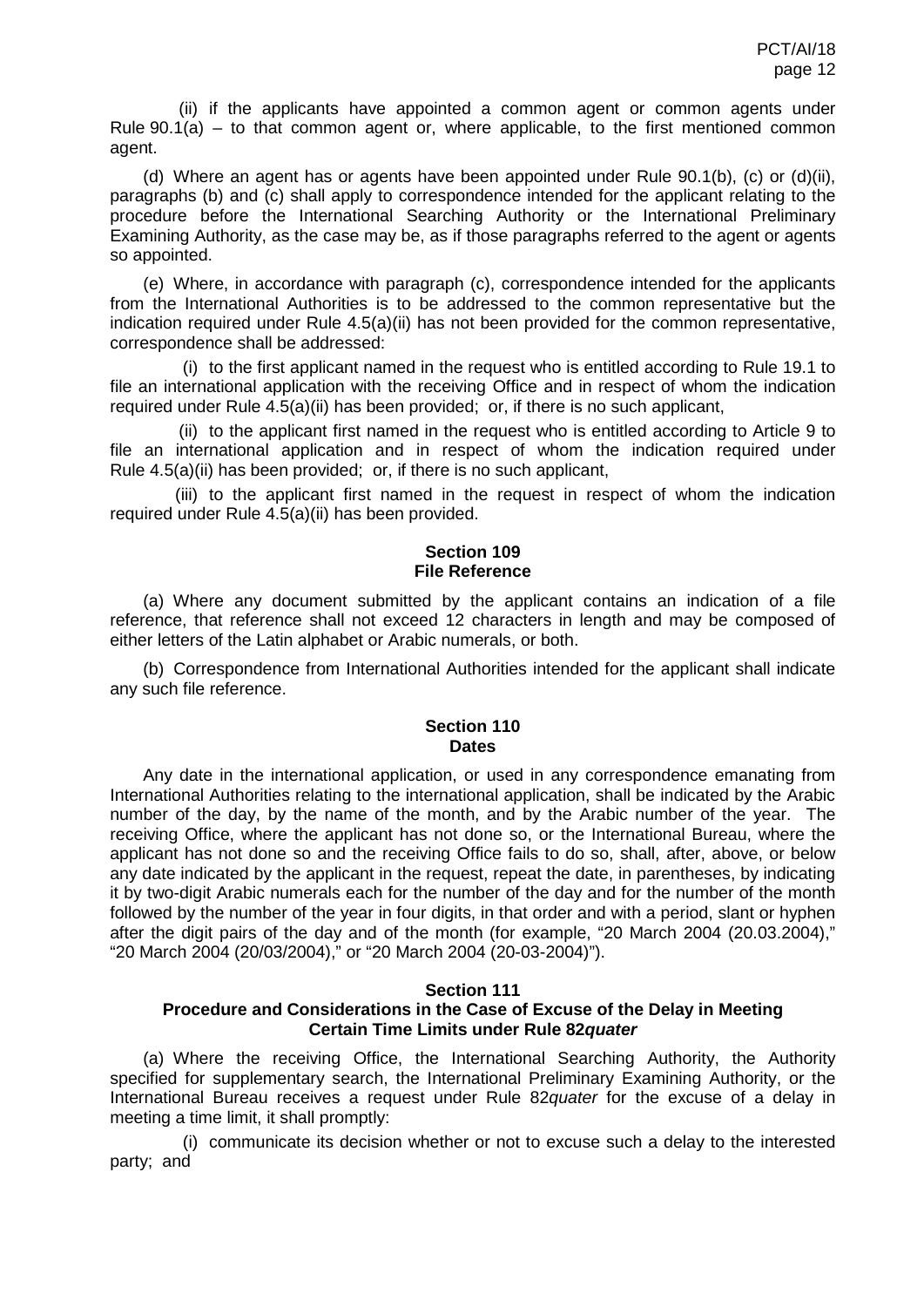(ii) where applicable, transmit a copy of such a request, a copy of any evidence furnished and of its decision to the International Bureau.

(b) An interested party desiring to have delays excused due to general unavailability of electronic communications services must establish that the outage of electronic communications services affected a widespread geographical area rather than being a localized problem, that it was unexpected or unforeseen, and that there was no alternative communication means available to him.

#### **Section 112**

## **Ceasing of Effect under Articles 24(1)(iii) and 39(2), Review under Article 25(2) and Maintaining of Effect under Articles 24(2) and 39(3)**

(a) Each national Office shall, in its capacity as designated Office, notify the International Bureau once a year of:

(i) the number of international applications in respect of which, during the preceding calendar year, the time limit applicable under Article 22 has expired;

(ii) the number of international applications in respect of which, during the preceding calendar year, the requirements provided for in Article 22 have not been complied with before the expiration of the time limit applicable under that Article, with the consequence that the effects of the international applications concerned have ceased under Article 24(1)(iii).

(b) Each national Office shall, in its capacity as elected Office, notify the International Bureau once a year of:

(i) the number of international applications in respect of which, during the preceding calendar year, the time limit applicable under Article 39(1) has expired;

(ii) the number of international applications in respect of which, during the preceding calendar year, the requirements provided for in Article 39(1) have not been complied with before the expiration of the time limit applicable under that Article, with the consequence that the effects of the international applications concerned have ceased under Article 39(3).

(c) Where, under Article 25(2), the designated Office decides that the refusal, declaration or finding referred to in Article 25(1) was not justified, it shall promptly notify the International Bureau that it will treat the international application as if the error or omission referred to in Article 25(2) had not occurred. The notification shall preferably contain the reasons for the decision of the designated Office.

(d) Where, under Article 24(2) or under Article 39(3), the designated or elected Office maintains the effect provided for in Article 11(3), it shall promptly notify the International Bureau accordingly. The notification shall preferably contain the reasons for the decision of the designated or elected Office.

#### **Section 113 Special Fees Payable to the International Bureau**

(a) The special publication fee provided for in Rule 48.4 shall be 200 Swiss francs.

(b) The special fee provided for in Rule 91.3(d) shall be payable to the International Bureau and shall be 50 Swiss francs plus 12 Swiss francs for each sheet in excess of one. Where that fee has not been paid prior to the expiration of the time limit under Rule 91.3(d), the request for rectification, the reasons for refusal by the authority and any further brief comments submitted by the applicant shall not be published. Where the last sentence of Rule 91.3(d) applies and the said fee has not been paid before the time of the communication of the international application under Article 20, a copy of the request for rectification shall not be included in that communication.

(c) The special fee provided for in Rule 26*bis*.2(e) shall be payable to the International Bureau and shall be 50 Swiss francs plus 12 Swiss francs for each sheet in excess of one.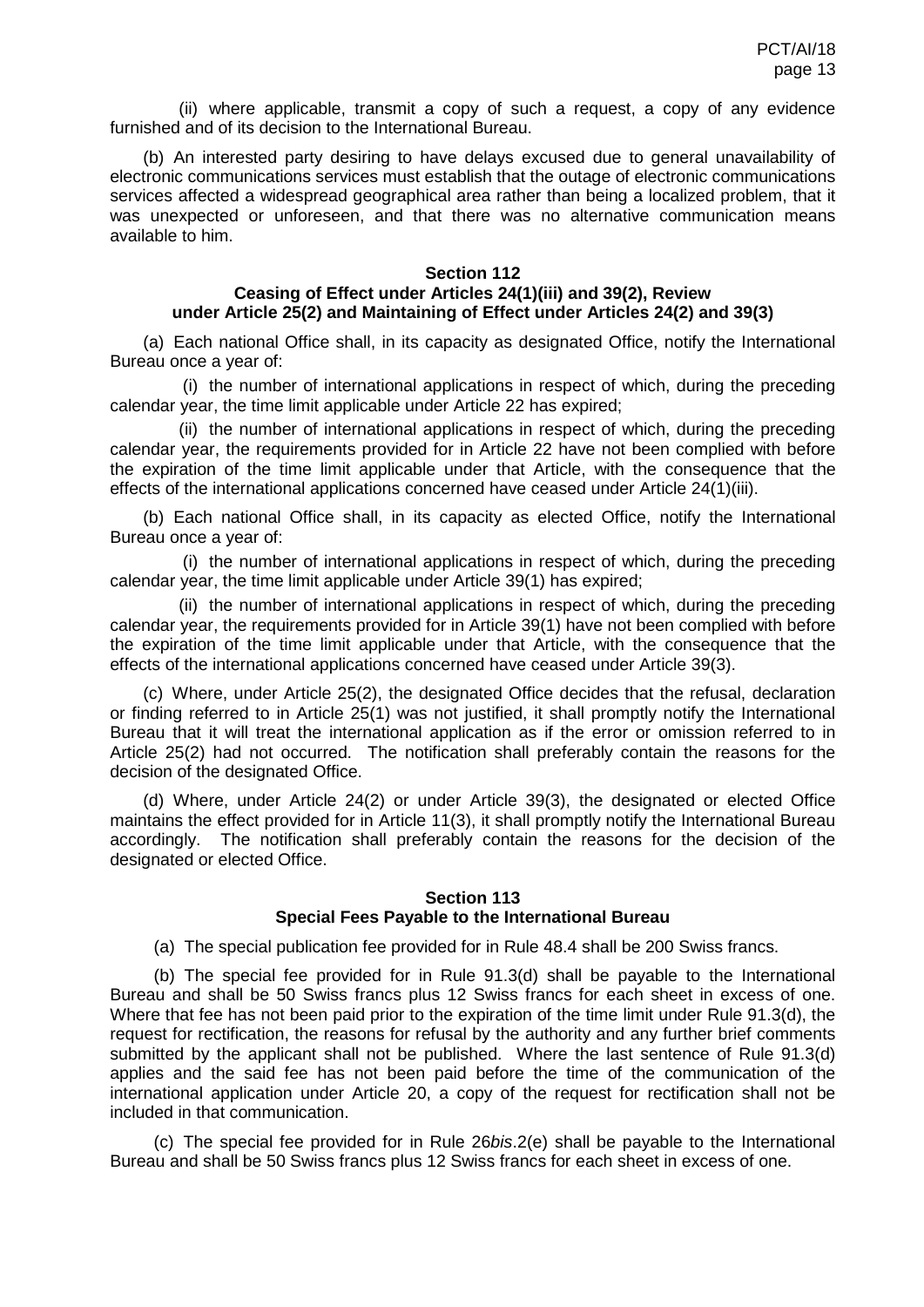#### **Section 114** *[Deleted]*

## **Section 115 Indications of States, Territories and Intergovernmental Organizations**

The indication of a State, territory or intergovernmental organization shall be made either by its full name, by a generally accepted short title which, if the indications are in English or French, shall be as appears in WIPO Standard ST.3 (Recommended Standard Two-Letter Code for the Representation of Countries, and of Other Entities and International Organizations Issuing or Registering Industrial Property Titles), or by the two-letter code as appears in that Standard.<sup>[3](#page-6-1)</sup>

## PART 2

# INSTRUCTIONS RELATING TO THE INTERNATIONAL APPLICATION

## **Section 201 Language of the International Application**

The language in which the international application is filed shall preferably be indicated in the request.

# **Section 202**

*[Deleted]*

## **Section 203 Different Applicants for Different Designated States**

(a) Different applicants may be indicated for different States designated for a regional patent.

(b) Where a particular State has been designated for both a national patent and a regional patent, the same applicant or applicants shall be indicated for both designations.

# **Section 204 Headings of the Parts of the Description**

(a) The headings of the parts of the description shall preferably be as follows:

- (i) for matter referred to in Rule 5.1(a)(i), "Technical Field";
- (ii) for matter referred to in Rule 5.1(a)(ii), "Background Art";

(iii) for matter referred to in Rule 5.1(a)(iii), "Disclosure of Invention" or "Summary of Invention";

(iv) for matter referred to in Rule 5.1(a)(iv), "Brief Description of Drawings";

(v) for matter referred to in Rule 5.1(a)(v), "Best Mode for Carrying out the Invention,"

or, where appropriate, "Mode(s) for Carrying out the Invention" or "Description of Embodiments";

- (vi) for matter referred to in Rule 5.1(a)(vi), "Industrial Applicability";
- (vii) for matter referred to in Rule 5.2(a), "Sequence Listing";
- (viii) for matter referred to in Rule 5.2(b), "Sequence Listing Free Text."
- (b) The heading "Title of Invention" shall preferably precede the title of the invention.

 <sup>3</sup> *Editor's Note:* Published in the WIPO *Handbook on Industrial Property Information and Documentation.*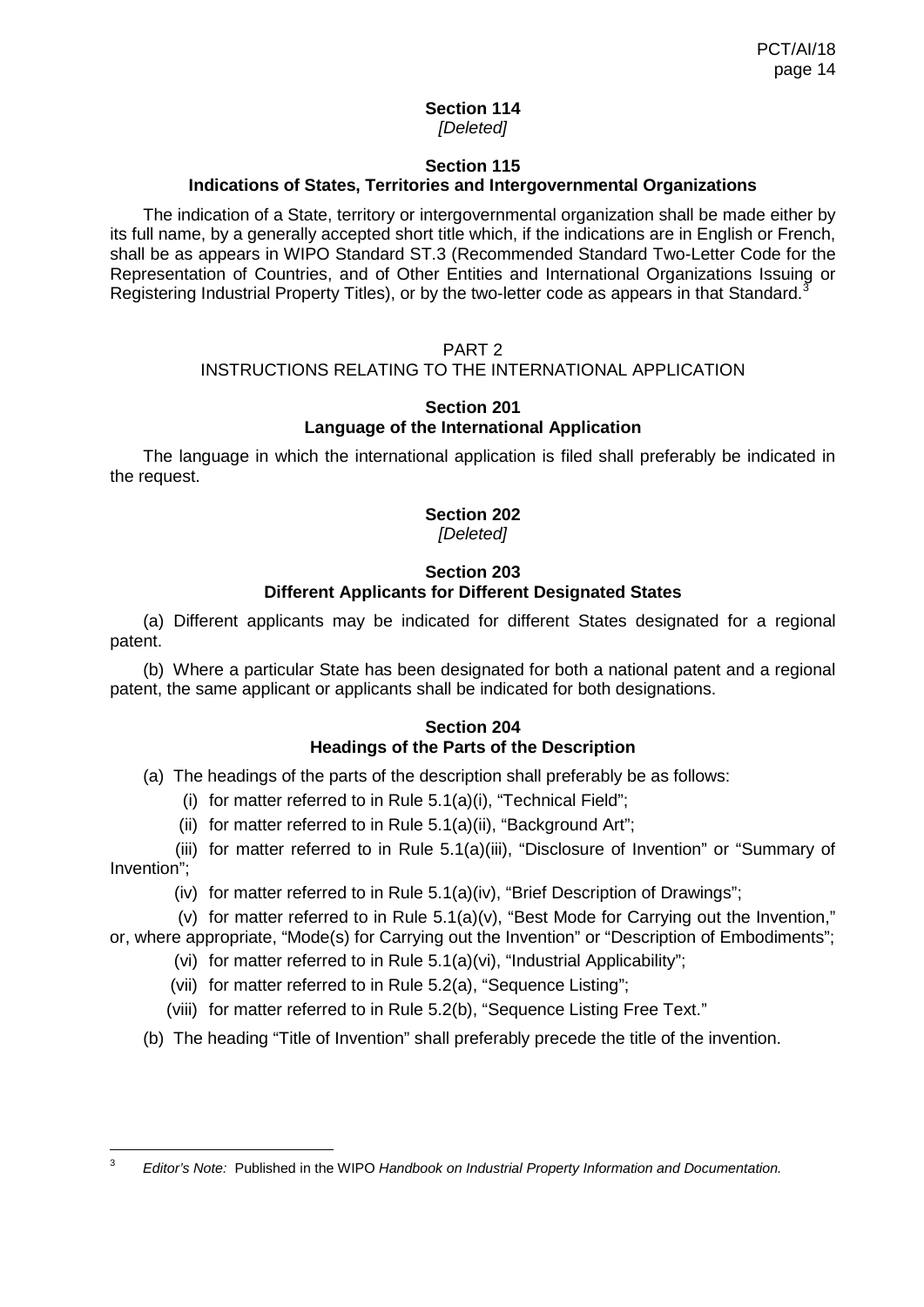## **Section 204***bis* **Numbering of Claims**

The number of each claim referred to in Rule 6.1(b) shall preferably be preceded by the expression "Claim" (for example, "Claim 1", "Claim 2", "Claim 3").

## **Section 205 Numbering and Identification of Claims upon Amendment**

(a) Amendments to the claims under Article 19 or Article 34(2)(b) may be made either by cancelling one or more entire claims, by adding one or more new claims or by amending the text of one or more of the claims as filed. Where a claim is cancelled, no renumbering of the other claims shall be required. In all cases where claims are renumbered, they shall be renumbered consecutively in Arabic numerals.

(b) The applicant shall, in the letter referred to in Rule 46.5(b) or Rule 66.8(c), indicate the differences between the claims as filed and the claims as amended or, as the case may be, differences between the claims as previously amended and currently amended. He shall, in particular, indicate in the said letter, in connection with each claim appearing in the international application (it being understood that identical indications concerning several claims may be grouped), whether:

- (i) the claim is unchanged;
- (ii) the claim is cancelled;
- (iii) the claim is new;
- (iv) the claim replaces one or more claims as filed;
- (v) the claim is the result of the division of a claim as filed;
- (vi) the claim replaces one or more claims as previously amended;
- (vii) the claim is the result of the division of a claim as previously amended.

## **Section 206 Unity of Invention**

The determination by the International Searching Authority, the International Preliminary Examining Authority and the designated and elected Offices whether an international application complies with the requirement of unity of invention under Rule 13 shall be made in accordance with Annex B.

#### **Section 207**

## **Arrangement of Elements and Numbering of Sheets of the International Application**

(a) In effecting the sequential numbering of the sheets of the international application in accordance with Rule 11.7, the elements of the international application shall be placed in the following order:

(i) the request;

(ii) the description (if applicable, including the sequence listing free text referred to in Rule 5.2(b) but excluding the sequence listing part of the description referred to in item (vi) of this paragraph);

- (iii) the claims;
- (iv) the abstract;
- (v) if applicable, the drawings;
- (vi) if applicable, the sequence listing part of the description.

(b) The sequential numbering of the sheets shall be effected by using the following separate series of numbering: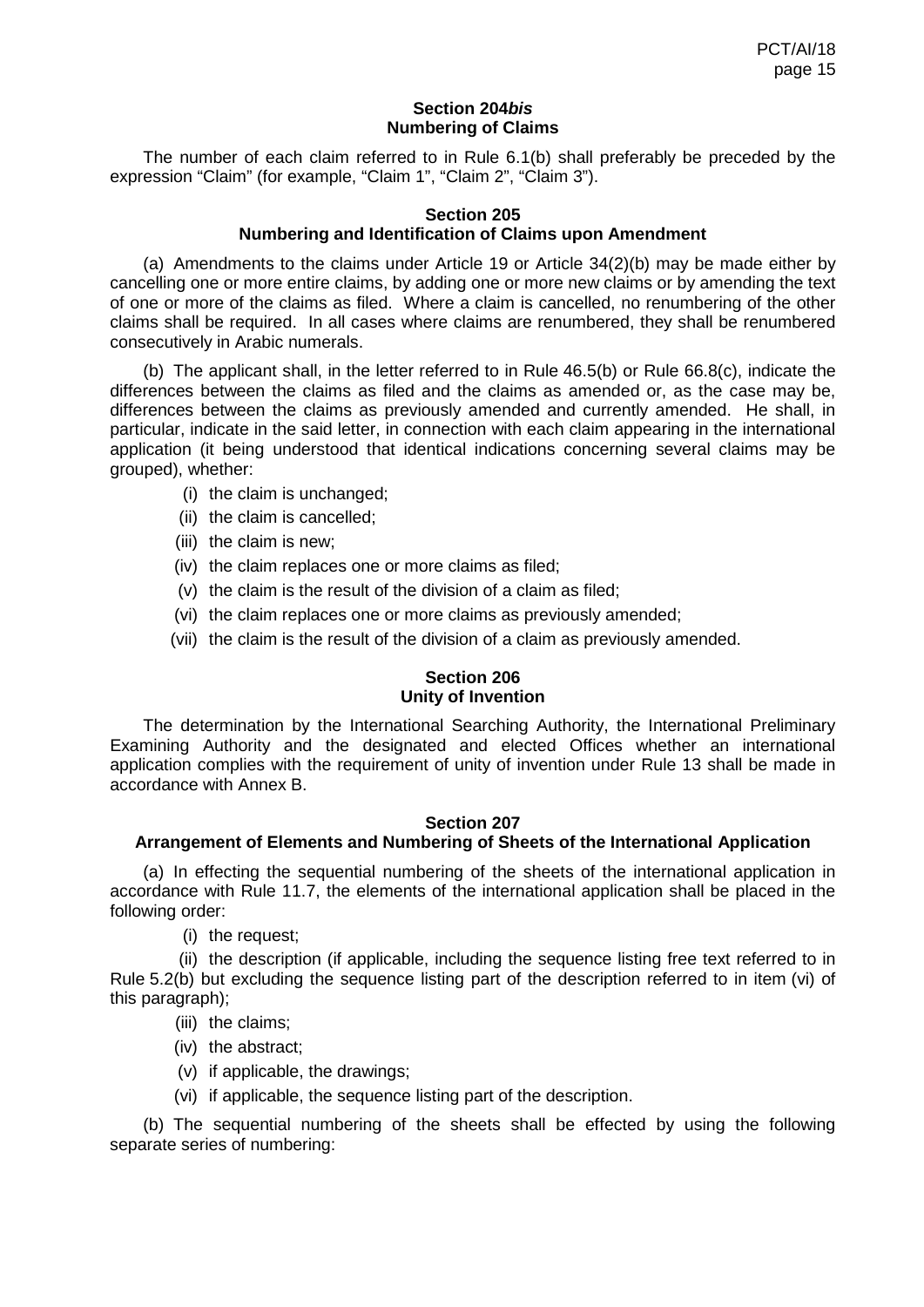(i) the first series applying to the request only and commencing with the first sheet of the request;

(ii) the second series commencing with the first sheet of the description (as referred to in paragraph  $(a)(ii)$  and continuing through the claims until the last sheet of the abstract;

(iii) if applicable, a further series applying to the sheets of the drawings only and commencing with the first sheet of the drawings; the number of each sheet of the drawings shall consist of two Arabic numerals separated by a slant, the first being the sheet number and the second being the total number of sheets of drawings (for example, 1/3, 2/3, 3/3);

(iv) if applicable, a further series applying to the sequence listing part of the description, commencing with the first sheet of that part.

### **Section 208 Sequence Listings**

 Any sequence listing, whether on paper or in electronic form, whether forming part of the international application or not forming part of the international application, shall comply with Annex C.

## **Section 209 Indications as to Deposited Biological Material on a Separate Sheet**

(a) To the extent that any indication with respect to deposited biological material is not contained in the description, it may be given on a separate sheet. Where any such indication is so given, it shall preferably be on Form PCT/RO/134 and, if furnished at the time of filing, the said Form shall, subject to paragraph (b), preferably be attached to the request and referred to in the check list referred to in Rule 3.3(a)(ii).

(b) For the purposes of designated Offices which have so notified the International Bureau under Rule 13*bis*.7(a), paragraph (a) applies only if the said Form or sheet is included as one of the sheets of the description of the international application at the time of filing.

## **Section 210**

*[Deleted]*

#### **Section 211 Declaration as to the Identity of the Inventor**

(a) Any declaration as to the identity of the inventor, referred to in Rule 4.17(i), shall be worded as follows:

"Declaration as to the identity of the inventor (Rules 4.17(i) and 51*bis*.1(a)(i)):

in relation to [this] international application [No. PCT/…],

… *(name)* of … *(address)* is the inventor of the subject matter for which protection is sought by way of [the] [this] international application"

(b) This declaration need not be made if the name and address of the inventor are otherwise indicated in the request.

(c) This declaration may, where applicable, be combined, in accordance with Section 212(b), with the declaration referred to in Section 212(a).

## **Section 212 Declaration as to the Applicant's Entitlement to Apply for and Be Granted a Patent**

(a) Any declaration as to the applicant's entitlement, as at the international filing date, to apply for and be granted a patent, referred to in Rule 4.17(ii), shall be worded as follows, with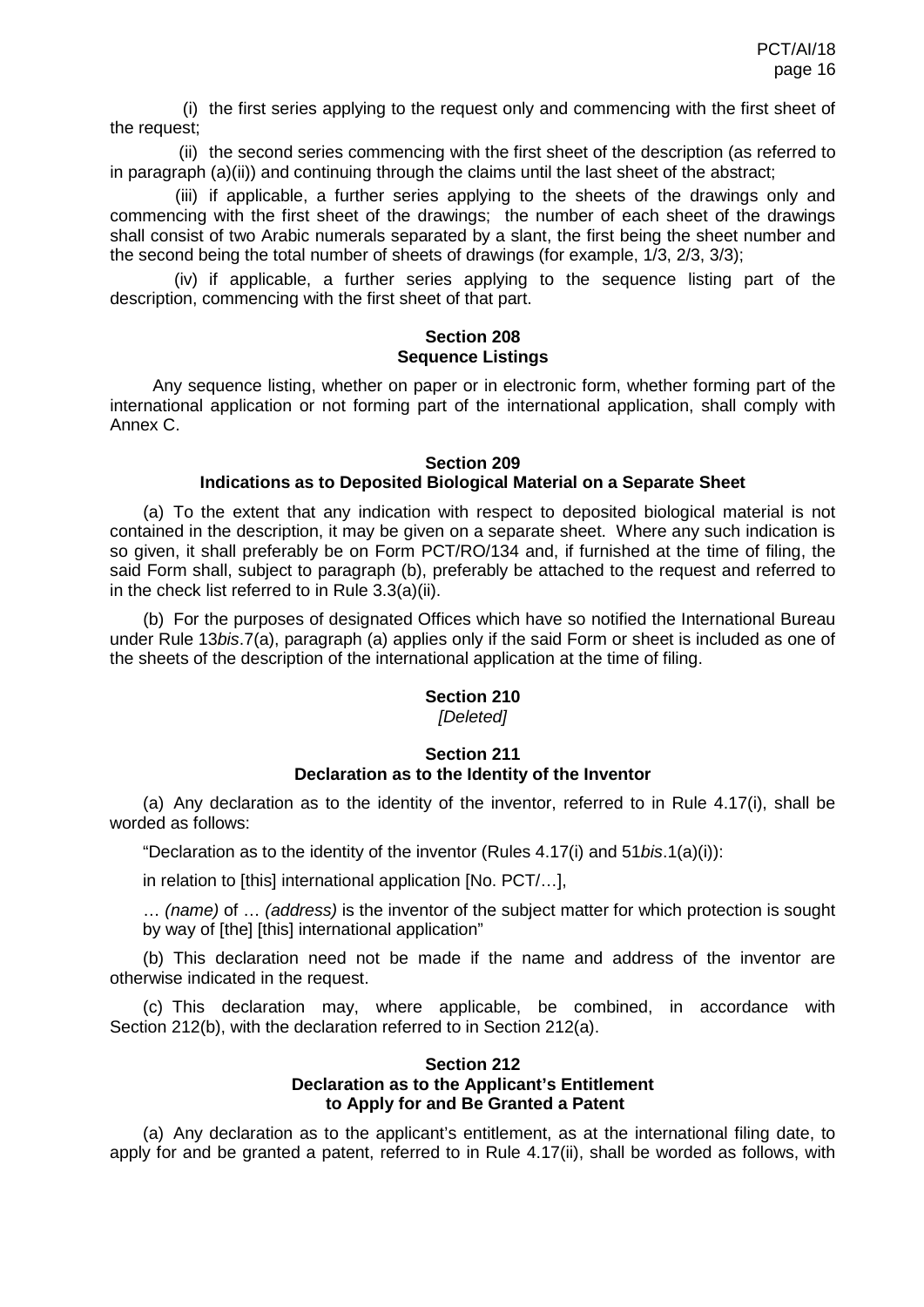such inclusion, omission, repetition and re-ordering of the matters listed as items (i) to (viii) as is necessary to explain the applicant's entitlement:

"Declaration as to the applicant's entitlement, as at the international filing date, to apply for and be granted a patent (Rules 4.17(ii) and 51*bis*.1(a)(ii)), in a case where the declaration under Rule 4.17(iv) is not appropriate:

in relation to [this] international application [No. PCT/…],

- … *(name)* is entitled to apply for and be granted a patent by virtue of the following:
	- (i) … *(name)* of … *(address)* is the inventor of the subject matter for which protection is sought by way of [the] [this] international application
	- (ii) … *(name)* [is] [was] entitled as employer of the inventor, … *(inventor's name)*
	- (iii) an agreement between … *(name)* and … *(name)*, dated …
	- (iv) an assignment from … *(name)* to … *(name)*, dated …
	- (v) consent from … *(name)* in favor of … *(name)*, dated …
	- (vi) a court order issued by … *(name of court)*, effecting a transfer from … *(name)* to … *(name)*, dated …
	- (vii) transfer of entitlement from … *(name)* to … *(name)* by way of … *(specify kind of transfer)*, dated …
	- (viii) the applicant's name changed from … *(name)* to … *(name)* on … *(date)*"

(b) The declaration referred to in paragraph (a) may, where applicable, be combined with the declaration referred to in Section 211(a), in which case the introductory phrase shall be worded as follows and the remainder of the combined declaration shall be worded as prescribed in paragraph (a):

"Combined declaration as to the applicant's entitlement, as at the international filing date, to apply for and be granted a patent (Rules 4.17(ii) and 51*bis*.1(a)(ii)) and as to the identity of the inventor (Rules 4.17(i) and 51*bis*.1(a)(i)), in a case where the declaration under Rule 4.17(iv) is not appropriate:"

#### **Section 213 Declaration as to the Applicant's Entitlement to Claim Priority of Earlier Application**

Any declaration as to the applicant's entitlement, as at the international filing date, to claim priority of the earlier application, referred to in Rule 4.17(iii), shall be worded as follows, with such inclusion, omission, repetition and re-ordering of the matters listed as items (i) to (viii) as is necessary to explain the applicant's entitlement:

"Declaration as to the applicant's entitlement, as at the international filing date, to claim the priority of the earlier application specified below, where the applicant is not the applicant who filed the earlier application or where the applicant's name has changed since the filing of the earlier application (Rules 4.17(iii) and 51*bis*.1(a)(iii)):

in relation to [this] international application [No. PCT/…],

- … *(name)* is entitled to claim priority of earlier application No. … by virtue of the following:
	- (i) the applicant is the inventor of the subject matter for which protection was sought by way of the earlier application
	- (ii) … *(name)* [is] [was] entitled as employer of the inventor, … *(inventor's name)*
	- (iii) an agreement between … *(name)* and … *(name)*, dated …
	- (iv) an assignment from … *(name)* to … *(name)*, dated …
	- (v) consent from … *(name)* in favor of … *(name)*, dated …
	- (vi) a court order, issued by …. *(name of court)*, effecting a transfer from … *(name)* to … *(name)*, dated …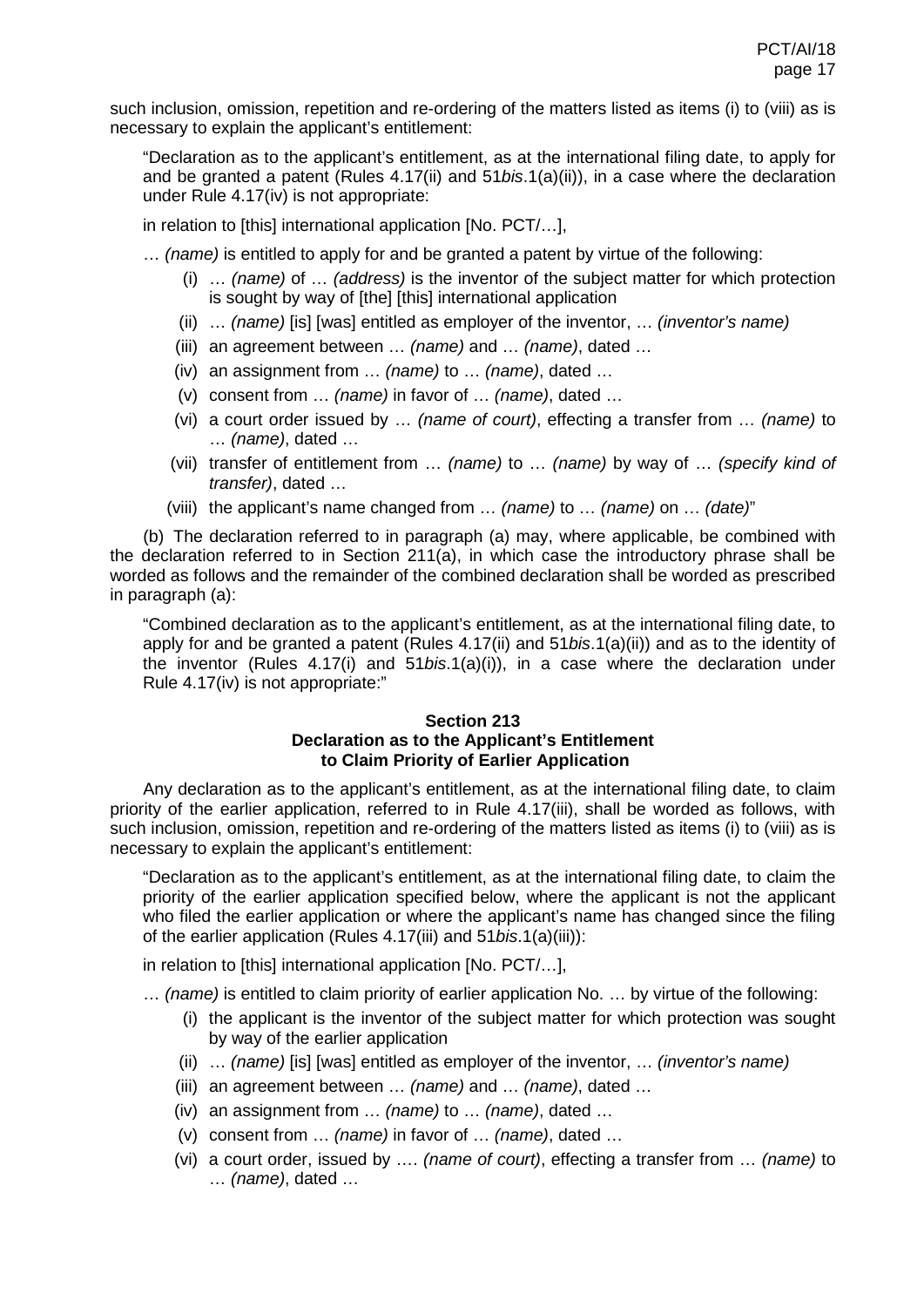- (vii) transfer of entitlement from … *(name)* to … *(name)* by way of … *(specify kind of transfer)*, dated …
- (viii) the applicant's name changed from … *(name)* to … *(name)* on … *(date)*"

## **Section 214 Declaration of Inventorship**

(a) A declaration of inventorship, referred to in Rule  $4.17(iv)$ , that is made for the purposes of the designation of the United States of America shall be worded as follows:

"Declaration of inventorship (Rules 4.17(iv) and 51*bis*.1(a)(iv)) for the purposes of the designation of the United States of America:

I hereby declare that I believe I am the original inventor or an original joint inventor of a claimed invention in the application.

This declaration is directed to the international application of which it forms a part (if filing declaration with application).

This declaration is directed to international application No. PCT/… (if furnishing declaration pursuant to Rule 26*ter*).

I hereby declare that the above-identified international application was made or authorized to be made by me.

I hereby acknowledge that any willful false statement made in this declaration is punishable under 18 U.S.C. 1001 by fine or imprisonment of not more than five (5) years, or both.

Name: …

Residence: … (city and either US state, if applicable, or country)

Mailing Address: …

Inventor's Signature: … (The signature must be that of the inventor, not that of the agent)

Date: …"

(b) Where there is more than one inventor and all inventors do not sign the same declaration referred to in paragraph (a), each declaration shall indicate the names of all the inventors.

(c) Any correction or addition under Rule 26*ter*.1 of a declaration referred to in paragraph (a) shall take the form of a declaration referred to in that paragraph and be signed by the inventor. In addition, any such correction should be entitled "Supplemental declaration of inventorship (Rules 4.17(iv) and 51*bis*.1(a)(iv))".

#### **Section 215 Declaration as to Non-Prejudicial Disclosures or Exceptions to Lack of Novelty**

Any declaration as to non-prejudicial disclosures or exceptions to lack of novelty shall be worded as follows, with such inclusion, omission, repetition and re-ordering of the matters listed as items (i) to (iv) as is necessary:

"Declaration as to non-prejudicial disclosures or exceptions to lack of novelty (Rules 4.17(v) and 51*bis*.1(a)(v)):

in relation to [this] international application [No. PCT/…],

… *(name)* declares that the subject matter claimed in [the] [this] international application was disclosed as follows:

- (i) kind of disclosure *(include as applicable)*:
	- (a) international exhibition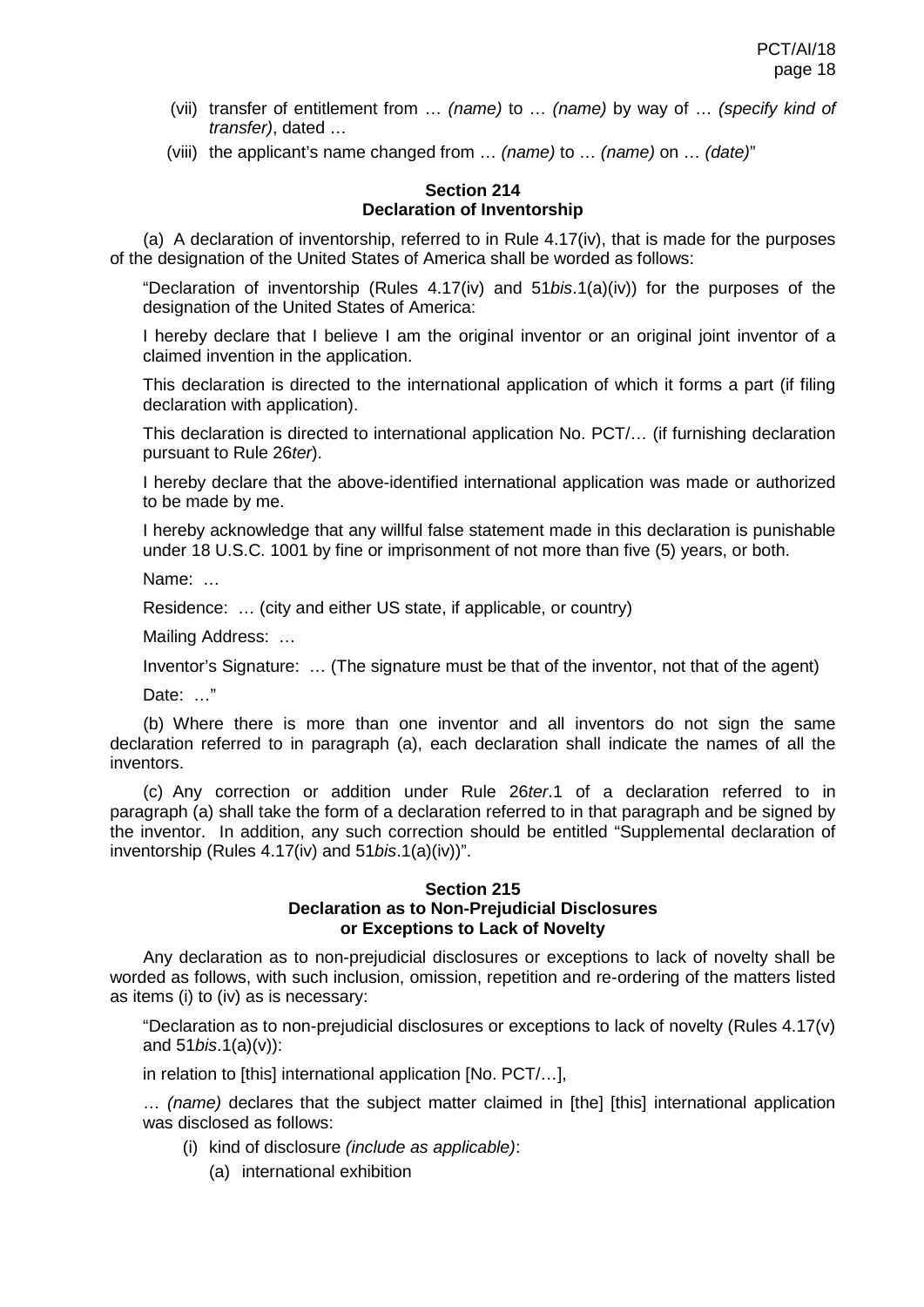- (b) publication
- (c) abuse
- (d) other: … *(specify)*
- (ii) date of disclosure: …
- (iii) title of disclosure (*if applicable*): …
- (iv) place of disclosure (*if applicable*): …"

#### **Section 216**

## **Notice of Correction or Addition of a Declaration under Rule 26***ter*

Any notice referred to in Rule 26*ter*.1 shall consist of a replacement sheet containing a corrected declaration, or of an additional sheet containing a declaration, and an accompanying letter explaining the correction or addition.

#### **Section 217 Corrections Concerning Expressions, Etc., Not to Be Used in the International Application under Rule 9.2**

(a) Where the receiving Office, the International Searching Authority or the Authority specified for supplementary search receives corrections aimed at complying with Rule 9.1, it shall:

(i) indelibly mark, in the upper right-hand corner of each replacement sheet, the international application number and the date on which that sheet was received;

(ii) indelibly mark, in the middle of the bottom margin of each replacement sheet, the words "SUBSTITUTE SHEET (RULE 9.2)" or their equivalent in the language of publication of the international application;

(iii) indelibly mark on the letter containing the correction or accompanying any replacement sheet the date on which that letter was received;

(iv) keep in its files a copy of the letter containing the correction or, when the correction is contained in a replacement sheet, the replaced sheet, a copy of the letter accompanying the replacement sheet, and a copy of the replacement sheet;

(v) unless the circumstances in item (vi) apply, promptly transmit any letter and any replacement sheet to the International Bureau and a copy thereof to the receiving Office, the International Searching Authority and the Authority specified for supplementary search, as applicable;

(vi) where transmittals under Article 12(1) have not yet been made, the receiving Office shall transmit any letter and any replacement sheet to the International Bureau together with the record copy and, except where the international application is considered withdrawn and Rule 29.1(iii) applies, a copy of the said letter or replacement sheet to the International Searching Authority together with the search copy. The record copy and the search copy shall contain any replaced sheet.

(b) Where the International Bureau receives corrections under paragraph (a) from the receiving Office, the International Searching Authority or the Authority specified for supplementary search, the International Bureau shall transfer the correction to the record copy, together with the indication of the date on which the Office or Authority received the letter, or shall insert the replacement sheet in the record copy. Any letter and any replaced sheet shall be kept in the file of the international application. Where the International Bureau receives corrections under paragraph (a) from the receiving Office or the International Searching Authority, it shall, where applicable, promptly transmit a copy of any letter and replacement sheet to the Authority specified for supplementary search.

(c) Where the International Bureau receives from the applicant corrections aimed at complying with Rule 9.1, it shall: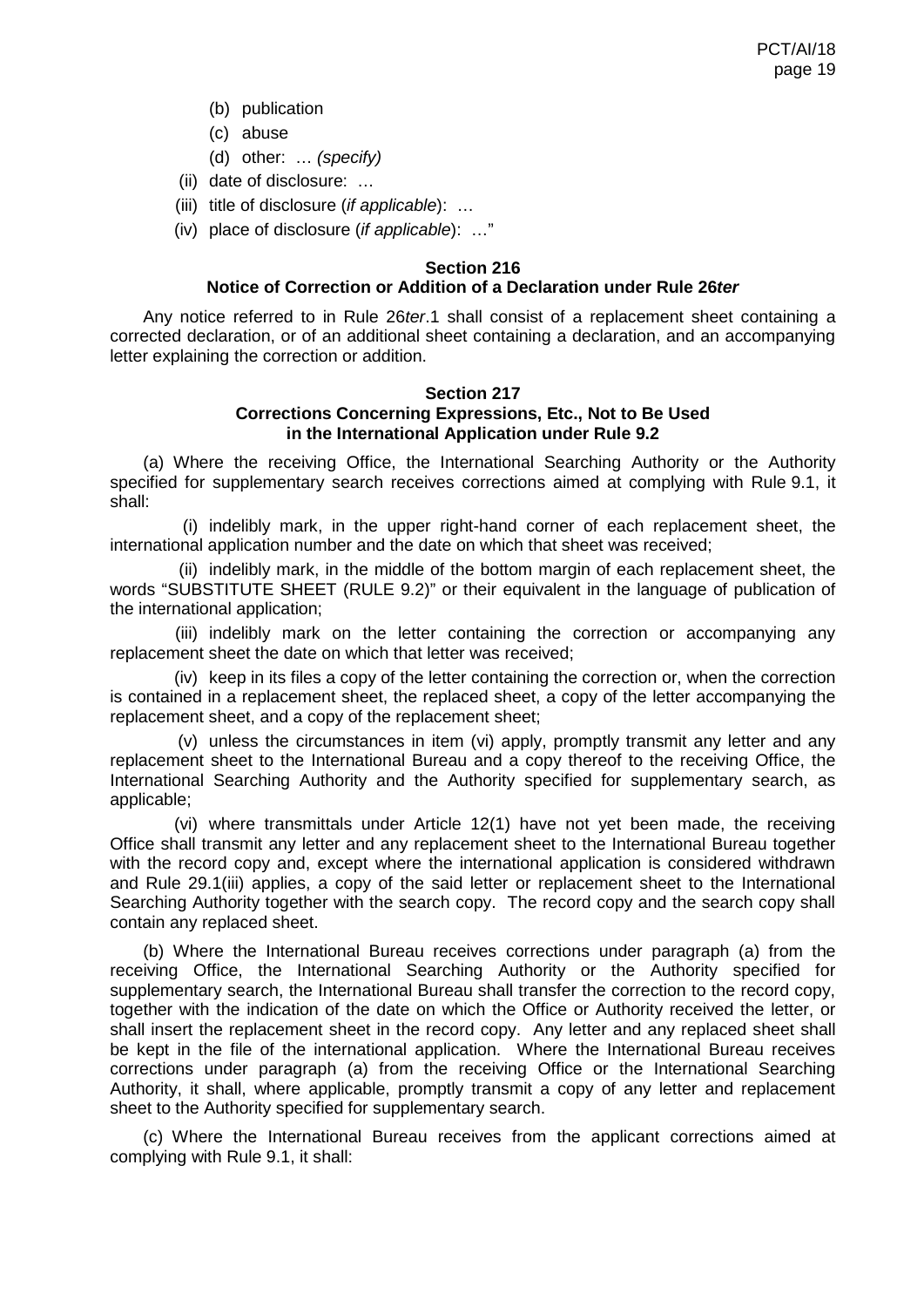(i) indelibly mark, in the upper right-hand corner of each replacement sheet, the international application number and the date on which that sheet was received;

(ii) indelibly mark, in the middle of the bottom margin of each replacement sheet, the words "SUBSTITUTE SHEET (RULE 9.2)" or their equivalent in the language of publication of the international application;

(iii) indelibly mark on the letter containing the correction or accompanying any replacement sheet the date on which that letter was received;

(iv) keep in its files the letter containing the correction or, when the correction is contained in a replacement sheet, the replaced sheet, the letter accompanying the replacement sheet and, the replacement sheet;

(v) promptly transmit a copy of any letter and any replacement sheet to the receiving Office, the International Searching Authority and the Authority specified for supplementary search, as applicable.

## **Section 218 Processing of a Request for Omission of Information Referred to in Rules 48.2(l) and 94.1(e)**

(a) Where the International Bureau decides to omit information from international publication under Rule 48.2(l) or not to provide access to information contained in its file under Rule 94.1(e), it shall:

(i) indelibly mark, in the upper right-hand corner of each replacement sheet, the international application number and the date on which that sheet was received;

(ii) indelibly mark, in the middle of the bottom margin of each replacement sheet, the words "SUBSTITUTE SHEET (RULE 48.2(I))" (where the replacement sheet contains an omission under Rule 48.2(l)) or "SUBSTITUTE SHEET (RULE 94.1(e))" (where the replacement sheet contains an omission under Rule 94.1(e)) or their equivalent in the language of publication of the international application;

(iii) indelibly mark on the letter containing the omission or accompanying any replacement sheet the date on which that letter was received;

(iv) keep in its files the letter containing the proposed omission or, where the proposed omission is contained in a replacement sheet, the replaced sheet, the letter accompanying the replacement sheet, and the replacement sheet;

(v) promptly transmit a copy of any replacement sheet to the receiving Office, the International Searching Authority, the Authority specified for supplementary search or the International Preliminary Examining Authority (where the replaced sheet is also contained in the file of the international application held by that Office or Authority).

(b) Where the International Bureau decides not to omit information from international publication under Rule 48.2(l) or to provide access to information contained in its file under Rule 94.1(e), it shall proceed as indicated under paragraph (a)(i), (iii) and (iv).

(c) Section 311, paragraphs (a) to (c) shall apply *mutatis mutandis* to any deletion, substitution or addition of a sheet of the international application received by the International Bureau.

# PART 3 INSTRUCTIONS RELATING TO THE RECEIVING OFFICE

## **Section 301 Notification of Receipt of Purported International Application**

Before the determination under Article 11(1), the receiving Office may notify the applicant of the receipt of the purported international application. The notification should indicate the date of actual receipt and the international application number of the purported international application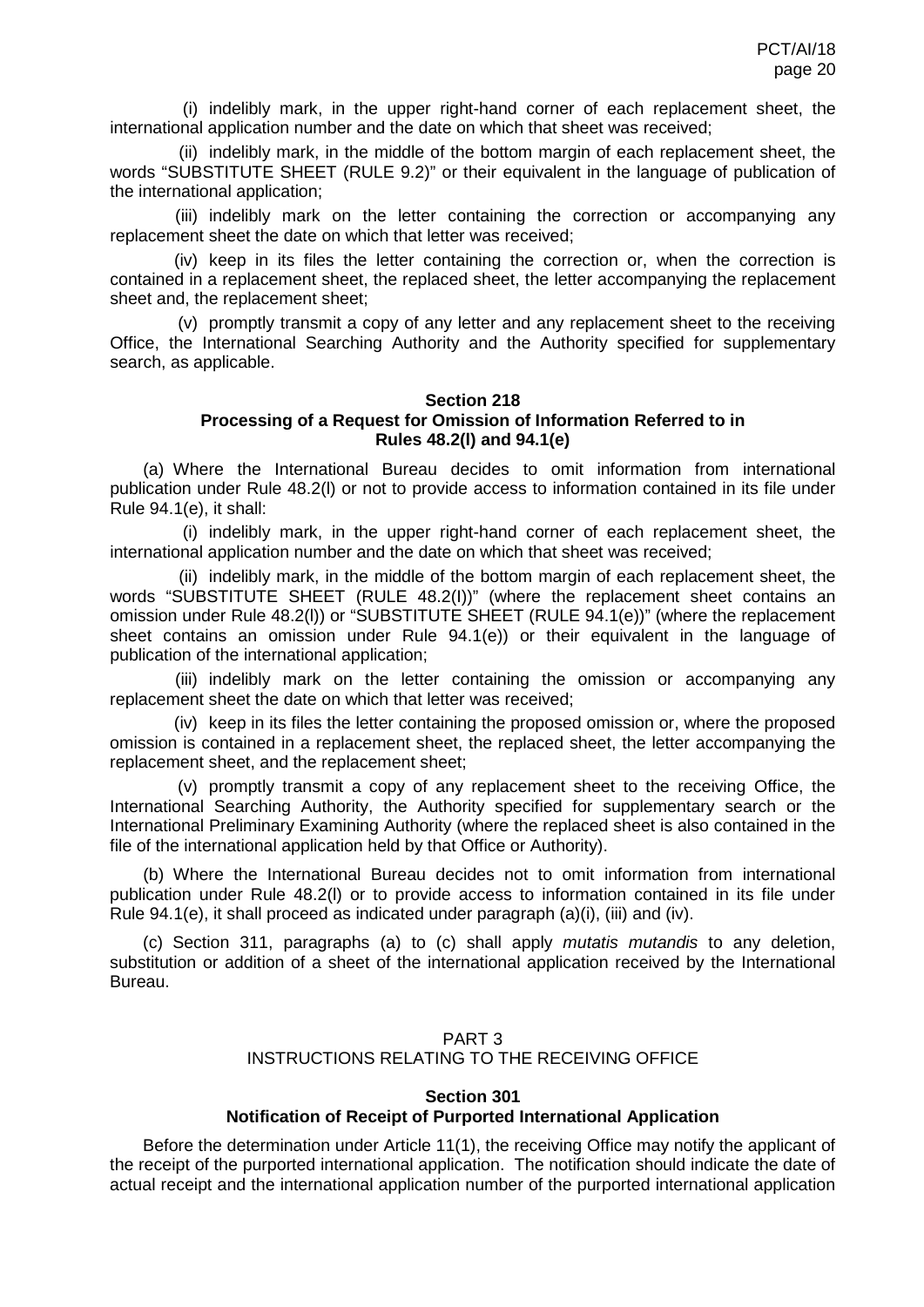referred to in Section 307 as well as, where useful for purposes of identification, the title of the invention.

#### **Section 302 Priority Claim Considered Not to Have Been Made**

Where the receiving Office declares, under Rule 26*bis*.2(b), that a priority claim is considered not to have been made, that Office shall enclose the priority claim concerned within square brackets, draw a line between the square brackets, while still leaving legible the indications concerned, and enter, in the margin, the words "NOT TO BE CONSIDERED FOR PCT PROCEDURE (RO)" or their equivalent in the language of publication of the international application, and shall notify the applicant accordingly. If copies of the international application have already been sent to the International Bureau and the International Searching Authority, the receiving Office shall also notify that Bureau and that Authority.

#### **Section 303 Deletion of Additional Matter in the Request**

(a) Where, under Rule 4.19(b), the receiving Office deletes *ex officio* any matter contained in the request, it shall do so by enclosing such matter within square brackets and entering, in the margin, the words "DELETED BY RO" or their equivalent in the language of publication of the international application, and shall notify the applicant accordingly. If copies of the international application have already been sent to the International Bureau and the International Searching Authority, the receiving Office shall also notify that Bureau and that Authority.

(b) The receiving Office shall not delete *ex officio* any indication made in declarations referred to in Rule 4.17 which are contained in the request.

#### **Section 304 Invitation to Pay Fees before Date on Which They Are Due**

If the receiving Office finds, before the date on which they are due, that the transmittal fee, the international filing fee (including any supplement per sheet over 30) or the search fee are lacking in whole or in part, it may invite the applicant to pay the missing amounts within one month from the date of receipt of the international application.

#### **Section 305 Identifying the Copies of the International Application**

(a) Where, under Rule 11.1(a), the international application has been filed in one copy, the receiving Office shall, after preparing under Rule 21.1(a) the additional copies required under Article 12(1), mark,

- (i) the words "RECORD COPY" in the upper left-hand corner of the first page of the original copy,
- (ii) in the same space on one additional copy, the words "SEARCH COPY," and
- (iii) in the same space on the other such copy, the words "HOME COPY,"

or their equivalent in the language of publication of the international application.

(b) Where, under Rule 11.1(b), the international application has been filed in more than one copy, the receiving Office shall choose the copy most suitable for reproduction purposes, and mark the words "RECORD COPY," or their equivalent in the language of publication of the international application, in the upper left-hand corner of its first page. After verifying the identity of any additional copies and, if applicable, preparing under Rule 21.1(b) the home copy, it shall mark, in the upper left-hand corner of the first page of one such copy, the words "SEARCH COPY," and, in the same space on the other such copy, the words "HOME COPY," or their equivalent in the language of publication of the international application.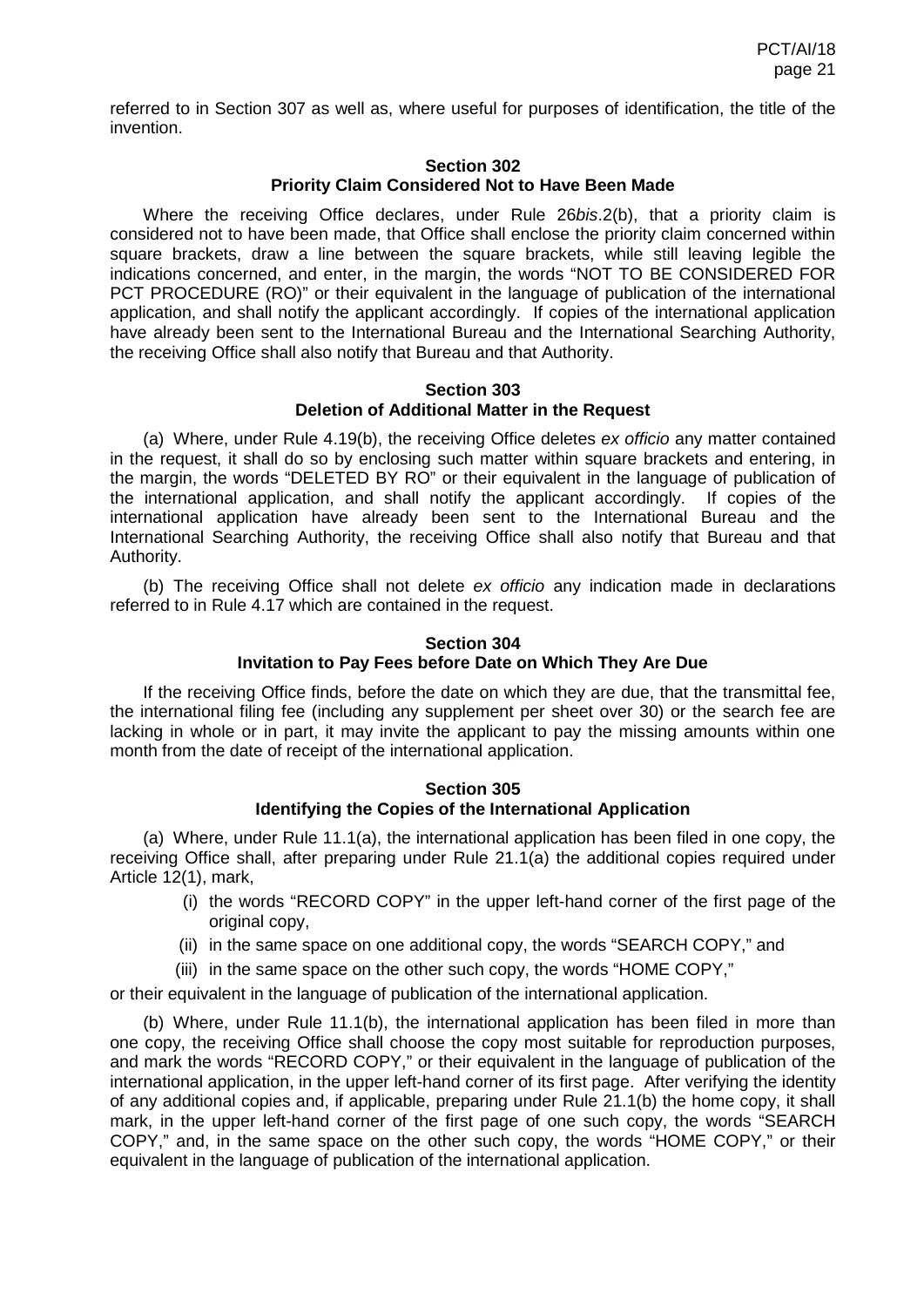#### **Section 305***bis* **Preparation, Identification and Transmittal of the Copies of the Translation of the International Application**

(a) Where a translation of the international application is furnished under Rule 12.3, the receiving Office shall:

(i) be responsible for the prompt preparation of any additional copies required where the translation is furnished in less than the number of copies required for the purposes of this paragraph, and shall have the right to fix a fee for performing that task and to collect such fee from the applicant;

(ii) mark the words "RECORD COPY – TRANSLATION (RULE 12.3)" in the upper lefthand corner of the first page of the original copy of the translation and transmit that copy to the International Bureau;

(iii) mark the words "SEARCH COPY – TRANSLATION (RULE 12.3)" in the same space on one additional copy of the translation which, together with a copy of the request marked "SEARCH COPY" under Section 305(a)(ii), is considered pursuant to Rule 23.1(b) to be the search copy, and transmit such search copy to the International Searching Authority; and

(iv) mark the words "HOME COPY – TRANSLATION (RULE 12.3)" in the same space on the other such copy of the translation, and keep that copy in its files.

(b) The receiving Office may, when marking the copies of the translation under paragraph (a), use, instead of the words referred to in that paragraph, the equivalent of those words in the language of publication of the international application.

(c) Where a translation of the international application is furnished under Rule 12.4, the receiving Office shall:

(i) be responsible for the prompt preparation of any additional copies required where the translation is furnished in less than the number of copies required for the purposes of this paragraph, and shall have the right to fix a fee for performing that task and to collect such fee from the applicant;

(ii) mark the words "RECORD COPY – TRANSLATION (RULE 12.4)" in the upper left-hand corner of the first page of the original copy of the translation and transmit that copy to the International Bureau; and

(iii) mark the words "HOME COPY – TRANSLATION (RULE 12.4)" in the same space on the other such copy of the translation, and keep that copy in its files.

#### **Section 305***ter*

## **Identification and Transmittal of the Translation of an Earlier Application Furnished under Rule 20.6(a)(iii)**

Where a translation of an earlier application is furnished under Rule 20.6(a)(iii), the receiving Office shall mark the words "TRANSLATION OF EARLIER APPLICATION (RULE 20.6(a)(iii))" in the upper left-hand corner of the first page of the translation and, after having made a finding under Rule 20.6(b) or (c), transmit the translation to the International Bureau.

#### **Section 306 Delayed Transmittal of Search Copy**

Where the search copy will be transmitted to the International Searching Authority after the date on which the record copy is transmitted to the International Bureau, the receiving Office shall notify the International Bureau. The notification may be made by marking a check-box provided for this purpose on the request.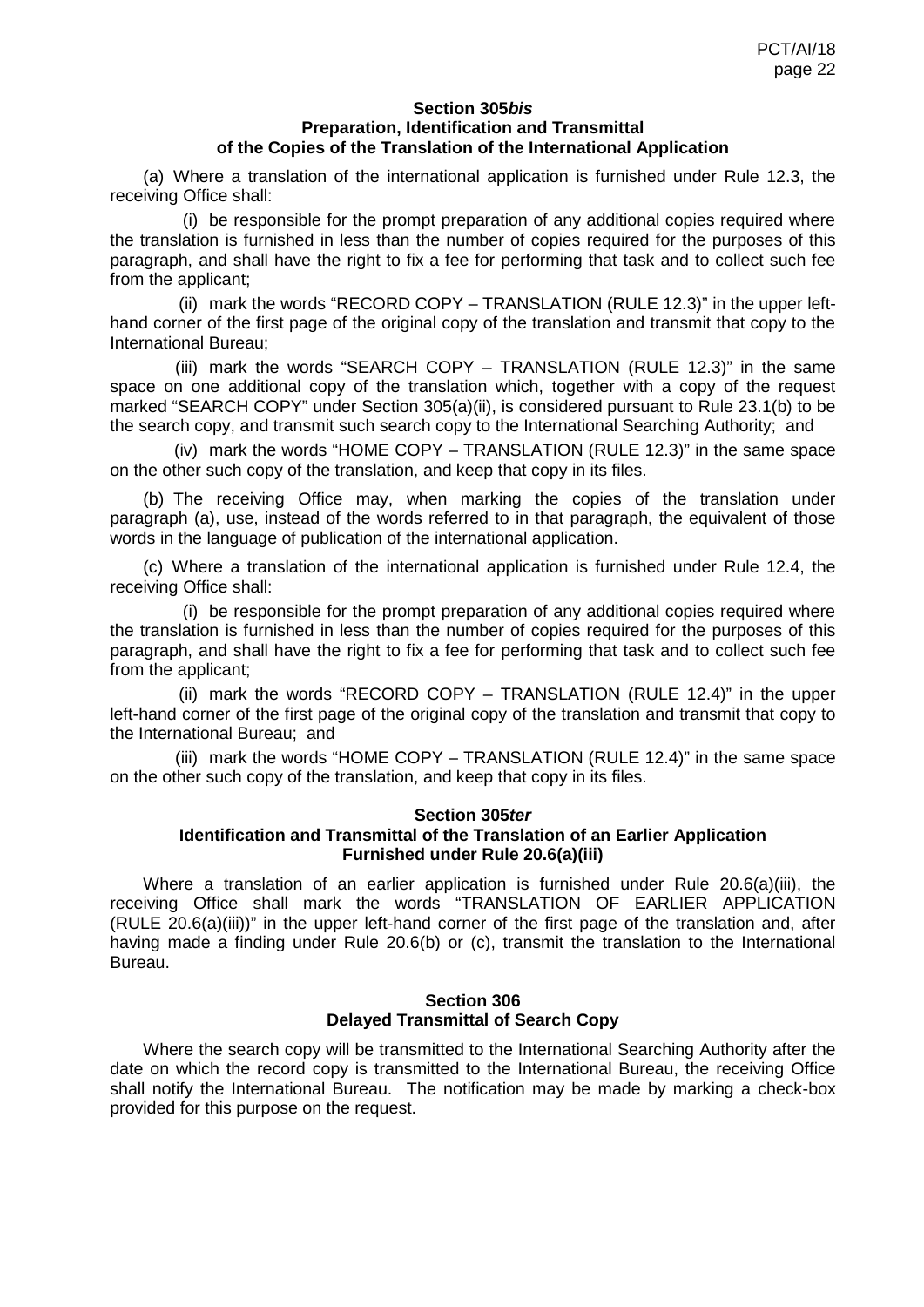### **Section 307 System of Numbering International Applications**

Papers purporting to be an international application under Rule 20.1(a) shall be allocated an international application number, consisting of the letters "PCT," a slant, the two-letter code referred to in Section 115, indicating the receiving Office, a four-digit indication of the year in which such papers were first received, a slant and a six-digit number, allotted in sequential order corresponding to the order in which the international applications are received (e.g., "PCT/SE2004/000001"). Where the International Bureau acts as receiving Office, the two-letter code "IB" shall be used.

#### **Section 308 Marking of the Sheets of the International Application and of the Translation Thereof**

(a) Upon receipt of papers purporting to be an international application, the receiving Office shall indelibly mark the date of actual receipt on the request of each copy received.

(b) The receiving Office shall indelibly mark the international application number referred to in Section 307 in the upper right-hand corner of each sheet of each copy of the purported international application and of any translation of the international application furnished under Rules 12.3 or 12.4.

(c) If a positive determination is made under Rule 20.2, the receiving Office shall mark on the request the name of the receiving Office and the words "PCT International Application" or "Demande internationale PCT". If the official language of the receiving Office is neither English nor French, the words "International Application" or "Demande internationale" may be accompanied by a translation of these words in the official language of the receiving Office.

(d) If a negative determination is made under Rule 20.4 or a declaration is made under Article 14(4), the letters "PCT" shall be deleted by the receiving Office from the indication of the international application number on any papers marked previously with that number, and the said number shall be used without such letters in any future correspondence relating to the purported international application.

## **Section 308***bis* **Marking of Later Submitted Sheets**

The receiving Office shall indelibly mark any sheet containing an element referred to in Article 11(1)(iii)(d) or (e), or a part referred to in Rule 20.5(a), received on a date later than the date on which sheets were first received ("later submitted sheet"), in the upper right-hand corner of each sheet, with the international application number referred to in Section 307 and the date of actual receipt of that sheet.

#### **Section 309 Procedure in the Case of Later Submitted Sheets Furnished for the Purposes of Incorporation by Reference**

(a) This Section applies, subject to paragraph (f), to later submitted sheets which accompany a notice confirming under Rule 20.6 that an element or part embodied in those sheets was incorporated by reference.

(b) Where later submitted sheets as referred to in paragraph (a) are received within the applicable time limit referred to in Rule 20.7 and the receiving Office makes a finding under Rule 20.6(b), the receiving Office shall:

(i) indelibly mark, in the middle of the bottom margin of each later submitted sheet, the words "INCORPORATED BY REFERENCE (RULE 20.6)", or their equivalent in the language of publication of the international application;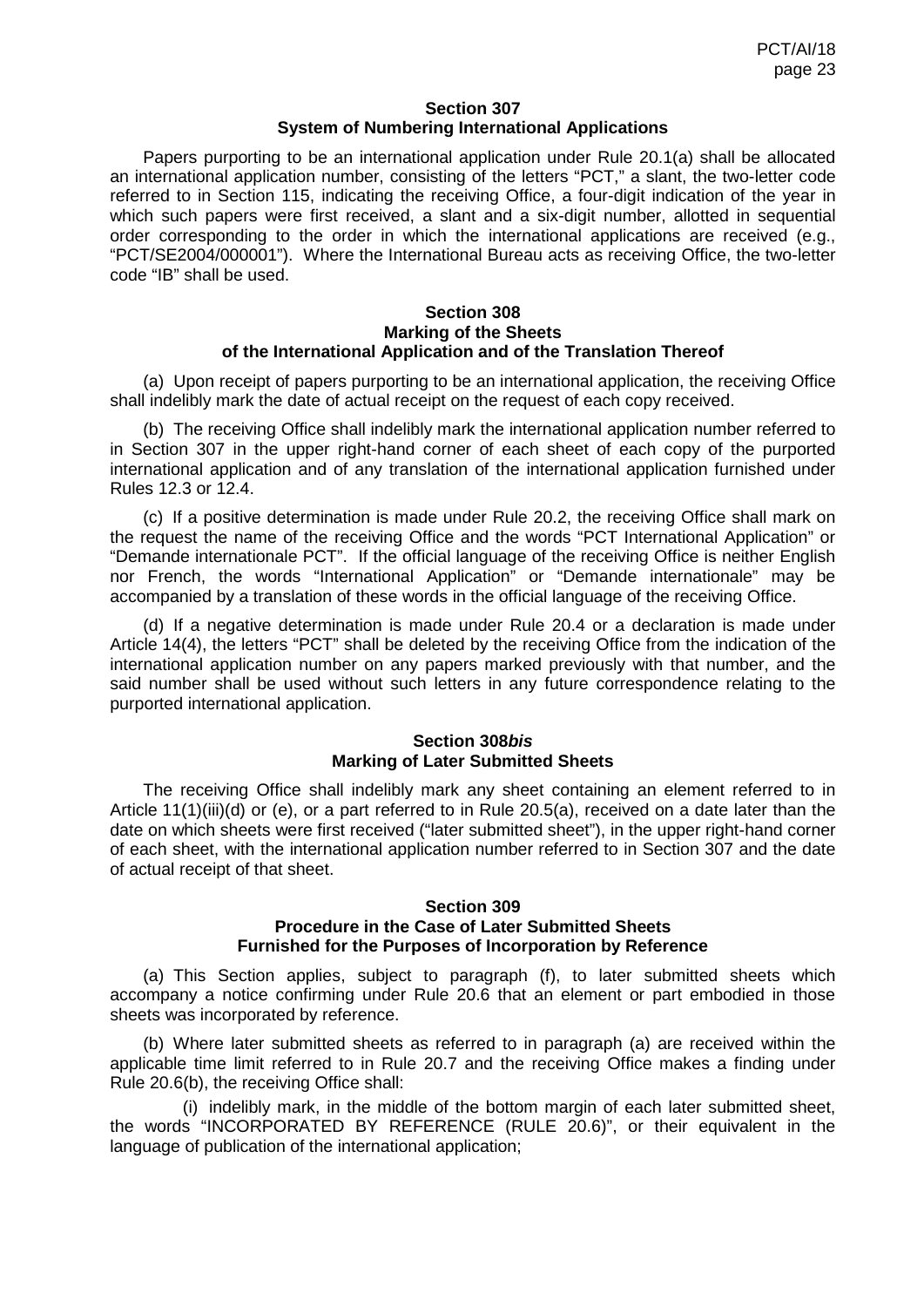(ii) notify the applicant that the element or part contained in the later submitted sheets is considered to have been contained in the international application or purported international application on the date when sheets were first received and that that date has been accorded or retained, as the case may be, as the international filing date;

(iii) keep in its files a copy of the later submitted sheets marked under item (i) and of the notice under Rule 20.6(a);

(iv) where transmittals under Article 12(1) have already been made, notify the International Bureau and the International Searching Authority accordingly, and transmit the later submitted sheets marked under item (i) to the said Bureau and a copy thereof to the said Authority;

(v) where transmittals under Article 12(1) have not yet been made, attach the later submitted sheets marked under item (i) and the notice under Rule 20.6(a) to the record copy and a copy thereof to the search copy.

(c) Where later submitted sheets referred to in paragraph (a) are received within the applicable time limit referred to in Rule 20.7 and the receiving Office makes a finding under Rule 20.6(c), the receiving Office shall, subject to Section 310*bis*:

(i) effect the required correction of the international filing date or accord as the international filing date the date of receipt of the later submitted sheets;

(ii) notify the applicant that the content of the later submitted sheets is not considered to have been contained in the international application or purported international application on the date when sheets were first received and that the international filing date has been accorded as, or corrected to, as the case may be, the date on which the new sheets were received;

(iii) keep in its files a copy of the later submitted sheets and of the notice under Rule 20.6(a);

(iv) where transmittals under Article 12(1) have already been made, notify the International Bureau and the International Searching Authority accordingly and transmit a copy of the corrected first and last sheets of the request, the later submitted sheets and the notice under Rule 20.6(a) to the said Bureau and a copy thereof to the said Authority;

(v) where transmittals under Article 12(1) have not yet been made, attach the later submitted sheets and the notice under Rule 20.6(a) to the record copy and a copy thereof to the search copy.

(d) Where later submitted sheets referred to in paragraph (a) are received within the applicable time limit referred to in Rule 20.7 but the purported international application still does not fulfill the requirements of Article 11(1), the receiving Office shall proceed as provided in Rule 20.4, but not before the expiration of the time limit under Rule 20.7.

(e) Where later submitted sheets referred to in paragraph (a) are received after the expiration of the applicable time limit referred to in Rule 20.7, the receiving Office shall proceed as provided in Section 310*ter*.

(f) Where later submitted sheets referred to in paragraph (a) are received but a missing element or part contained in those sheets cannot be incorporated by reference in the international application under Rules 4.18 and 20.6 because of the operation of Rule 20.8(a), the receiving Office shall:

(i) inform the applicant that the notice under Rule 20.6(a) confirming the incorporation by reference of the missing element or part has been disregarded;

(ii) proceed in accordance with Section 310(b), which shall apply *mutatis mutandis*, as if the notice under Rule 20.6(a) were a correction furnished under Rule 20.3(b)(i), or a missing part furnished under Rules 20.5(b) or (c), as the case may be; and

(iii) proceed in accordance with Section 310*bis*(b) where the applicant requests, within the time limit under Rule 20.5(e), that the missing part concerned be disregarded.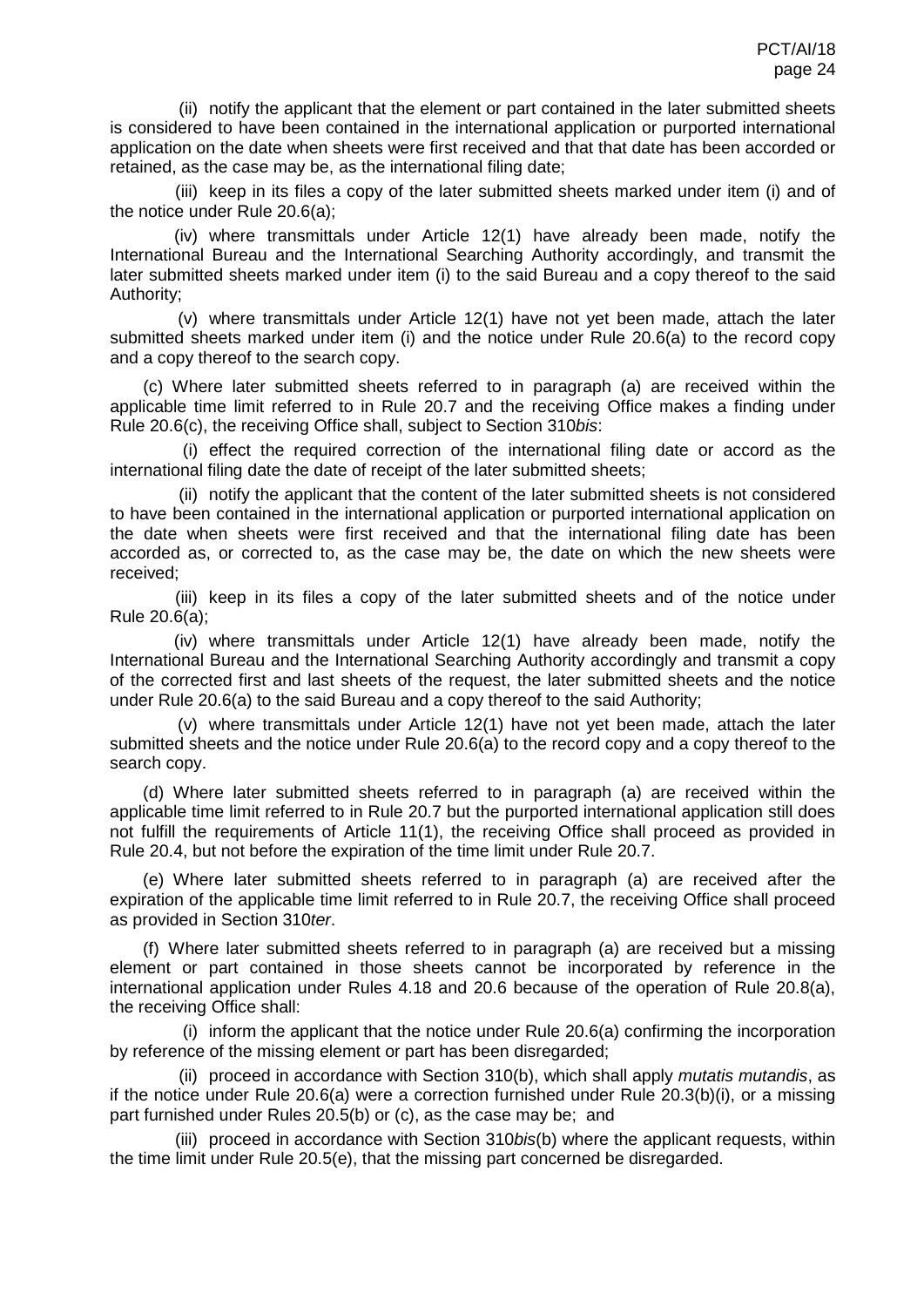#### **Section 310 Procedure in the Case of Later Submitted Sheets Not Furnished for the Purposes of Incorporation by Reference**

(a) This Section applies to later submitted sheets which do not accompany a notice confirming under Rule 20.6 that an element or part embodied in those sheets was incorporated by reference.

(b) Where later submitted sheets as referred to in paragraph (a) are received within the applicable time limit referred to in Rule 20.7 and where the international filing date is to be accorded under Rules 20.3(b)(i) or 20.5(b), or corrected under Rule 20.5(c), the receiving Office shall, subject to Section 310*bis*:

(i) accord the international filing date in accordance with Rules 20.3(b)(i) or 20.5(b), or effect the required correction of the international filing date in accordance with Rule 20.5(c), as the case may be;

(ii) notify the applicant of the correction or the according of the international filing date effected under item (i);

(iii) keep in its files a copy of the later submitted sheets;

(iv) where transmittals under Article 12(1) have already been made, notify the International Bureau and the International Searching Authority accordingly and transmit a copy of the corrected first and last sheets of the request and the later submitted sheets to the said Bureau and a copy thereof to the said Authority;

(v) where transmittals under Article 12(1) have not yet been made, attach the later submitted sheets to the record copy and a copy thereof to the search copy.

(c) Where later submitted sheets referred to in paragraph (a) are received within the applicable time limit referred to in Rule 20.7 but the purported international application still does not fulfill the requirements of Article 11(1), the receiving Office shall proceed as provided in Rule 20.4.

(d) Where later submitted sheets referred to in paragraph (a) are received after the expiration of the applicable time limit referred to in Rule 20.7, the receiving Office shall proceed as provided in Section 310*ter*.

#### **Section 310***bis*

## **Procedure in the Case of Later Submitted Sheets Resulting in the Correction of the International Filing Date under Rule 20.5(c)**

(a) Where, following the receipt of later submitted sheets referred to in Sections 309(a) or 310(a) within the applicable time limit referred to in Rule 20.7, the international filing date has been corrected under Rule 20.5(c), the receiving Office shall, in addition to proceeding under Sections 309(c)(i) to (iii), or 310(b)(i) to (iii), as the case may be:

(i) draw the attention of the applicant to the procedure available under Rule 20.5(e);

(ii) proceed under Sections  $309(c)(iv)$  or (v), or  $310(b)(iv)$  or (v), as the case may be, but only after the expiration of the time limit under Rule 20.5(e) and only where the applicant has not made a request under that Rule.

(b) Where the applicant requests within the time limit under Rule 20.5(e) that the missing part concerned be disregarded, the receiving Office shall:

(i) restore the international filing date to that which had applied prior to its correction under Rule 20.5(c);

(ii) indelibly mark, in the middle of the bottom margin of each sheet containing the missing part concerned, the words "NOT TO BE CONSIDERED (RULE 20.5(e))", or their equivalent in the language of publication of the international application;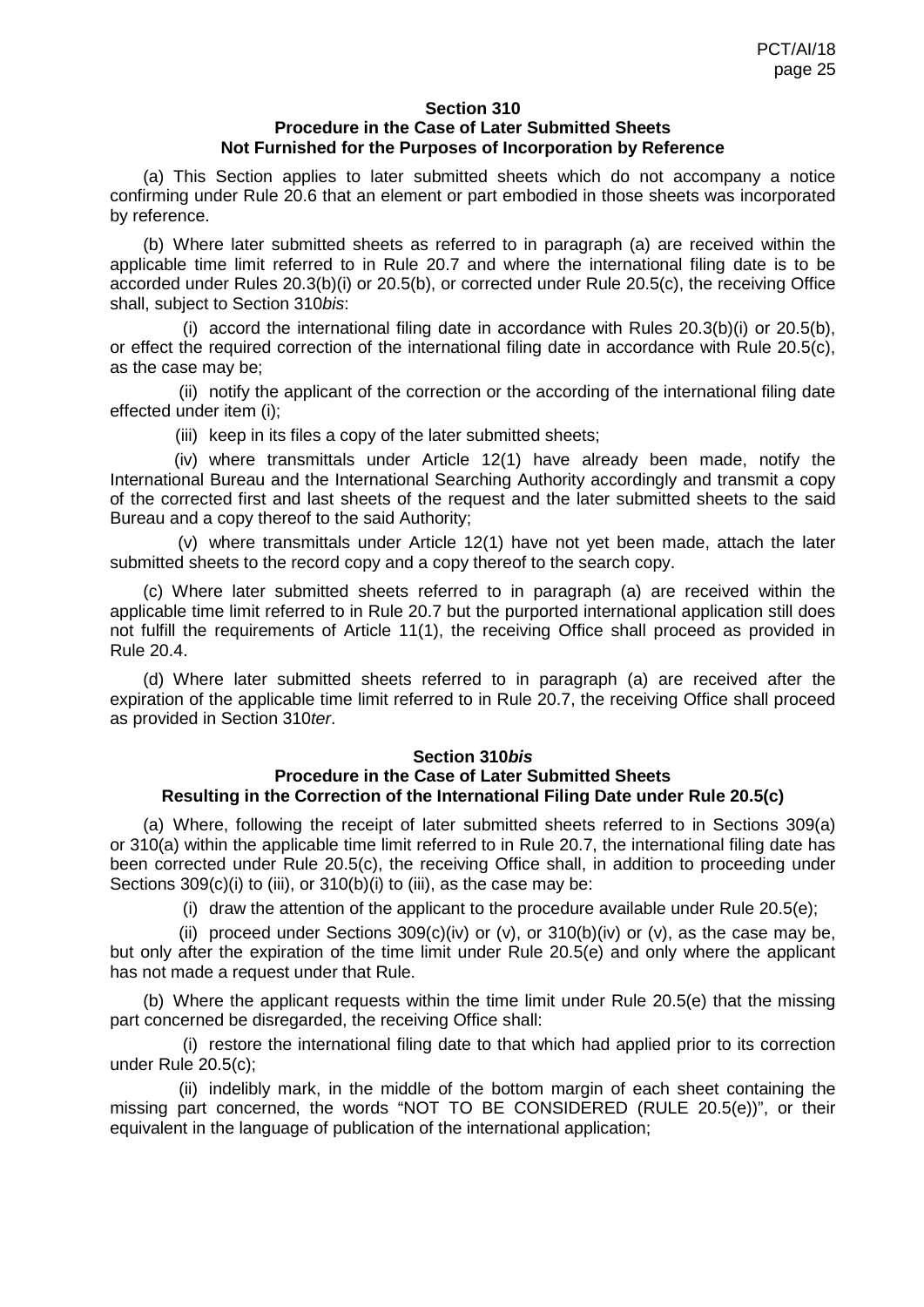(iii) notify the applicant that the missing part is considered not to have been furnished and that the international filing date has been restored to that which had applied prior to its correction under Rule 20.5(c);

(iv) keep in its files a copy of the later submitted sheets marked under item (ii) and of the request made under Rule 20.5(e);

(v) where transmittals under Article 12(1) have already been made, notify the International Bureau and the International Searching Authority accordingly, and transmit a copy of the corrected first and last sheets of the request, the later submitted sheets marked under item (ii) and the request made under Rule 20.5(e) to the said Bureau and a copy thereof to the said Authority;

(vi) where transmittals under Article 12(1) have not yet been made, notify the International Bureau accordingly and attach the later submitted sheets marked under item (ii), the notice under Rule 20.6(a) and the request under Rule 20.5(e) to the record copy.

#### **Section 310***ter* **Procedure in the Case of Later Submitted Sheets Furnished after the Expiration of the Applicable Time Limit Referred to in Rule 20.7**

Where later submitted sheets referred to in Sections 309(a) or 310(a) are received after the expiration of the applicable time limit referred to in Rule 20.7, the receiving Office shall:

(i) notify the applicant of the fact and of the date of receipt of the later submitted sheets, and of the fact that they will not be considered for the PCT procedure;

(ii) indelibly mark, in the middle of the bottom margin of each sheet containing the missing element or part concerned, the words "NOT TO BE CONSIDERED (RULE 20.7)", or their equivalent in the language of publication of the international application;

(iii) keep in its files a copy of the later submitted sheets marked under item (ii) and, where applicable, of the notice under Rule 20.6(a);

(iv) where transmittals under Article 12(1) have already been made, notify the International Bureau accordingly, and transmit the later submitted sheets marked under item (ii) and, where applicable, the notice under Rule 20.6(a) to the said Bureau;

(v) where transmittals under Article 12(1) have not yet been made, notify the International Bureau accordingly, and attach the later submitted sheets marked under item (ii) and, where applicable, the notice under Rule 20.6(a) to the record copy.

#### **Section 311**

## **Renumbering in the Case of Deletion, Substitution or Addition of Sheets of the International Application and of the Translation Thereof**

(a) The receiving Office shall, subject to Section 207, sequentially renumber the sheets of the international application when necessitated by the addition of any new sheet, the deletion of entire sheets, a change in the order of the sheets or any other reason.

(b) The sheets of the international application shall be provisionally renumbered in the following manner:

(i) when a sheet is deleted, the receiving Office shall either include a blank sheet with the same number and with the word "DELETED," or its equivalent in the language of publication of the international application, below the number, or insert, in brackets, below the number of the following sheet, the number of the deleted sheet with the word "DELETED" or its equivalent in the language of publication of the international application;

(ii) when one or more sheets are added, each sheet shall be identified by the number of the preceding sheet followed by a slant and then by another Arabic numeral such that the additional sheets are numbered consecutively, starting always with number one for the first sheet added after an unchanged sheet (e.g., 10/1, 15/1, 15/2, 15/3, etc.); when later additions of sheets to an existing series of added sheets are necessary, an extra numeral shall be used for identifying the further additions (e.g., 15/1, 15/1/1, 15/1/2, 15/2, etc.).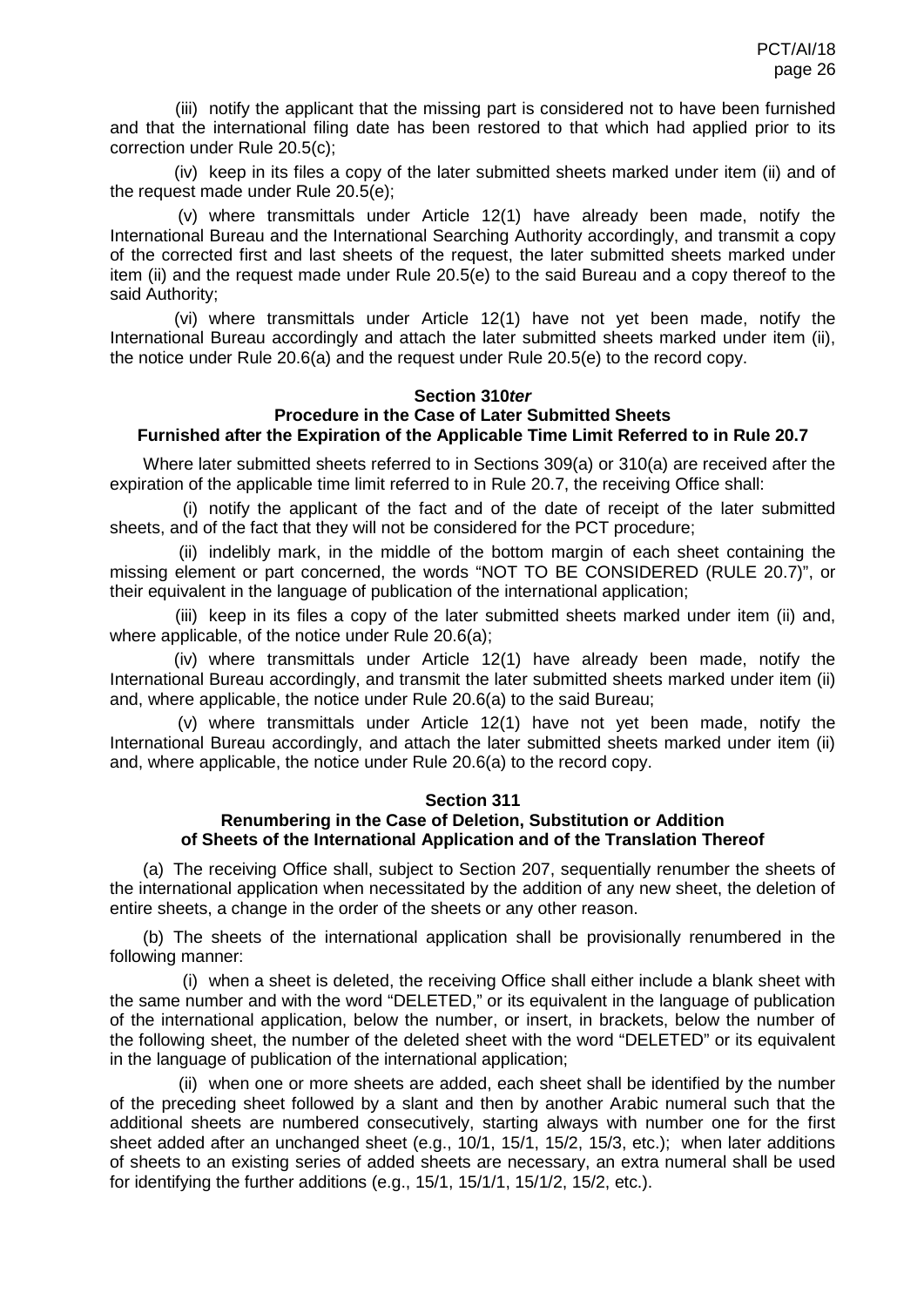(c) In the cases mentioned in paragraph (b), it is recommended that the receiving Office should write, below the number of the last sheet, the total number of the sheets of the international application followed by the words "TOTAL OF SHEETS" or their equivalent in the language of publication of the international application. It is further recommended that, at the bottom of any last sheet added, the words "LAST ADDED SHEET" or their equivalent in the language of publication of the international application should be inserted.

(d) Paragraphs (a) to (c) shall apply *mutatis mutandis* to any translation of the international application furnished under Rule 12.3 or 12.4.

### **Section 312**

### **Notification of Decision Not to Issue Declaration that the International Application Is Considered Withdrawn**

Where the receiving Office, after having notified the applicant under Rule 29.4(a) of its intent to issue a declaration under Article 14(4), decides not to issue such a declaration, it shall notify the applicant accordingly.

# **Section 313**

#### **Documents Filed with the International Application; Manner of Marking the Necessary Annotations in the Check List**

(a) Any power of attorney, any priority document, any fee calculation sheet and any separate sheet referred to in Section 209(a) containing indications as to deposited biological material, filed with the international application shall accompany the record copy; any other document referred to in Rule 3.3(a)(ii) shall be sent only at the specific request of the International Bureau. If any document which is indicated in the check list as accompanying the international application is not, in fact, filed at the latest by the time the record copy leaves the receiving Office, that Office shall so note on the check list and the said indication shall be considered as if it had not been made.

(b) Where, under Rule 3.3(b), the receiving Office itself completes the check list, that Office shall enter, in the margin, the words "COMPLETED BY RO" or their equivalent in the language of publication of the international application. Where only some of the indications are completed by the receiving Office, the said words and each indication completed by that Office shall be identified by an asterisk.

(c) Any sequence listing not forming part of the international application, whether on paper or in electronic form, that is furnished for the purposes of the international search to the receiving Office together with the international application or subsequent to the filing of the international application, shall be transmitted to the International Searching Authority together with the search copy. Where such a sequence listing is received by the receiving Office after the transmittal of the search copy, that sequence listing shall be promptly transmitted to the International Searching Authority.

#### **Section 314**

## **Correction or Addition of a Priority Claim under Rule 26***bis*

(a) Where the applicant, in a notice submitted to the receiving Office, corrects or adds a priority claim under Rule 26*bis,* that Office shall enter the correction or addition in the request, draw a line through, while still leaving legible, any indication deleted as a result of the correction, and enter, in the margin, the letters "RO."

(b) The applicant and, if copies of the international application have already been sent to the International Bureau and the International Searching Authority, that Bureau and that Authority shall be promptly notified by the receiving Office of any correction or addition of a priority claim under Rule 26*bis* and of the date on which it received such correction or addition.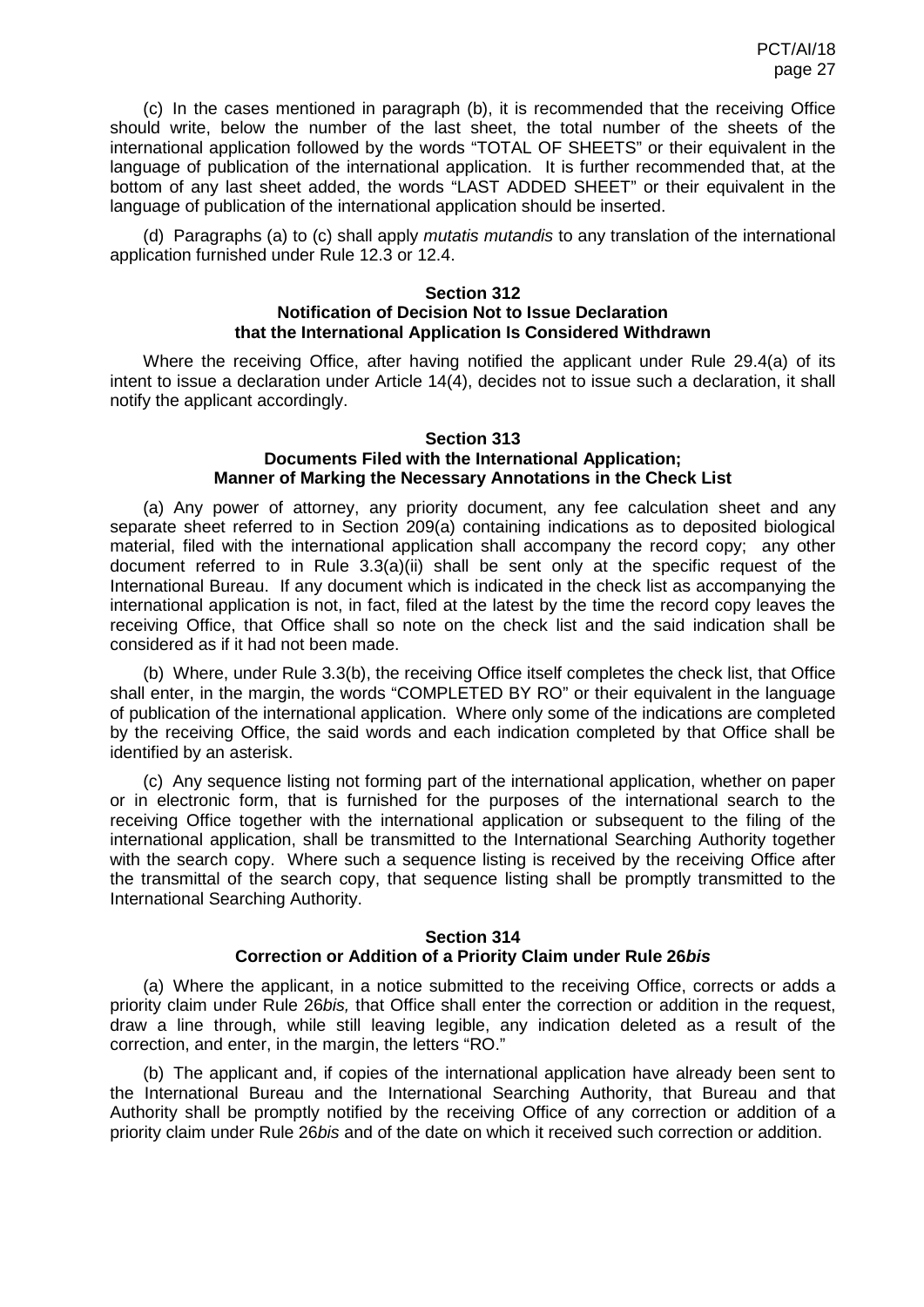#### **Section 315**

#### **Processing of Documents by the Receiving Office under Rule 26***bis***.3(h-***bis***)**

(a) Where the receiving Office receives a request under Rule 26*bis*.3(h-*bis*) and decides not to transmit a document or part thereof to the International Bureau, it shall

(i) indelibly mark on the request under Rule 26*bis*.3(h-*bis*) the date on which that request was received;

(ii) indelibly mark, in the upper right-hand corner of each replacement sheet received, the international application number and the date on which that sheet was received;

(iii) indelibly mark, in the middle of the bottom margin of each replacement sheet received, the words "SUBSTITUTE SHEET (RULE 26*bis*.3(h-*bis*))" or their equivalent in the language of publication of the international application;

(iv) keep in its files a copy of the request under Rule 26*bis*.3(h-*bis*), and, where applicable, the replaced sheet, and a copy of the replacement sheet;

(v) promptly transmit any replacement sheet to the International Bureau.

(b) Where the receiving Office receives a request under Rule 26*bis*.3(h-*bis*) and finds that information in a part of a document meets the requirements in this Rule, but the receiving Office has not received a replacement sheet from the applicant in which that part has been removed, it may decide not to transmit the entire document or part thereof to the International Bureau and proceed as indicated under paragraph (a)(i) and (iv) as applicable, or invite the applicant to submit such a replacement sheet. Where the applicant submits a replacement sheet within the time limit set by the receiving Office, the receiving Office proceeds as indicated under paragraph (a). Where the applicant does not submit a replacement sheet within the time limit set by the receiving Office, the receiving Office may either transmit the document containing that part and the request under Rule 26*bis*.3(h-*bis*) to the International Bureau, or decide not to transmit the entire document or part thereof to the International Bureau under Rule 26*bis*.3(h-*bis*).

(c) Where the receiving Office finds on its own decision that information in a part of a document meets the requirements in Rule 26*bis*.3(h-*bis*), it may either invite the applicant to submit a replacement sheet in which that part has been removed and proceed as indicated under paragraph (b), or decide not to transmit the entire document or part thereof to the International Bureau.

(d) Where the receiving Office receives a request under Rule 26*bis*.3(h-*bis*), but nevertheless decides to transmit that document or part thereof to the International Bureau, it shall proceed as indicated under paragraph (a)(i), (ii) and (iv), and promptly transmit the request under Rule 26*bis*.3(h-*bis*) and any proposed replacement sheet to the International Bureau.

## **Section 316 Procedure in the Case Where the International Application Lacks the Prescribed Signature**

Where, under Article 14(1)(a)(i), the receiving Office finds that the international application is defective in that it lacks the prescribed signature, that Office shall send to the applicant, together with the invitation to correct under Article 14(1)(b), a copy of the relevant sheet of the request part of the international application. The applicant shall, within the prescribed time limit, return said copy after affixing thereto the prescribed signature.

## **Section 317 Transmittal of a Notice of Correction or Addition of a Declaration under Rule 26***ter***.1**

If a notice under Rule 26*ter*.1 is submitted by the applicant to the receiving Office, that Office shall mark the date of receipt on the notice and transmit it promptly to the International Bureau. The notice shall be considered to have been received by the International Bureau on the date marked.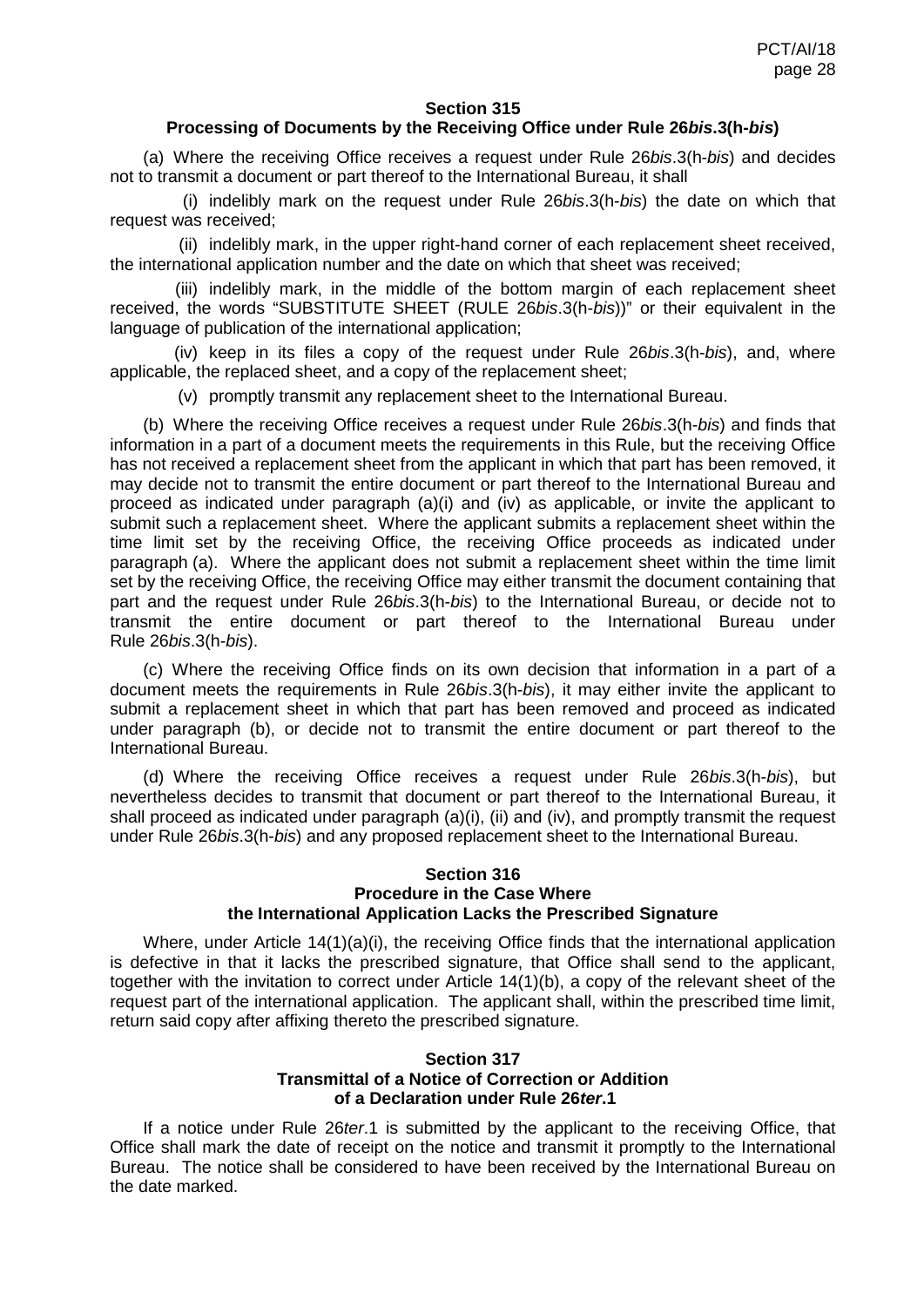#### **Section 318 Cancellation of Designations of Non-Contracting States**

The receiving Office shall cancel *ex officio* the designation of any State which is not a Contracting State, shall enclose that designation within square brackets, shall draw a line between the square brackets while still leaving the designation legible, shall enter, in the margin, the words "CANCELLED *EX OFFICIO* BY RO" or their equivalent in the language of publication of the international application, and shall promptly notify the applicant accordingly. If the record copy has already been sent to the International Bureau, the receiving Office shall also notify that Bureau.

#### **Section 319 Procedure under Rule 4.9(b)**

(a) Where the receiving Office finds that the request contains an indication under Rule 4.9(b) that the designation of a State is not made but the request does not contain a priority claim to an earlier national application filed in that State, the receiving Office shall promptly notify the applicant accordingly and shall draw the applicant's attention to Rule 26*bis*.

(b) If the receiving Office does not, before the expiration of the time limit under Rule 26*bis*.1(a), receive a notice correcting or adding a priority claim to an earlier national application filed in the State, the designation of which is not made, it shall cancel *ex officio* the indication under Rule 4.9(b), shall enclose that indication in square brackets, draw a line between the square brackets while still leaving the indication legible, enter, in the margin, the words "CANCELLED *EX OFFICIO* BY RO" or their equivalent in the language of publication of the international application, and promptly notify the applicant accordingly. If the record copy has already been sent to the International Bureau, the receiving Office shall also notify that Bureau.

## **Section 320 Invitation to Pay Fees under Rule 16***bis***.1(a)**

When issuing an invitation under Rule 16*bis*.1(a), the receiving Office shall, if it received moneys from the applicant before the due date, inform the applicant of the fees to which those moneys have been applied.

#### **Section 321**

## **Application of Moneys Received by the Receiving Office in Certain Cases**

(a) The receiving Office shall, to the extent that it has received instructions from the applicant as to the fees to which it shall apply moneys received by it from the applicant, apply those moneys accordingly.

(b) Where the receiving Office receives moneys from the applicant which, together with any other moneys so received, are not sufficient to cover in full the transmittal fee (if any), the international filing fee and the search fee (if any), the receiving Office shall, to the extent that it has not received instructions from the applicant as to the fees to which it shall apply the moneys which are available for the purpose, apply those moneys in payment, successively, of the fees set out below to the extent that they are due and unpaid and in the order in which they appear below:

- (i) the transmittal fee;
- (ii) the international filing fee;
- (iii) the search fee.

#### **Section 322 Invitation to Submit a Request for Refund of the Search Fee**

The receiving Office may, before making a refund of the search fee under Rule 16.2, first invite the applicant to submit a request for the refund.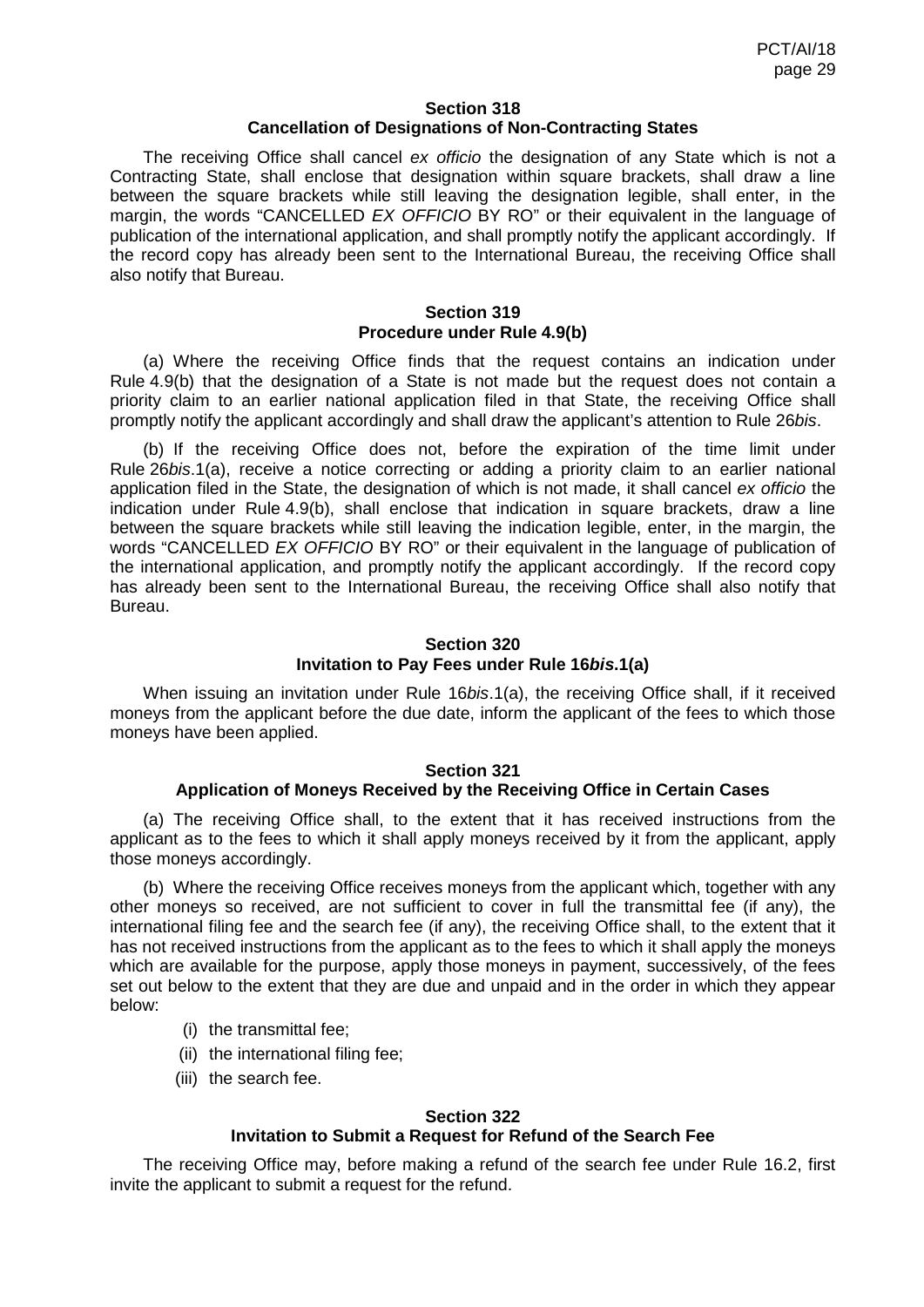#### **Section 323 Transmittal of Priority Documents to International Bureau**

(a) Any priority document which is submitted to the receiving Office under Rule 17.1(a) shall be transmitted by that Office to the International Bureau together with the record copy or, if received after the record copy has been sent to the International Bureau, promptly after having been received by that Office.

(b) Where the priority document is issued by the receiving Office and the applicant has, not later than 16 months after the priority date, requested the receiving Office under Rule 17.1(b) to prepare and transmit it to the International Bureau, the receiving Office shall, promptly after receipt of such request ("request for priority document") and, where applicable, the payment of the fee referred to in that Rule, transmit the priority document to the International Bureau. Where such request for priority document has been made but the required fee has not been paid, the receiving Office shall promptly notify the applicant that the request for priority document will be considered not to have been made unless the fee is paid not later than 16 months after the priority date or, in the case referred to in Article 23(2), not later than at the time the processing or examination of the international application is requested.

(c) When transmitting a priority document, the receiving Office shall notify the International Bureau of the date on which it received the priority document or the request for priority document.

(d) Where a request for priority document has, under paragraph (b), been considered not to have been made, the receiving Office shall promptly notify the International Bureau. Where the receiving Office fails to notify the International Bureau accordingly within 17 months from the priority date, the receiving Office shall prepare and transmit the priority document to the International Bureau even though the required fee has not been paid by the applicant.

(e) Where a request for priority document has been received by the receiving Office later than 16 months after the priority date, or where such request has, under paragraph (b), been considered not to have been made, the receiving Office shall promptly notify the applicant accordingly, directing attention to the requirements of Rule 17.1(a).

## **Section 324 Copy of Notification of the International Application Number and the International Filing Date under Rule 20.2(c)**

The copy, sent to the International Bureau, of the notification of the international application number and the international filing date under Rule 20.2(c) shall also include, if the priority of an earlier application is claimed in the international application, the date of filing – as indicated in the international application – of that earlier application. If the priority of several earlier applications is claimed, the earliest filing date shall be indicated.

#### **Section 325 Corrections of Defects under Rule 26.4 and Rectifications of Obvious Mistakes under Rule 91**

(a) Where the receiving Office receives a correction of defects under Rule 26.4 or authorizes a rectification of an obvious mistake under Rule 91, it shall:

(i) indelibly mark, in the upper right-hand corner of each replacement sheet, the international application number and the date on which that sheet was received;

(ii) indelibly mark, in the middle of the bottom margin of each replacement sheet, the words "SUBSTITUTE SHEET (RULE 26)" (where the replacement sheet contains a correction of defects under Rule 26) or "RECTIFIED SHEET (RULE 91)" (where the replacement sheet contains the rectification of an obvious mistake under Rule 91) or their equivalent in the language of publication of the international application;

(iii) indelibly mark on the letter containing the correction or rectification, or accompanying any replacement sheet, the date on which that letter was received;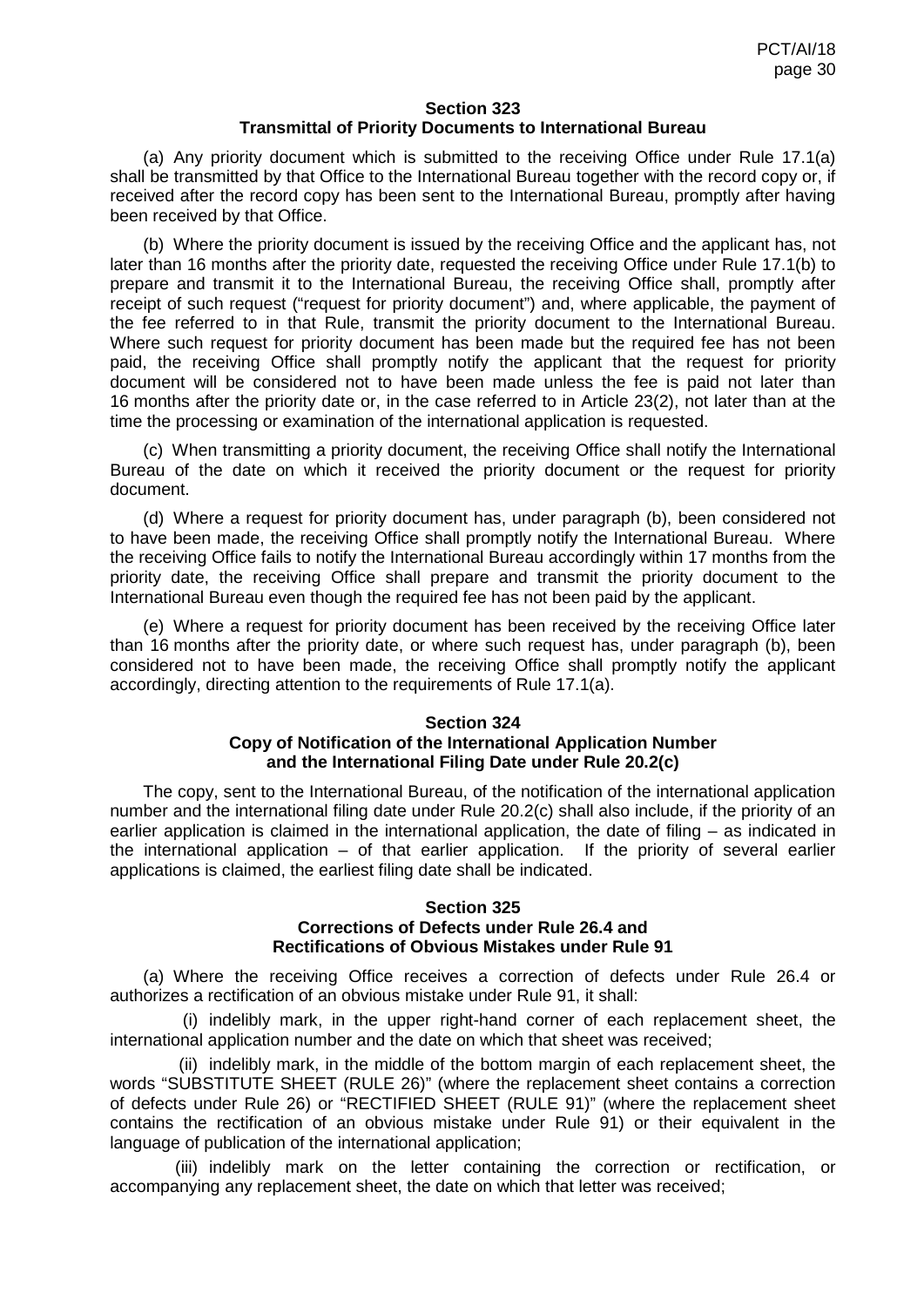(iv) keep in its files a copy of the letter containing the correction or rectification or, when the correction or rectification is contained in a replacement sheet, the replaced sheet, a copy of the letter accompanying the replacement sheet, and a copy of the replacement sheet;

(v) subject to item (vi), promptly transmit any letter and any replacement sheet to the International Bureau, and a copy thereof to the International Searching Authority;

(vi) where transmittals under Article 12(1) have not yet been made, transmit any letter and any replacement sheet to the International Bureau together with the record copy and, except where the international application is considered withdrawn and Rule 29.1(iii) applies, a copy of the said letter or replacement sheet to the International Searching Authority together with the search copy. The record copy and the search copy shall contain any replaced sheet.

(b) Where the receiving Office refuses to authorize the rectification of an obvious mistake under Rule 91, it shall proceed as indicated under paragraph (a)(i), (iii) and (iv) and promptly transmit any letter and any proposed replacement sheet to the International Bureau. If the record copy has not yet been sent to the International Bureau, any letter and any proposed replacement sheet shall be transmitted together with the record copy.

## **Section 326**

#### **Withdrawal by Applicant under Rule 90***bis***.1, 90***bis***.2 or 90***bis***.3**

(a) The receiving Office shall promptly transmit to the International Bureau any notice from the applicant effecting withdrawal of the international application under Rule 90*bis*.1, of a designation under Rule 90*bis*.2 or of a priority claim under Rule 90*bis*.3 which has been filed with it together with an indication of the date of receipt of the notice. If the record copy has not yet been sent to the International Bureau, the receiving Office shall transmit the said notice together with the record copy.

(b) If the search copy has already been sent to the International Searching Authority and the international application is withdrawn under Rule 90*bis*.1 or a priority claim is withdrawn under Rule 90*bis*.3, the receiving Office shall promptly transmit a copy of the notice effecting withdrawal to the International Searching Authority.

(c) If the search copy has not yet been sent to the International Searching Authority and the international application is withdrawn under Rule 90*bis*.1, the receiving Office shall not send the search copy to the International Searching Authority and shall, subject to Section 322, refund the search fee to the applicant unless it has already been transferred to the International Searching Authority. If the search fee has already been transferred to the International Searching Authority, the receiving Office shall send a copy of the request and of the notice effecting withdrawal to that Authority.

(d) If the search copy has not yet been sent to the International Searching Authority and a priority claim is withdrawn under Rule 90*bis*.3, the receiving Office shall transmit a copy of the notice effecting withdrawal to the International Searching Authority together with the search copy.

#### **Section 327**

## *Ex Officio* **Correction of Request by the Receiving Office**

(a) Subject to paragraph (d), where the record copy has not yet been sent to the International Bureau and the request requires correction because it contains an inconsistency or a minor defect such as non-compliance with the requirement for indications under Section 115, the receiving Office may correct the request *ex officio*. If the receiving Office does so, it shall notify the applicant accordingly.

(b) When making a correction under paragraph (a), the receiving Office shall enter, in the margin, the letters "RO." Where any matter is to be deleted, the receiving Office shall enclose such matter within square brackets and shall draw a line between the square brackets while still leaving the deleted matter legible. Where any matter is to be replaced, both the first and second sentences of this paragraph shall apply.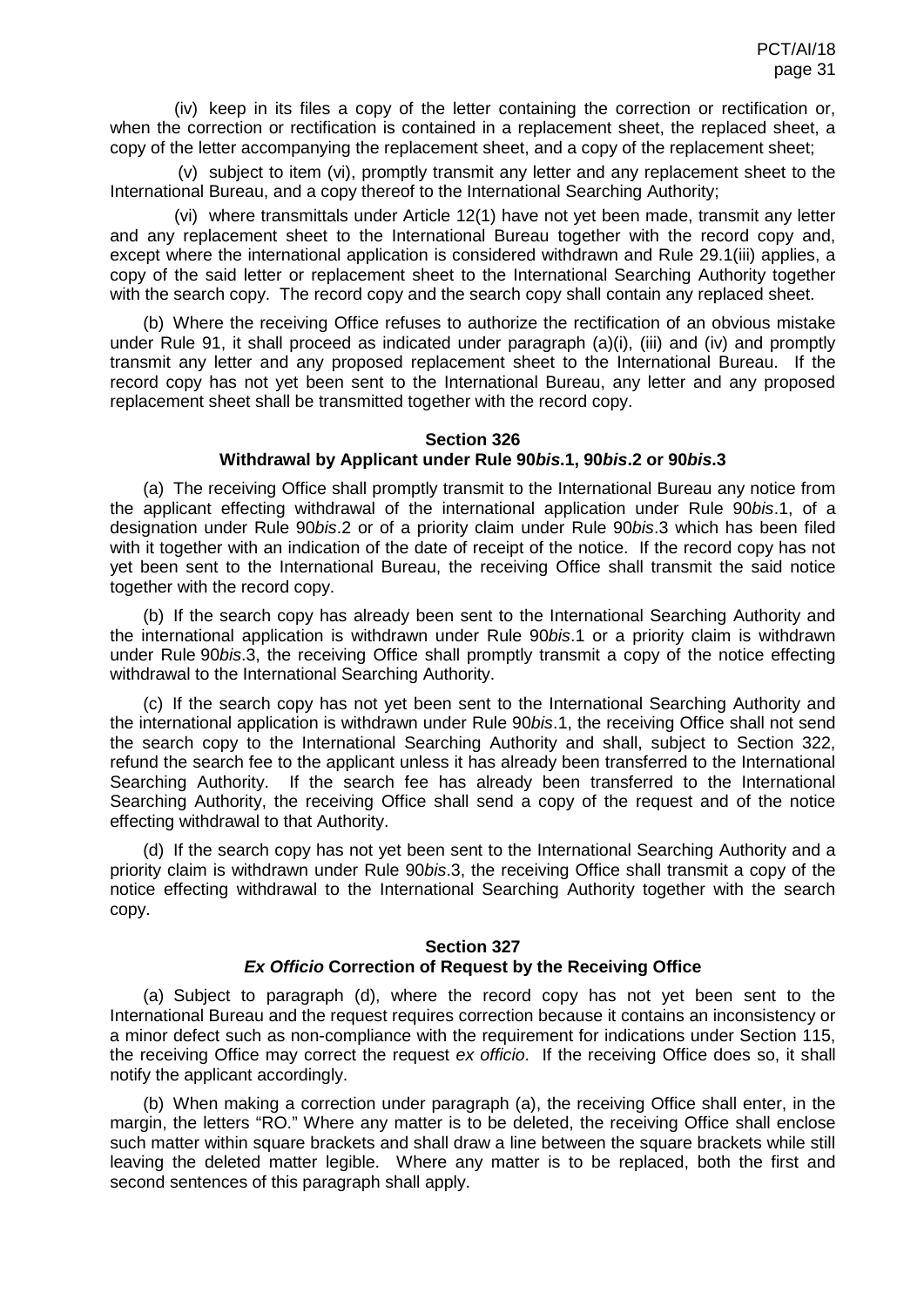(c) The receiving Office shall check the number of characters of the file reference, if any, and shall delete any characters beyond the number permitted by Section 109.

(d) The receiving Office shall not make any *ex officio* correction to declarations referred to in Rule 4.17 which are contained in the request.

## **Section 328 Notifications Concerning Representation**

(a) Where a power of attorney or a document containing the revocation or renunciation of an appointment is submitted to the receiving Office and the record and search copies have already been transmitted, the receiving Office shall immediately notify the International Bureau and the International Searching Authority by sending them a copy of the power of attorney or document and request the International Bureau to record a change in the indications concerning the agent or common representative under Rule 92*bis*.1(a)(ii).

(b) If the record copy and/or search copy have not yet been transmitted by the receiving Office, a copy of the power of attorney or document containing the revocation or renunciation of an appointment shall be transmitted by the receiving Office with the record copy and/or search copy.

## **Section 329 Correction of Indications Concerning the Applicant's Residence or Nationality**

Where, in response to an invitation to correct a defect under Article 11(1)(i), evidence is submitted indicating to the satisfaction of the receiving Office that, in fact, the applicant had, on the date on which the international application was actually received, the right to file an international application with that receiving Office, the invitation shall be considered to be an invitation to correct a defect under Article 14(1)(a)(ii) and Rule 4.5 in the prescribed indications concerning the applicant's residence and/or nationality, and the applicant may correct those indications accordingly. If such correction is made, no defect shall be considered to exist under Article 11(1)(i).

## **Section 330 Transmittal of Record Copy Prevented or Delayed by National Security Prescriptions**

(a) Where prescriptions concerning national security prevent the transmittal of the record copy by the receiving Office to the International Bureau under Rule 22.1(a), the receiving Office shall notify the applicant and the International Bureau accordingly.

(b) The notifications under paragraph (a) shall be sent before the expiration of 13 months from the priority date. Where the receiving Office believes that national security clearance is imminent, it may postpone the sending of the notifications, but shall send them before the expiration of 17 months from the priority date if no clearance has been given by that time.

## **Section 331 Receipt of Confirmation Copy**

Where, subject to Rule 92.4, the receiving Office receives an international application by facsimile machine transmission and subsequently receives the original of that international application, it shall mark such original with the words "CONFIRMATION COPY" or their equivalent in the language of publication of the international application on the bottom of the first page of the request and on the first page of the description. The marking under Section 325 is not required in such a case. The international application as received by facsimile machine transmission shall constitute the record copy. The confirmation copy shall be transmitted to the International Bureau in addition to the record copy.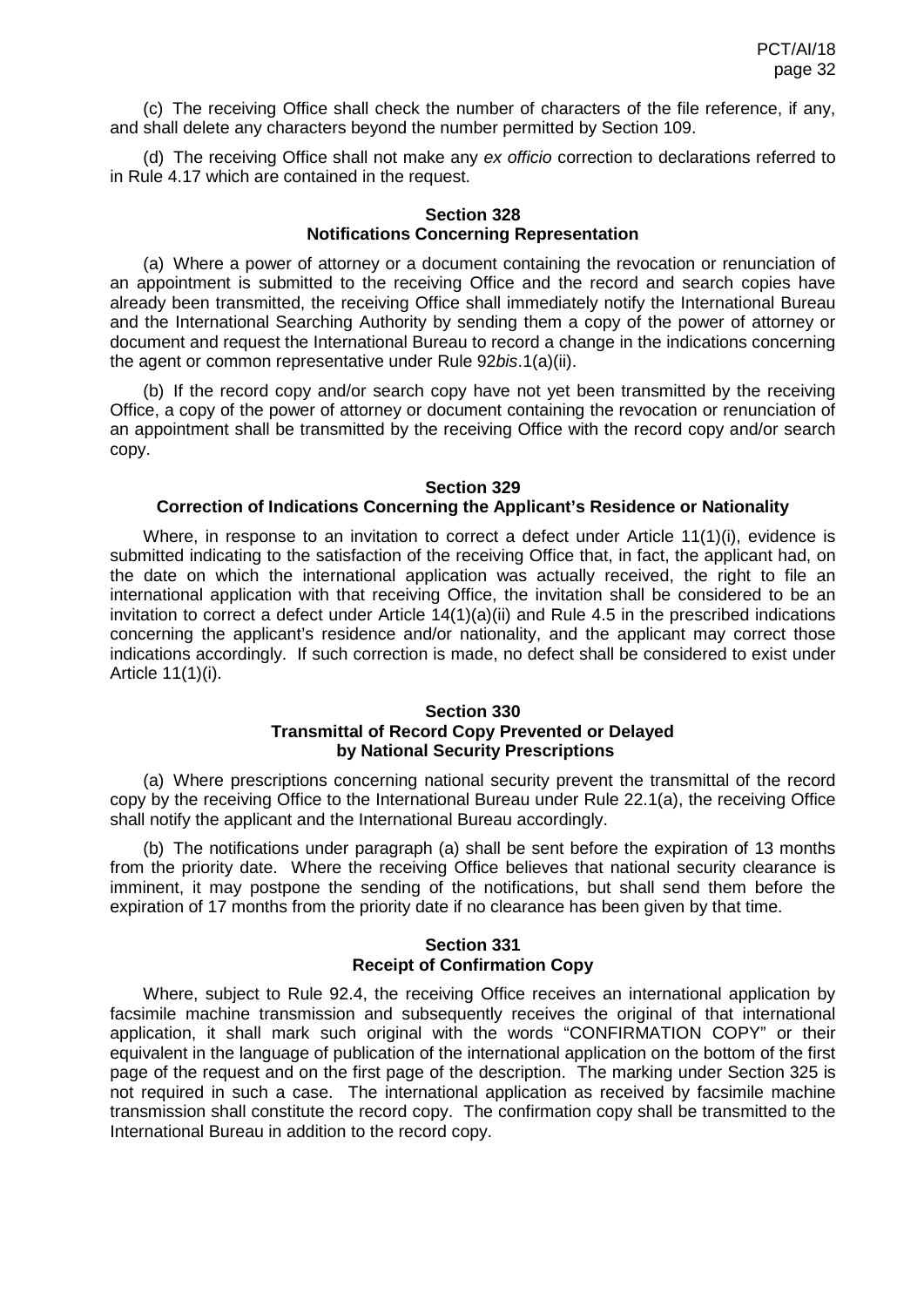#### **Section 332 Notification of Languages Accepted by the Receiving Office under Rules 12.1(a) and (c) and 12.4(a)**

(a) Each receiving Office shall notify the International Bureau of the language or languages which, having regard to Rule 12.1(b), it is prepared to accept under Rule 12.1(a) for the filing of international applications.

(b) Each receiving Office shall notify the International Bureau of any change to the information notified under paragraphs (a), (d) and (e). If the change means that

- (i) the receiving Office is no longer prepared to accept the filing of international applications in a language that it had previously notified the International Bureau that it was prepared to accept; or
- (ii) the receiving Office is no longer prepared to accept the translation of international applications into a language of publication that it had previously notified the International Bureau that it was prepared to accept; or
- (iii) the receiving Office is no longer prepared to accept the filing of requests in a language that it had previously notified the International Bureau that it was prepared to accept,

the effective date of such change shall be two months after the date of publication of the notification of the change in the Gazette pursuant to Section 405 or such later date as may be determined by the receiving Office.

(c) Nothing in paragraph (a), (b), (d) or (e) prevents any receiving Office from accepting, in a particular case,

(i) the filing of an international application in a language that it has not notified the International Bureau that it is prepared to accept; or

(ii) the translation of an international application into a language of publication that it has not notified the International Bureau that it is prepared to accept; or

(iii) the filing of a request in a language that it has not notified the International Bureau that it is prepared to accept.

(d) Each receiving Office concerned shall notify the International Bureau of the language or languages which it is prepared to accept under Rule 12.4(a) for the translation of international applications into a language of publication.

(e) Each receiving Office shall notify the International Bureau of the language or languages which it is prepared to accept under Rule 12.1(c) for the filing of requests.

#### **Section 333 Transmittal of International Application to the International Bureau as Receiving Office**

(a) Where a national Office intends to proceed under Rule 19.4(b) having regard to Rule 19.4(a)(i) or (ii), it shall, if it requires payment of the fee referred to in Rule 19.4(b) and that fee has not already been paid, promptly invite the applicant to pay that fee within a time limit of 15 days from the date of the invitation.

(b) Where a national Office intends to proceed under Rule 19.4(b) having regard to Rule 19.4(a)(iii), it shall promptly request the International Bureau as receiving Office to agree to the transmittal of the international application. The International Bureau as receiving Office shall promptly respond to that request. If the International Bureau as receiving Office agrees to the transmittal, the national Office shall promptly invite the applicant:

(i) if the transmittal has not already been authorized by the applicant, to submit to that Office, within a time limit of 15 days from the date of the invitation, an authorization of the transmittal, and,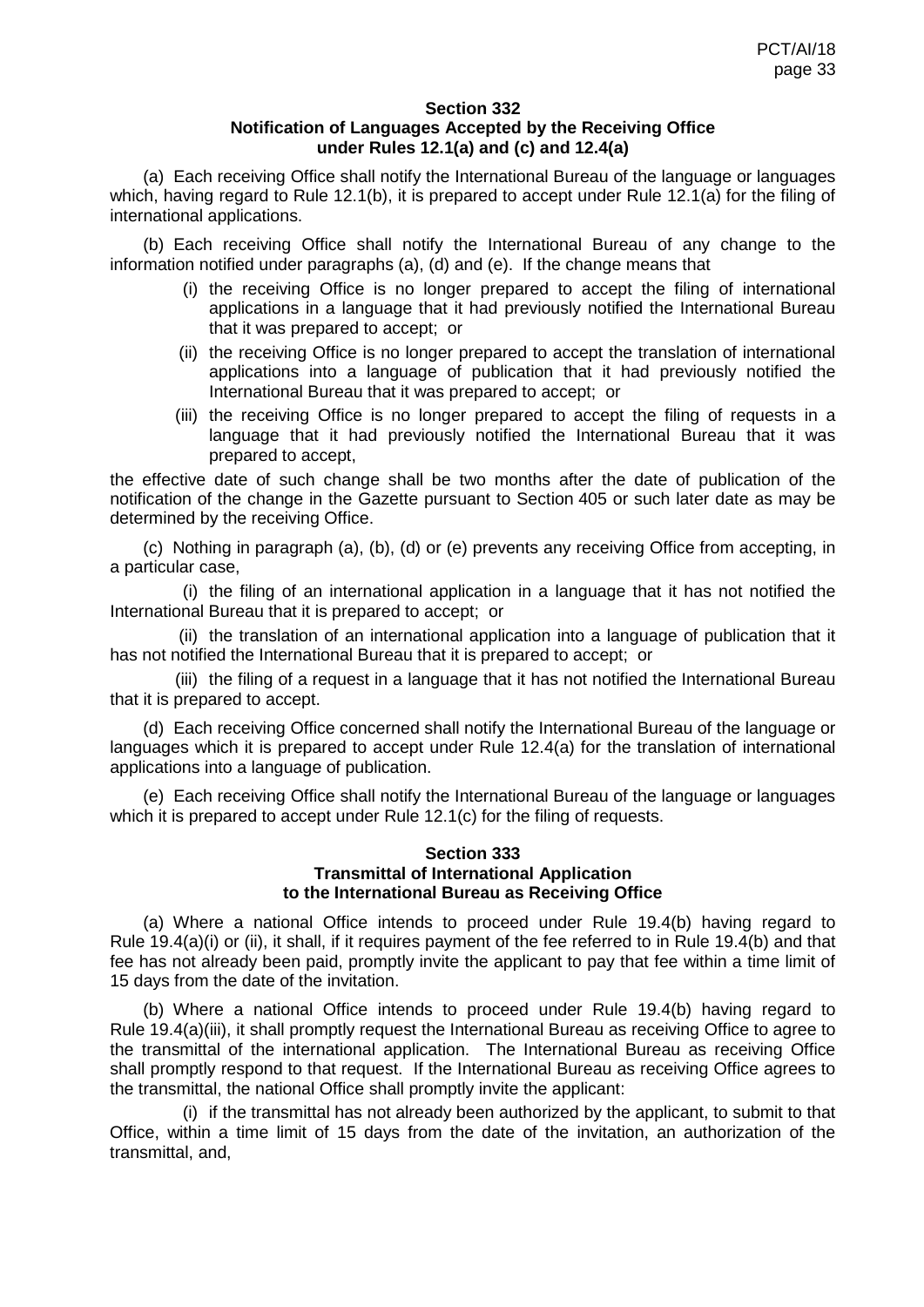(ii) if the Office requires payment of the fee referred to in Rule 19.4(b) and that fee has not already been paid, to pay that fee within the time limit referred to in item (i).

### (c) The national Office:

(i) need not proceed under Rule 19.4(b) having regard to Rule 19.4(a)(i) to (iii) if the Office requires payment of the fee referred to in Rule 19.4(b) and the applicant does not pay that fee;

(ii) shall not proceed under Rule 19.4(b) having regard to Rule 19.4(a)(iii) if the International Bureau as receiving Office does not agree to, or if the applicant does not authorize, the transmittal of the international application under Rule 19.4(a)(iii).

#### **Section 334 Notification to Applicant of Submission of Demand after the Expiration of 19 Months from the Priority Date**

Where the demand is submitted after the expiration of 19 months from the priority date to a receiving Office and the time limit under Article 22(1), as in force from April 1, 2002, does not apply in respect of all designated Offices, the receiving Office shall:

(i) promptly notify the applicant accordingly, directing attention to the fact that the time limit under Article 39(1)(a) does not apply, and that Article 22(1), as in force until March 31,2002, continues to apply in respect of any such designated Office, and

(ii) proceed under Rule 59.3.

#### **Section 335**  *[Deleted]*

## **Section 336 Waivers under Rules 90.4(d) and 90.5(c)**

(a) Where, in accordance with Rule 90.4(d), a receiving Office waives the requirement under Rule 90.4(b) that a separate power of attorney be submitted to it, the receiving Office shall notify the International Bureau accordingly.

(b) Where, in accordance with Rule 90.5(c), a receiving Office waives the requirement under Rule 90.5(a)(ii) that a copy of a general power of attorney be attached to the request or any separate notice, the receiving Office shall notify the International Bureau accordingly.

(c) A receiving Office may require a separate power of attorney, or a copy of a general power of attorney, in particular instances even if the receiving Office has waived the requirement in general.

(d) A receiving Office which has notified the International Bureau under paragraph (a) or (b) shall notify the International Bureau of any change to the information notified under those paragraphs.

## **Section 337** *[Deleted]*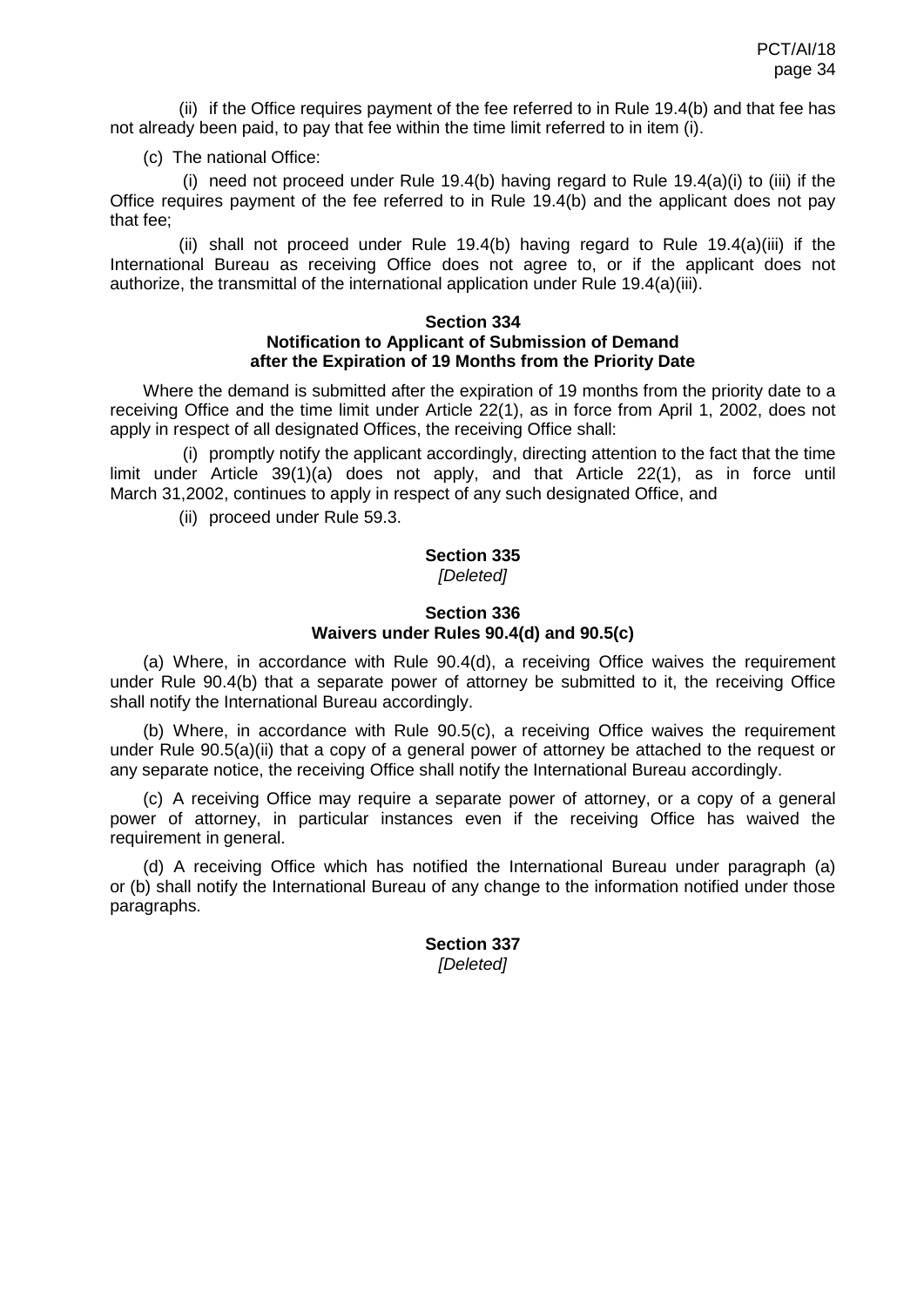## PART 4 INSTRUCTIONS RELATING TO THE INTERNATIONAL BUREAU

### **Section 401 Marking of the Sheets of the Record Copy**

(a) The International Bureau shall, upon receipt of the record copy, mark the date of receipt of the record copy in the appropriate space on the request.

(b) If the receiving Office has failed to mark any sheet as provided in Sections 311 and 325, the marking which has not been made may be inserted by the International Bureau.

### **Section 402 Correction or Addition of a Priority Claim under Rule 26***bis*

(a) Where the applicant, in a notice submitted to the International Bureau, corrects or adds a priority claim under Rule 26*bis*, that Bureau shall enter the correction or addition in the request, draw a line through, while still leaving legible, any indication deleted as a result of the correction, and enter, in the margin, the letters "IB."

(b) *[Deleted]*

(c) The applicant, the receiving Office and the International Searching Authority shall be promptly notified by the International Bureau of any correction or addition of a priority claim under Rule 26*bis* and of the date on which it received such correction or addition.

#### **Section 403**

## **Transmittal of Protest against Payment of Additional Fees and Decision Thereon Where International Application Is Considered to Lack Unity of Invention**

Where, under Rules 40.2(c) or 68.3(c), the International Bureau receives a request from the applicant to forward to any designated or elected Office the texts of both the protest against payment of additional fees as provided for in Articles 17(3)(a) and 34(3)(a) where the international application is considered to lack unity of invention and the decision thereon by the International Searching Authority or the International Preliminary Examining Authority, as the case may be, it shall proceed according to such request.

#### **Section 404 International Publication Number of International Application**

The International Bureau shall assign to each published international application an international publication number which shall be different from the international application number. The international publication number shall be used on the published international application and in the Gazette entry. It shall consist of the two-letter code "WO" followed by a four-digit indication of the year of publication, a slant, and a serial number consisting of six digits (e.g., "WO 2004/123456").

#### **Section 405 Publication of Notifications of Languages Accepted by the Receiving Office under Rules 12.1(a) and (c) and 12.4(a)**

The International Bureau shall promptly publish in the Gazette any notification under Section 332(a), (b), (d) or (e).

## **Section 406 Publication of International Applications**

(a) International applications shall be published on a given day of the week.

(b) International applications may be published, for the purposes of Article 21, on paper or wholly or partly in electronic form.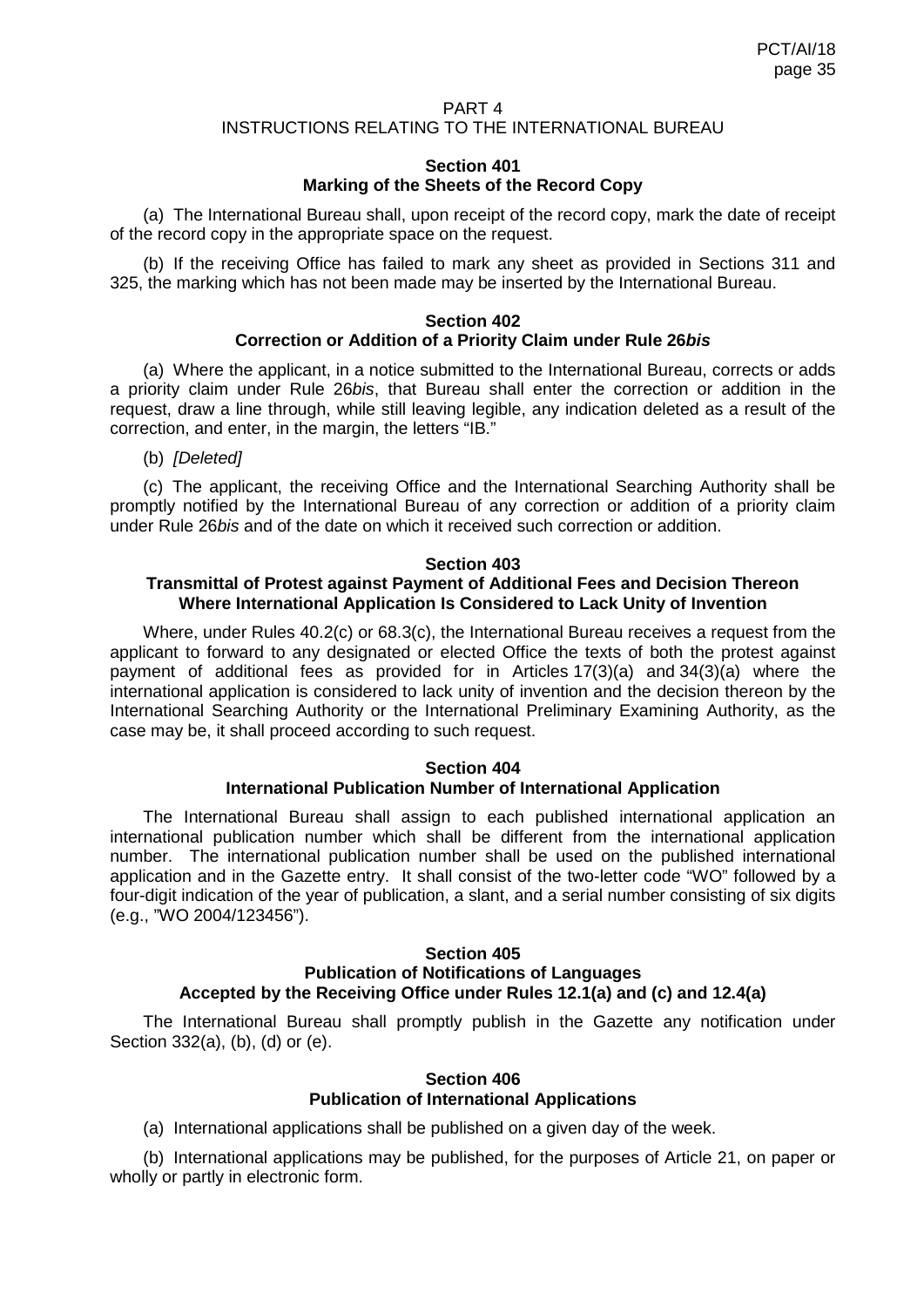(c) Details concerning the publication of international applications, and the form and particulars of the front page of each published international application, shall be decided by the Director General, after consultation with the Offices or Authorities which have a direct interest in those details.

#### **Section 407 The Gazette**

(a) The Gazette referred to in Rule 86.1 shall be published in electronic form on the Internet. It may be made available by any other electronic means as determined by the Director General after consultation with the Offices and Authorities which have a direct interest in the means by which the Gazette is published.

(b) In respect of each published international application, the Gazette shall contain the contents specified in Rule 86.1(i), the contents specified in Rule 86.1(iv), and the data indicated in Annex D.

(c) The information referred to in Rule 86.1(v) shall be that which is indicated in Annex E.

(d) Details concerning the form and further particular content of the Gazette shall be decided by the Director General after consultation with Offices and Authorities which have a direct interest in those details.

## **Section 408 Priority Application Number**

(a) *[Deleted]*

(b) If the number of the earlier application referred to in Rule 4.10(a)(ii) ("priority application number") is furnished after the expiration of the prescribed time limit, the International Bureau shall inform the applicant and the designated Offices of the date on which the said number was furnished. It shall indicate the said date in the international publication by including on the front page of the published international application next to the priority application number the words "FURNISHED LATE ON ... (date)," and the equivalent of such words in the language in which the international application is published if that language is other than English.

(c) If the priority application number has not been furnished at the time of the completion of the technical preparations for international publication, the International Bureau shall indicate that fact by including on the front page of the published international application in the space provided for the priority application number the words "NOT FURNISHED" and the equivalent of such words in the language in which the international application is published if that language is other than English.

## **Section 409 Priority Claim Considered Not to Have Been Made**

Where the International Bureau declares, under Rule 26*bis*.2(b), that a priority claim is considered not to have been made, that Bureau shall enclose the priority claim concerned within square brackets, draw a line between the square brackets, while still leaving legible the indications concerned, and enter, in the margin, the words "NOT TO BE CONSIDERED FOR PCT PROCEDURE (IB)" or their equivalent in the language of publication of the international application, and shall notify the applicant accordingly. The International Bureau shall also notify the receiving Office and the International Searching Authority.

#### **Section 410 Numbering of Sheets for the Purposes of International Publication; Procedure in Case of Missing Sheets**

(a) In the course of preparing the international application for international publication, the International Bureau shall sequentially renumber the sheets to be published only when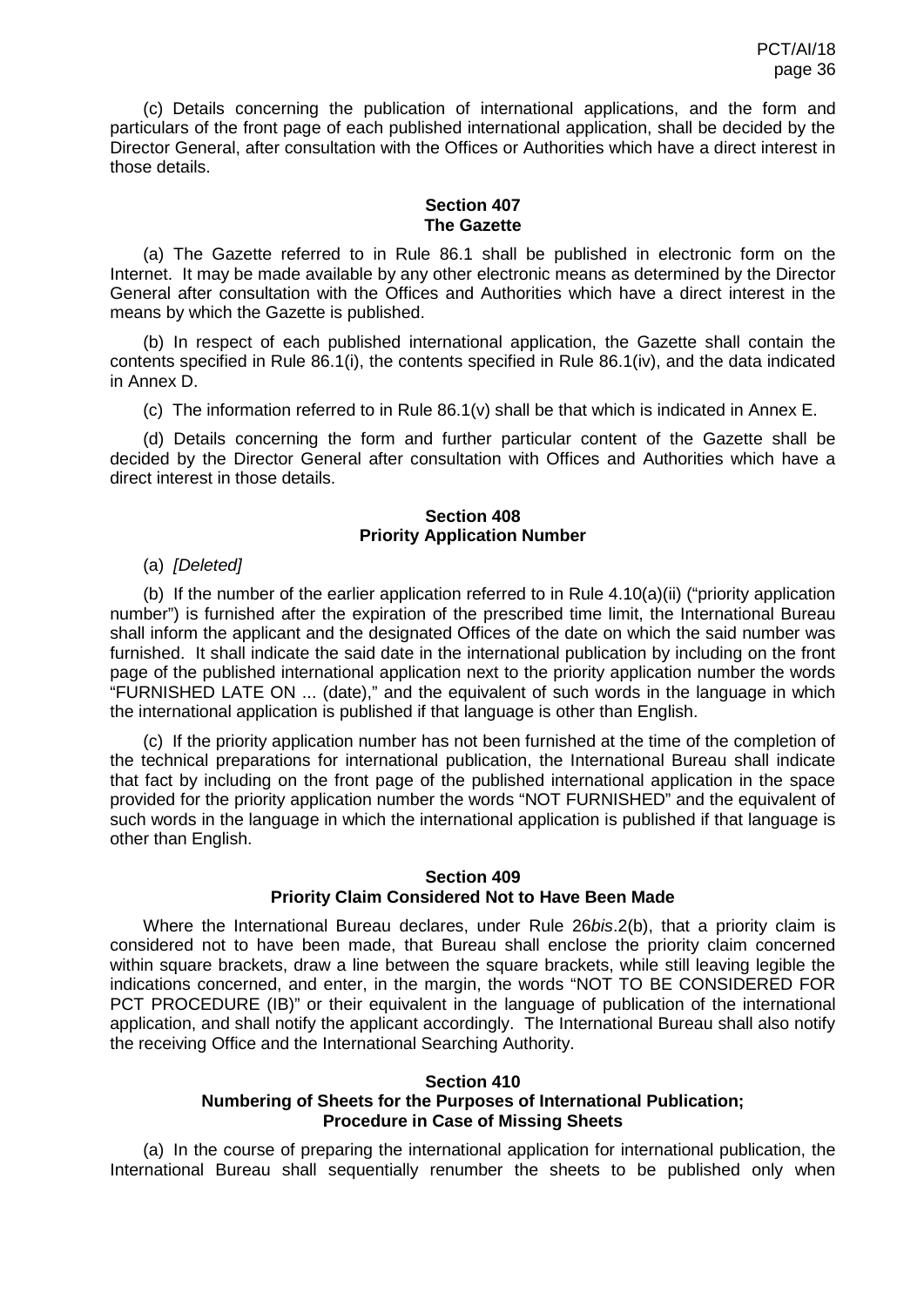necessitated by the addition of any new sheet, the deletion of entire sheets or a change in the order of the sheets. Otherwise, the numbering provided under Section 207 shall be maintained.

(b) Where a sheet has not been filed or is not to be taken into consideration for the purposes of international processing under Section 310*bis* or 310*ter*, the International Bureau shall include an indication to that effect in the published international application.

#### **Section 411 Receipt of Priority Document**

(a) The International Bureau shall, in respect of any priority document received or obtained by it, record the date on which the priority document has been received or obtained by it, and notify the applicant and the designated Offices accordingly. The notification should indicate whether the priority document was or was not submitted, transmitted or obtained in compliance with Rule 17.1(a), (b) or (b-*bis*), and with respect to the designated Offices, should preferably be made together with the notification under Rule 47.1(a-*bis*).

(b) Where the priority document has been submitted, transmitted or obtained but not in compliance with Rule 17.1(a), (b) or (b-*bis*), the International Bureau shall, in the notification under paragraph (a) of this Section, direct the attention of the applicant and the designated Offices to the provisions of Rule 17.1(c).

# **Section 411***bis* **Receipt of Translation of Earlier Application under Rule 20.6(a)(iii)**

The International Bureau shall indicate the words "TRANSLATION (RULE 20.6(a)(iii))", or their equivalent in French, on any translation received under Rule 20.6(a)(iii).

# **Section 412 Notification of Lack of Transmittal of Search Copy**

If the International Bureau does not receive from the International Searching Authority a notification under Rule 25.1 within two months from the date of receipt of the record copy, the International Bureau shall remind the receiving Office to transmit the search copy to the International Searching Authority. A copy of the reminder shall be sent to the International Searching Authority.

### **Section 413**

# **Incorporations by Reference under Rule 20, Corrections of Defects under Rule 26.4 and Rectifications of Obvious Mistakes under Rule 91**

(a) Where the International Bureau receives from the receiving Office a letter containing a correction of any defects under Rule 26.4, or a replacement sheet and the letter accompanying it, the International Bureau shall transfer the correction to the record copy, together with the indication of the date on which the receiving Office received the letter, or shall insert the replacement sheet in the record copy. Any letter and any replaced sheet shall be kept in the file of the international application.

(b) Paragraph (a) shall apply *mutatis mutandis* to rectifications of obvious mistakes under Rule 91 authorized by the receiving Office, by the International Searching Authority or, where a demand has been made, by the International Preliminary Examining Authority.

(b-*bis*) Where the International Bureau receives from the receiving Office, under Sections 309(c)(iv), 310(b)(iv), or 310*bis*(b)(v), corrected sheets of the request or later submitted sheets, the International Bureau shall transfer any correction to the record copy and insert any later submitted sheets in the record copy.

(c) Where the International Bureau is notified by the International Searching Authority under Rule 43.6*bis*(b) that the rectification of an obvious mistake authorized under Rule 91 has not been taken into account for the purposes of the international search, the International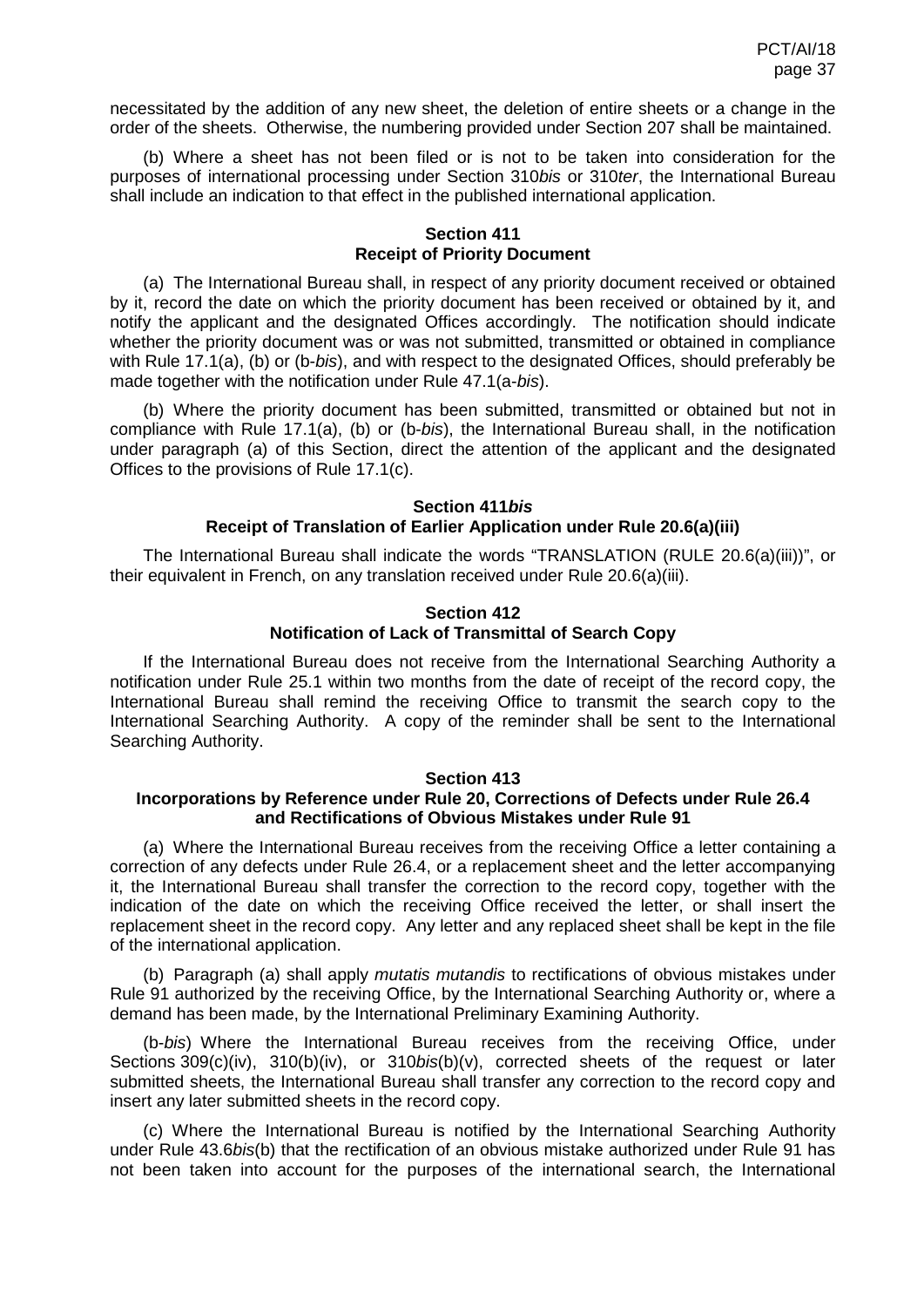Bureau shall notify the designated Offices and, where a demand has been made, the International Preliminary Examining Authority accordingly.

(d) Where the International Bureau is notified by the International Preliminary Examining Authority under Rule 70.2(e) that the rectification of an obvious mistake authorized under Rule 91 has not been taken into account for the purposes of the international preliminary examination, the International Bureau shall notify the elected Offices accordingly.

## **Section 413***bis*

# **Rectifications of Obvious Mistakes under Rule 91**

(a) Where the International Bureau authorizes a rectification under Rule 91, it shall:

(i) indelibly mark, in the upper right-hand corner of each replacement sheet, the international application number and the date on which that sheet was received;

(ii) indelibly mark, in the middle of the bottom margin of each replacement sheet, the words "RECTIFIED SHEET (RULE 91)" or their equivalent in the language of publication of the international application;

(iii) indelibly mark on the letter containing the rectification or accompanying any replacement sheet the date on which that letter was received;

(iv) keep in its files a copy of the letter containing the rectification or, when the rectification is contained in a replacement sheet, the replaced sheet, a copy of the letter accompanying the replacement sheet, and a copy of the replacement sheet.

(b) Where the International Bureau refuses to authorize a rectification under Rule 91, it shall proceed as indicated under paragraph (a)(i), (iii) and (iv).

(c) Where the International Bureau authorizes or refuses to authorize the rectification of an obvious mistake under Rule 91, it shall notify the applicant, the International Searching Authority, where a demand has been made, the International Preliminary Examining Authority, as well as the designated or elected Offices accordingly and, where the International Bureau refuses to authorize a rectification, the notification shall also include the reasons for the refusal.

### **Section 414**

# **Notification to the International Preliminary Examining Authority Where the International Application Is Considered Withdrawn**

If a demand has been submitted and the international application is considered withdrawn under Article 14(1), (3) or (4), the International Bureau shall promptly notify the International Preliminary Examining Authority, unless the international preliminary examination report has already issued.

#### **Section 415**

## **Notification of Withdrawal under Rule 90***bis***.1, 90***bis***.2, 90***bis***.3, 90***bis***.3***bis* **or 90***bis***.4**

(a) The fact of withdrawal by the applicant of the international application under Rule 90*bis*.1, of designations under Rule 90*bis*.2, or of a priority claim under Rule 90*bis*.3, together with the date on which the notice effecting withdrawal reached the International Bureau, the International Preliminary Examining Authority or the receiving Office, shall be recorded by the International Bureau and promptly notified by it to the receiving Office, the applicant, the designated Offices affected by the withdrawal and, where the withdrawal concerns the international application or a priority claim and where the international search report, or the declaration referred to in Article 17(2)(a), and the written opinion of the International Searching Authority have not yet issued, the International Searching Authority. However, where the withdrawal concerns the international application and where the notice effecting withdrawal was filed with the receiving Office before the sending of the record copy to the International Bureau, that Bureau shall send the notifications referred to in the preceding sentence and in Rule 24.2(a) to the receiving Office and the applicant only.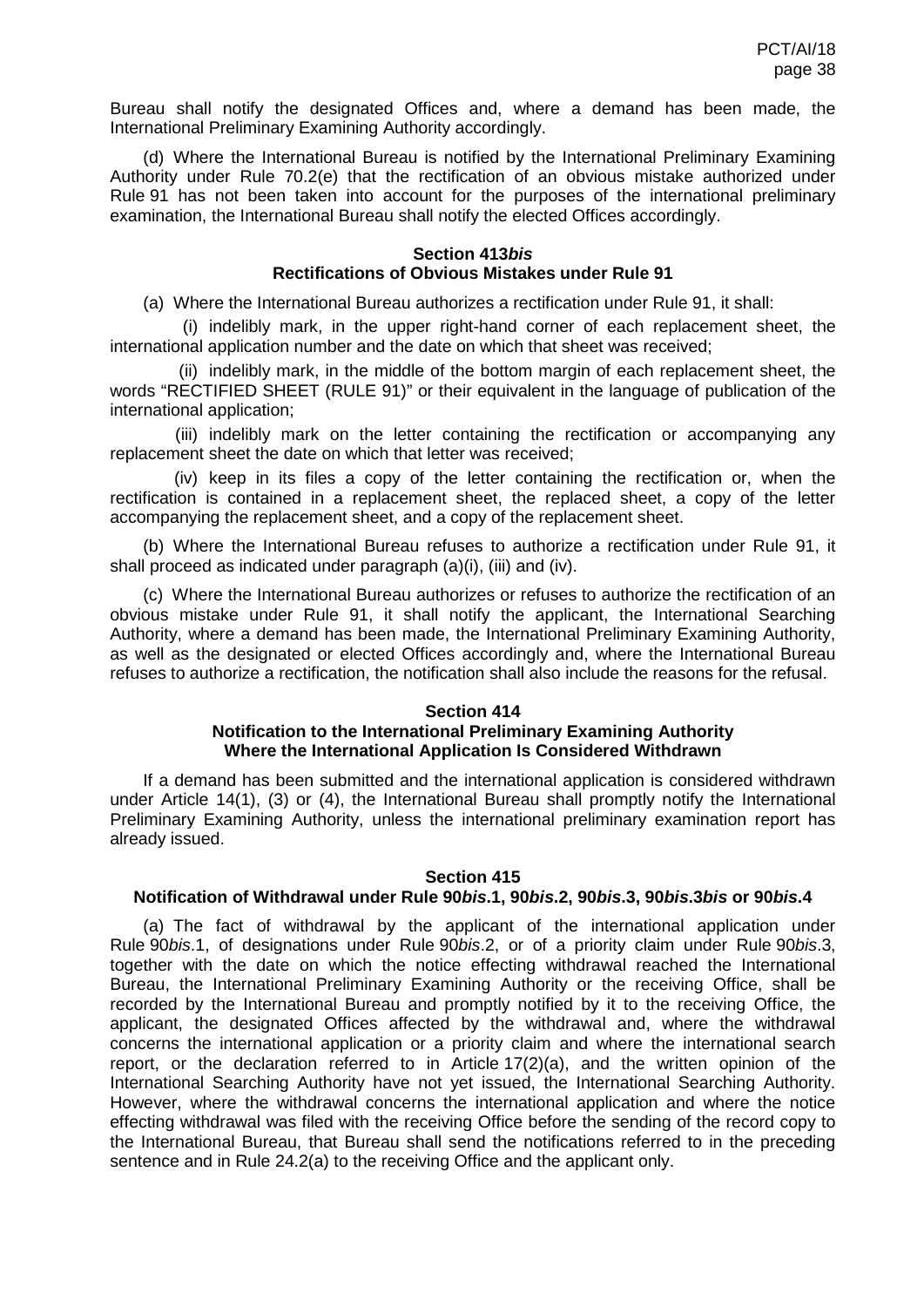(b) If, at the time of the withdrawal of the international application under Rule 90*bis*.1, or of a priority claim under Rule 90*bis*.3, a demand has already been submitted and the international preliminary examination report has not yet issued, the International Bureau shall, unless the notice effecting withdrawal was submitted to the International Preliminary Examining Authority, promptly notify the fact of withdrawal to that Authority, together with the date on which the notice effecting withdrawal has reached the International Bureau or the receiving Office.

(c) If, at the time of the withdrawal of the international application under Rule 90*bis*.1, or of a priority claim under Rule 90*bis*.3, a supplementary search request has already been submitted and the supplementary international search report has not yet been established, the International Bureau shall promptly notify the fact of withdrawal to the Authority specified for supplementary search, together with the date on which the notice effecting withdrawal has reached the International Bureau or the receiving Office.

(d) The fact of withdrawal by the applicant of the supplementary search request under Rule 90*bis*.3*bis*, together with the date on which the notice effecting withdrawal was, or was considered to have been, submitted to the International Bureau, shall be promptly notified by that Bureau:

(i) to the applicant, and

(ii) to the Authority specified for supplementary search, unless the notice effecting withdrawal was submitted to that Authority.

(e) The fact of withdrawal by the applicant of the demand or of one or more elections under Rule 90*bis*.4, together with the date on which the notice effecting withdrawal was, or was considered to have been, submitted to the International Bureau, shall be promptly notified by that Bureau:

(i) to the applicant,

(ii) to each elected Office affected by the withdrawal, except where it has not yet been notified of its election, and

(iii) in the case of withdrawal of the demand or of all elections, to the International Preliminary Examining Authority, unless the notice effecting withdrawal was submitted to that Authority.

# **Section 416 Correction of Request in Record Copy**

(a) Where the request requires correction as a consequence of the withdrawal of a designation or of a change made under Rule 92*bis*, the International Bureau shall make the necessary correction in the record copy and shall notify the applicant and the receiving Office accordingly.

(b) When making a correction under paragraph (a), the International Bureau shall enter, in the margin, the letters "IB." Where the correction involves the deletion or replacement of some matter, the International Bureau shall enclose such matter within square brackets and shall draw a line between the square brackets while still leaving the deleted or replaced matter legible.

### **Section 417 Processing of Amendments under Article 19**

(a) The International Bureau shall record the date on which, under Rule 46.1, any amendment made under Article 19 was received, shall notify the applicant of that date and indicate it in any publication or copy issued by it.

(b) The International Bureau shall mark, in the upper right-hand corner of each replacement sheet submitted under Rule 46.5(a), the international application number, the date on which that sheet was received under Rule 46.1 and, in the middle of the bottom margin, the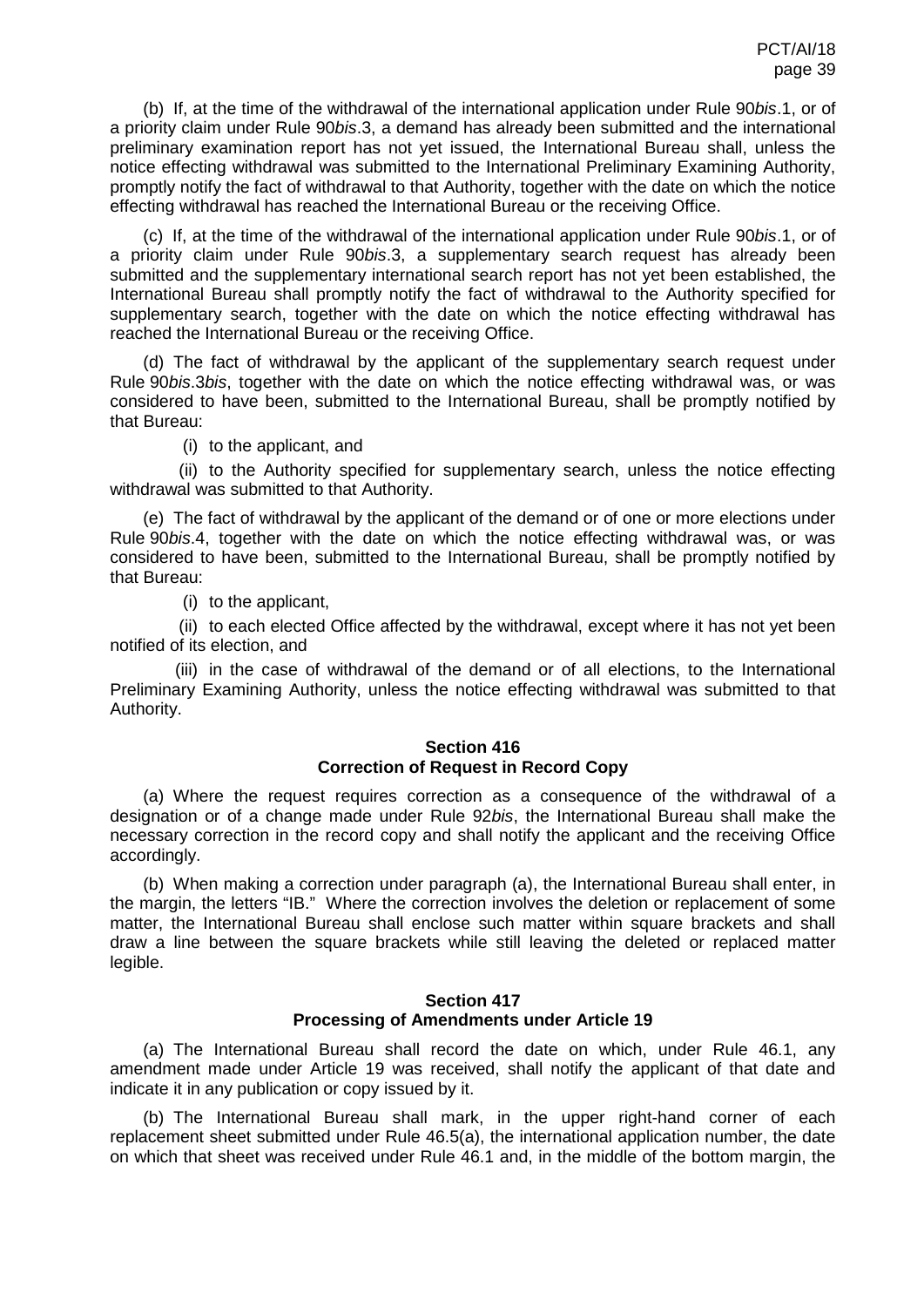words "AMENDED SHEET (ARTICLE 19)." It shall keep in its files any replaced sheet and the letter accompanying the replacement sheet or sheets.

(c) The International Bureau shall insert any replacement sheet or sheets in the record copy.

(d) If, at the time when the demand is received by the International Bureau, the international search report and the written opinion of the International Searching Authority have been established and no amendments under Article 19 have been made, the International Bureau shall inform the International Preliminary Examining Authority accordingly, unless the Authority has informed the International Bureau that it wishes not to be so notified.

#### **Section 418 Notifications to Elected Offices Where the Demand Is Considered Not to Have Been Submitted or Made**

Where, after any elected Office has been notified of its election under Article 31(7), the demand is considered not to have been submitted or made, the International Bureau shall notify the said Office accordingly.

#### **Section 419 Processing of a Declaration under Rule 26***ter*

(a) Where any declaration referred to in Rule 4.17, or any correction thereof under Rule 26*ter*.1, is submitted to the International Bureau within the time limit under Rule 26*ter*.1, the International Bureau shall indicate the date on which it received the declaration or correction and insert the additional sheet or replacement sheet in the record copy.

(b) The International Bureau shall promptly notify the applicant, the receiving Office and the International Searching Authority of any declaration corrected or added under Rule 26*ter*.1.

(c) The International Bureau shall not make any *ex officio* correction to declarations referred to in Rule 4.17 which are contained in the request.

(d) Where any declaration referred to in Rule 4.17, or any correction thereof under Rule 26*ter*.1, is submitted to the International Bureau after the expiration of the time limit under Rule 26*ter*.1, the International Bureau shall notify the applicant accordingly and inform the applicant that such a declaration or correction should be submitted directly to the designated Office or Offices concerned. Any declaration referred to in Rule 4.17(iv), signed as prescribed in Section 214, which is submitted to the International Bureau after the expiration of the time limit under Rule 26*ter*.1 shall be returned to the applicant.

### **Section 420 Copy of International Application, International Search Report and Supplementary International Search Report for the International Preliminary Examining Authority**

(a) Where the International Preliminary Examining Authority is not part of the same national Office or intergovernmental organization as the International Searching Authority, the International Bureau shall, promptly upon receipt of the international search report or, if the demand was received after the international search report, promptly upon receipt of the demand, send a copy of the international application, the international search report and, where applicable, a copy of the English translation of the said report to the International Preliminary Examining Authority. In cases where, instead of the international search report, a declaration under Article 17(2)(a) was issued, references in the preceding sentence to the international search report shall be considered references to the said declaration.

(b) Where an Authority specified for supplementary search has established a supplementary international search report under Rule 45*bis*.7, and the International Preliminary Examining Authority is not part of the same national Office or intergovernmental organization as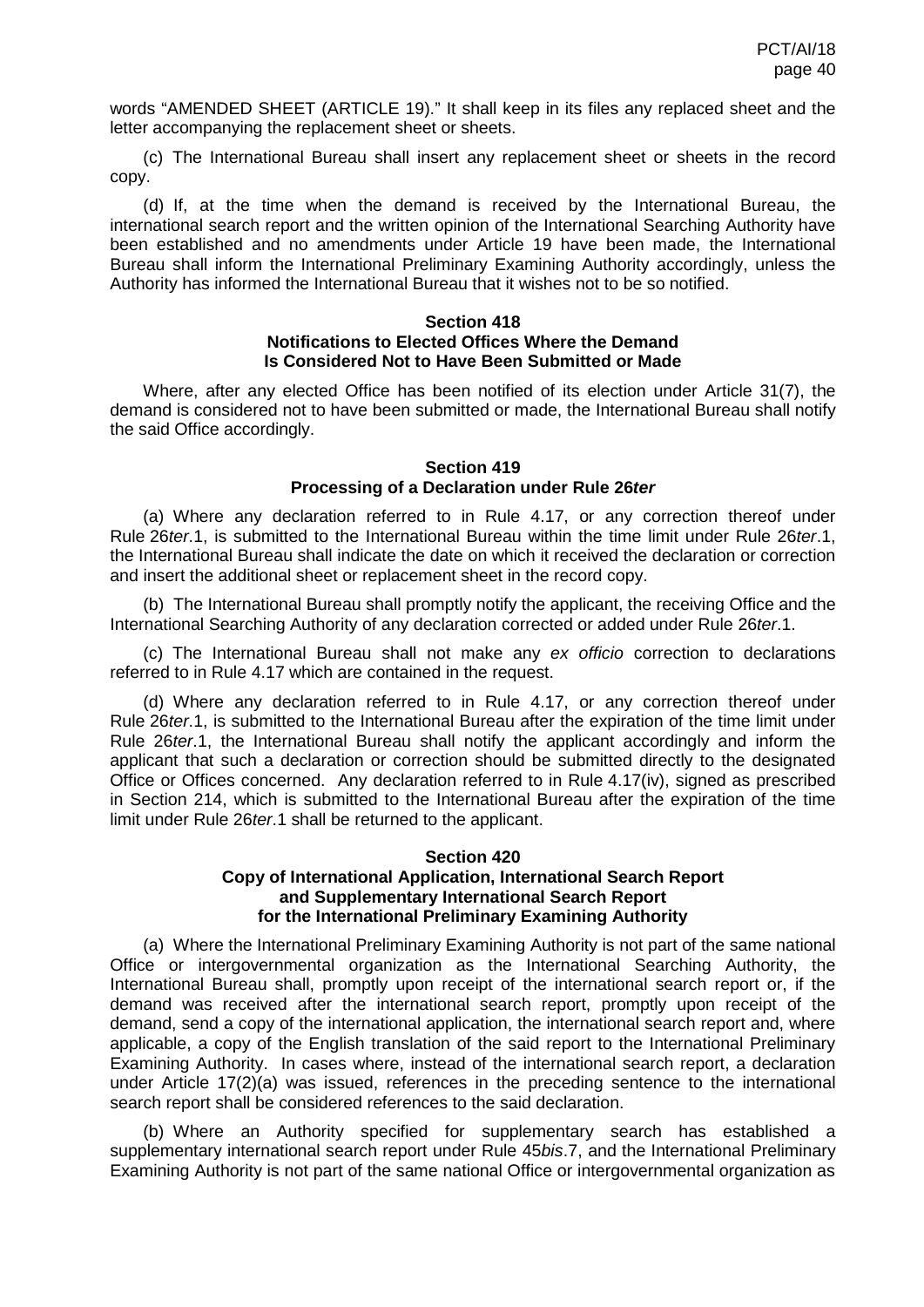the Authority specified for supplementary search, the International Bureau shall, promptly upon receipt of the supplementary international search report, send a copy of the supplementary international search report and, where applicable, a copy of the English translation of the said report to the International Preliminary Examining Authority (Rule 45*bis*.8(c)). In cases where, instead of the supplementary international search report, a declaration under Article 17(2)(a) was issued, references in the preceding sentence to the supplementary international search report shall be considered references to the said declaration.

#### **Section 421**

# **Invitation to Furnish a Copy of the Priority Document**

Where a request for a copy of the application whose priority is claimed in the international application is made under Rule 43*bis*.1(b) by the International Searching Authority or, under Rule 66.7(a), by either the International Searching Authority, or the International Preliminary Examining Authority before the International Bureau has received the priority document under Rule 17.1, the International Bureau shall, unless the applicable time limit referred to in Rule 17.1(a) has already expired, inform the applicant of such request and remind him of the requirements of Rule 17.1.

### **Section 422**

### **Notifications Concerning Changes Recorded under Rule 92***bis***.1**

(a) The International Bureau shall give notifications concerning changes recorded by it under Rule 92*bis*.1(a), except changes which are the subject of notifications under Section 425:

(i) to the receiving Office;

(ii) as long as the international search report, or the declaration referred to in Article 17(2)(a), and the written opinion of the International Searching Authority have not been established, to the International Searching Authority;

(iii) to the designated Offices unless the change can be duly reflected in the published international application used for the purposes of the communication under Article 20;

(iv) as long as the international preliminary examination report has not been established, to the International Preliminary Examining Authority;

(v) to the elected Offices, unless the change can be duly reflected in the published international application used for the purposes of the communication under Article 20;

(vi) to the applicant; where the change consists of a change in the person of the applicant, the notification shall be sent to the earlier applicant and the new applicant, provided that, where the earlier applicant and the new applicant are represented by the same agent, one notification only shall be sent to the said agent.

(b) Where Rule 92*bis*.1(b) applies, the International Bureau shall notify the applicant accordingly and, if the change was requested by the receiving Office, that Office.

### **Section 422***bis*

# **Objections Concerning Changes in the Person of the Applicant Recorded under Rule 92***bis***.1(a)**

(a) Where a change recorded by the International Bureau under Rule 92*bis*.1(a):

- (i) consists of a change in the person of the applicant, and
- (ii) the request under Rule 92*bis*.1(a) was not signed by or on behalf of both the earlier and the new applicant, and
- (iii) the earlier applicant objects to the change in writing,

the change under Rule 92*bis*.1(a) shall be considered as if it had not been recorded.

(b) Where paragraph (a) applies, the International Bureau shall notify all those who received a notification under Section 422(a) accordingly.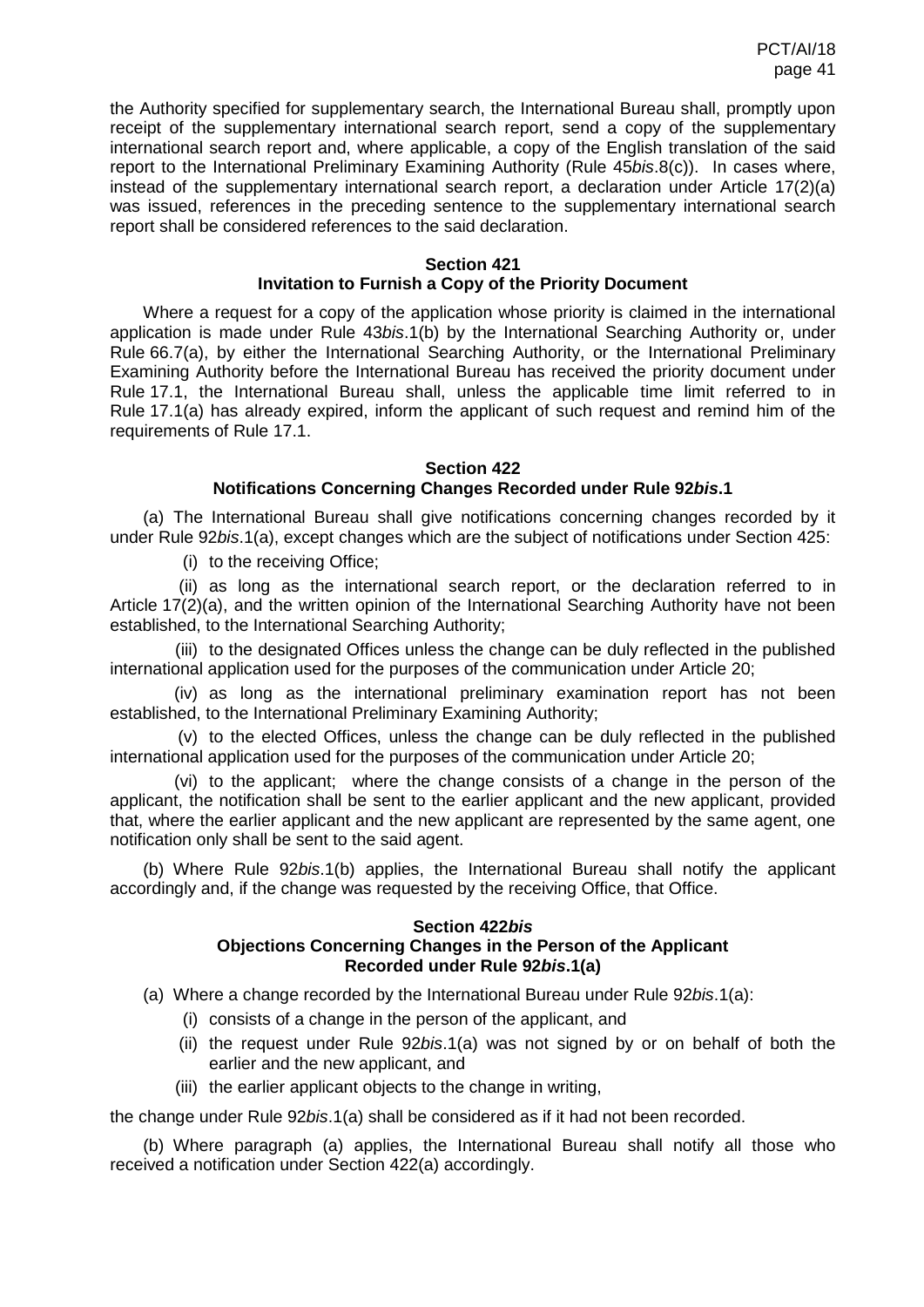#### **Section 423 Cancellation of Designations and Elections**

(a) The International Bureau shall, if the receiving Office has failed to do so, cancel *ex officio* the designation of any State which is not a Contracting State, shall enclose that designation within square brackets, draw a line between the square brackets while still leaving the designation legible, enter, in the margin, the words "CANCELLED *EX OFFICIO* BY IB" or their equivalent in French, and notify the applicant and the receiving Office accordingly.

(b) The International Bureau shall cancel *ex officio*:

(i) the election of any State which is not a designated State;

(ii) the election of any State not bound by Chapter II of the Treaty, if the International Preliminary Examining Authority has failed to do so.

(c) The International Bureau shall enclose the cancelled election within square brackets, draw a line between the square brackets while still leaving the election legible, enter, in the margin, the words "CANCELLED *EX OFFICIO* BY IB" or their equivalent in French, and notify the applicant and, if the election is in the demand, the International Preliminary Examining Authority accordingly.

#### **Section 424 Procedure under Rule 4.9(b)**

(a) Where the International Bureau finds, if the Receiving Office has failed to do so, that the request contains an indication under Rule 4.9(b) that the designation of a State is not made but the request does not contain a priority claim to an earlier national application filed in that State, the International Bureau shall promptly notify the applicant accordingly and shall draw the applicant's attention to Rule 26*bis*.

(b) If the International Bureau does not, before the expiration of the time limit under Rule 26*bis*.1(a), receive a notice correcting or adding a priority claim to an earlier national application filed in the State, the designation of which is not made, it shall cancel *ex officio* the indication under Rule 4.9(b), shall enclose that indication in square brackets, draw a line between the square brackets while still leaving the indication legible, enter, in the margin, the words "CANCELLED *EX OFFICIO* BY IB" or their equivalent in French, and notify the applicant and the receiving Office accordingly.

### **Section 425 Notifications Concerning Representation**

Where a power of attorney or a document containing the revocation or renunciation of an appointment is submitted to the International Bureau, the International Bureau shall immediately notify the receiving Office, the International Searching Authority, the Authority specified for supplementary search and the International Preliminary Examining Authority by sending them a copy of the power of attorney or document and shall record a change in the indications concerning the agent or common representative under Rule 92*bis*. In the case of a renunciation of an appointment, the International Bureau shall also notify the applicant. Where the International Bureau receives a notification concerning representation under Section 328, it shall immediately notify the Authority specified for supplementary search and the International Preliminary Examining Authority accordingly.

#### **Sections 426 to 429** *[Deleted]*

#### **Section 430 Notification of Designations under Rule 32**

Where the effects of any international application are extended to a successor State under Rule 32.1(a), the International Bureau shall promptly, but not before the international publication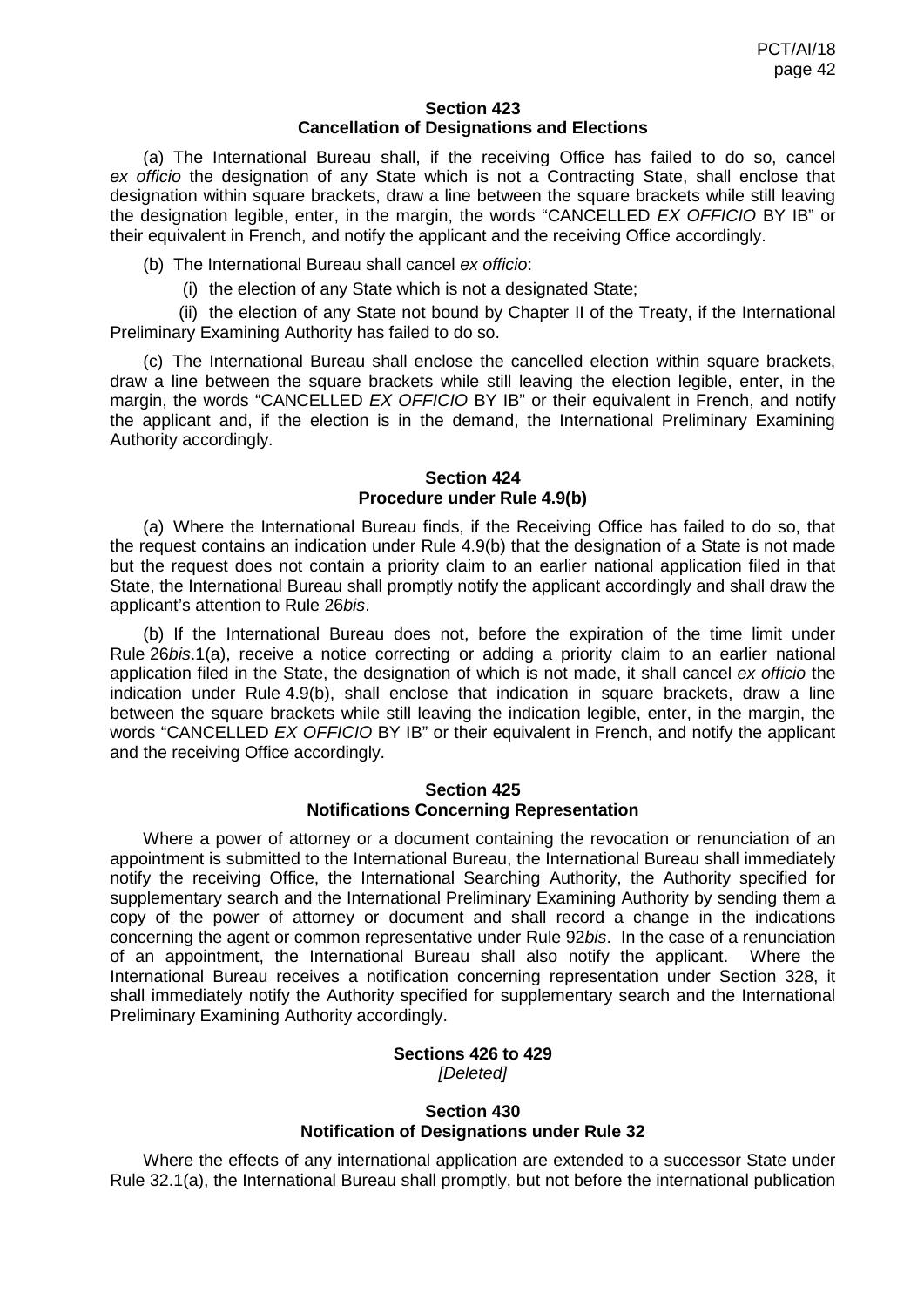of the international application, effect the communication under Article 20 to the designated Office concerned, and notify that Office under Rule 47.1(a-*bis*).

### **Section 431 Publication of Notice of Submission of Demand**

(a) For international applications in respect of which a demand is filed before January 1, 2004, the publication in the Gazette of information on the demand and the elected States concerned, as referred to in Rule 61.4, as in force until December 31, 2003, shall consist of a notice indicating that a demand has been submitted prior to the expiration of 19 months from the priority date and, as applicable, indicating that all eligible States have been elected or, where not all eligible States have been elected, indicating those eligible States which have not been elected.

(b) For international applications in respect of which a demand is filed on or after January 1, 2004, the publication in the Gazette of information on the demand and the elected States concerned, as referred to in Rule 61.4, as in force from January 1, 2004, shall consist of a notice indicating that a demand has been submitted prior to the expiration of the applicable time limit under Rule 54*bis*.1(a) and that all Contracting States which were designated and were bound by Chapter II of the Treaty have been elected. Where the demand is made subsequent to the expiration of 19 months from the priority date and the time limit under Article 22(1), as in force from April 1, 2002, does not apply in respect of all designated Offices, the notice shall also indicate that fact.

# **Section 432 Notification to Applicant of Submission of Demand after the Expiration of 19 Months from the Priority Date**

Where the demand is submitted after the expiration of 19 months from the priority date and subsequently transmitted to the International Bureau under Rule 59.3(a), or is submitted after the expiration of 19 months from the priority date to the International Bureau, and the time limit under Article 22(1), as in force from April 1, 2002, does not apply in respect of all designated Offices, the International Bureau shall, together with the notification sent to the applicant under Rule 59.3(c)(i) or the invitation sent to the applicant under Rule  $59.3(c)$ (ii), as the case may be:

(i) promptly notify the applicant accordingly, directing attention to the fact that the time limit under Article 39(1)(a) does not apply, and that Article 22(1), as in force until March 31, 2002, continues to apply in respect of any such designated Office,

(ii) proceed under Rule 59.3.

# **Section 433 Waivers under Rule 90.4(d)**

(a) Where, in accordance with Rule 90.4(d), the International Bureau waives the requirement under Rule 90.4(b) that a separate power of attorney be submitted to it, the International Bureau shall publish a notice of this fact in the Gazette.

(b) The International Bureau may require a separate power of attorney in particular instances even if the International Bureau has waived the requirement in general.

## **Section 434 Publication of Information Concerning Waivers under Rules 90.4(d) and 90.5(c)**

(a) Any waivers of the requirement under Rule 90.4(b) that a separate power of attorney be submitted, or any changes to the information, notified to the International Bureau under Sections 336(a), 517(a), or 617(a) shall be promptly published in the Gazette. The effective date of any change shall be two months after the date of publication of the change in the Gazette, or such later date as may be determined by the International Bureau.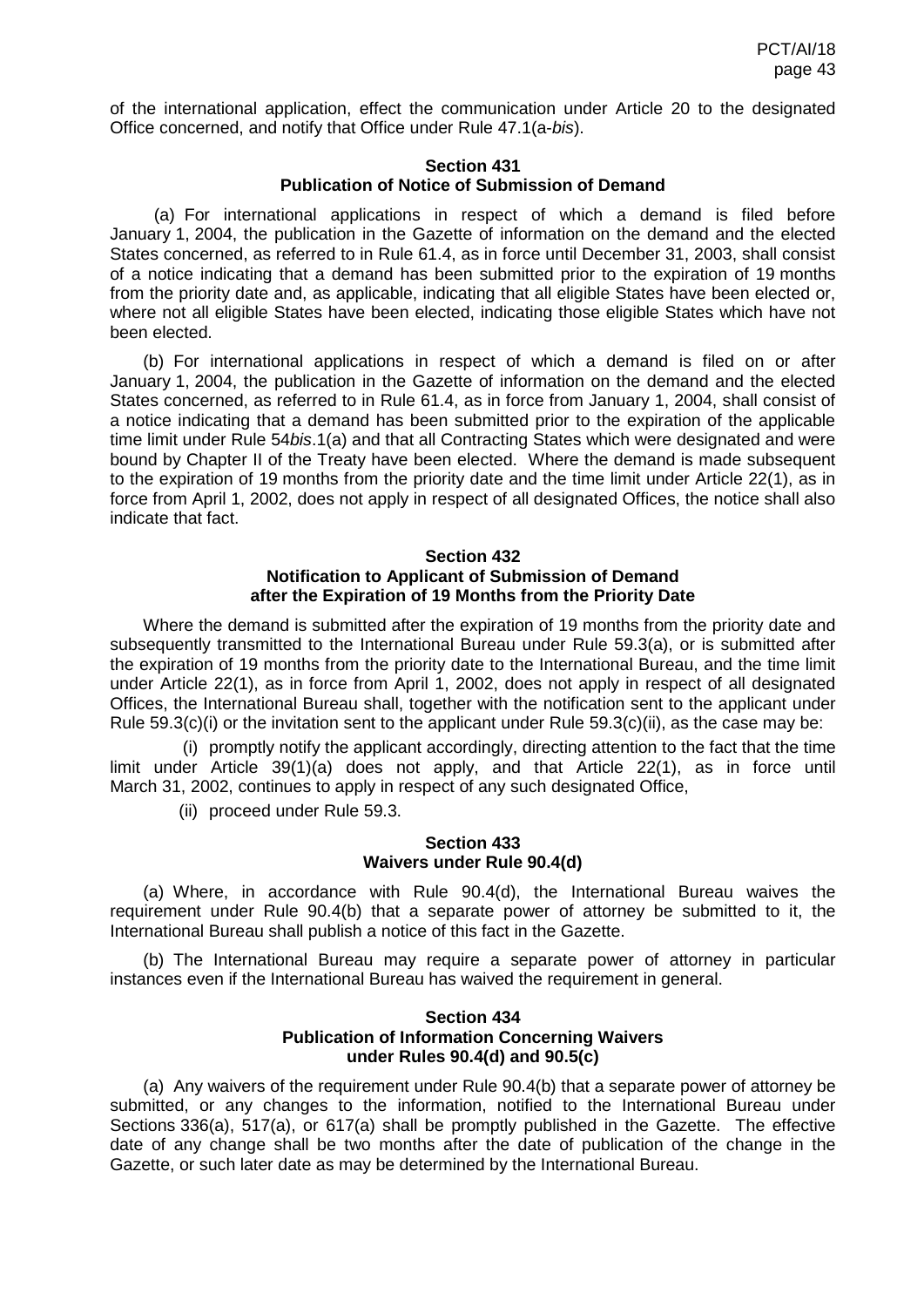(b) Any waivers of the requirement under Rule 90.5(a)(ii) that a copy of a general power of attorney be attached to the request, the demand or any separate notice, or any changes to the information, notified to the International Bureau under Sections 336(b), 517(b), or 617(b) shall be promptly published in the Gazette. The effective date of any change shall be two months after the date of publication of the change in the Gazette, or such later date as may be determined by the International Bureau.

## **Section 435 Communication of Publications and Documents**

(a) Subject to paragraph (b), publications under Rule 87.1 and documents under Rule 93*bis.1* shall be communicated in electronic form via the International Bureau's electronic data exchange services.

(b) Where so agreed between the International Bureau and the Authority or Office concerned, publications under Rule 87.1 and documents under Rule 93*bis.*1 may be communicated in other forms and by other means.

(c) Pursuant to Rule 93*bis*.1(b), where so agreed between the International Bureau and the Office concerned, the communication of documents under Rule 93*bis*.1 shall be considered to be effected at the time when the International Bureau makes the document available to that Office in electronic form via the International Bureau's electronic data exchange services.

(d) Technical details concerning the communication of publications under Rule 87.1 and of documents under Rule 93*bis*.1 shall be agreed between the International Bureau and the Authority or Office concerned.

### **Section 436 Preparation, Identification and Transmittal of the Copies of the Translation of the International Application**

Where, for the purposes of a supplementary international search, a translation of the international application is furnished under Rule 45*bis*.1(c)(i), the International Bureau shall mark the words "TRANSLATION (RULE 45*bis*.1(c)(i))" in the upper left-hand corner of the first page of the translation and transmit a copy of that translation to the Authority specified for the supplementary search.

# PART 5 INSTRUCTIONS RELATING TO THE INTERNATIONAL SEARCHING AUTHORITY

### **Section 501** *[Deleted]*

### **Section 502**

### **Transmittal of Protest against Payment of Additional Fees and Decision Thereon Where International Application Is Considered to Lack Unity of Invention**

The International Searching Authority shall transmit to the applicant, preferably at the latest together with the international search report, any decision which it has taken under Rule 40.2(c) on the protest of the applicant against payment of additional fees where the international application is considered to lack unity of invention. At the same time, it shall transmit to the International Bureau a copy of both the protest and the decision thereon, as well as any request by the applicant to forward the texts of both the protest and the decision thereon to the designated Offices.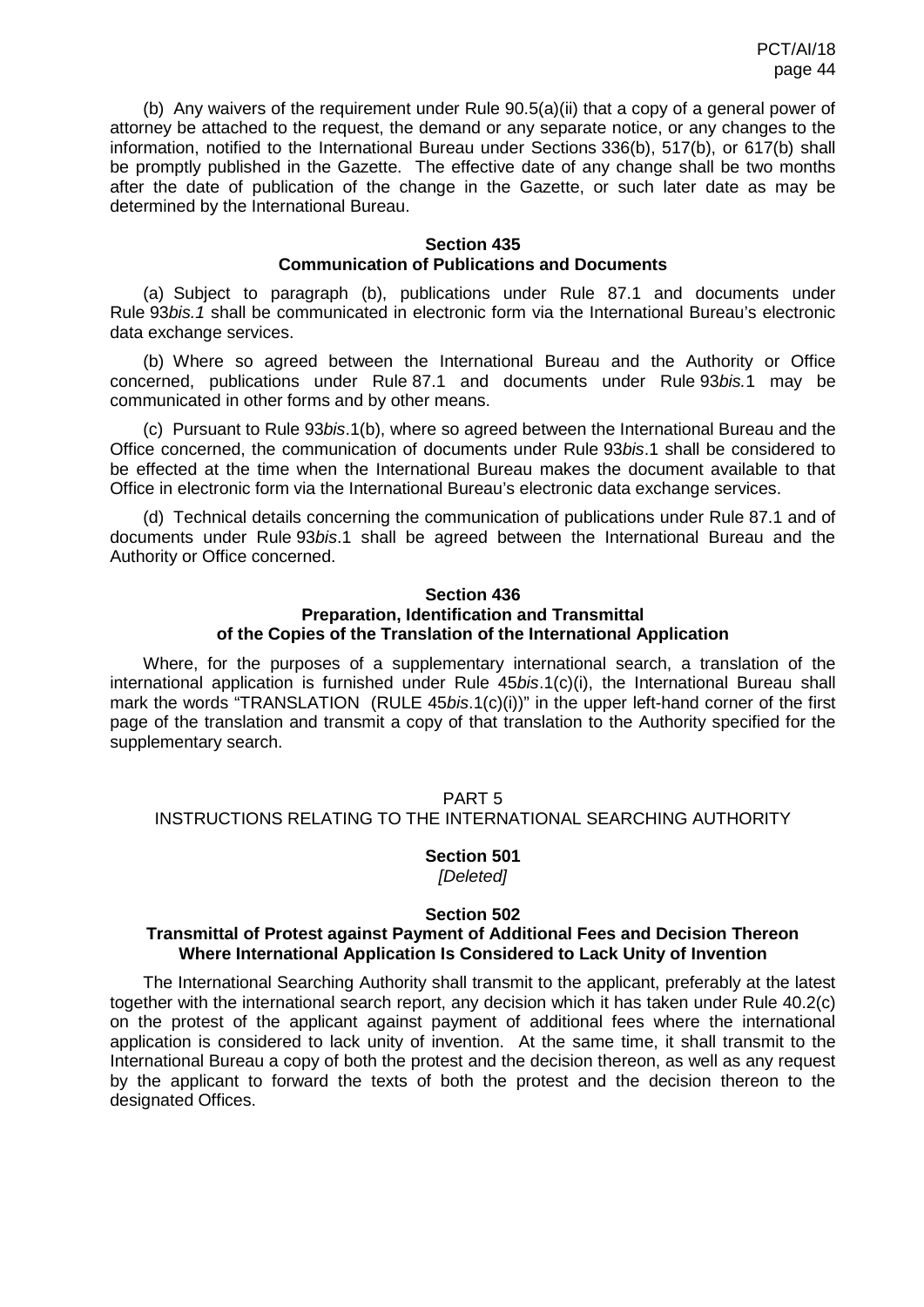### **Section 503**

# **Method of Identifying Documents Cited in the International Search Report and the Written Opinion of the International Searching Authority**

Identification of any document cited in the international search report shall be as provided in WIPO Standard ST.14 (Recommendation for the Inclusion of References Cited in Patent Documents).<sup>[4](#page-13-0)</sup> Any document cited in the international search report may be referred to in a shortened form in the written opinion of the International Searching Authority, provided that the reference to the document is unambiguous.

### **Section 504**

# **Classification of the Subject Matter of the International Application**

(a) Where the subject matter of the international application is such that classification thereof requires more than one classification symbol according to the principles to be followed in the application of the International Patent Classification to any given patent document, the international search report shall indicate all such symbols.

(b) Where any national classification system is used, the international search report may indicate all the applicable classification symbols also according to that system.

(c) Where the subject matter of the international application is classified both according to the International Patent Classification and to any national classification system, the international search report shall, wherever possible, indicate the corresponding symbols of both classifications opposite each other.

(d) The version of the International Patent Classification applicable at the time the international application is published under Article 21 shall be used whenever feasible.

#### **Section 505**

# **Indication of Citations of Particular Relevance in the International Search Report**

(a) Where any document cited in the international search report is of particular relevance, the special indication required by Rule 43.5(c) shall consist of the letter(s) "X" and/or "Y" placed next to the citation of the said document.

(b) Category "X" is applicable where a document is such that when taken alone, a claimed invention cannot be considered novel or cannot be considered to involve an inventive step.

(c) Category "Y" is applicable where a document is such that a claimed invention cannot be considered to involve an inventive step when the document is combined with one or more other such documents, such combination being obvious to a person skilled in the art.

### **Section 506** *[Deleted]*

#### **Section 507 Manner of Indicating Certain Special Categories of Documents Cited in the International Search Report**

(a) Where any document cited in the international search report refers to an oral disclosure, use, exhibition, or other means referred to in Rule 33.1(b), the separate indication required by that Rule shall consist of the letter "O" placed next to the citation of the said document.

<span id="page-44-0"></span>(b) Where any document cited in the international search report is a published application or patent as defined in Rule 33.1(c), the special mention required by that Rule shall consist of the letter "E" placed next to the citation of the said document.

 <sup>4</sup> *Editor's Note:* Published in the WIPO *Handbook on Industrial Property Information and Documentation*.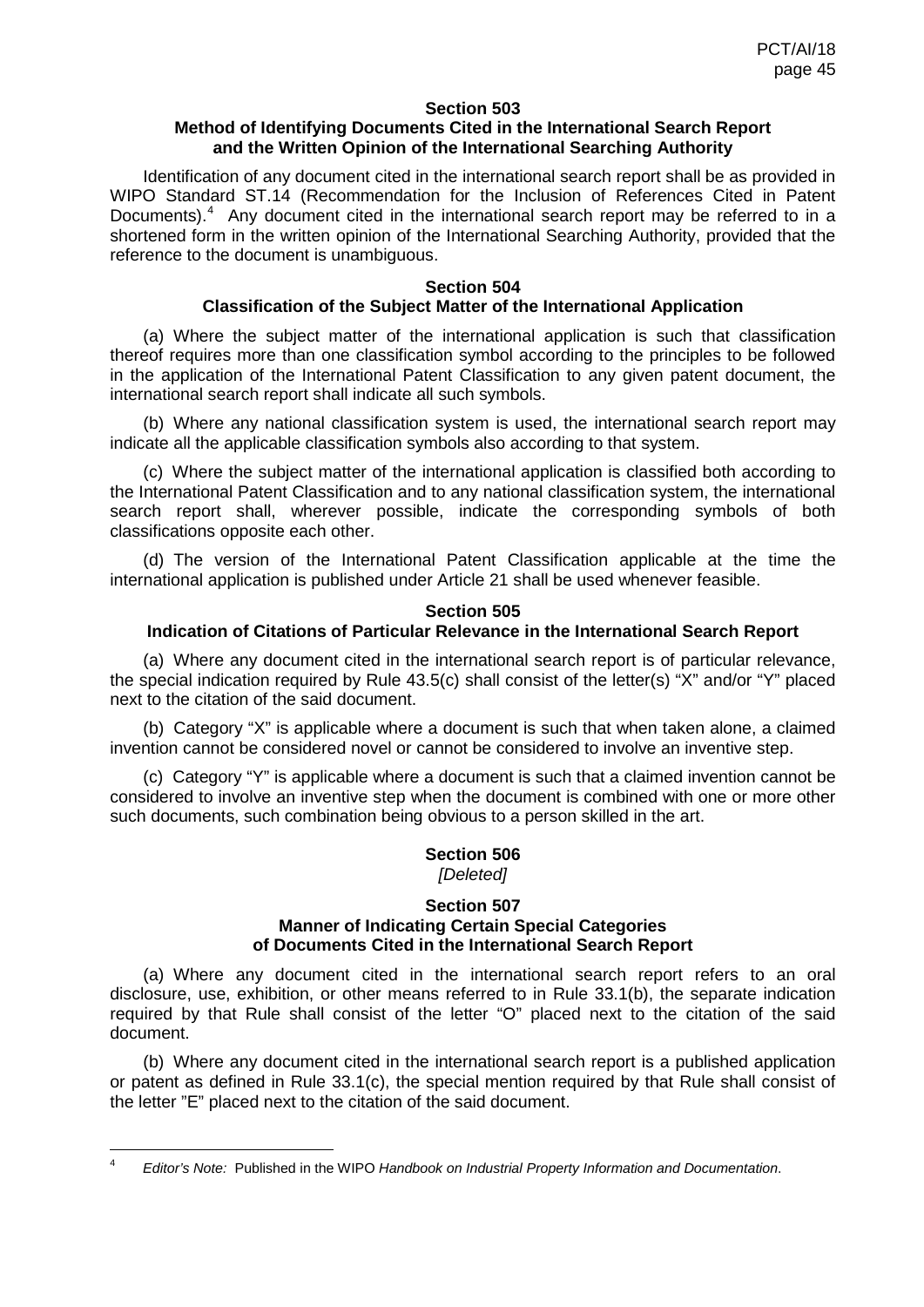(c) Where any document cited in the international search report is not considered to be of particular relevance requiring the use of categories "X" and/or "Y" as provided in Section 505 but defines the general state of the art, it shall be indicated by the letter "A" placed next to the citation of the said document.

(d) Where any document cited in the international search report is a document whose publication date occurred earlier than the international filing date of the international application, but later than the priority date claimed in that application, it shall be indicated by the letter "P" next to the citation of the said document.

(e) Where any document cited in the international search report is a document whose publication date occurred after the filing date or the priority date of the international application and is not in conflict with the said application, but is cited for the principle or theory underlying the invention, which may be useful for a better understanding of the invention, or is cited to show that the reasoning or the facts underlying the invention are incorrect, it shall be indicated by the letter "T" next to the citation of the document.

(f) Where in the international search report any document is cited for reasons other than those referred to in paragraphs (a) to (e), for example:

- a document which may throw doubt on a priority claim,
- a document cited to establish the publication date of another citation,

such document shall be indicated by the letter "L" next to the citation of the document and the reason for citing the document shall be given.

(g) Where a document is a member of a patent family, it shall, whenever feasible, be mentioned in the international search report in addition to the one cited belonging as well to this family and should be preceded by the sign ampersand (&). Members of a patent family may also be mentioned on a separate sheet, provided that the family to which they belong shall be clearly identified and that any text matter on that sheet, if not in the English language, shall also be furnished to the International Bureau in English translation.

(h) A document whose contents have not been verified by the search examiner but are believed to be substantially identical with those of another document which the search examiner has inspected, may be cited in the international search report in the manner indicated for patent family members in the first sentence of paragraph (g).

# **Section 508 Manner of Indicating the Claims to Which the Documents Cited in the International Search Report Are Relevant**

(a) The claims to which cited documents are relevant shall be indicated by placing in the appropriate column of the international search report:

(i) where the cited document is relevant to one claim, the number of that claim; for example, "2" or "17";

(ii) where the cited document is relevant to two or more claims numbered in consecutive order, the number of the first and last claims of the series connected by a hyphen; for example, "1-15" or "2-3";

(iii) where the cited document is relevant to two or more claims that are not numbered in consecutive order, the number of each claim placed in ascending order and separated by a comma or commas; for example, "1, 6" or "1, 7, 10";

(iv) where the cited document is relevant to more than one series of claims under (ii), above, or to claims of both categories (ii) and (iii), above, the series or individual claim numbers and series placed in ascending order using commas to separate the several series, or to separate the numbers of individual claims and each series of claims; for example, "1-6, 9-10, 12-15" or "1, 3-4, 6, 9-11."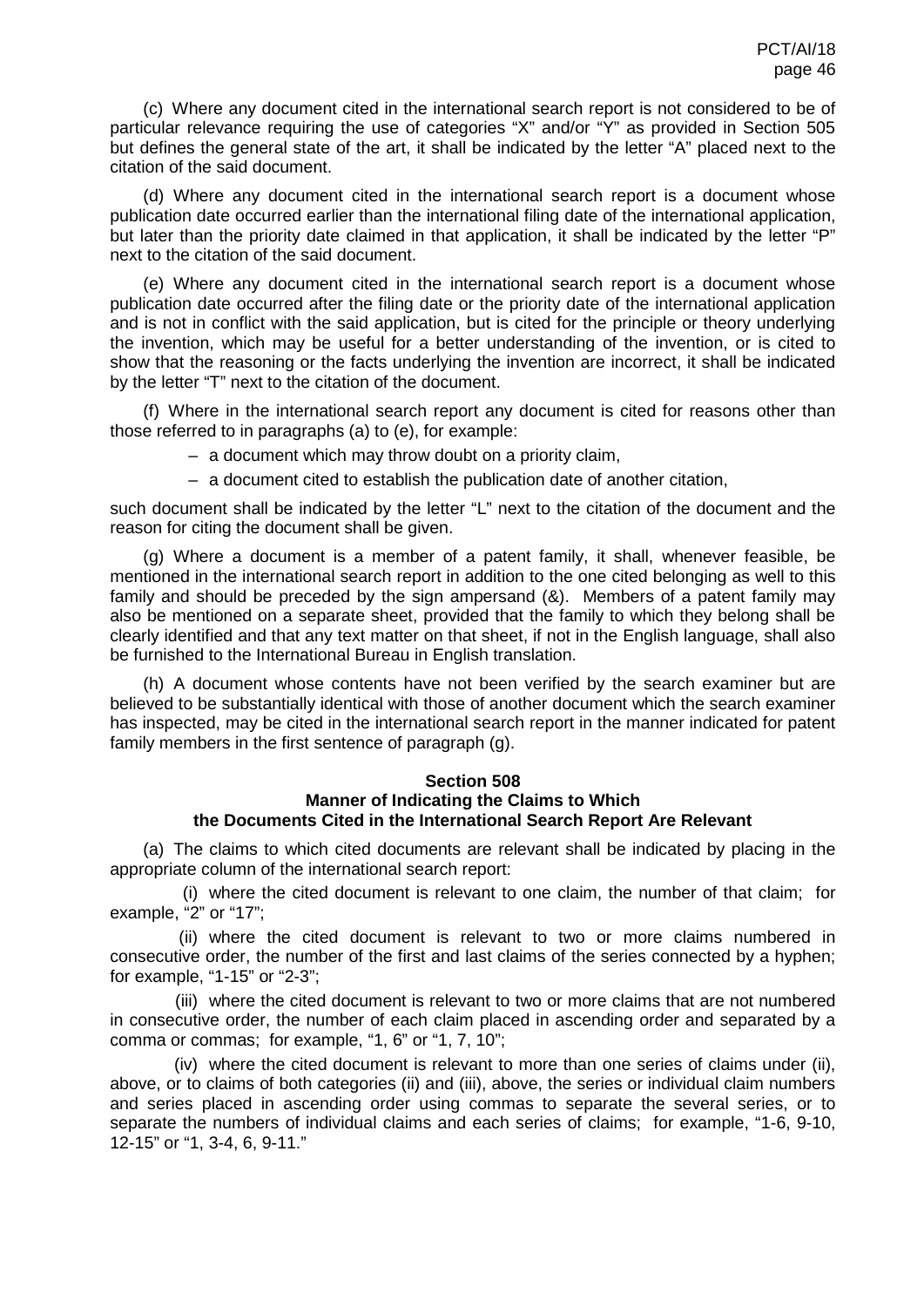(b) Where different categories apply to the same document cited in an international search report in respect of different claims or groups of claims, each relevant claim or group of claims shall be listed separately opposite each indicated category of relevance. Each category and each relevant claim or group of claims may be separated by a line.

*The following example illustrates the situation where a document is of particular relevance under Section 505(b) as to claims 1 to 3 and under Section 505(c) as to claim 4, and indicates the general state of the art under Section 507(c) as to claims 11 and 12:*

| Category | Citation                                     | Relevant to claim No. |
|----------|----------------------------------------------|-----------------------|
|          | GB, A 392,415 (JONES) 18 May 1933 (18.05.33) |                       |
| X        | Fig.1                                        | $1 - 3$               |
| v        | page 3, lines 5-7                            | 4                     |
| A        | Fig. 5, support 36                           | $11 - 12$             |

#### **Section 509**

# **International Search and Written Opinion of the International Searching Authority on the Basis of a Translation of the International Application**

Where the International Searching Authority has carried out the international search and established the written opinion on the basis of a translation of the international application transmitted to that Authority under Rule 23.1(b), the international search report and the written opinion of the International Searching Authority shall so indicate.

### **Section 510 Refund of Search Fee in Case of Withdrawal of International Application**

(a) Where the international application is withdrawn or is considered withdrawn before the International Searching Authority has started the international search, that Authority shall, subject to paragraphs (b) and (c), refund the search fee to the applicant.

(b) If the refund referred to in paragraph (a) is not compatible with the national law of the national Office acting as International Searching Authority and as long as it continues to be not compatible with that law, the International Searching Authority may abstain from refunding the search fee.

(c) The International Searching Authority may, before making a refund under paragraph (a), first invite the applicant to submit a request for the refund.

### **Section 511 Rectifications of Obvious Mistakes under Rule 91**

(a) Where the International Searching Authority authorizes a rectification under Rule 91, it shall:

(i) indelibly mark, in the upper right-hand corner of each replacement sheet, the international application number and the date on which that sheet was received;

(ii) indelibly mark, in the middle of the bottom margin of each replacement sheet, the words "RECTIFIED SHEET (RULE 91)" or their equivalent in the language of publication of the international application as well as an indication of the International Searching Authority as provided for in Section 107(b);

(iii) indelibly mark on the letter containing the rectification or accompanying any replacement sheet the date on which that letter was received;

(iv) keep in its files a copy of the letter containing the rectification or, when the rectification is contained in a replacement sheet, the replaced sheet, a copy of the letter accompanying the replacement sheet, and a copy of the replacement sheet;

(v) promptly transmit any letter and any replacement sheet to the International Bureau and a copy thereof to the receiving Office.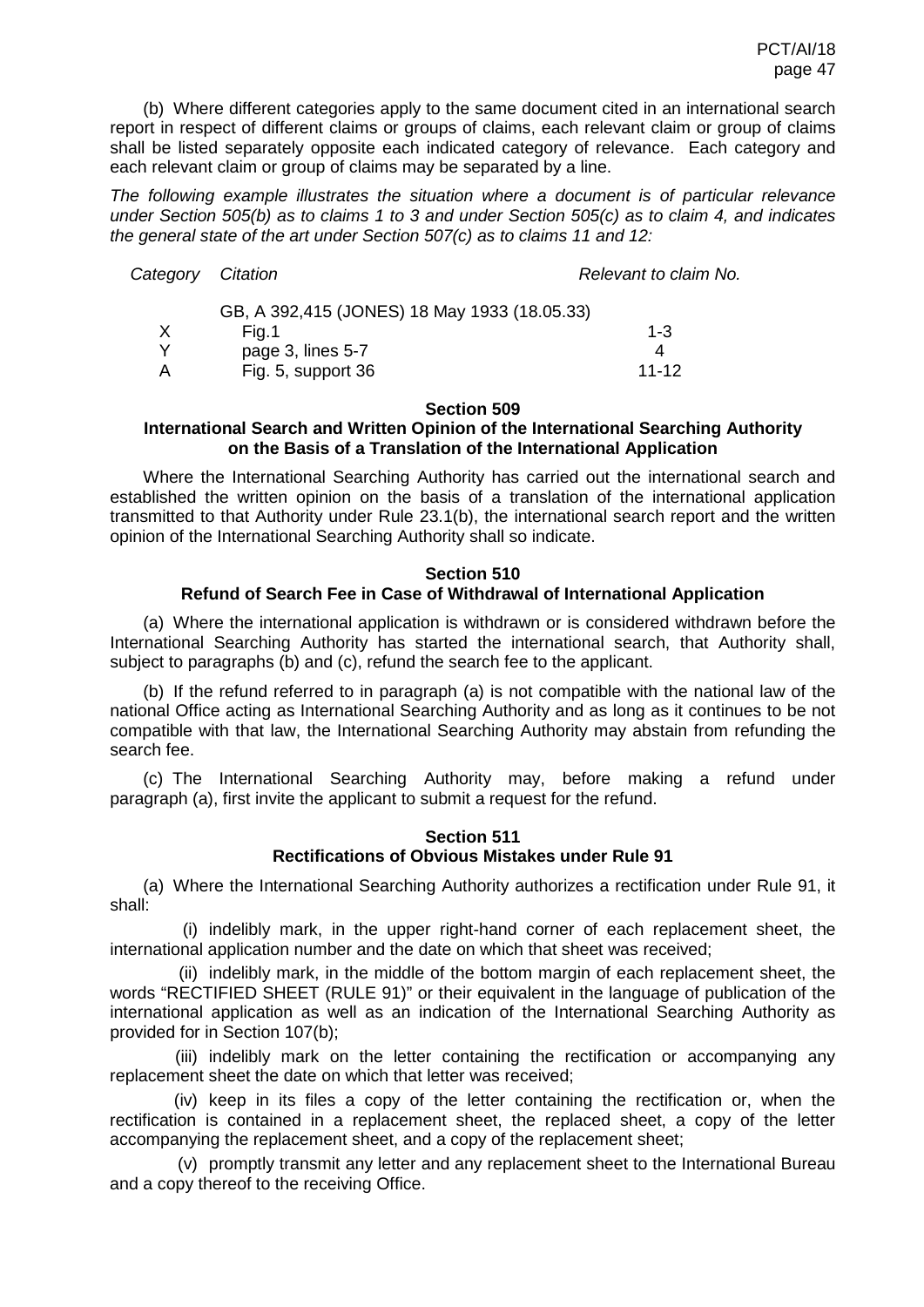(b) Where the International Searching Authority refuses to authorize a rectification under Rule 91, it shall proceed as indicated under paragraph (a)(i), (iii) and (iv) and promptly transmit any letter and any proposed replacement sheet to the International Bureau.

#### **Section 512 Notifications Concerning Representation**

Where a power of attorney or a document containing the revocation or renunciation of an appointment is submitted to the International Searching Authority, that Authority shall immediately notify the International Bureau by sending it a copy of the power of attorney or document and request the International Bureau to record a change in the indications concerning the agent or common representative under Rule 92*bis*.1(a)(ii).

## **Section 513 Sequence Listings**

(a) Where the International Searching Authority receives a correction of a defect under Rule 13*ter*.1(f), it shall:

(i) indelibly mark, in the upper right-hand corner of each replacement sheet, the international application number and the date on which that sheet was received;

(ii) indelibly mark, in the middle of the bottom margin of each replacement sheet, the words "SUBSTITUTE SHEET (Rule 13*ter*.1(f))" or their equivalent in the language of publication of the international application;

(iii) indelibly mark on the letter containing the correction, or accompanying any replacement sheet, the date on which that letter was received;

(iv) keep in its files a copy of the letter containing the correction or, when the correction is contained in a replacement sheet, the replaced sheet, a copy of the letter accompanying the replacement sheet, and a copy of the replacement sheet;

(v) promptly transmit any letter and any replacement sheet to the International Bureau, and a copy thereof to the receiving Office.

(b) Where the international search report and the written opinion of the International Searching Authority are based on a sequence listing not forming part of the international application but furnished for the purposes of the international search, the international search report and the written opinion of the International Searching Authority shall so indicate.

(c) Where a meaningful international search cannot be carried out and a meaningful written opinion, as to whether the claimed invention appears to be novel, to involve an inventive step (to be non-obvious) and to be industrially applicable, cannot be established because a sequence listing is not available to the International Searching Authority in the required form, that Authority shall so state in the international search report or declaration referred to in Article 17(2)(a), and in the written opinion.

(d) The International Searching Authority shall indelibly mark, on the first sheet of any sequence listing on paper which does not form part of the international application but was furnished for the purposes of the international search, the words "SEQUENCE LISTING NOT FORMING PART OF THE INTERNATIONAL APPLICATION" or their equivalent in the language of publication of the international application. Where such sequence listing is furnished in electronic form on a physical medium, that Authority shall physically label that medium accordingly.

(e) The International Searching Authority shall:

(i) keep in its files one copy of any sequence listing, whether on paper or in electronic form, which does not form part of the international application but was furnished for the purposes of the international search; and

(ii) where the sequence listing which does not form part of the international application but was furnished for the purposes of the international search is in electronic form, transmit one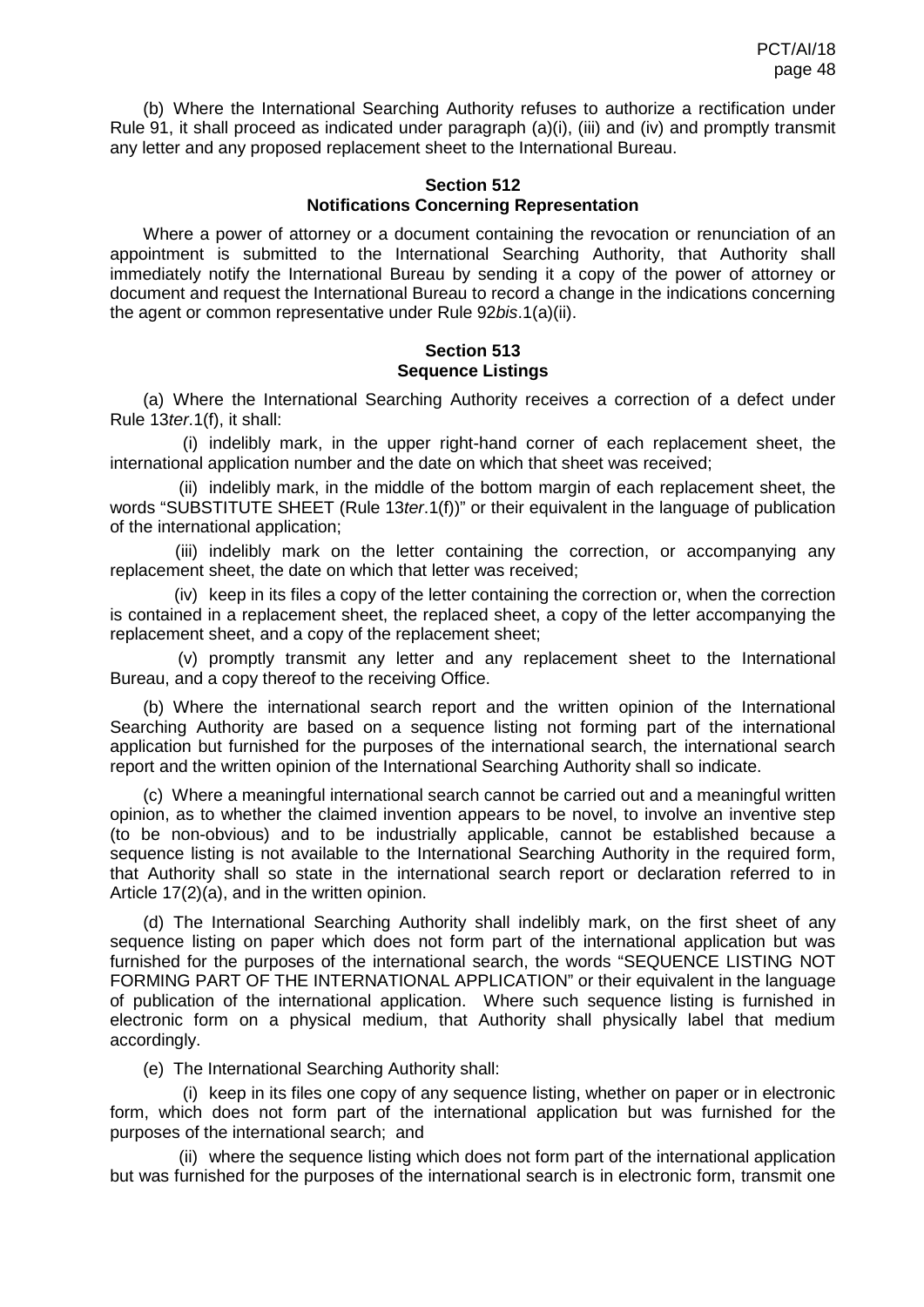copy thereof to the International Bureau together with the copy of the international search report. If that listing in electronic form is filed on a physical medium in less than the number of copies required by the International Searching Authority, that Authority shall be responsible for the preparation of the additional copy and shall have the right to fix a fee for performing that task and to collect such fee from the applicant.

(f) Any International Searching Authority which requires, for the purposes of the international search, the furnishing of a sequence listing in electronic form shall notify the International Bureau accordingly. In that notification, the Authority shall specify the means of transmittal of the sequence listing in electronic form accepted by it in accordance with Annex F. The International Bureau shall promptly publish details of the notification in the Gazette.

# **Section 514 Authorized Officer**

The officer of the International Searching Authority responsible for the international search report, as referred to in Rule 43.8, and for the written opinion of the International Searching Authority, as referred to in Rule 43*bis*.1(b), means the person who actually performed the search work and prepared the search report and the written opinion of the International Searching Authority, or another person who was responsible for supervising the search and the establishment of the written opinion.

# **Section 515 Modification of Abstract in Response to Applicant's Comments**

The International Searching Authority shall inform the applicant and the International Bureau of any modifications made by it to an abstract under Rule 38.3.

# **Section 516 Notification to Applicant of Submission of Demand after the Expiration of 19 Months from the Priority Date**

Where the demand is submitted after the expiration of 19 months from the priority date to an International Searching Authority and the time limit under Article 22(1), as in force from April 1, 2002, does not apply in respect of all designated Offices, that Authority shall:

(i) promptly notify the applicant accordingly, directing attention to the fact that the time limit under Article 39(1)(a) does not apply, and that Article 22(1), as in force until March 31, 2002, continues to apply in respect of any such designated Office,

(ii) proceed under Rule 59.3.

# **Section 517 Waivers under Rules 90.4(d) and 90.5(c)**

(a) Where, in accordance with Rule 90.4(d), an International Searching Authority waives the requirement under Rule 90.4(b) that a separate power of attorney be submitted to it, the International Searching Authority shall notify the International Bureau accordingly.

(b) Where, in accordance with Rule 90.5(c), an International Searching Authority waives the requirement under Rule 90.5(a)(ii) that a copy of a general power of attorney be attached to any separate notice, it shall notify the International Bureau accordingly.

(c) An International Searching Authority may require a separate power of attorney, or a copy of a general power of attorney, in particular instances even if the International Searching Authority has waived the requirement in general.

(d) An International Searching Authority which has notified the International Bureau under paragraph (a) or (b) shall notify the International Bureau of any change to the information notified under those paragraphs.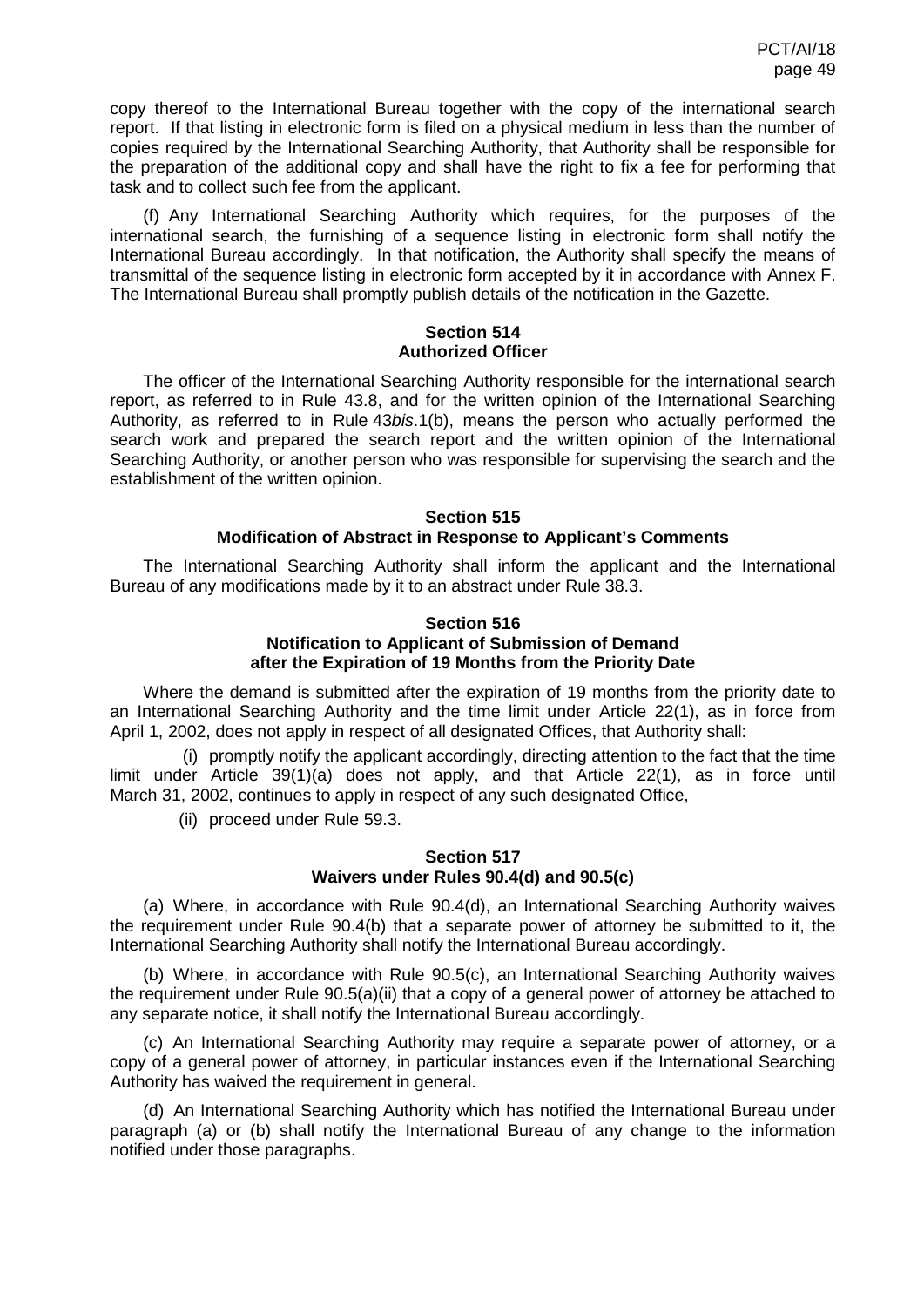### **Section 518 Guidelines for Explanations Contained in the Written Opinion of the International Searching Authority**

For the purposes of establishing the written opinion of the International Searching Authority, Section 604 shall apply *mutatis mutandis*.

## **Section 519 Notification of Receipt of Copy of International Application for the Purposes of Supplementary International Search**

The Authority specified for supplementary search shall promptly notify the International Bureau and the applicant of the fact and the date of receipt of the copy of the international application for the purposes of the supplementary international search.

### **Section 520 Withdrawal by Applicant under Rule 90***bis***.3***bis*

The Authority specified for supplementary search shall promptly transmit to the International Bureau any notice from the applicant effecting withdrawal of the supplementary search request under Rule 90*bis*.3*bis* which has been filed with it. The Authority specified for supplementary search shall mark the notice with the date on which it was received.

# PART 6 INSTRUCTIONS RELATING TO THE INTERNATIONAL PRELIMINARY EXAMINING AUTHORITY

# **Section 601 Notification to Applicant of Submission of Demand after the Expiration of 19 Months from the Priority Date**

(a) Where the demand is submitted after the expiration of 19 months from the priority date and the time limit under Article 22(1), as in force from April 1, 2002, does not apply in respect of all designated Offices, the International Preliminary Examining Authority shall promptly notify the applicant accordingly, directing attention to the fact that the time limit under Article 39(1)(a) does not apply, and that Article 22(1), as in force until March 31, 2002, continues to apply in respect of any such designated Office.

(b) Where the demand is submitted after the expiration of 19 months from the priority date to an International Preliminary Examining Authority which is not competent for the international preliminary examination of the international application, and the time limit under Article 22(1), as in force from April 1, 2002, does not apply in respect of all designated Offices, that Authority shall:

(i) promptly notify the applicant accordingly, directing attention to the fact that the time limit under Article 39(1)(a) does not apply, and that Article 22(1), as in force until March 31, 2002, continues to apply in respect of any such designated Office,

(ii) proceed under Rule 59.3.

# **Section 602**

# **Processing of Amendments by the International Preliminary Examining Authority**

(a) The International Preliminary Examining Authority shall:

(i) indelibly mark, in the upper right-hand corner of each replacement sheet submitted under Rule 66.8, the international application number and the date on which that sheet was received;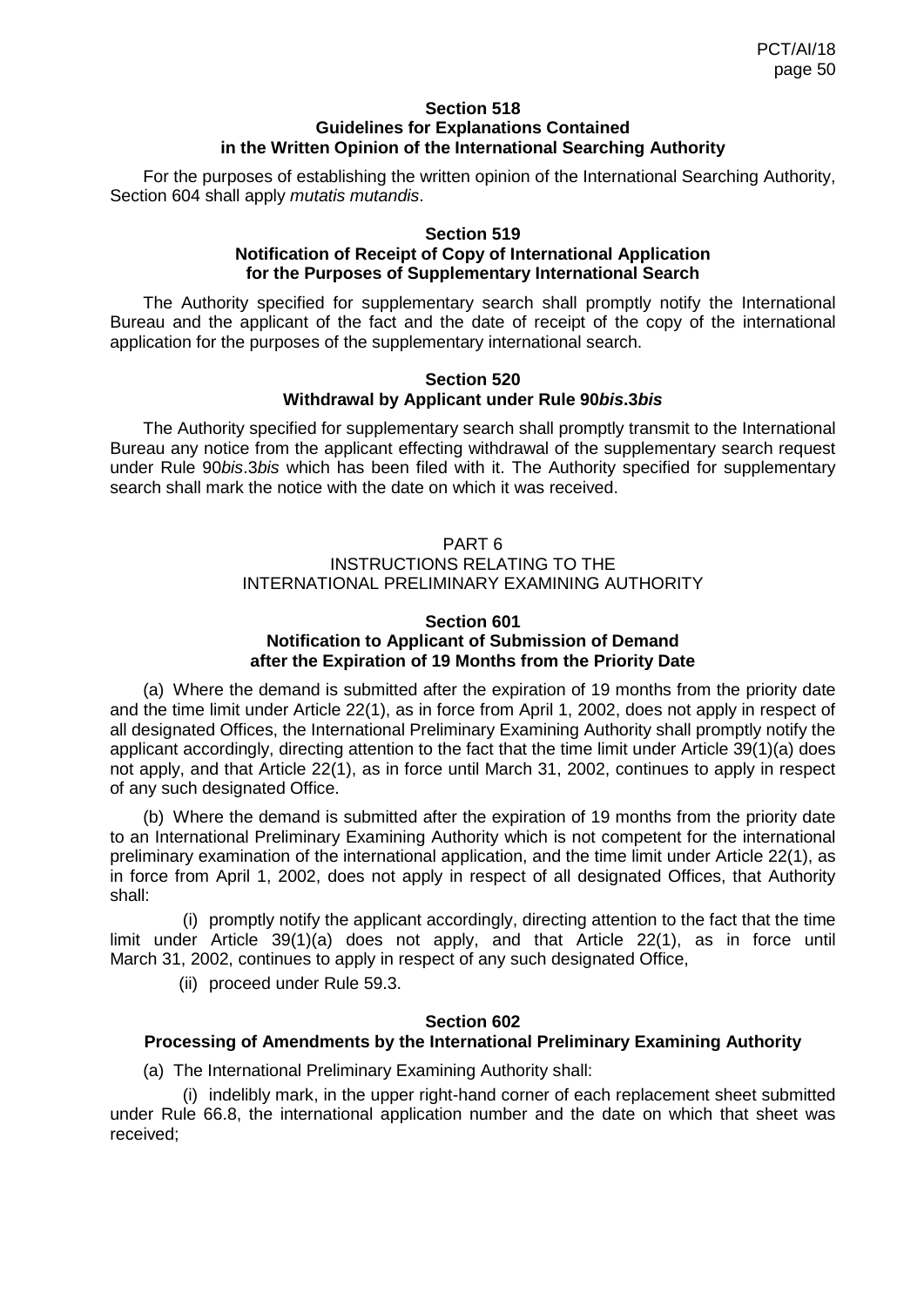(ii) indelibly mark, in the middle of the bottom margin of each replacement sheet, the words "AMENDED SHEET" or their equivalent in the language of the demand as well as an indication of the International Preliminary Examining Authority as provided for in Section 107(b);

(iii) keep in its files any replaced sheet, any replacement sheet, whether or not superseded, any letter accompanying such sheets and any letter referred to in the last sentence of Rule 66.8(b);

(iv) where any superseded replacement sheet and letter relating to such superseded replacement sheet are to be annexed to the international preliminary examination report under Rule 70.16(b), indelibly mark, in addition to the markings referred to in items (i) and (ii), in the middle of the bottom margin of each superseded replacement sheet and of each letter relating to a superseded replacement sheet, without obscuring the marking made under item (ii), the words "SUPERSEDED REPLACEMENT SHEET (RULE 70.16(b))" or, as applicable, the words "ACCOMPANYING LETTER (RULE 70.16(b))";

(v) annex to the copy of the international preliminary examination report which is transmitted to the International Bureau any replacement sheet and letter as provided for under Rule 70.16;

(vi) annex to the copy of the international preliminary examination report which is transmitted to the applicant a copy of each replacement sheet and letter as provided for under Rule 70.16.

(b) Section 311(b)(ii) relating to the numbering of replacement sheets shall apply when one or more sheets are added under Rule 66.8.

(c) Where the International Preliminary Examining Authority receives from the applicant a copy of a purported amendment under Article 19 submitted after the time limit set forth in Rule 46.1, the International Preliminary Examining Authority may consider such an amendment as an amendment under Article 34 in which case it shall inform the applicant accordingly.

(d) Where the International Preliminary Examining Authority receives a copy of an amendment under Article 19, paragraphs (a) and (b) shall apply *mutatis mutandis*.

### **Section 603**

# **Transmittal of Protest against Payment of Additional Fees and Decision Thereon Where International Application Is Considered to Lack Unity of Invention**

The International Preliminary Examining Authority shall transmit to the applicant, preferably at the latest together with the international preliminary examination report, any decision which it has taken under Rule 68.3(c) on the protest of the applicant against payment of additional fees where the international application is considered to lack unity of invention. At the same time, it shall transmit to the International Bureau a copy of both the protest and the decision thereon, as well as any request by the applicant to forward the texts of both the protest and the decision thereon to the elected Offices.

### **Section 604 Guidelines for Explanations Contained in the International Preliminary Examination Report**

(a) Explanations under Rule 70.8 shall clearly point out to which of the three criteria of novelty, inventive step (non-obviousness) and industrial applicability referred to in Article 35(2), taken separately, any cited document is applicable and shall clearly describe, with reference to the cited documents, the reasons supporting the conclusion that any of the said criteria is or is not satisfied.

(b) Explanations under Article 35(2) shall be concise and preferably in the form of short sentences.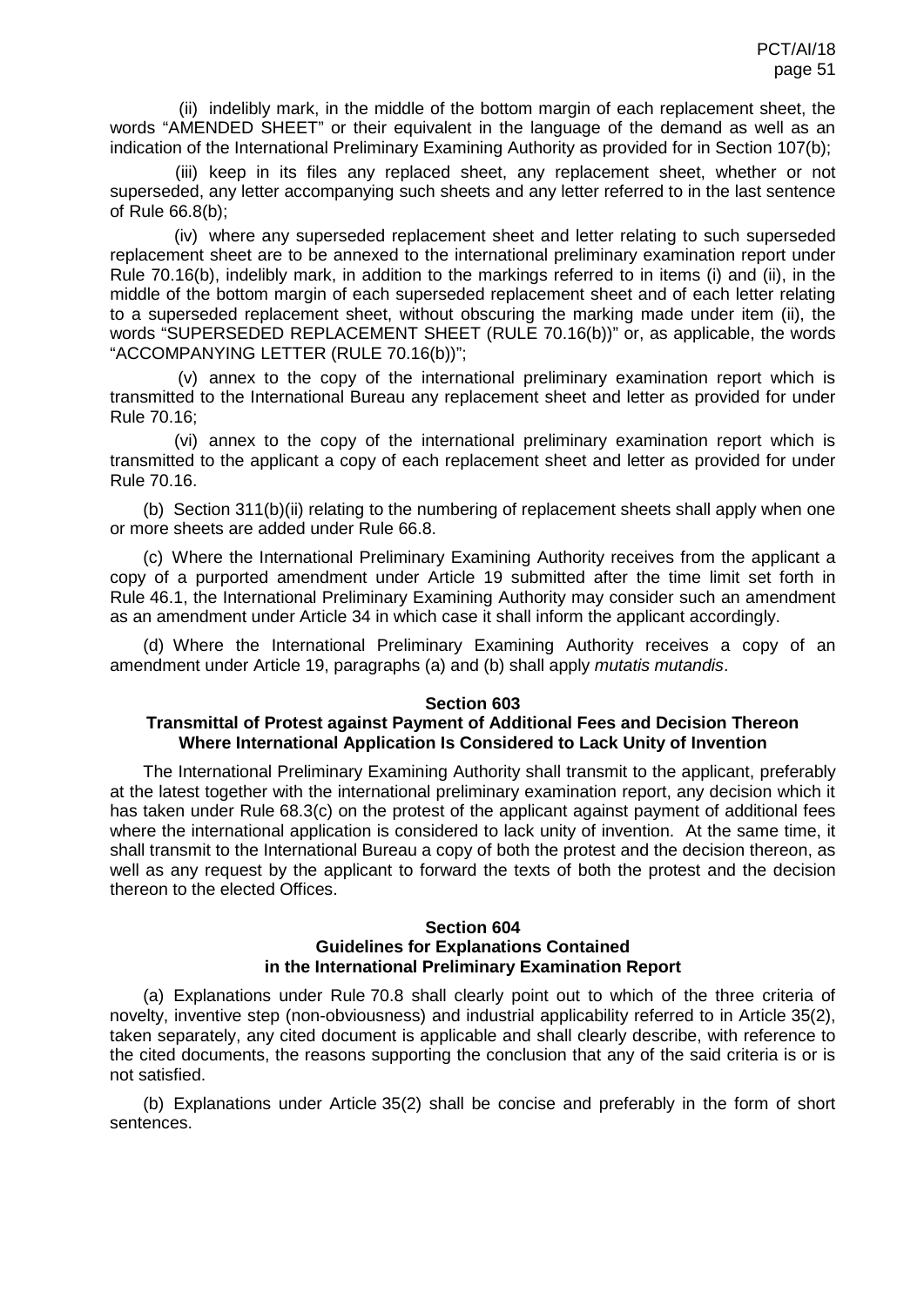## **Section 605 File to Be Used for International Preliminary Examination**

Where the International Preliminary Examining Authority is part of the same national Office or intergovernmental organization as the International Searching Authority, the same file shall serve the purposes of international search and international preliminary examination.

## **Section 606 Cancellation of Elections**

- (a) The International Preliminary Examining Authority shall cancel *ex officio*:
	- (i) the election of any State which is not a designated State;
	- (ii) the election of any State not bound by Chapter II of the Treaty.

(b) The International Preliminary Examining Authority shall enclose that election within square brackets, shall draw a line between the square brackets while still leaving the election legible and shall enter, in the margin, the words "CANCELLED *EX OFFICIO* BY IPEA" or their equivalent in the language of the demand, and shall notify the applicant accordingly.

# **Section 607**

# **Rectifications of Obvious Mistakes under Rule 91**

(a) Where the International Preliminary Examining Authority authorizes a rectification of an obvious mistake under Rule 91, it shall:

(i) indelibly mark, in the upper right-hand corner of each replacement sheet, the international application number and the date on which that sheet was received;

(ii) indelibly mark, in the middle of the bottom margin of each replacement sheet, the words "RECTIFIED SHEET (RULE 91)" or their equivalent in the language of the demand as well as an indication of the International Preliminary Examining Authority as provided for in Section 107(b);

(iii) indelibly mark on the letter containing the rectification or accompanying any replacement sheet the date on which that letter was received;

(iv) keep in its files a copy of the letter containing the rectification or, when the rectification is contained in a replacement sheet, the replaced sheet, a copy of the letter accompanying the replacement sheet and a copy of the replacement sheet;

(v) annex to the copy of the international preliminary examination report which is transmitted to the International Bureau any replacement sheet and any letter as provided for under Rule 70.16;

(vi) annex to the copy of the international preliminary examination report which is transmitted to the applicant a copy of each replacement sheet and any letter as provided for under Rule 70.16.

(b) Where the rectification of an obvious mistake is not taken into account by the International Preliminary Examining Authority pursuant to Rule 66.4*bis*, and the Authority so indicates in the international preliminary examination report in accordance with Rule 70.2(e), it shall proceed as indicated under paragraph (a), provided that the words "RECTIFIED SHEET (RULE 91) – NOT CONSIDERED FOR REPORT (RULE 66.4*bis*)" shall be used when marking in accordance with paragraph (a)(ii).

(c) Where the rectification of an obvious mistake is not taken into account by the International Preliminary Examining Authority pursuant to Rule 66.4*bis*, and the Authority is not able to so indicate in the international preliminary examination report in accordance with the second sentence of Rule 70.2(e), it shall proceed as indicated under paragraph (a)(i) to (iv) and forward any replacement sheet and any letter containing the rectification or accompanying any replacement sheet to the International Bureau. The International Bureau will promptly notify the elected Offices accordingly.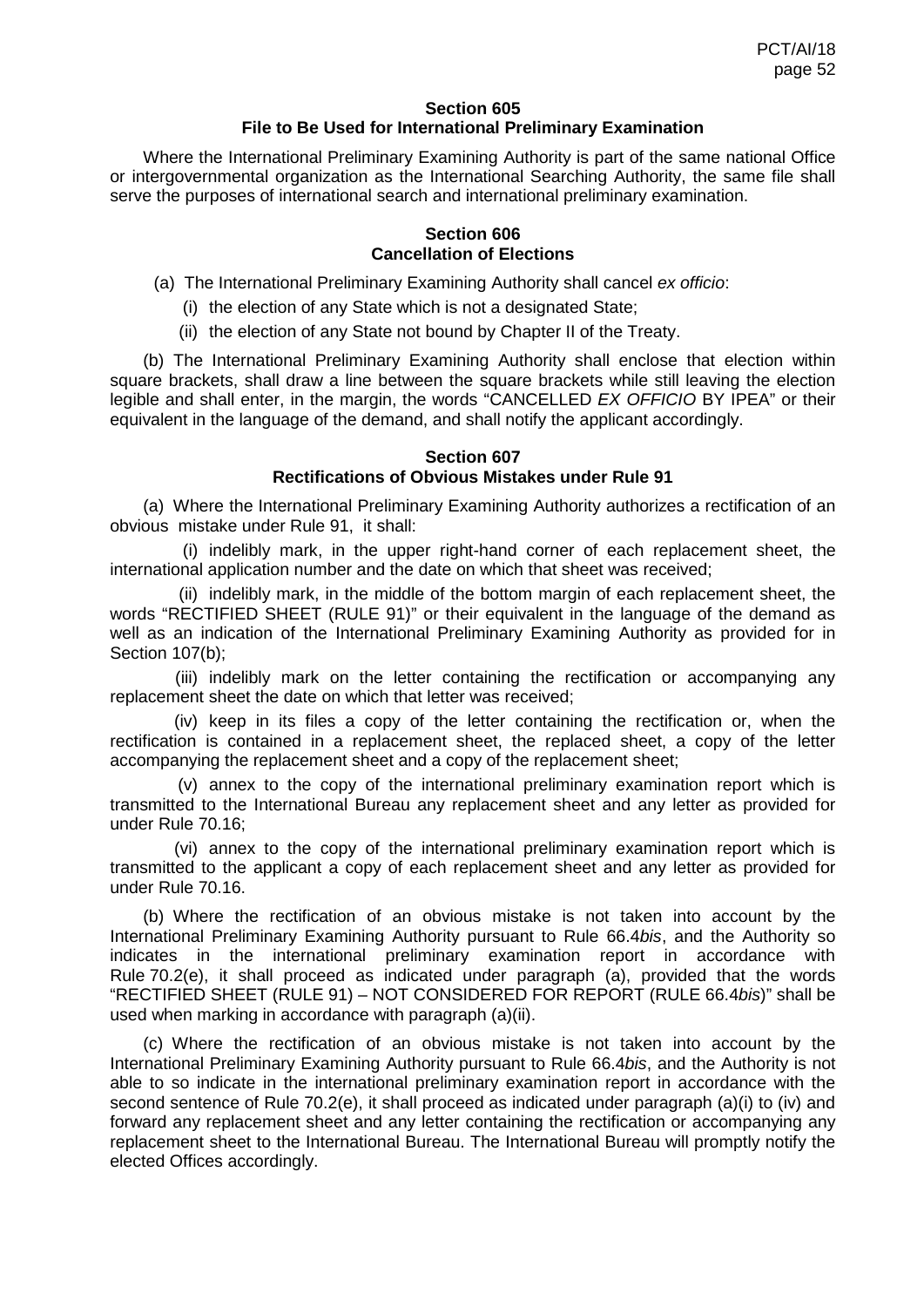#### **Section 608 Notifications Concerning Representation**

Where a power of attorney or a document containing the revocation or renunciation of an appointment is submitted to the International Preliminary Examining Authority, that Authority shall immediately notify the International Bureau by sending it a copy of the power of attorney or document and request the International Bureau to record a change in the indications concerning the agent or common representative under Rule 92*bis*.1(a)(ii).

#### **Section 609 Withdrawal by Applicant under Rules 90***bis***.1, 90***bis***.2 or 90***bis***.3**

The International Preliminary Examining Authority shall promptly transmit to the International Bureau any notice from the applicant effecting withdrawal of the international application under Rule 90*bis*.1(b), of a designation under Rule 90*bis*.2(d), or of a priority claim under Rule 90*bis*.3(c) which has been filed with it. The International Preliminary Examining Authority shall mark the notice with the date on which it was received.

# **Section 610 Sequence Listings**

(a) Where the written opinion of the International Preliminary Examining Authority or the international preliminary examination report is based on a sequence listing not forming part of the international application but furnished for the purposes of the international preliminary examination, the written opinion and the international preliminary examination report of the International Preliminary Examining Authority shall so indicate.

(b) Where a meaningful written opinion of the International Preliminary Examining Authority cannot be established, or a meaningful international preliminary examination cannot be carried out, as to whether the claimed invention appears to be novel, to involve an inventive step (to be non-obvious) and to be industrially applicable, because a sequence listing is not available to the International Preliminary Examining Authority in the required form, that Authority shall so state in the written opinion and in the international preliminary examination report.

(c) The International Preliminary Examining Authority shall indelibly mark, on the first sheet of any sequence listing on paper which does not form part of the international application but was furnished for the purposes of the international preliminary examination, the words "SEQUENCE LISTING NOT FORMING PART OF THE INTERNATIONAL APPLICATION" or their equivalent in the language of publication of the international application. Where such sequence listing is furnished in electronic form on a physical medium, that Authority shall physically label that medium accordingly.

(d) The International Preliminary Examining Authority shall keep in its files one copy of any sequence listing, whether on paper or in electronic form, which does not form part of the international application but was furnished for the purposes of the international preliminary examination.

(e) Any International Preliminary Examining Authority which requires, for the purposes of the international preliminary examination, the furnishing of a sequence listing in electronic form shall notify the International Bureau accordingly. In that notification, the Authority shall specify the means of transmittal of the sequence listing in electronic form accepted by it in accordance with Annex F. The International Bureau shall promptly publish details of the notification in the Gazette.

(f) Where the national Office or intergovernmental organization that acted as the International Searching Authority also acts as the International Preliminary Examining Authority, any sequence listing not forming part of the international application but furnished to that Office or organization for the purposes of the international search shall be considered to have been furnished to it also for the purposes of the international preliminary examination.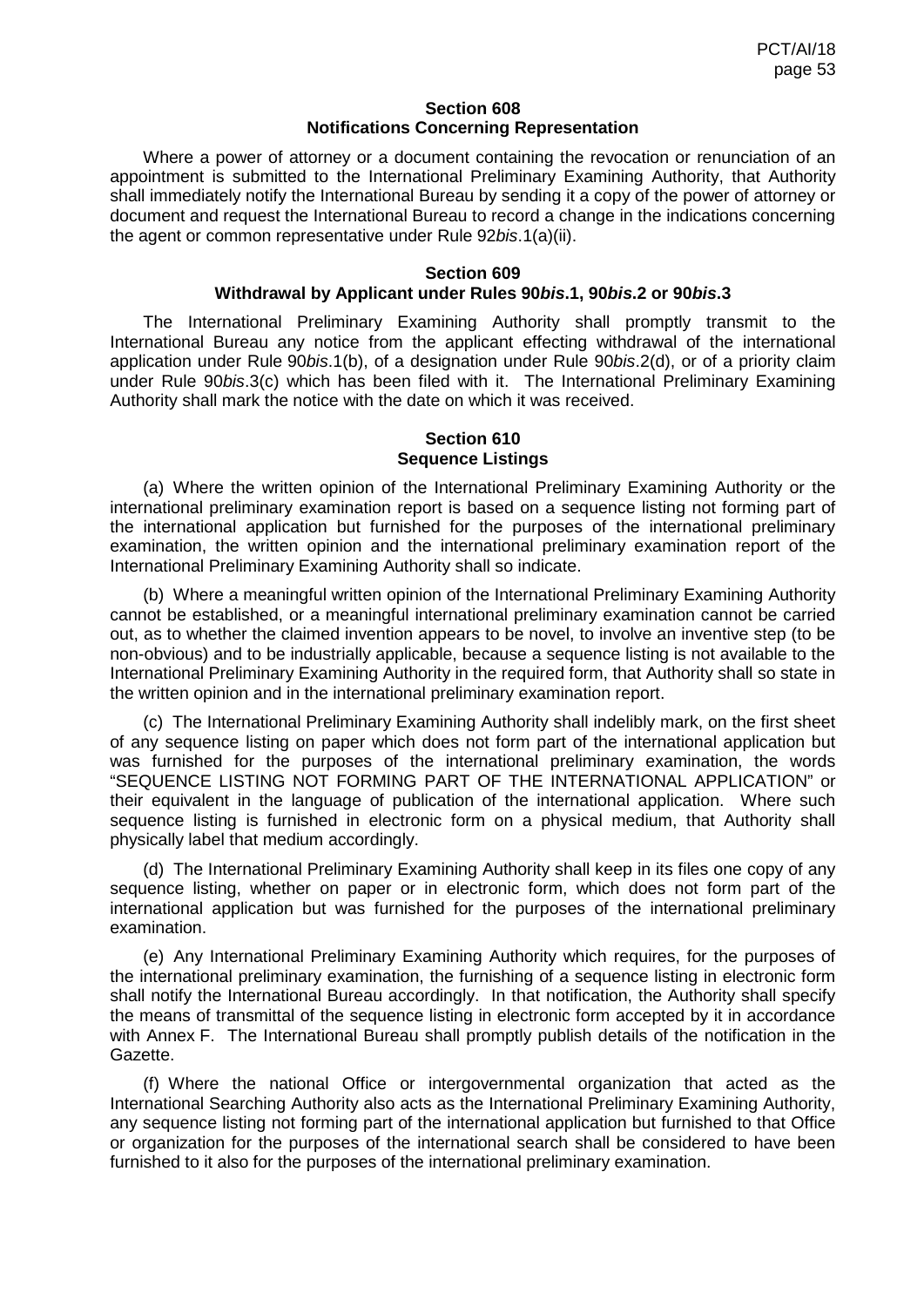#### **Section 611 Method of Identification of Documents in the International Preliminary Examination Report**

Any document cited in the international preliminary examination report which was not cited in the international search report shall be cited in the same form as required under Section 503 for international search reports. Any document cited in the international preliminary examination report which was previously cited in the international search report may be cited in a shortened form, provided that the reference to the document is unambiguous.

# **Section 612 Authorized Officer**

The officer of the International Preliminary Examining Authority responsible for the international preliminary examination report, as referred to in Rule 70.14, means the person who actually performed the examination work and prepared the international preliminary examination report or another person who was responsible for supervising the examination.

### **Section 613**

# **Invitation to Submit a Request for Refund of Fees under Rule 57.4 or 58.3**

The International Preliminary Examining Authority may, before making a refund under Rule 57.4 or 58.3, first invite the applicant to submit a request for the refund.

# **Section 614 Evidence of Right to File Demand**

Where a demand is considered as not having been made under Rule 61.1(b) by the International Preliminary Examining Authority because the applicant appeared, on the basis of the indication made in the demand, not to have the right to file a demand with that Authority under Rule 54 but evidence is submitted indicating to the satisfaction of the International Preliminary Examining Authority that in fact, an applicant had, on the date on which the demand was received, the right to file the demand with that Authority, the International Preliminary Examining Authority shall regard the requirements under Article 31(2)(a) as having been fulfilled on the date of actual receipt of the demand.

### **Section 615 Invitation to Pay Fees before Date on Which They Are Due**

If the International Preliminary Examining Authority finds, before the date on which they are due, that the handling fee or the international preliminary examination fee are lacking in whole or in part, it may invite the applicant to pay the missing amounts within the time limit under Rule 57.3 or 58.1(b), as the case may be.

#### **Section 616 International Preliminary Examination on the Basis of a Translation of the International Application**

Where the International Preliminary Examining Authority has carried out international preliminary examination on the basis of a translation of the international application furnished to that Authority under Rule 55.2(a) or, in the case referred to in Rule 55.2(b), transmitted, under Rule 23.1(b), to the national Office or intergovernmental organization of which that Authority is part, the international preliminary examination report shall so indicate.

### **Section 617 Waivers under Rules 90.4(d) and 90.5(c)**

(a) Where, in accordance with Rule 90.4(d), an International Preliminary Examining Authority waives the requirement under Rule 90.4(b) that a separate power of attorney be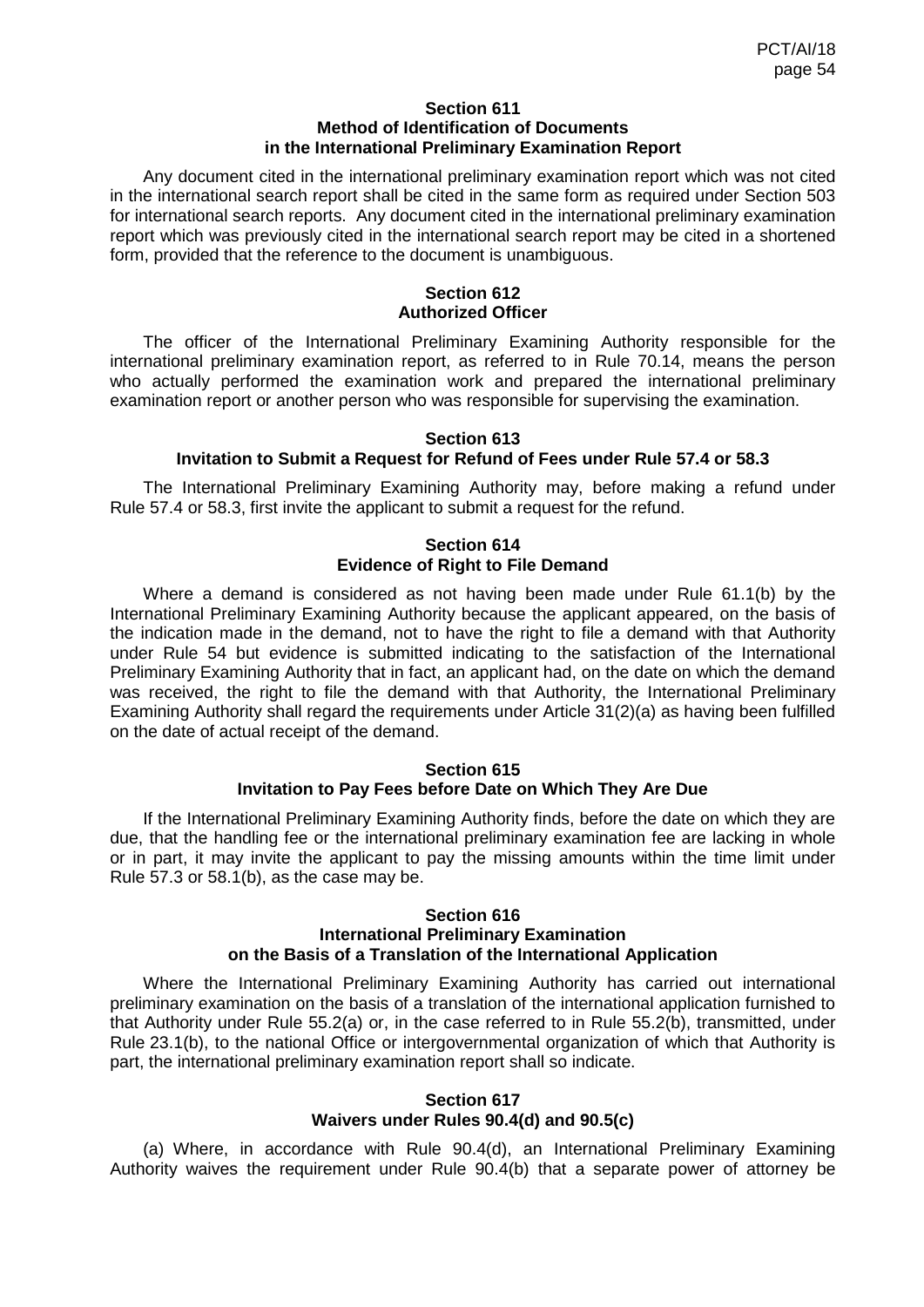submitted to it, the International Preliminary Examining Authority shall notify the International Bureau accordingly.

(b) Where, in accordance with Rule 90.5(c), an International Preliminary Examining Authority waives the requirement under Rule 90.5(a)(ii) that a copy of a general power of attorney be attached to the demand or any separate notice, it shall notify the International Bureau accordingly.

(c) An International Preliminary Examining Authority may require a separate power of attorney, or a copy of a general power of attorney, in particular instances even if the International Preliminary Examining Authority has waived the requirement in general.

(d) An International Preliminary Examining Authority which has notified the International Bureau under paragraph (a) or (b) shall notify the International Bureau of any change to the information notified under those paragraphs.

### PART 7

### INSTRUCTIONS RELATING TO THE FILING AND PROCESSING IN ELECTRONIC FORM OF INTERNATIONAL APPLICATIONS

## **Section 701 Abbreviated Expressions**

For the purposes of this Part and Annex F, unless the contrary clearly follows from the wording, the nature of the provision or the context:

(i) "electronic package" means a package of one or more electronic files assembled for the purposes of transmission of one or more documents in electronic form;<sup>[5](#page-44-0)</sup>

(ii) "electronic document format" means the presentation or arrangement of the information in a document in electronic form;

(iii) "means of transmittal," in connection with a document in electronic form, means the manner in which a document is transmitted, for example, by electronic means or physical means;

(iv) "electronic signature" means information in electronic form which is attached to, or logically associated with, a document in electronic form, which may be used to identify the signer and which indicates the signer's approval of the content of the document;

(v) "basic common standard" means the basic common standard for electronic filing of international applications provided for in Annex F;

(vi) "communication" of an international application or other document has the same meaning as in Rule 89*bis*.3;

<span id="page-54-1"></span>(vii) words and expressions whose meanings are explained in Annex F have the same meanings in this Part.

### **Section 702**

### **Filing, Processing and Communication in Electronic Form of International Applications**

(a) The filing, processing and communication of international applications filed in electronic form, and the processing and communication in electronic form of international applications filed on paper, shall be in accordance with this Part and Annex F.<sup>[6](#page-54-0)</sup>

 <sup>5</sup> *Editor's Note:* Examples of electronic packages are set out in Section 5.2.2 of Annex F*.*

<span id="page-54-0"></span><sup>6</sup> *Editor's Note:* Apart from the transitional reservations notified under Section 703(f), the only derogations possible to the requirements of Annex F are provided for by Annex F itself, in the Office-Office communication sector, in the case of an agreement between the sending office and the recipient office in view of the exchange of documents; the recipient office should inform the International Bureau accordingly and specify the technical contents of such an agreement.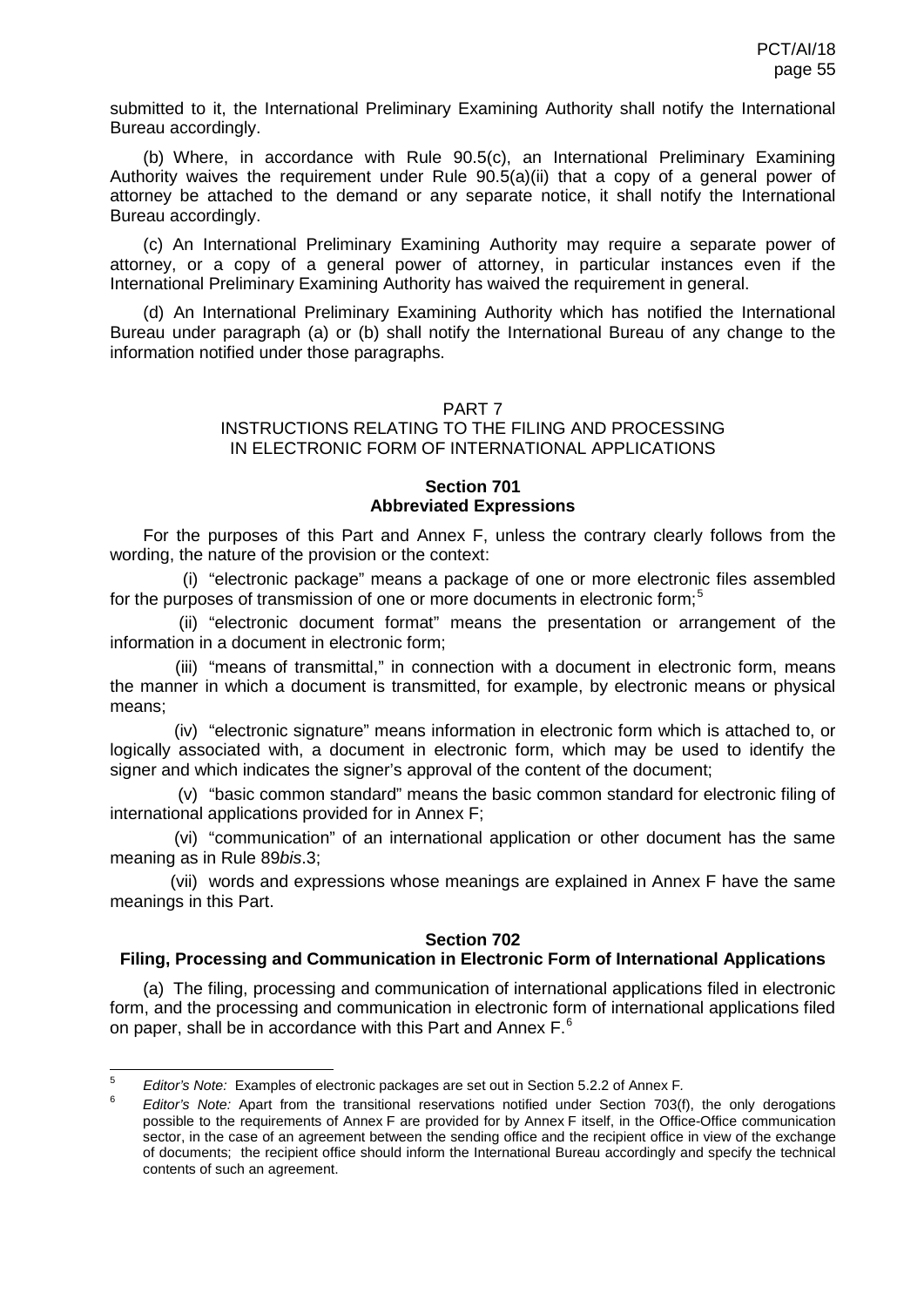(b) Subject to this Part, an international application that is filed, processed or communicated in electronic form shall not be denied legal effect merely because it is in electronic form.

(c) *[Deleted]*

# **Section 703**

# **Filing Requirements; Basic Common Standard**

(a) An international application may, subject to this Part, be filed in electronic form if the receiving Office has notified the International Bureau in accordance with Rule 89*bis*.1(d) that it is prepared to receive international applications in such form.

(b) An international application filed in electronic form shall be:

(i) in an electronic document format that has been specified by the receiving Office in accordance with Annex F or that complies with the basic common standard;<sup>[7](#page-54-1)</sup>

(ii) filed by a means of transmittal that has been specified by the receiving Office in accordance with Annex F or that complies with the basic common standard;

(iii) in the form of an electronic package, appropriate to the means of transmittal, that has been specified by the receiving Office in accordance with Annex F or that complies with the basic common standard;

(iv) prepared and filed using electronic filing software that has been specified by the receiving Office in accordance with Annex F or that complies with the basic common standard;<sup>[8](#page-55-0)</sup> and

(v) free of viruses and other forms of malicious logic in accordance with Annex F or that complies with the basic common standard.

(c) An international application filed in electronic form shall, for the purposes of Article  $14(1)(a)(i)$ , be signed by the applicant using a type of electronic signature that has been specified by the receiving Office in accordance with Annex F or, subject to Section 704(g), that complies with the basic common standard.<sup>[9](#page-55-1)</sup>

(d) A receiving Office which has not notified the International Bureau in accordance with Rule 89*bis*.1(d) that it is prepared to receive international applications in electronic form may nevertheless decide in a particular case to receive an international application submitted to it in such form, in which case this Part shall apply accordingly.

<span id="page-55-2"></span> <sup>7</sup> *Editor's Note:* Use of the basic common standard (see Section 701(v) and Annex F, Appendix III) is not mandatory for applicants, but the receiving Office must accept applications that comply with the basic common standard in addition to applications that comply with different requirements that the Office may have specified for the purposes of paragraph 703(b)(i), (ii) and (iv). The basic common standard itself does, however, provide for certain options to be exercised by receiving Offices. Note that the basic common standard provides for the use of PKI technology for packaging the international application documents.

<span id="page-55-0"></span><sup>8</sup> *Editor's Note:* The PCT-SAFE software is made available by the International Bureau to applicants and receiving Offices. That software supports the basic common standard and certain alternatives available under Annex F. Use of that software is not mandatory, but it has to be accepted by any receiving Office under the basic common standard. That result is consistent with the conclusion of the Committee on Reform of the Patent Cooperation Treaty (PCT) reached at its first session in May 2001 (see document PCT/R/1/26, paragraph 66(x)). Any receiving Office will, however, also be able under Section 703(b)(iv) to specify other filing software acceptable to it.

<span id="page-55-1"></span><sup>&</sup>lt;sup>9</sup> *Editor's Note:* The receiving Office must specify the type(s) of electronic signature that it is prepared to accept (see Section 710(a)(i)). While signature in compliance with the basic common standard is sufficient for the purposes of filing, compliance with the receiving Office's particular requirements may be required subsequently pursuant to Section 704(g). Note the distinction between requirements as to signature of the application for the purposes of Article 14(1)(a)(i) (which may be a basic or enhanced electronic signature by the *applicant*) as distinct from packaging (which requires the use of the electronic signature of the *sender*).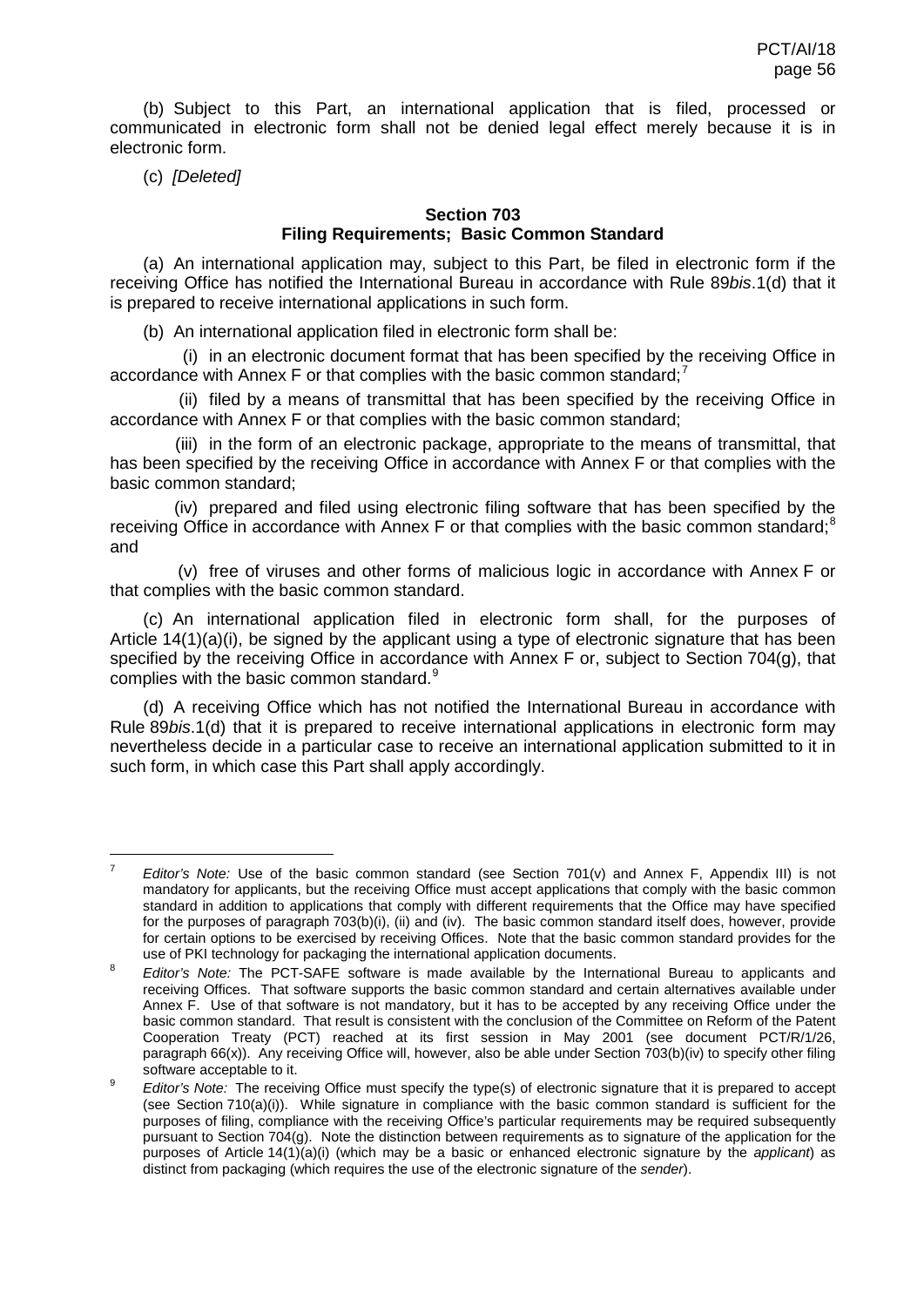(e) Any receiving Office may refuse to receive an international application submitted to it in electronic form if the application does not comply with paragraph (b), or may decide to receive the application.

(f) If, on 7 January 2002, the applicable national law and the technical systems of a national Office provide for the filing with it of national applications in electronic form according to requirements which are incompatible with any of items (ii) to (iv) of paragraph (b):  $10$ 

(i) the provisions concerned shall not apply in respect of the Office in its capacity as a receiving Office for as long as the incompatibility continues; and

(ii) the Office may instead provide for the filing with it of international applications in electronic form according to that national law and those technical systems;

provided that the Office informs the International Bureau accordingly by the date on which the Office sends the International Bureau a notification under Rule 89*bis*.1(d) and in any case no The information received shall be promptly published by the International Bureau in the Gazette.

# <span id="page-56-4"></span><span id="page-56-3"></span>**Section 704**

# **Receipt; International Filing Date; Signature; Physical Requirements**

(a) The receiving Office shall promptly<sup>[11](#page-56-0)</sup> notify the applicant of, or otherwise enable the applicant to obtain confirmation of, the receipt of any purported international application filed with it in electronic form. The notification or confirmation shall indicate or contain:

- (i) the identity of the Office;
- (ii) the date of receipt:  $12$
- (iii) any reference number or application number assigned to the purported application by the Office; and
- (iv) a message digest, generated by the Office, of the purported application as received;

and may, at the option of the Office, also indicate or contain other information such as:

- (v) the names and sizes of the electronic files received;
- (vi) the dates of creation of the electronic files received; and
- (vii) a copy of the purported application as received.

(b) Where the receiving Office refuses in accordance with Rule 89*bis*.1(d) or Section 703(e) to receive a purported international application submitted to it in electronic form,

<span id="page-56-2"></span> <sup>10</sup> *Editor's Note:* An Office that has made a transitional reservation under Section 703(f) has to comply with other applicable provisions of Part 7 and Annex F, including Section 703(b)(i). For example, Section 713(b) would require compliance with Annex F as to the electronic packaging of documents transmitted from the receiving Office to the International Bureau. That would be the case even if the international application itself as filed with the receiving Office did not, pursuant to a transitional reservation by the Office under Section 703(f), comply with the requirements of Section 703(b)(iii) and Annex F, section 5.2.1, as to electronic packaging. Moreover, an applicant who filed an international application with a receiving Office which has made a transitional reservation under Section 703(f) as to the application of Section 703(b)(iii) would not have to comply with Annex F as to PKI-based electronic packaging of the application. However, any subsequent communications in electronic form between the applicant and the International Bureau, the International Searching Authority or the International Preliminary Examining Authority would have to comply with Annex F.

<span id="page-56-0"></span><sup>11</sup> *Editor's Note:* Numbers of provisions in the Regulations and Administrative Instructions require "prompt" official action. The question of what is "prompt" in given circumstances is not defined in absolute terms but should be explained in the PCT Receiving Office Guidelines. In the context of Section 704(a), the notification should generally issue in minutes rather than hours or days. The various indications referred to in the Section may in some cases have to be notified or confirmed at different times, for example, in the case of batch submissions of documents.

<span id="page-56-1"></span><sup>&</sup>lt;sup>12</sup> *Editor's Note:* The date of receipt will be determined according to the usual principles applicable to the filing of applications on paper, including filing by electronic means (such as by facsimile transmission).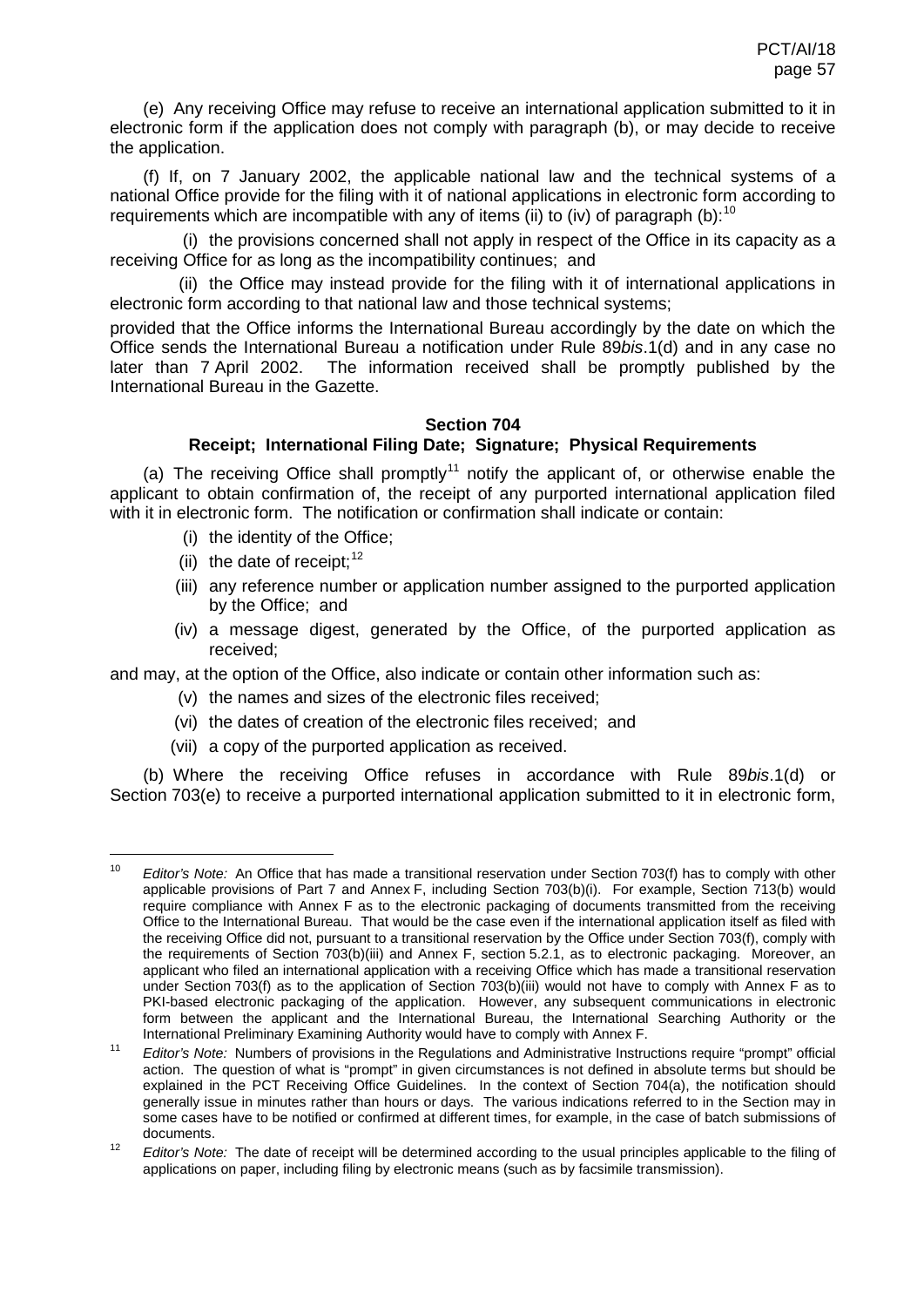<span id="page-57-3"></span>it shall, if practicable having regard to the indications furnished by the applicant,  $13$  promptly notify the applicant accordingly.

(c) Promptly after receiving a purported international application in electronic form, the receiving Office shall determine whether the purported application complies with the requirements of Article 11(1) and shall proceed accordingly.

(d) Where an international application filed in electronic form is not signed in compliance with Section 703(c), the application shall be considered not to comply with the requirements of Article 14(1)(a)(i) and the receiving Office shall proceed accordingly.

(e) Where an international application filed in electronic form does not comply with Section 703(b) but the receiving Office decides, under Section 703(e), to receive it, that non-compliance shall be considered to be non-compliance with the physical requirements referred to in Article 14(1)(a)(v) and the receiving Office shall proceed accordingly, having regard to whether compliance is necessary for the purpose of reasonably uniform international publication (Rule 26.3) and satisfactory electronic communications.<sup>[14](#page-57-0)</sup>

(f) An international application filed in electronic form may, in accordance with the provisions of Rule 19.4, be transmitted by the Office with which the application was filed to the International Bureau as receiving Office.

(g) Where an international application filed in electronic form was signed using a type of electronic signature that complies with the basic common standard but that has not been specified by the receiving Office under Section 703(c), the Office may require that any subsequent document or correspondence submitted to it in electronic form be signed using a type of electronic signature that has been so specified. If that requirement is not complied with, Rule 92.1(b) and (c) shall apply *mutatis mutandis*.

# **Section 705 Home Copy, Record Copy and Search Copy Where International Application Is Filed in Electronic Form**

(a) Where an international application is filed in electronic form as a wrapped and signed package in accordance with Annex F, the home copy and the record copy<sup>[15](#page-57-1)</sup> in relation to that application for the purposes of Article 12 shall each consist of a copy in electronic form of that package.

(b) Where an international application is filed in electronic form but is not filed as a wrapped and signed package in accordance with Annex F, the home copy and the record copy in relation to that application for the purposes of Article 12 shall each consist of a copy in electronic form of the application as filed. If the application as filed was encrypted, the home copy and the record copy shall consist of the decrypted version. If the application as filed was

<span id="page-57-2"></span> <sup>13</sup> *Editor's Note:* The receiving Office will, of course, be obliged to act reasonably in deciding what is "practicable" in the circumstances. While a filing date should be accorded wherever it is practicable to do so, it needs to be remembered that receiving Offices are not obliged to receive international applications which do not comply with Annex F (see Section 703(e)). Receiving Offices should not have to go to extreme lengths to find applicants who have not given adequate indications to enable them to be contacted.

<span id="page-57-0"></span><sup>14</sup> *Editor's Note:* The application of the criteria of "reasonably uniform international publication" and "satisfactory electronic communications" act as a restraint against overly strict enforcement of physical requirements by receiving Offices, similarly to Rule 26.3 which refers to "reasonably uniform international publication" and "satisfactory reproduction" in the case of applications filed on paper.

<span id="page-57-1"></span><sup>15</sup> *Editor's Note:* As in the case of applications filed on paper, subsequent processing of the record copy will require that it be subject to the addition of further information, in the form of markings or tags (meta-data), about the processing of the application (such as the application number, the date of receipt and the filing date). That further information does not become part of the record copy in the strict sense, but rather is information associated with the record copy.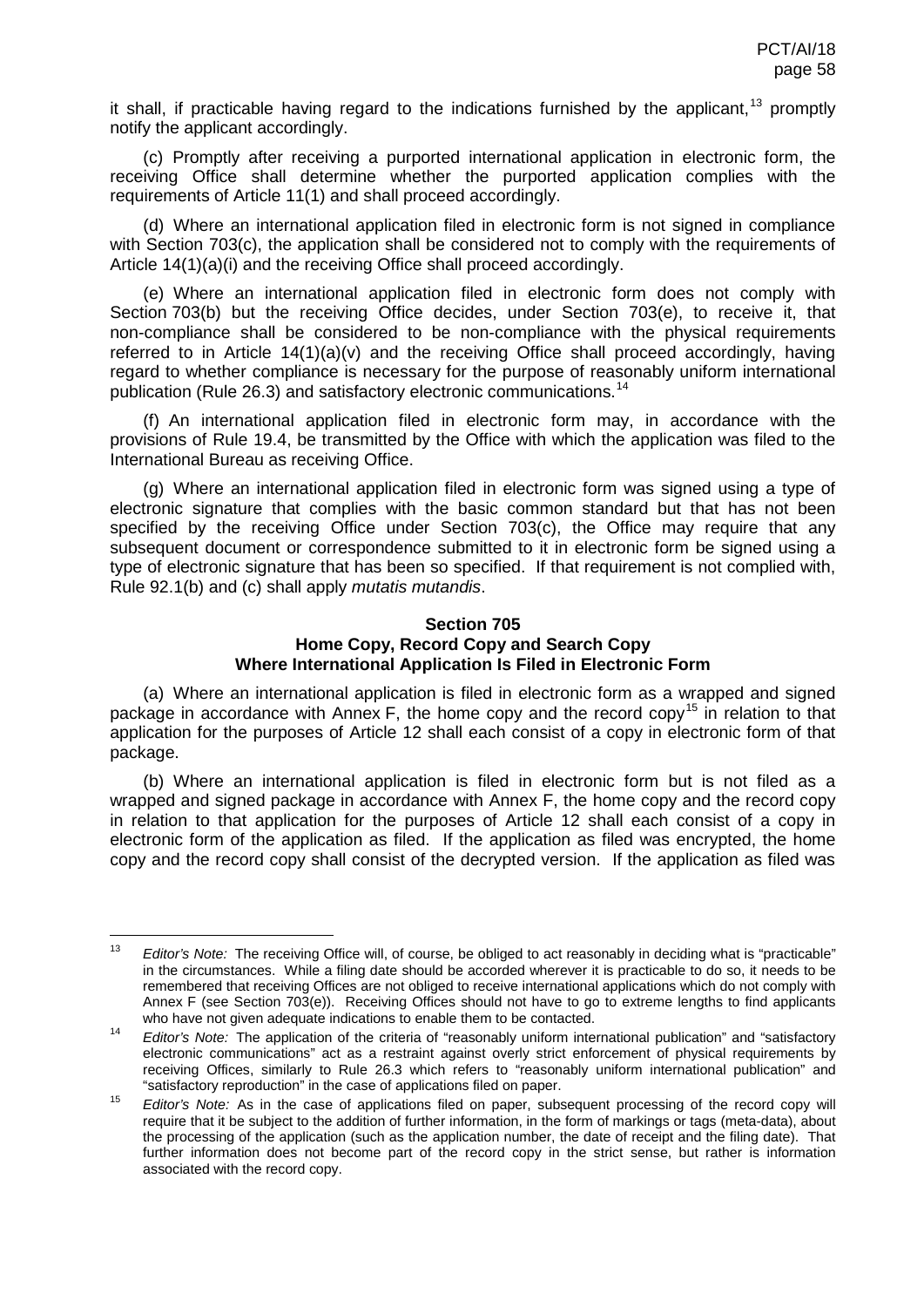infected by a virus or other form of malicious logic, the home copy and the record copy shall consist of the disinfected version.<sup>[16](#page-57-2)</sup>

(c) Where the international application is filed in electronic form on a physical medium, the home copy and the record copy shall not include the physical medium, but the receiving Office shall, for the purposes of Rule 93.1, retain the application as originally filed, together with the physical medium.[17](#page-58-0)

(d) Where the International Searching Authority has notified the International Bureau in accordance with Rule 89*bis*.1(d) that it is prepared to process international applications in electronic form, paragraphs (a) and (b) apply *mutatis mutandis* to the search copy; otherwise, the search copy shall consist of a copy of the application printed on paper by the receiving Office.

#### **Section 705***bis*

# **Processing in Electronic Form of International Applications Filed on Paper; Home Copy, Record Copy and Search Copy**

(a) Where an international application is filed on paper, it may, subject to this Part, be processed and kept as a complete and accurate copy in electronic form prepared by the receiving Office, the International Searching Authority, the International Preliminary Examining Authority or the International Bureau. Any receiving Office, International Searching Authority or International Preliminary Examining Authority which proceeds under this paragraph shall notify the International Bureau accordingly.<sup>[18](#page-58-1)</sup>

(b) Pursuant to paragraph (a) and for the purposes of Article 12, where an international application is filed on paper:

(i) the receiving Office may keep a copy in electronic form referred to in that paragraph as the home copy;

(ii) the International Bureau may keep a copy in electronic form referred to in that paragraph as the record copy;

(iii) the International Searching Authority may keep a copy in electronic form referred to in that paragraph as the search copy.

(c) Where a copy in electronic form is kept as the record copy under paragraph (b)(ii), the original of the international application as filed on paper shall be kept, for a period of at least 10 years from the international filing date, by the International Bureau or, where so agreed by the receiving Office and the International Bureau, by the receiving Office on behalf of the International Bureau. The original shall be marked with the words "INTERNATIONAL APPLICATION – ORIGINAL AS FILED ON PAPER (SECTION 705*bis*)" or their equivalent in the language of publication of the international application on the bottom of the first page of the request and of the first page of the description.[19](#page-58-2)

<span id="page-58-3"></span> <sup>16</sup> *Editor's Note:* Subject to Section 705*bis*(c), the keeping of records in general by the receiving Office, including the time for which records must be kept, is governed by Rule 93.1. Where the application as filed is encrypted or infected by a virus, the operation of Section 705 depends on whether the receiving Office decides to receive the application and on whether it can be decrypted or disinfected so as to enable an international filing date to be accorded.

<span id="page-58-0"></span><sup>17</sup> *Editor's Note:* This provision is intended to ensure that the originally filed physical medium containing the international application as filed is retained for evidentiary purposes as part of the receiving Office's records, even though it does not form part of the home copy or the record copy.

<span id="page-58-1"></span><sup>18</sup> *Editor's Note:* Notifications under Section 705*bis*(a) should contain information as to the types of electronic document formats and electronic packages that are used by the Office as well as to the means of transmission and any other appropriate information aiming at facilitating the exchange of documents.

<span id="page-58-2"></span><sup>19</sup> *Editor's Note:* In principle, receiving Offices should mark the original at the time of its receipt but they could also mark the original when it is relied upon for the purposes of the correction of the record copy under Section 705*bis*(d).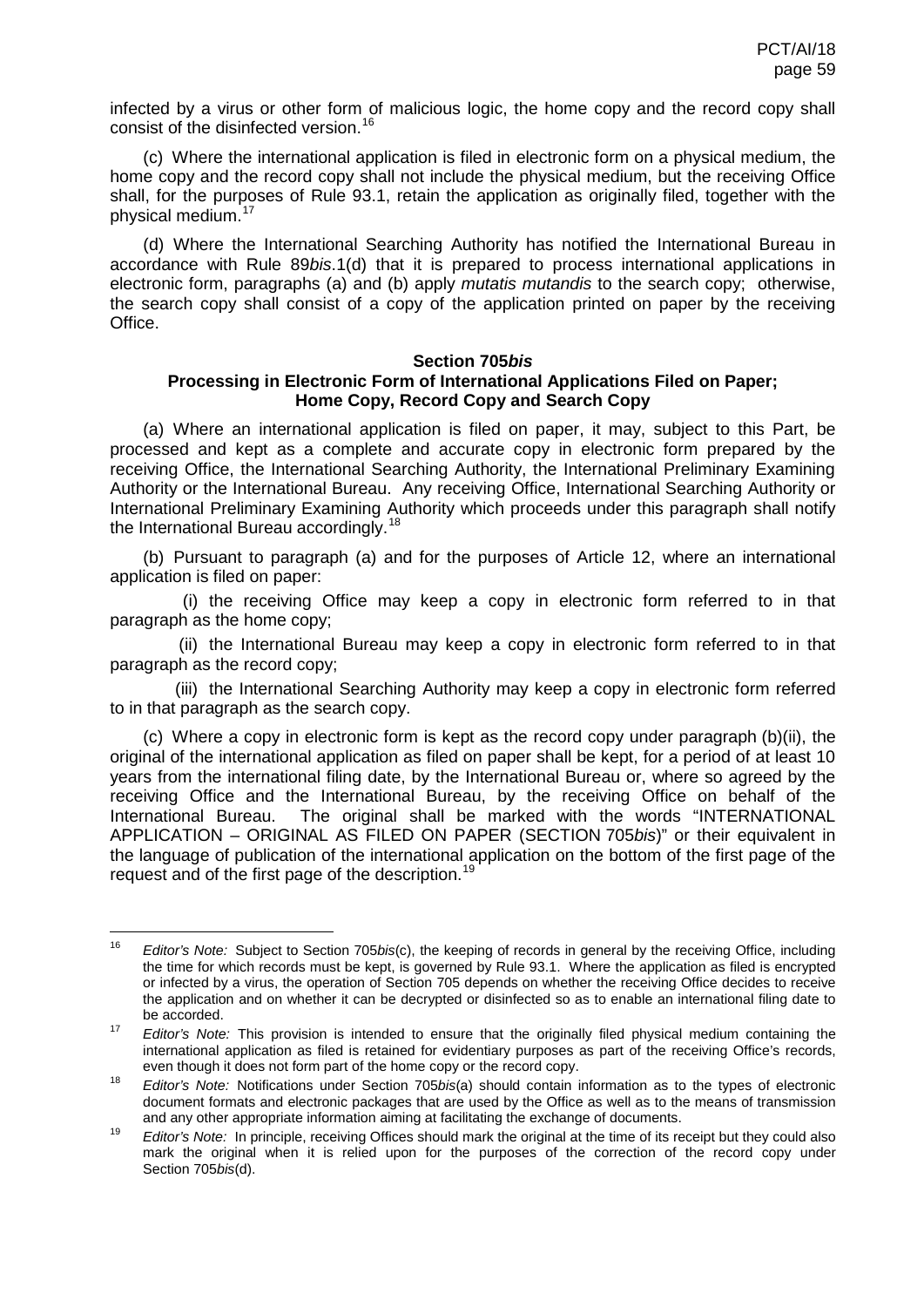(d) Where, before the expiration of the period referred to in paragraph (c), the International Bureau finds, upon request for correction made by the applicant or otherwise, that a copy in electronic form kept as the record copy under paragraph (b)(ii) is not in fact a complete and accurate copy of the original kept under paragraph (c), it shall correct the record copy so as to bring it into conformity with the original. If the receiving Office, the International Searching Authority, the International Preliminary Examining Authority or a designated or elected Office considers that the International Bureau should make a finding under the first sentence of this paragraph, it shall call the relevant facts to the attention of the International Bureau.

(e) Where the International Bureau has corrected the record copy in accordance with paragraph (d), it shall promptly notify the applicant, publish the corrected international application together with a revised front page, and publish a notice of this fact in the Gazette. Section 422(a)(i) to (v) shall apply *mutatis mutandis* with regard to the notification of the receiving Office, the International Searching Authority, the International Preliminary Examining Authority and the designated and elected Offices.

### **Section 706 Documents in Pre-Conversion Format**

(a) Where, for the purposes of filing the international application in electronic form, the document making up the international application has been prepared by conversion from a different electronic document format ("pre-conversion format"), the applicant may, if the receiving Office so permits and the pre-conversion format is accepted for that purpose by that Office, submit, together with the international application, the document in the pre-conversion format, in which case:

(i) the document in the pre-conversion format shall be identified as such and shall be accompanied by a statement by the applicant that the international application as filed in electronic form is a complete and accurate copy of the document in the pre-conversion format;

(ii) the request shall preferably contain an indication that the document in the preconversion format is submitted under Section 706 together with the international application.

(b) Where it is found that the international application as filed in electronic form is not in fact a complete and accurate copy of the document in the pre-conversion format submitted under paragraph (a), the applicant may, within 30 months from the priority date, request the receiving Office to correct the international application so as to bring it into conformity with the document in the pre-conversion format. Rule 26.4 shall apply *mutatis mutandis* to the manner in which corrections under paragraph (b) shall be requested.

(c) Where the receiving Office, the International Searching Authority, the International Preliminary Examining Authority or the International Bureau discover what appears to be a correctable defect under paragraph (b), that Office, Authority or Bureau, as the case may be, may bring such defect to the attention of the applicant, drawing attention to the correction procedure under paragraph (b).

(d) The applicant and, if copies of the international application have already been sent to the International Bureau and the International Searching Authority, that Bureau and that Authority shall be promptly notified by the receiving Office of any correction under paragraph (b). If required, the International Bureau shall notify the International Preliminary Examining Authority accordingly. Where a correction is made after the completion of the technical preparations for international publication, the International Bureau shall promptly publish any international application as so corrected together with a revised front page.

(e) A correction under paragraph (b) shall be taken into account by the International Searching Authority for the purposes of the international search and the establishment of the written opinion, and by the International Preliminary Examining Authority for the purposes of international preliminary examination, if it is notified to that Authority before it has begun to draw up the international search report, the written opinion or the international preliminary examination report, as applicable, in which case the said report or opinion shall so indicate.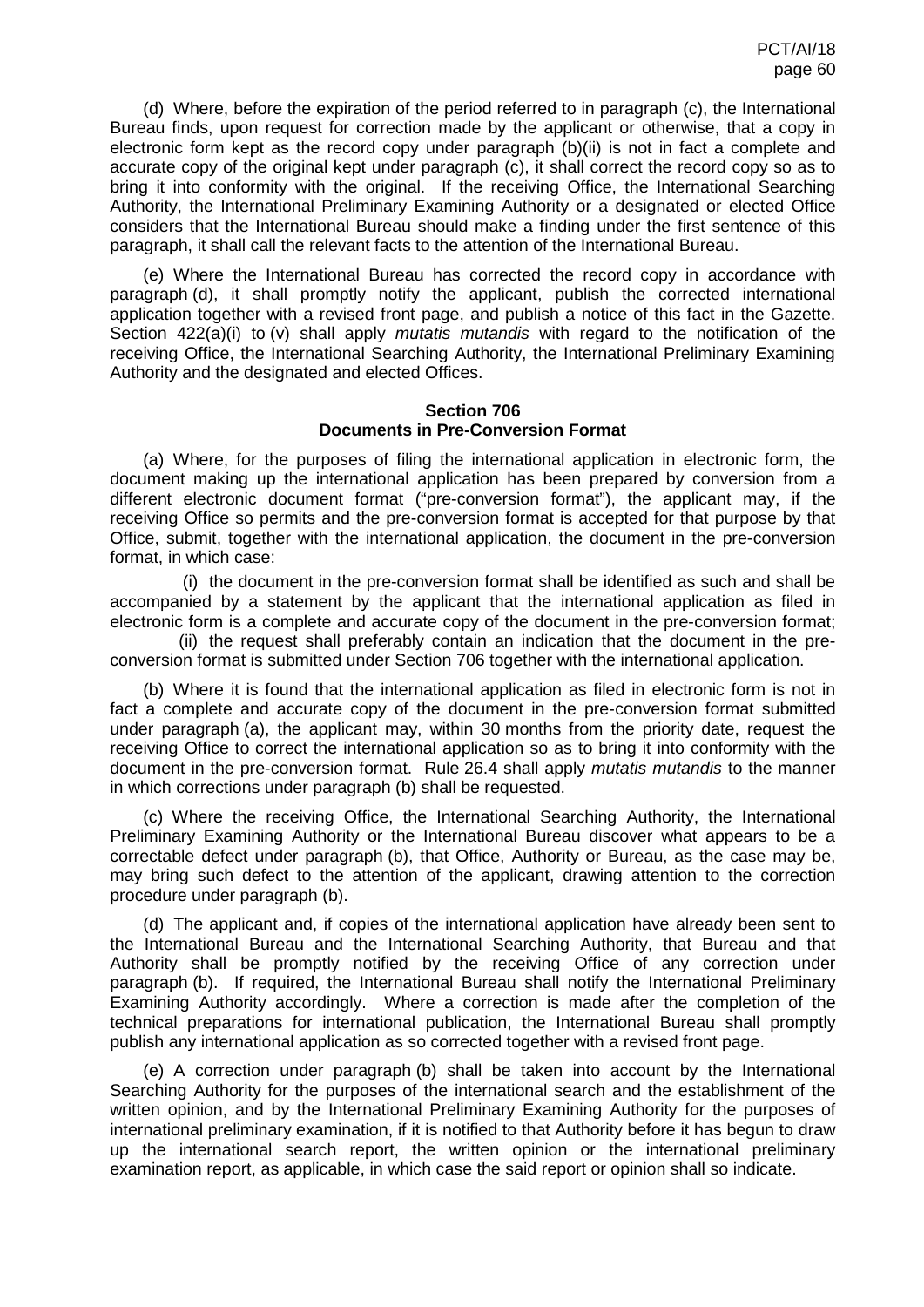(f) Paragraphs (a) to (e) shall apply *mutatis mutandis* to any document making up any element of the international application referred to in Article 3(2).

## **Section 707 Calculation of International Filing Fee and Fee Reduction**

(a) Where an international application is filed in electronic form, the international filing fee shall, subject to paragraph (a-*bis*), be calculated on the basis of the number of sheets that the application would contain if presented as a print-out complying with the physical requirements prescribed in Rule 11. [20](#page-58-3)

(a-*bis*) Where a sequence listing is contained in an international application filed in electronic form, the calculation of the international filing fee shall not take into account any sheet of the sequence listing if that listing is presented as a separate part of the description in accordance with Rule 5.2(a) and is in the electronic document format specified in paragraph 40 of Annex C.

(b) Item 4(b), (c) and (d) of the Schedule of Fees annexed to the Regulations shall apply to reduce the fees payable in respect of an international application filed in electronic form with a receiving Office which has notified the International Bureau under Section 710(a) that it is prepared to receive international applications in electronic form or which has decided to receive such an application in accordance with Section 703(d).

## **Section 708 Special Provisions Concerning Legibility, Completeness, Infection by Viruses, Etc.**

(a) Where an international application is filed in electronic form, the receiving Office shall promptly check whether the application is legible and whether it appears to have been fully received.<sup>21</sup> Where the Office finds that all or part of the international application is illegible or that part of the application appears not to have been received, the international application shall be treated as not having been received to the extent that it is illegible or, where transmitted<sup>[22](#page-60-1)</sup> by electronic means, that the attempted transmission failed, and the Office shall, if practicable having regard to the indications furnished by the applicant, $^{23}$  $^{23}$  $^{23}$  promptly notify the applicant accordingly.<sup>[24,](#page-60-3) [25](#page-60-4)</sup>

<sup>&</sup>lt;sup>20</sup> *Editor's Note:* Noting that Rule 11 leaves some flexibility as to the margins of the sheets (see Rule 11.6) and the size of the characters (see Rule 11.9(d)), the international filing fee should be calculated on the basis of the number of sheets that the application would contain if presented as a print-out complying with the minimum margin and character size requirements. In practice, however, the receiving Office should not print out the international application but rather rely on the number of pages of the international application as calculated by the electronic filing software and indicated in the request.

<span id="page-60-0"></span><sup>&</sup>lt;sup>21</sup> *Editor's Note:* The receiving Office is expected, of course, to take reasonable steps to attempt to read the application. The checking may be automated to the extent possible.

<span id="page-60-1"></span><sup>&</sup>lt;sup>22</sup> *Editor's Note:* The word "transmitted" is to be understood in a general sense as including transmittal by either electronic or physical means, noting that an international application may be filed on physical media (see Annex F, Appendix IV).

<span id="page-60-2"></span><sup>&</sup>lt;sup>23</sup> *Editor's Note:* See footnot[e 12.](#page-56-3)

<span id="page-60-5"></span><span id="page-60-3"></span><sup>24</sup> *Editor's Note:* Where the International Bureau finds that the record copy of an international application filed in electronic form as received by it is illegible, it will notify the receiving Office which will then, where applicable, proceed under Section 708(a). Where the international application is treated as not having been received to the extent that it is illegible or that the attempted transmission failed, the receiving Office would then determine whether a filing date should be granted on the basis of that much of the application as was received.

<span id="page-60-4"></span><sup>25</sup> *Editor's Note:* See footnot[e 11.](#page-56-4)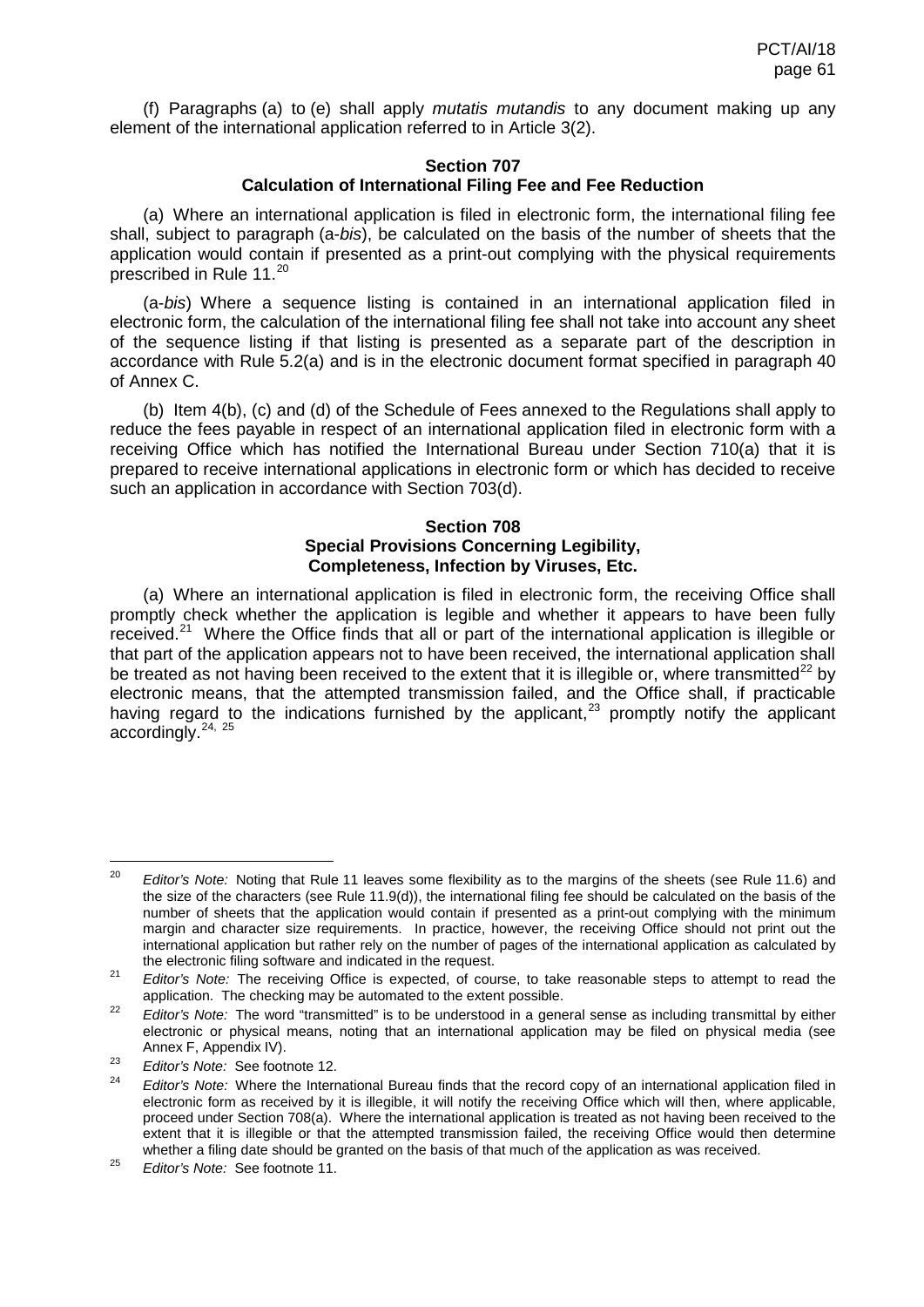(b) Where a purported international application is received in electronic form, the receiving Office shall promptly check it for infection by viruses and other forms of malicious logic.<sup>26</sup> Where the Office finds that the purported application is so infected:

(i) the Office is not required to disinfect the purported application and may, under Section 703(e), refuse to receive it;

(ii) if the Office decides under Section 703(e) to receive the purported application, the Office shall use means reasonably available under the circumstances to read it, for example, by disinfecting it or preparing a backup copy under Section 706, and to store it in such a way that its contents may be ascertained if necessary; $27$ 

(iii) if the Office finds that it is able to read and store the purported application as mentioned in item (ii), it shall determine whether an international filing date should be accorded;

(iv) if the Office accords an international filing date to the application, it shall, if possible having regard to the indications furnished by the applicant, promptly notify the applicant and, if necessary, invite the applicant to submit a substitute copy of the application free of infection;

(v) if the Office accords an international filing date to the application, it shall prepare the home copy, the record copy and the search copy on the basis of the disinfected application, the backup copy or the substitute copy referred to in items (ii) or (iv), as applicable, provided that the application shall be stored by the Office, as referred to in item (ii), for the purposes of Rule  $93.1.^27$  $93.1.^27$ 

### <span id="page-61-1"></span><span id="page-61-0"></span>**Section 709 Means of Communication with the Receiving Office**

(a) Where an international application is filed in electronic form and by electronic means of transmittal, the receiving Office shall, if practicable,[28](#page-61-3) send any notifications, invitations and other correspondence to the applicant by electronic means of transmittal in accordance with Annex F, or by such other means indicated by the applicant from among those offered by the Office.

(b) Where it appears to the receiving Office that a notification, invitation or other correspondence sent to the applicant by electronic means of transmittal was not successfully transmitted, the Office shall, if practicable, $^{28}$  $^{28}$  $^{28}$  promptly retransmit the notification, invitation or other correspondence by the same or another means.

(c) At times when the electronic systems of the receiving Office are not available for the filing of documents in electronic form or by electronic means of transmittal, the Office shall, if possible, promptly publish information to that effect by means reasonably available to it under the circumstances, for example, by including a notice on the Office's Internet site, if any.

## **Section 710 Notification and Publication of Receiving Offices' Requirements and Practices**

(a) A notification by a receiving Office to the International Bureau under Rule 89*bis*.1(d) and Section 703(a) that it is prepared to receive international applications in electronic form shall indicate, where applicable:

(i) the electronic document formats (including, where applicable, the versions of such electronic document formats), means of transmittal, types of electronic packages, electronic

<sup>&</sup>lt;sup>26</sup> *Editor's Note:* Where the International Bureau finds that the record copy of an international application filed in electronic form as received by it is infected by a virus, it will notify the receiving Office which will then, where applicable, proceed under Section 708(b).

<span id="page-61-2"></span><sup>&</sup>lt;sup>27</sup> *Editor's Note:* Since the originally filed application may need to be referred to for evidentiary purposes, the receiving Office should if possible store it as filed, that is, in its infected state.

<span id="page-61-3"></span><sup>28</sup> *Editor's Note:* See footnot[e 13.](#page-57-3)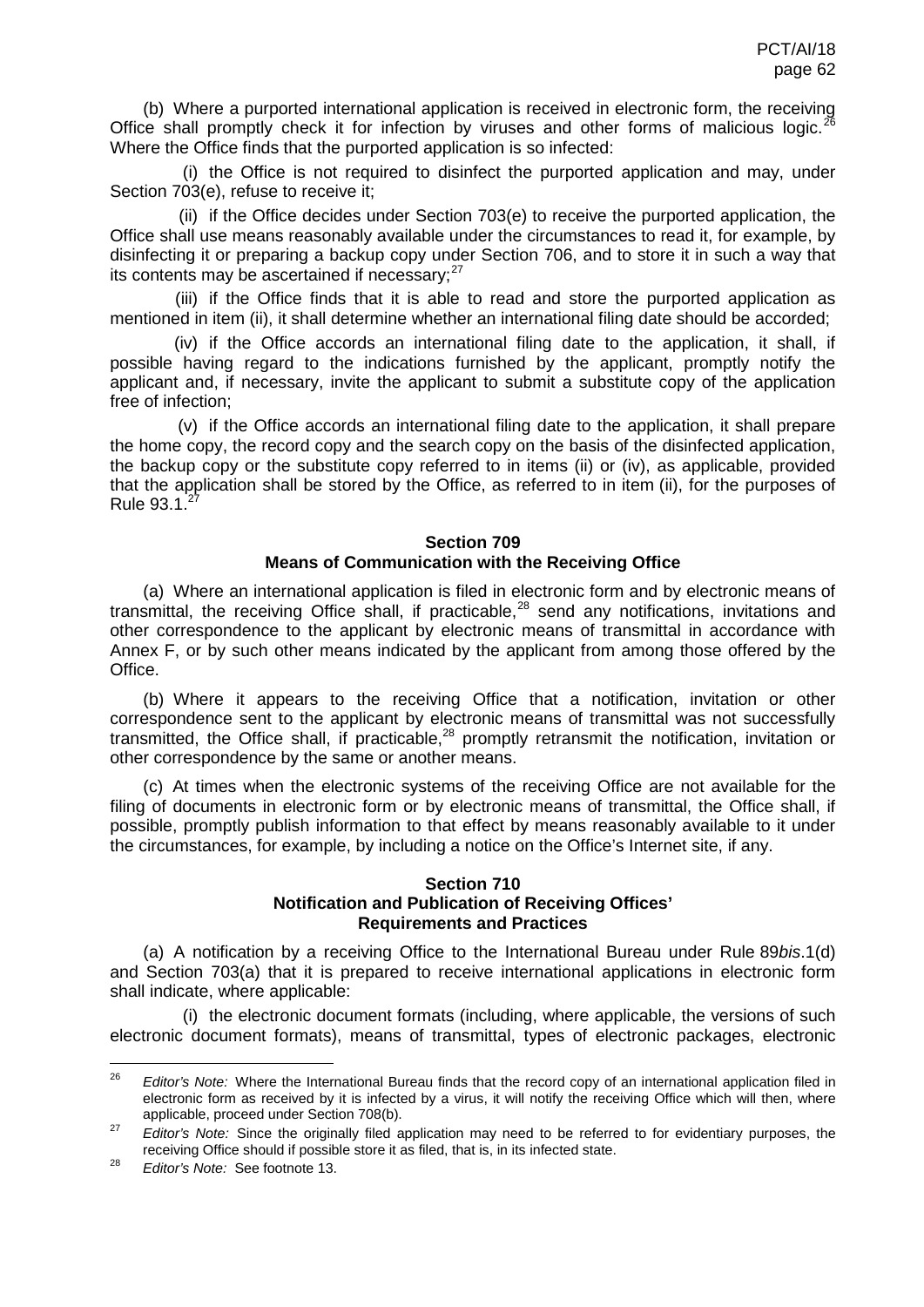filing software and types of electronic signature specified by it under Section 703(b)(i) to (iv) and (c), and any options specified by it under the basic common standard;

(ii) the conditions, rules and procedures relating to electronic receipt, including hours of operation, choices for processes to verify or acknowledge receipt, choices for electronic communication of invitations and notifications, any methods of online payment, details concerning any help desks, electronic and software requirements and other administrative matters related to the filing in electronic form of international applications and related documents;

(iii) the kinds of documents which may be transmitted to or by the Office in electronic form;

(iv) whether and under what conditions the Office accepts the filing under Section 706(a) and (f), of documents in pre-conversion formats and the electronic document format(s) (including, where applicable, the versions of such electronic document format(s)) accepted by it under that Section;

(v) procedures for notification of applicants and procedures which applicants may follow as alternatives when the electronic systems of the Office are not available;

(vi) the certification authorities that are accepted by the Office, and the electronic addresses of the certificate policies under which certificates are issued;

(vii) the procedures relating to access to the files of international applications filed or stored in electronic form.

(b) The receiving Office shall notify the International Bureau of any change in the matters previously indicated by it in a notification under Section 705*bis*(a) or paragraph (a) of this Section.

(c) The International Bureau shall promptly publish in the Gazette any notification received by it under Section 705*bis*(a) or paragraph (a) or (b) of this Section.

(d) The effective date of any change notified under paragraph (b) shall be as specified by the receiving Office in the notification, provided that any change which restricts filing options shall not be effective earlier than two months after the date of publication of the notification of the change in the Gazette.

# **Section 711 Electronic Records Management**

(a) Records, copies and files in electronic form in relation to international applications shall be processed and, for the purposes of Rule 93, kept in accordance with the requirements of authentication, integrity, confidentiality and non-repudiation, and having due regard to the principles of electronic records management, set out in Annex F.

(b) Upon request by the applicant or other interested party in relation to a particular international application, the receiving Office shall, subject to any restrictions applicable under the Treaty as to access by third parties,  $29$  certify that any electronic records relating to that application are maintained and stored by it in accordance with paragraph (a).

### **Section 712 Access to Electronic Records**

<span id="page-62-0"></span>Access permitted by the Treaty, the Regulations or these Administrative Instructions to documents contained in the file of an international application filed, processed or kept in electronic form may, at the option of the national Office or intergovernmental organization concerned, be provided by electronic means or in electronic form, having due regard to the need to ensure the integrity and where applicable confidentiality of data, the principles of

 <sup>29</sup> *Editor's Note:* Articles 30 and 38 and Rule 94 restrict access.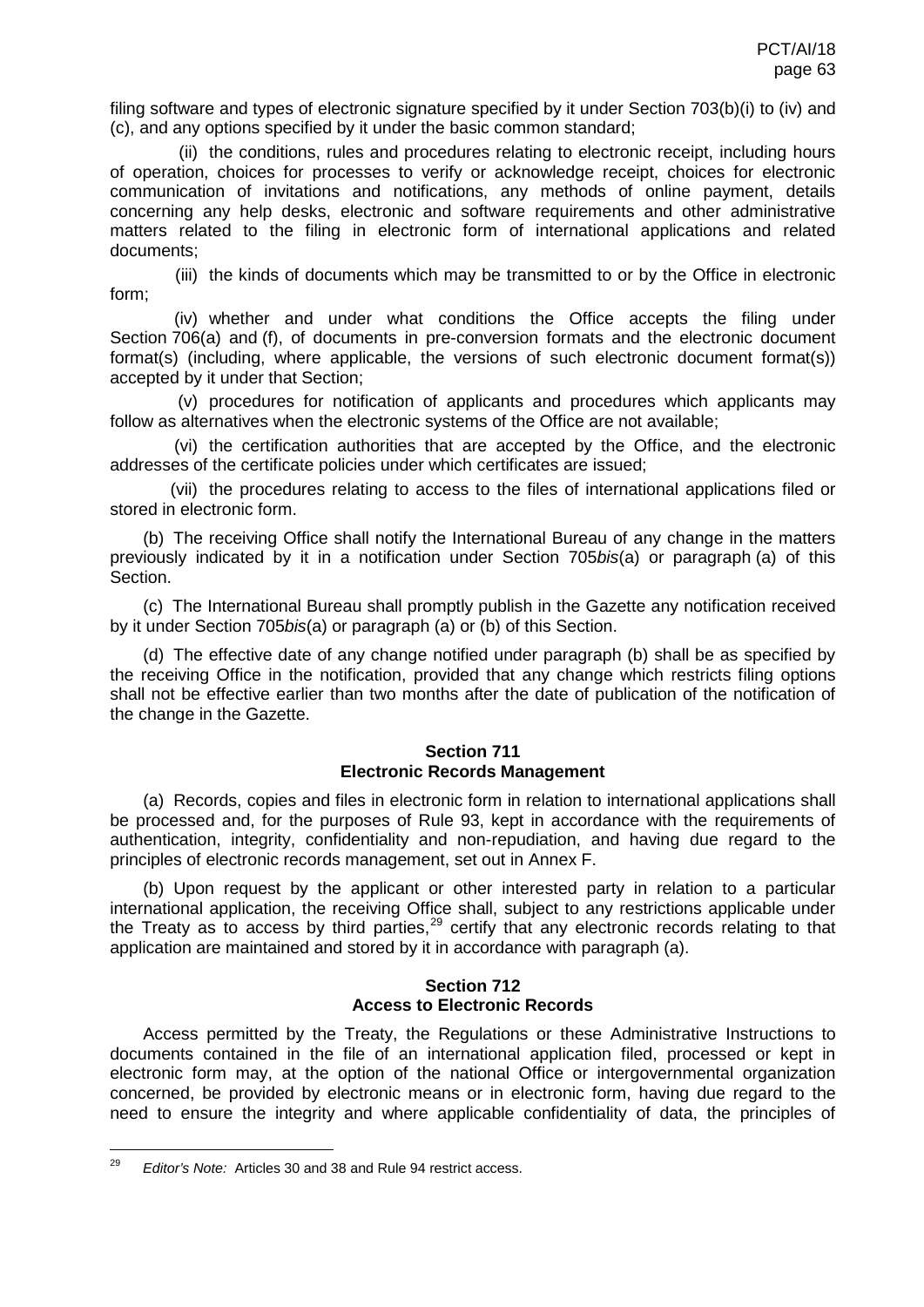electronic records management set out in Annex F, and the need to ensure security of the electronic networks, systems and applications of the Office or organization.

### **Section 713**

# **Application of Provisions to International Authorities and the International Bureau, and to Notifications, Communications, Correspondence and Other Documents** [30](#page-62-0)

(a) The provisions of this Part, other than Sections 703(c), 704(c) to (g), 706, 707, 708(b)(iii) to (v), 710(a)(iv) and 714(b), shall, if they are capable of applying but do not expressly apply to the International Searching Authorities, the International Preliminary Examining Authorities and the International Bureau, apply *mutatis mutandis* to those Authorities and that Bureau.<sup>[31](#page-63-0)</sup>

(b) The provisions of this Part, other than Sections 703(c), 704(c) to (f), 705, 705*bis*(b) to (e), 706, 707, 708(b)(iii) to (v) and 710(a)(iv), shall, if they are capable of applying but do not expressly apply to notifications, communications, correspondence or other documents relating to international applications that are filed, processed or communicated in electronic form, apply *mutatis mutandis* to such notifications, communications, correspondence or other documents relating to international applications.

#### **Section 714**

### **Furnishing by the International Bureau of Copies of Documents Kept in Electronic Form; Designated Offices' Signature Requirements**

(a) Where any International Searching Authority, International Preliminary Examining Authority or designated Office has not notified the International Bureau in accordance with Rule 89*bis*.1(d) or Section 705*bis*(a) that it is prepared to process international applications in electronic form, the International Bureau shall furnish to that Office or Authority a copy on paper of any document which is kept by the International Bureau in electronic form and which that Office or Authority is entitled to receive. The International Bureau may also, upon request by the Authority or Office concerned, furnish such copy in electronic form.

(b) Any designated Office<sup>[32](#page-63-1)</sup> may require that any document or correspondence submitted to it by the applicant in electronic form be signed by the applicant using a type of electronic signature specified by it in accordance with Annex F.

# **Section 715 Availability of Priority Documents from Digital Libraries**

(a) For the purposes of Rules 17.1(b-*bis*), 17.1(d) (where appropriate, as applicable by virtue of Rules 17.1(c) and 82*ter*.1(b)), 66.7(a) (where appropriate, as applicable by virtue of Rule 43*bis*.1(b)) and 91.1(e), a priority document shall be considered to be available from a digital library to the International Bureau, a designated Office, the International Searching Authority or the International Preliminary Examining Authority, as the case may be:

(i) if the Office or Authority concerned has notified the International Bureau, or the International Bureau has declared, as the case may be, that it is prepared to obtain priority documents from that digital library; and

(ii) the priority document concerned is held in that digital library and the applicant has, to the extent required by the procedures for accessing the relevant digital library, authorized the

 <sup>30</sup> *Editor's Note:* Provisions of Part 7 and Annex F relating to the form or contents of the international application would automatically, by virtue of Article 27(1), be applicable to designated Offices. Communications between applicants and designated Offices would not, however, be governed in general by Annex F.

<span id="page-63-0"></span><sup>&</sup>lt;sup>31</sup> *Editor's Note:* In relation to Sections 703(a) and 710, an Office acting in more than one capacity (receiving Office, International Searching Authority and/or International Preliminary Examining Authority) would give separate notices to the International Bureau, in each capacity, as to its readiness to receive and process international applications in electronic form.

<span id="page-63-2"></span><span id="page-63-1"></span><sup>&</sup>lt;sup>32</sup> *Editor's Note:* "Designated Offices" necessarily includes elected Offices.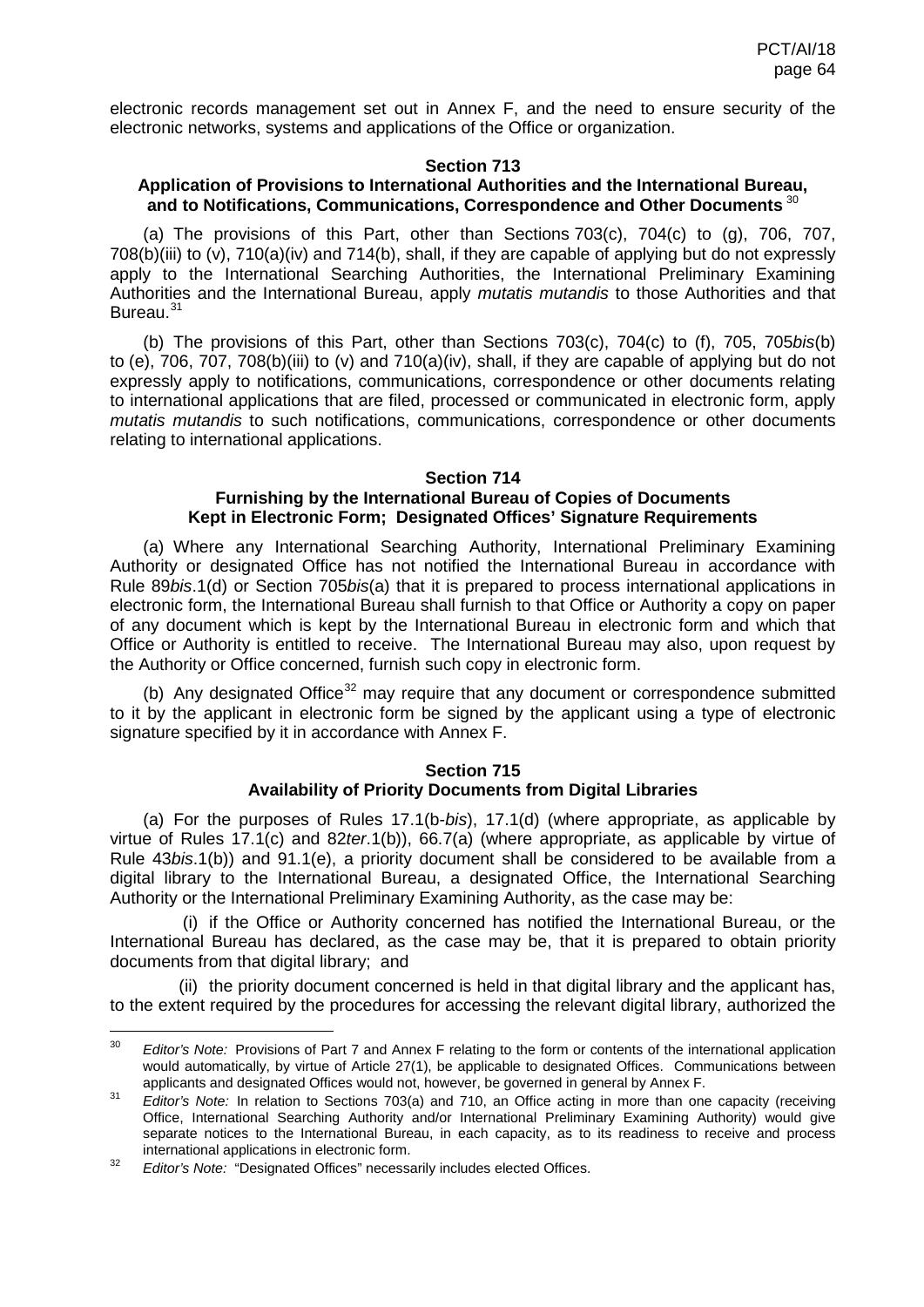Office or Authority concerned or the International Bureau, as the case may be, to access that priority document.

(b) A notification to the International Bureau under paragraph 12 of the Framework Provisions for the Digital Access Service for Priority Documents<sup>[33](#page-63-2)</sup> by

(i) the International Bureau; or

(ii) an Office in its capacity as designated Office, International Searching Authority or International Preliminary Examining Authority,

that it is prepared to obtain priority documents via the Digital Access Service shall be taken as a declaration or notification under paragraph (a)(i) that the International Bureau or Office acting in the relevant capacity will obtain priority documents through the Digital Access Service from any digital library which has been the subject of a notification in accordance with paragraph 10 of the Framework Provisions, including libraries for which such a notification is subsequently made with effect prior to the date on which the Office or Bureau is requested to retrieve the priority document.

(c) An Office or Authority which has given a notification to the International Bureau under paragraph (a)(i) or (b) shall notify the International Bureau of any change in the information so notified.

(d) The International Bureau shall promptly publish in the Gazette any notification received by it under paragraph (a)(i) or (b) of this Section, any declaration made by it under paragraph (a)(i) or (b), and any change in the information so declared.

(e) The effective date of any change published under paragraph (d) shall be as specified by the Office or Authority concerned or by the International Bureau, as the case may be, provided that any change which restricts the ability of the applicant to request the Office, the Authority or the International Bureau to obtain a priority document from the digital library shall, except in the case where priority documents are no longer held in the digital library, not be effective earlier than two months after the date of publication of the change in the Gazette.

### **Section 716 Request that Priority Document Be Obtained from a Digital Library under Rule 17.1(b-***bis***)**

(a) Any request under Rule 17.1(b-*bis*):

(i) shall identify the priority document concerned in accordance with Rule 4.10(a); and

(ii) shall, where required, include the access code provided to the applicant by the International Bureau or by the Office with which the earlier application was filed.

(b) Where the applicant, in accordance with Rule 17.1(b-*bis*) and paragraph (a) of this Section, requests the International Bureau to obtain a priority document which, in accordance with Section 715(a), is considered to be available from a digital library to it, but the International Bureau finds that the priority document is in fact not available to it, the International Bureau, shall notify the applicant, giving the opportunity to furnish the priority document to it, or to ensure that the document is made available to it from a digital library, within a time limit of not less than two months from the date of the notification or within the time limit specified in Rule 17.1(a), whichever time limit expires later. Where the priority document is furnished or becomes available to the International Bureau within that time limit, the requirements of Rule 17.1(b-*bis*) shall be considered to have been met. If the priority document is not so furnished or does not become available within that time limit, the request that the document be obtained from a digital library shall be considered not to have been made.

 <sup>33</sup> *Editor's Note:* Established by the International Bureau on 31 March 2009 and available from the WIPO website at: www.wipo.int/das/en/documentation.html.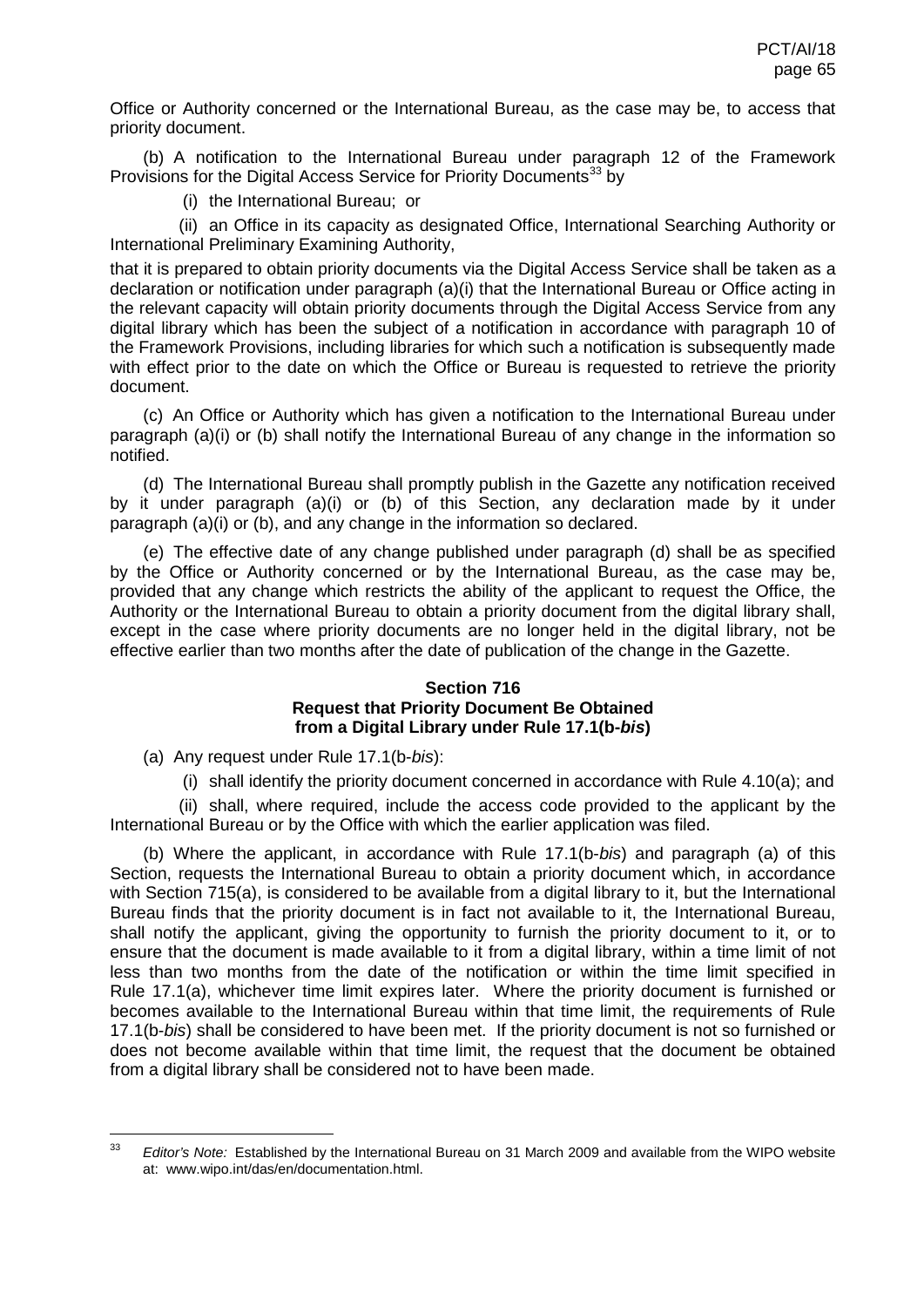(c) Where the applicant requests the International Bureau under Rule 17.1(b-*bis*) to obtain a priority document from a digital library but that request does not comply with the requirements of that Rule and paragraph (a) of this Section, or the priority document concerned is not considered to be available to it in accordance with Section 715(a), the International Bureau shall promptly inform the applicant accordingly.

# PART 8

# INSTRUCTIONS RELATING TO OBSERVATIONS BY THIRD PARTIES

# **Section 801 Third Party Observation System**

(a) The International Bureau shall provide an electronic system for third parties to make observations referring to prior art which they believe to be relevant to the question of whether the invention claimed in the international application is new and/or involves an inventive step ("third party observation system").

(b) The third party observation system:

(i) shall provide a third party with the option to remain anonymous;

(ii) shall allow observations to include a brief explanation of the relevance of each prior art document referred to in the observation and to include a copy of the prior art document;

(iii) may limit the number of prior art documents which may be referred to in one observation; and

(iv) may limit the number of observations permitted to be made in relation to one international application, per third party and in total.

(c) The International Bureau shall take technical steps to prevent abuse of the third party observation system.

(d) The International Bureau may temporarily or indefinitely suspend the use of the third party observation system if it considers it necessary to do so.

# **Section 802 Filing of a Third Party Observation**

(a) An observation by a third party made in relation to an international application shall:

(i) be submitted to the International Bureau through the third party observation system as provided in Section 801;

(ii) be submitted between the date of international publication and 28 months from the priority date of the international application indicated;

(iii) be in a language of publication, with the exception that copies of submitted prior art documents may be in any language;

(iv) relate to the international application indicated;

- (v) refer to prior art;
- (vi) be free of viruses or other forms of malicious logic;

(vii) be free of comments or other matter not relevant to the question of novelty or inventive step of the invention claimed in the international application; and

(viii) be free of comments or other matter which are an abuse of the third party observation system.

(b) Any purported observation by a third party which, in the view of the International Bureau, appears not to be in compliance with paragraph (a) shall not be treated as a third party observation. The International Bureau shall inform the third party accordingly, unless the purported observation appears to be a clear attempt at abuse of the system. The purported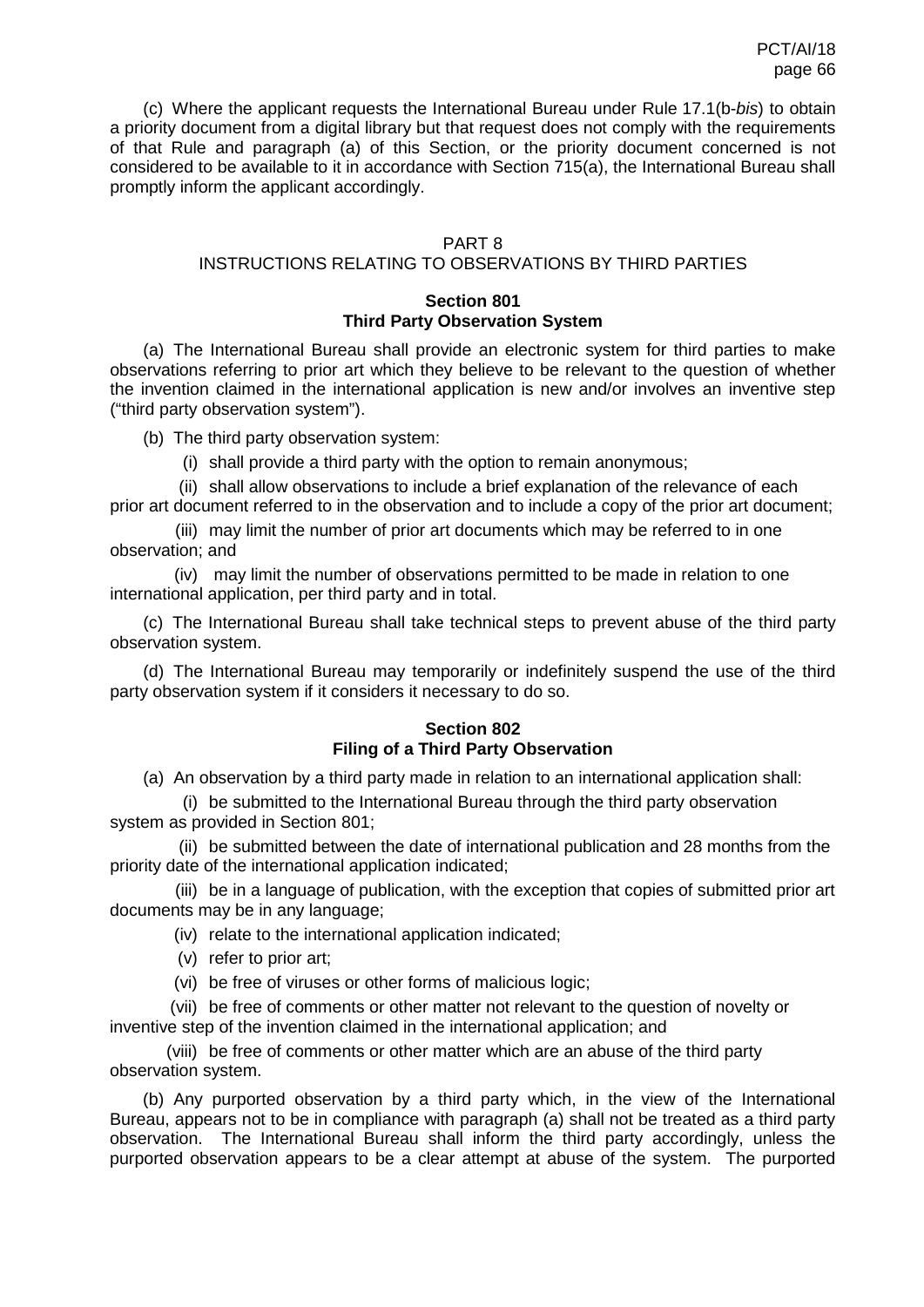observation shall not be open to public inspection and shall not be communicated to the applicant, any International Authority or any designated Office.

#### **Section 803 Availability of an Observationand Related Information**

(a) Any third party observation shall be promptly made available for public inspection, with the exception that copies of prior art documents uploaded through the system shall be made available only to the applicant, competent International Authorities and designated Offices.

(b) Where the third party requests the International Bureau to remain anonymous as provided in Section 801(b), the International Bureau shall not reveal any details of the third party to the public, the applicant, any International Authority or any designated Office.

#### **Section 804 Notification of Receipt of an Observation to the Applicant and Comments by the Applicant in Response to an Observation**

(a) The International Bureau shall notify the applicant when the first third party observation is received in relation to an international application. If further observations are received, the International Bureau shall notify the applicant of the receipt of all further observations promptly after the expiration of 28 months from the priority date.

(b) The applicant may, within 30 months from the priority date, submit comments in response to any third party observation which has been received. The comments shall be submitted in English, French or the language of publication of the international application, at the choice of the applicant, and shall be promptly made available for public inspection.

## **Section 805 Communication of Observations and Comments to International Authorities and Designated Offices**

(a) The International Bureau shall communicate any third party observation and any comment by the applicant promptly to the International Searching Authority specified to carry out the international search, the International Searching Authority specified to carry out the supplementary international search and the International Preliminary Examining Authority specified to carry out the international preliminary examination, unless the international search report, the supplementary international search report or the international preliminary examination report, respectively, has already been received by the International Bureau.

(b) Promptly after the expiration of 30 months from the priority date, the International Bureau shall communicate any third party observation and any comment by the applicant to all designated Offices, subject to Rule 93*bis*. The designated Offices shall not be obliged to take either the observations or any comments into account during national processing.

[Annexes follow]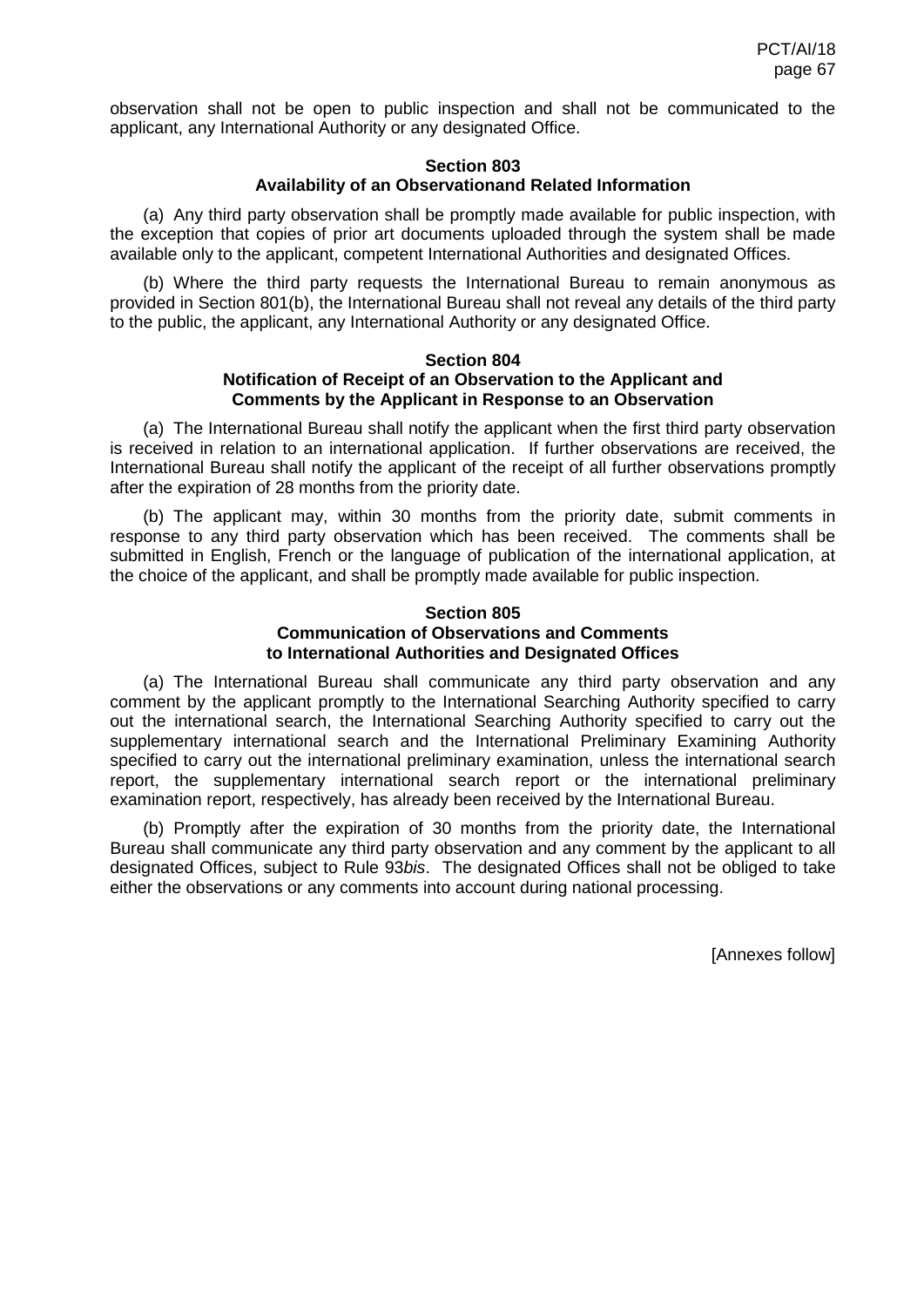# ANNEX A FORMS

*[This Annex, which is not reproduced here, contains Forms for use by applicants and by the International Authorities, including those referred to in Section 102 of the Administrative Instructions. It consists of five Parts as follows:*

- *Part I: Forms Relating to the Receiving Office*
- *Part II: Forms Relating to the International Searching Authority and to Authority Specified for Supplementary Search*
- *Part III: Forms Relating to the International Bureau*
- *Part IV: Forms Relating to the International Preliminary Examining Authority*
- *Part V: Request and Demand Forms*

*These Forms are available from the WIPO website at: www.wipo.int/pct/en/forms/index.htm.]*

[Annex B follows]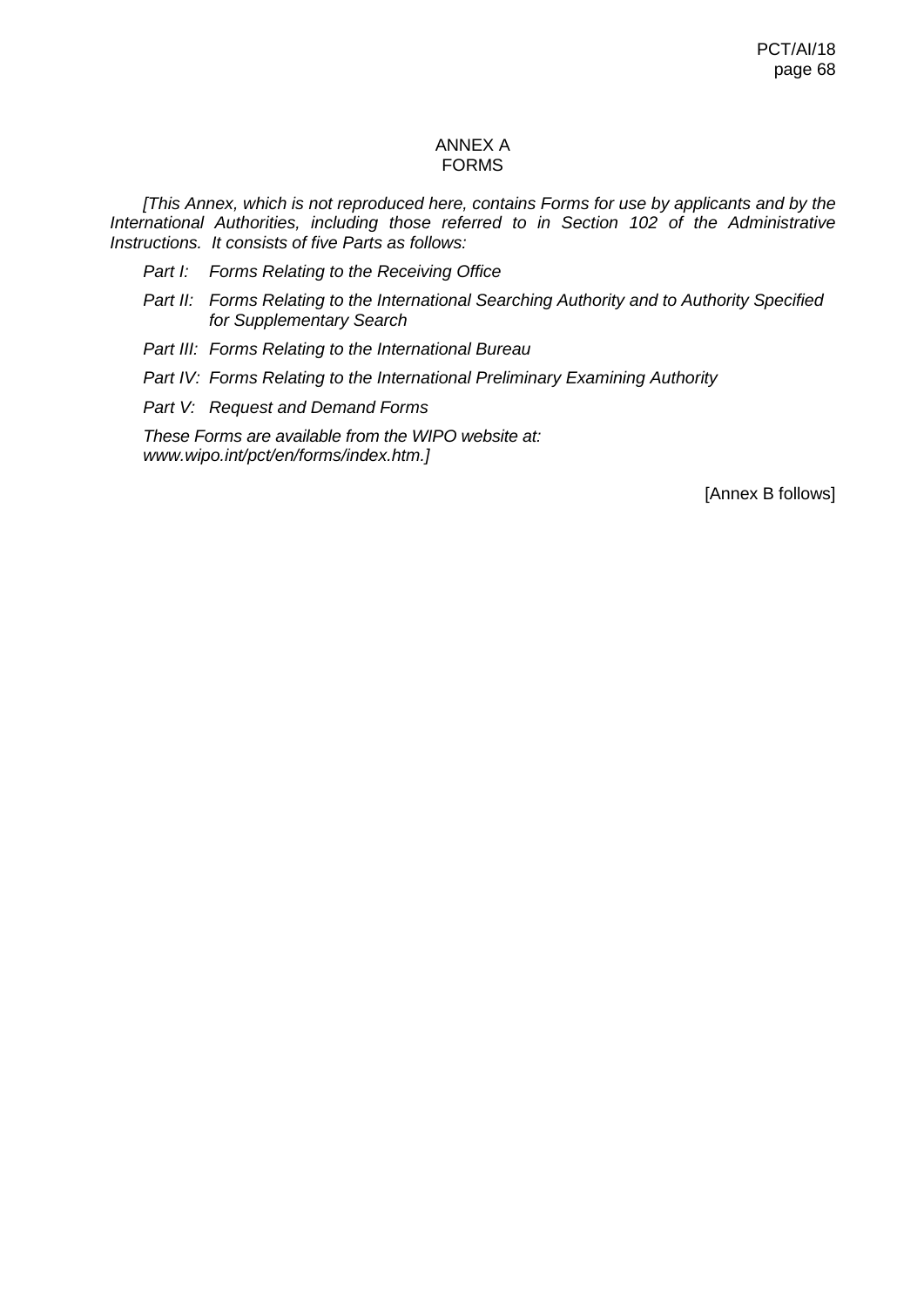# ANNEX B UNITY OF INVENTION

(a) **Unity of Invention.** Rule 13.1 deals with the requirement of unity of invention and states the principle that an international application should relate to only one invention or, if there is more than one invention, that the inclusion of those inventions in one international application is only permitted if all inventions are so linked as to form a single general inventive concept.

(b) **Technical Relationship.** Rule 13.2 defines the method for determining whether the requirement of unity of invention is satisfied in respect of a group of inventions claimed in an international application. Unity of invention exists only when there is a technical relationship among the claimed inventions involving one or more of the same or corresponding "special technical features". The expression "special technical features" is defined in Rule 13.2 as meaning those technical features that define a contribution which each of the inventions, considered as a whole, makes over the prior art. The determination is made on the contents of the claims as interpreted in light of the description and drawings (if any).

(c) **Independent and Dependent Claims.** Unity of invention has to be considered in the first place only in relation to the independent claims in an international application and not the dependent claims. By "dependent" claim is meant a claim which contains all the features of another claim and is in the same category of claim as that other claim (the expression "category of claim" referring to the classification of claims according to the subject matter of the invention claimed – for example, product, process, use or apparatus or means, etc.).

(i) If the independent claims avoid the prior art and satisfy the requirement of unity of invention, no problem of lack of unity arises in respect of any claims that depend on the independent claims. In particular, it does not matter if a dependent claim itself contains a further invention. Equally, no problem arises in the case of a genus/species situation where the genus claim avoids the prior art. Moreover, no problem arises in the case of a Moreover, no problem arises in the case of a combination/subcombination situation where the subcombination claim avoids the prior art and the combination claim includes all the features of the subcombination.

(ii) If, however, an independent claim does not avoid the prior art, then the question whether there is still an inventive link between all the claims dependent on that claim needs to be carefully considered. If there is no link remaining, an objection of lack of unity *a posteriori* (that is, arising only after assessment of the prior art) may be raised. Similar considerations apply in the case of a genus/species or combination/subcombination situation.

(iii) This method for determining whether unity of invention exists is intended to be applied even before the commencement of the international search. Where a search of the prior art is made, an initial determination of unity of invention, based on the assumption that the claims avoid the prior art, may be reconsidered on the basis of the results of the search of the prior art.

(d) **Illustrations of Particular Situations.** There are three particular situations for which the method for determining unity of invention contained in Rule 13.2 is explained in greater detail:

- (i) combinations of different categories of claims;
- (ii) so-called "Markush practice"; and
- (iii) intermediate and final products.

Principles for the interpretation of the method contained in Rule 13.2, in the context of each of those situations are set out below. It is understood that the principles set out below are, in all instances, interpretations of and not exceptions to the requirements of Rule 13.2.

Examples to assist in understanding the interpretation on the three areas of special concern referred to in the preceding paragraph are set out below.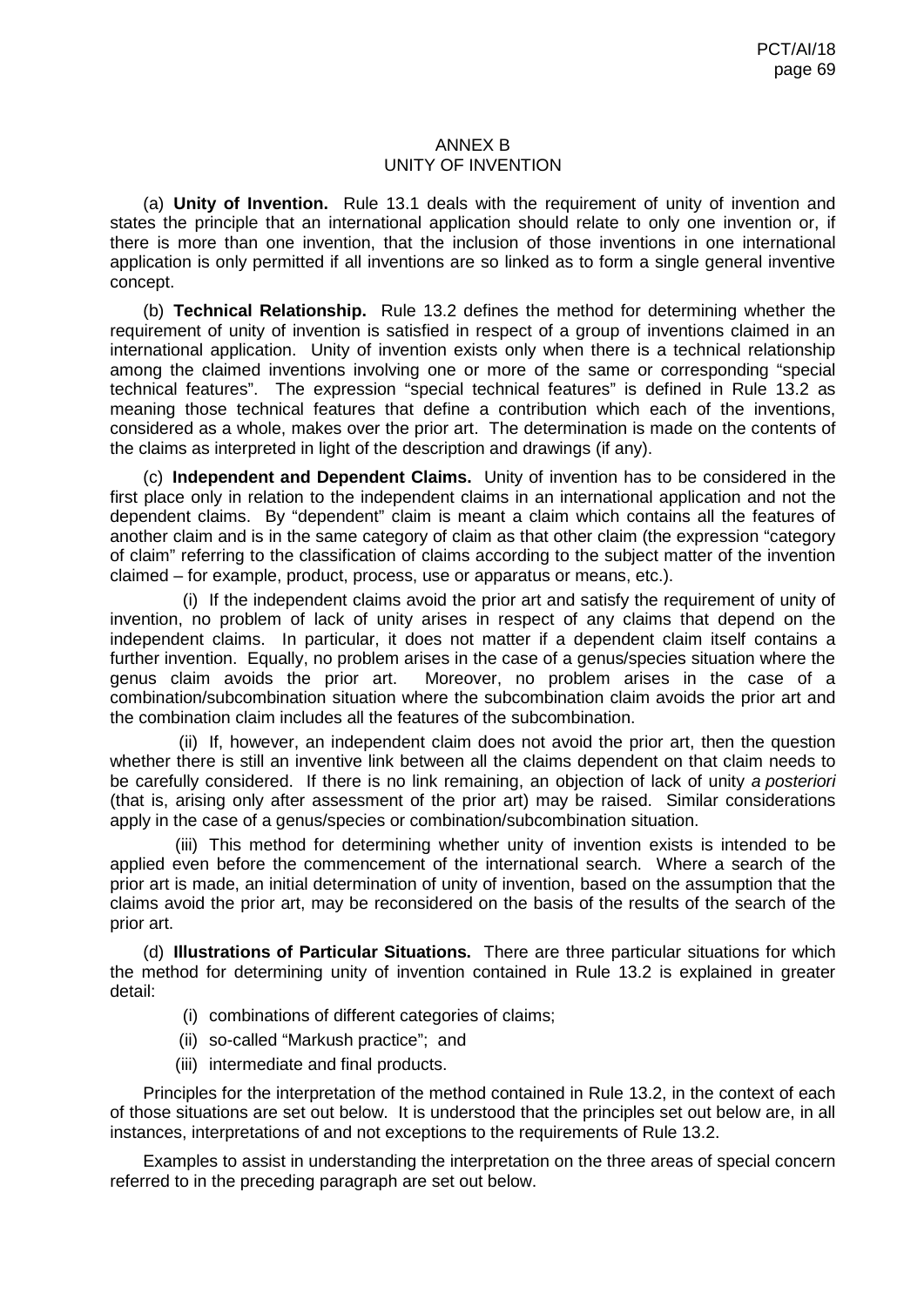(e) **Combinations of Different Categories of Claims.** The method for determining unity of invention under Rule 13.2 shall be construed as permitting, in particular, the inclusion of any one of the following combinations of claims of different categories in the same international application:

(i) in addition to an independent claim for a given product, an independent claim for a process specially adapted for the manufacture of the said product, and an independent claim for a use of the said product, or

(ii) in addition to an independent claim for a given process, an independent claim for an apparatus or means specifically designed for carrying out the said process, or

(iii) in addition to an independent claim for a given product, an independent claim for a process specially adapted for the manufacture of the said product and an independent claim for an apparatus or means specifically designed for carrying out the said process,

it being understood that a process is specially adapted for the manufacture of a product if it inherently results in the product and that an apparatus or means is specifically designed for carrying out a process if the contribution over the prior art of the apparatus or means corresponds to the contribution the process makes over the prior art.

Thus, a process shall be considered to be specially adapted for the manufacture of a product if the claimed process inherently results in the claimed product with the technical relationship being present between the claimed product and claimed process. The words "specially adapted" are not intended to imply that the product could not also be manufactured by a different process.

Also an apparatus or means shall be considered to be "specifically designed for carrying out" a claimed process if the contribution over the prior art of the apparatus or means corresponds to the contribution the process makes over the prior art. Consequently, it would not be sufficient that the apparatus or means is merely capable of being used in carrying out the claimed process. However, the expression "specifically designed" does not imply that the apparatus or means could not be used for carrying out another process, nor that the process could not be carried out using an alternative apparatus or means.

(f) **"Markush Practice."** The situation involving the so-called "Markush practice" wherein a single claim defines alternatives (chemical or non-chemical) is also governed by Rule 13.2. In this special situation, the requirement of a technical interrelationship and the same or corresponding special technical features as defined in Rule 13.2, shall be considered to be met when the alternatives are of a similar nature.

(i) When the Markush grouping is for alternatives of chemical compounds, they shall be regarded as being of a similar nature where the following criteria are fulfilled:

- (A) all alternatives have a common property or activity, and
- (B)(1) a common structure is present, i.e., a significant structural element is shared by all of the alternatives, or
- (B)(2) in cases where the common structure cannot be the unifying criteria, all alternatives belong to a recognized class of chemical compounds in the art to which the invention pertains.

(ii) In paragraph  $(f)(i)(B)(1)$ , above, the words "significant structural element is shared by all of the alternatives" refer to cases where the compounds share a common chemical structure which occupies a large portion of their structures, or in case the compounds have in common only a small portion of their structures, the commonly shared structure constitutes a structurally distinctive portion in view of existing prior art, and the common structure is essential to the common property or activity. The structural element may be a single component or a combination of individual components linked together.

(iii) In paragraph (f)(i)(B)(2), above, the words "recognized class of chemical compounds" mean that there is an expectation from the knowledge in the art that members of the class will behave in the same way in the context of the claimed invention. In other words,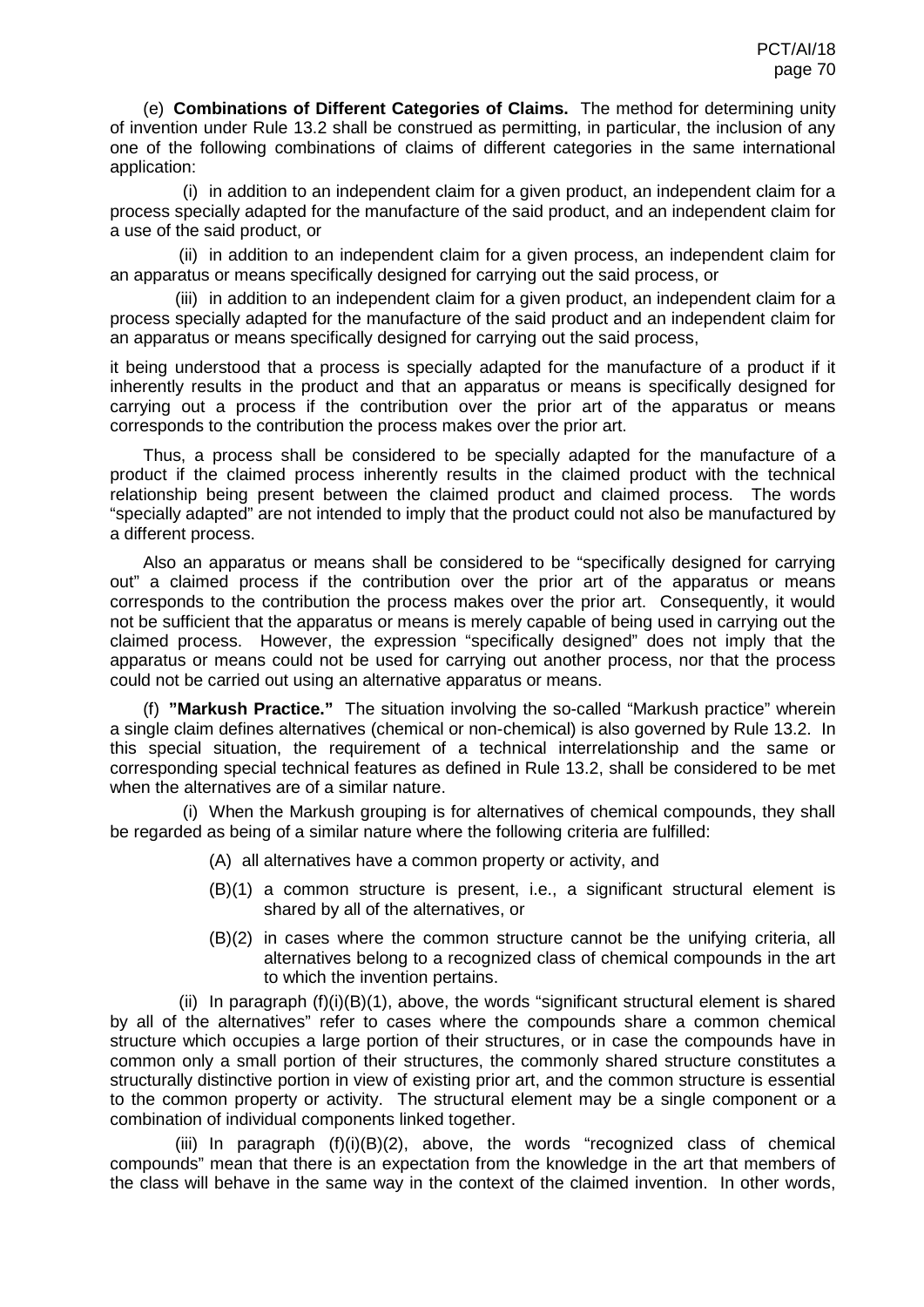each member could be substituted one for the other, with the expectation that the same intended result would be achieved.

(iv) The fact that the alternatives of a Markush grouping can be differently classified shall not, taken alone, be considered to be justification for a finding of a lack of unity of invention.

(v) When dealing with alternatives, if it can be shown that at least one Markush alternative is not novel over the prior art, the question of unity of invention shall be reconsidered by the examiner. Reconsideration does not necessarily imply that an objection of lack of unity shall be raised.

(g) **Intermediate and Final Products.** The situation involving intermediate and final products is also governed by Rule 13.2.

(i) The term "intermediate" is intended to mean intermediate or starting products. Such products have the ability to be used to produce final products through a physical or chemical change in which the intermediate loses its identity.

(ii) Unity of invention shall be considered to be present in the context of intermediate and final products where the following two conditions are fulfilled:

- (A) the intermediate and final products have the same essential structural element, in that:
	- (1) the basic chemical structures of the intermediate and the final products are the same, or
	- (2) the chemical structures of the two products are technically closely interrelated, the intermediate incorporating an essential structural element into the final product, and
- (B) the intermediate and final products are technically interrelated, this meaning that the final product is manufactured directly from the intermediate or is separated from it by a small number of intermediates all containing the same essential structural element.

(iii) Unity of invention may also be considered to be present between intermediate and final products of which the structures are not known – for example, as between an intermediate having a known structure and a final product the structure of which is not known, or as between an intermediate of unknown structure and a final product of unknown structure. In order to satisfy unity in such cases, there shall be sufficient evidence to lead one to conclude that the intermediate and final products are technically closely interrelated as, for example, when the intermediate contains the same essential element as the final product or incorporates an essential element into the final product.

(iv) It is possible to accept in a single international application different intermediate products used in different processes for the preparation of the final product, provided that they have the same essential structural element.

(v) The intermediate and final products shall not be separated, in the process leading from one to the other, by an intermediate which is not new.

(vi) If the same international application claims different intermediates for different structural parts of the final product, unity shall not be regarded as being present between the intermediates.

(vii) If the intermediate and final products are families of compounds, each intermediate compound shall correspond to a compound claimed in the family of the final products. However, some of the final products may have no corresponding compound in the family of the intermediate products so that the two families need not be absolutely congruent.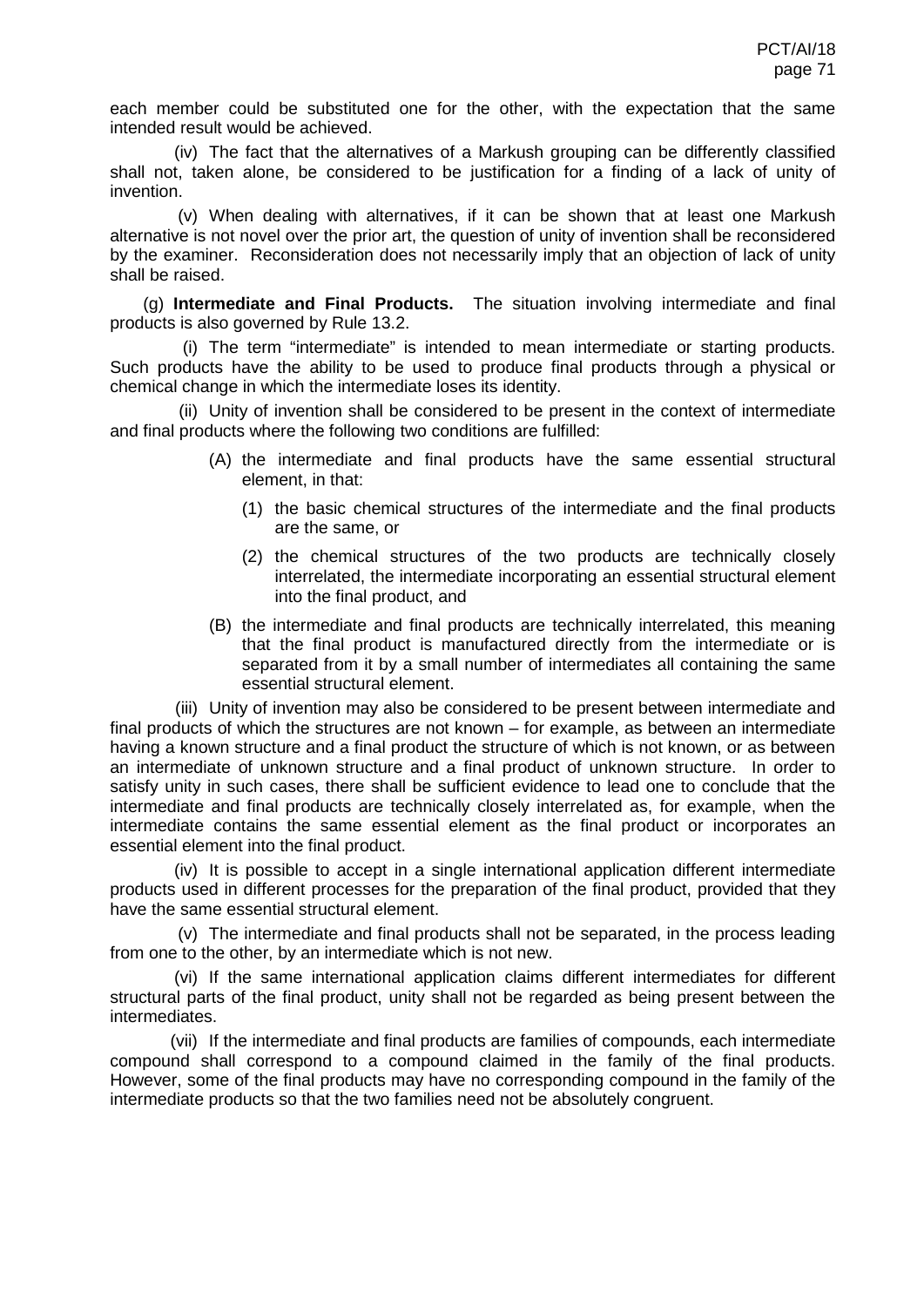(h) As long as unity of invention can be recognized applying the above interpretations, the fact that, besides the ability to be used to produce final products, the intermediates also exhibit other possible effects or activities shall not affect the decision on unity of invention.

(i) Rule 13.3 requires that the determination of the existence of unity of invention be made without regard to whether the inventions are claimed in separate claims or as alternatives within a single claim.

(j) Rule 13.3 is not intended to constitute an encouragement to the use of alternatives within a single claim, but is intended to clarify that the criterion for the determination of unity of invention (namely, the method contained in Rule 13.2) remains the same regardless of the form of claim used.

(k) Rule 13.3 does not prevent an International Searching or Preliminary Examining Authority or an Office from objecting to alternatives being contained within a single claim on the basis of considerations such as clarity, the conciseness of claims or the claims fee system applicable in that Authority or Office.

(l) Examples giving guidance on how these principles may be interpreted in particular cases are set out in the PCT International Search and Preliminary Examination Guidelines.

[Annex C follows]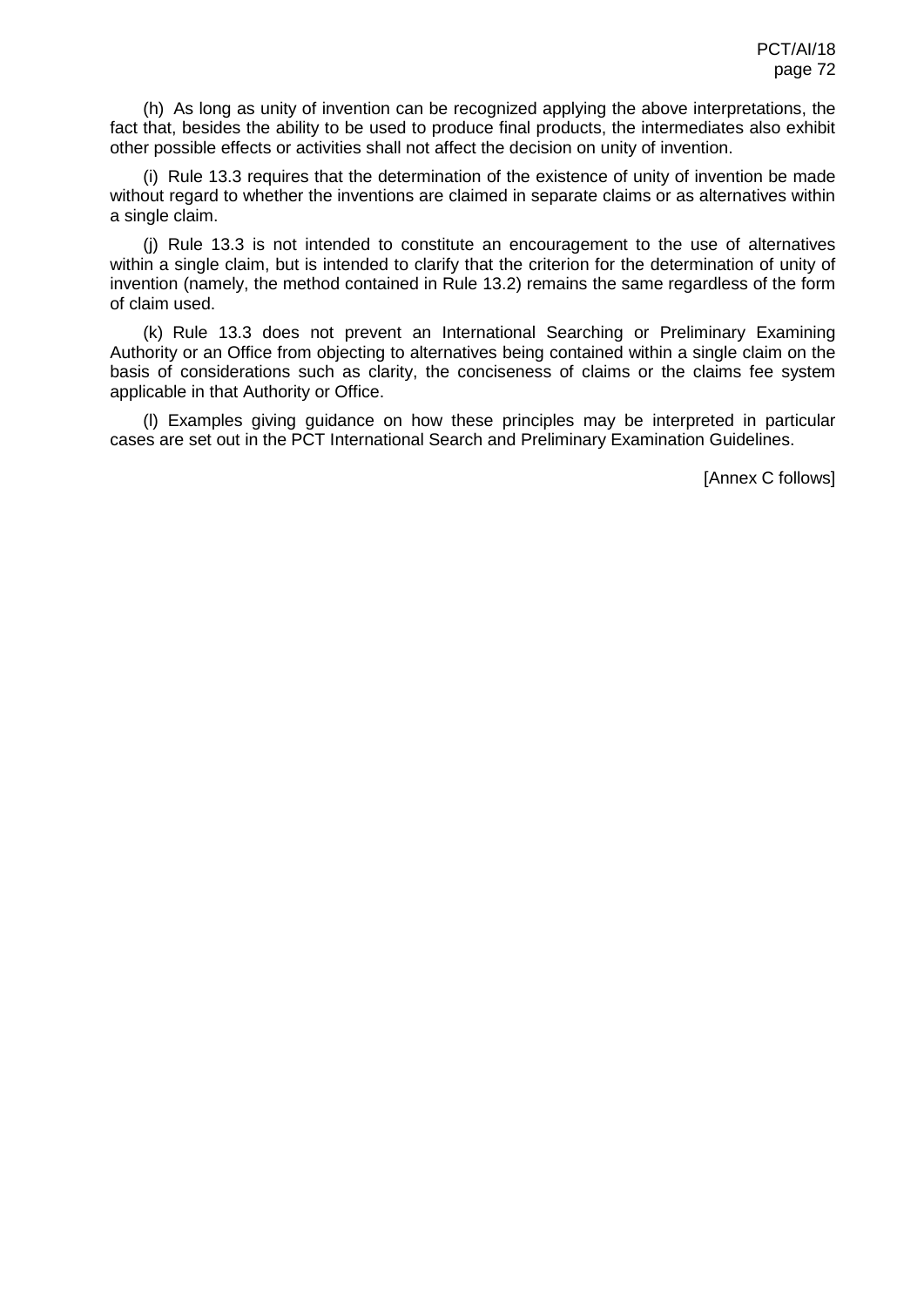#### ANNEX C STANDARD FOR THE PRESENTATION OF NUCLEOTIDE AND AMINO ACID SEQUENCE LISTINGS IN INTERNATIONAL PATENT APPLICATIONS UNDER THE PCT

# **INTRODUCTION**

1. This Standard has been elaborated so as to provide standardization of the presentation of nucleotide and amino acid sequence listings in international patent applications. The Standard is intended to allow the applicant to draw up a single sequence listing which is acceptable to all receiving Offices, International Searching and Preliminary Examining Authorities for the purposes of the international phase, and to all designated and elected Offices for the purposes of the national phase. It is intended to enhance the accuracy and quality of presentations of nucleotide and amino acid sequences given in international applications, to make for easier presentation and dissemination of sequences for the benefit of applicants, the public and examiners, to facilitate searching of sequence data and to allow the exchange of sequence data in electronic form and the introduction of sequence data onto computerized databases.

#### **DEFINITIONS**

2. For the purposes of this Standard:

(i) the expression "sequence listing" means a nucleotide and/or amino acid sequence listing which gives a detailed disclosure of the nucleotide and/or amino acid sequences and other available information;

(i-*bis*) the expression "sequence listing forming part of the international application" means a sequence listing contained in the international application as filed (as referred to in paragraph 3), including any sequence listing or part thereof which is included in the international application under Rule 20.5(b) or (c), which is considered to have been contained in the international application under Rule 20.6(b), or which has been corrected under Rule 26, rectified under Rule 91 or amended under Article 34(2); or a sequence listing included in the international application by way of an amendment under Article 34(2)(b) of the description in relation to sequences contained in the international application as filed (as referred to in paragraphs 3*bis* and 3*ter*);

(i-*ter*) the expression "sequence listing not forming part of the international application" means a sequence listing which does not form part of the international application but is furnished for the purposes of the international search or international preliminary examination (as referred to in paragraphs 4 and 4*bis*);

(ii) sequences which are included are any unbranched sequences of four or more amino acids or unbranched sequences of ten or more nucleotides. Branched sequences, sequences with fewer than four specifically defined nucleotides or amino acids as well as sequences comprising nucleotides or amino acids other than those listed in Appendix 2, Tables 1, 2, 3 and 4, are specifically excluded from this definition;

(iii) "nucleotides" embrace only those nucleotides that can be represented using the symbols set forth in Appendix 2, Table 1. Modifications, for example, methylated bases, may be described as set forth in Appendix 2, Table 2, but shall not be shown explicitly in the nucleotide sequence;

(iv) "amino acids" are those L-amino acids commonly found in naturally occurring proteins and are listed in Appendix 2, Table 3. Those amino acid sequences containing at least one D-amino acid are not intended to be embraced by this definition. Any amino acid sequence that contains post-translationally modified amino acids may be described as the amino acid sequence that is initially translated using the symbols shown in Appendix 2, Table 3, with the modified positions, for example, hydroxylations or glycosylations, being described as set forth in Appendix 2, Table 4, but these modifications shall not be shown explicitly in the amino acid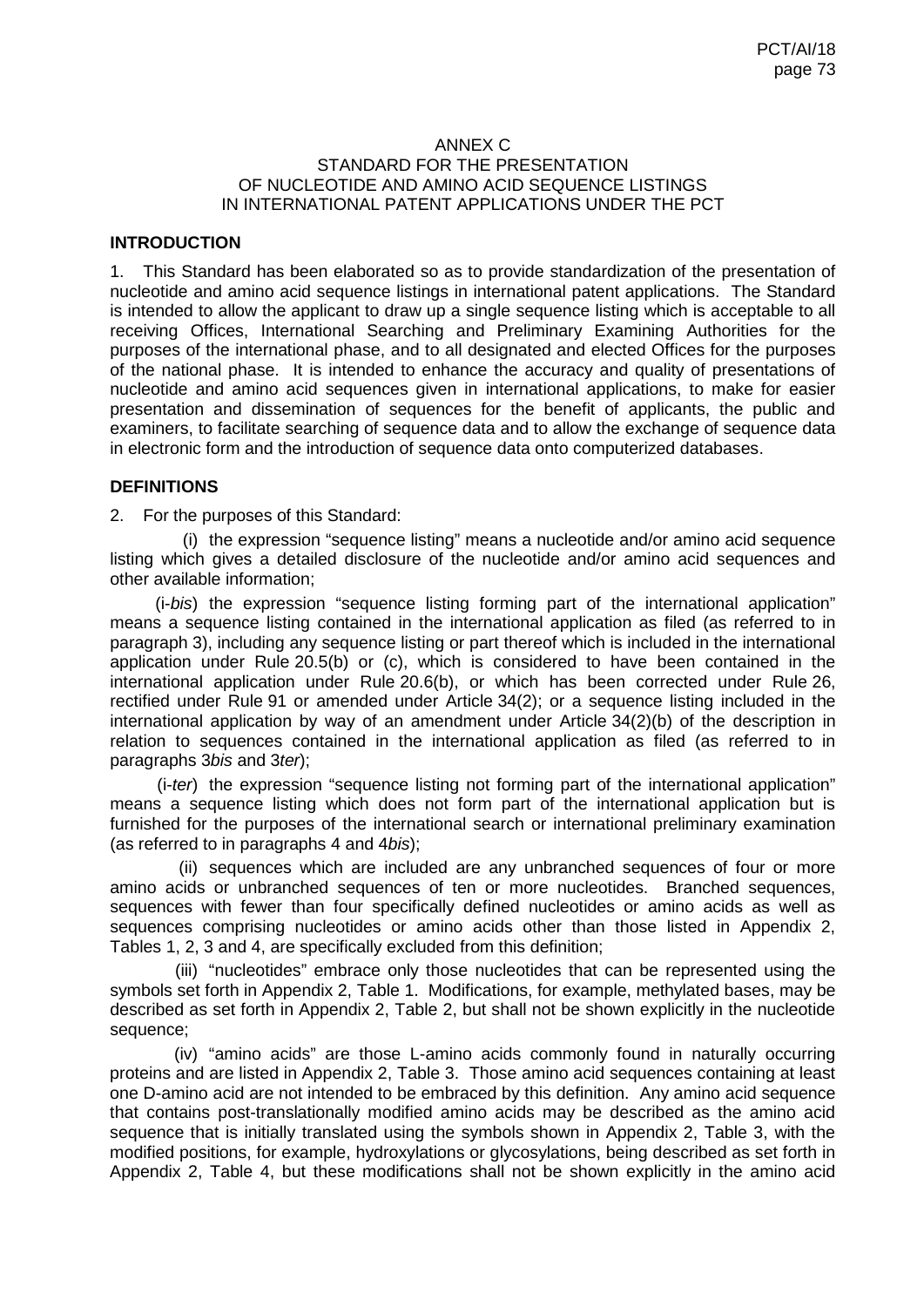sequence. Any peptide or protein that can be expressed as a sequence using the symbols in Appendix 2, Table 3, in conjunction with a description elsewhere to describe, for example, abnormal linkages, cross-links (for example, disulfide bridge) and end caps, non-peptidyl bonds, etc., is embraced by this definition;

(v) "sequence identifier" is a unique integer that corresponds to the SEQ ID NO assigned to each sequence in the listing;

(vi) "numeric identifier" is a three-digit number which represents a specific data element;

(vii) "language-neutral vocabulary" is a controlled vocabulary used in the sequence listing that represents scientific terms as prescribed by sequence database providers (including scientific names, qualifiers and their controlled-vocabulary values, the symbols appearing in Appendix 2, Tables 1, 2, 3 and 4, and the feature keys appearing in Appendix 2, Tables 5 and 6);

(viii) "competent Authority" is the International Searching Authority that is to carry out the international search and to establish the written opinion of the International Searching Authority on the international application, or the International Preliminary Examining Authority that is to carry out the international preliminary examination on the international application.

# **SEQUENCE LISTINGS**

### **Sequence Listing Forming Part of the International Application**

3. A sequence listing which is contained in the international application as filed:

<span id="page-73-0"></span>(i) shall be presented as a separate part of the description, be placed at the end of the application, preferably be entitled "Sequence Listing", begin on a new page and have independent page numbering<sup>34</sup>; preferably, the sequence listing shall not be reproduced in any other part of the application; subject to paragraph 36, it is unnecessary to describe the sequences elsewhere in the description;

(ii) shall present the sequences represented in the sequence listing and other available information in the sequence listing in accordance with paragraphs 5 to 35;

(iii) if contained in an international application filed in electronic form, shall be in an electronic document format and filed by a means of transmittal in accordance with paragraph 37.

3*bis*. Any correction under Rule 26, rectification under Rule 91 or amendment under Article 34(2) of the description submitted in relation to a sequence listing contained in the international application filed on paper and any sequence listing included in the international application by way of an amendment under Article 34(2)(b) of the description in relation to sequences contained in the international application filed on paper shall be submitted in accordance with Rule 26.4, Rule 91 or Rule 66.8, respectively.

3*ter*. Any correction under Rule 26, rectification under Rule 91 or amendment under Article 34(2)(b) of the description submitted in relation to a sequence listing contained in the international application filed in electronic form and any sequence listing included in the international application by way of an amendment under Article 34(2)(b) of the description in relation to sequences contained in the international application filed in electronic form shall be submitted in the form of a sequence listing in electronic form comprising the entire listing with the relevant correction, rectification or amendment. Any such sequence listing:

(i) shall preferably be entitled "Sequence Listing – Correction", "Sequence Listing – Rectification" or "Sequence Listing – Amendment", as the case may be, and have independent page numbering $34$ ;

<span id="page-73-1"></span><sup>&</sup>lt;sup>34</sup> *Editor's Note:* No independent page numbering is required where the sequence listing is contained in an international application filed in electronic form and is in the electronic document format referred to in paragraph 40.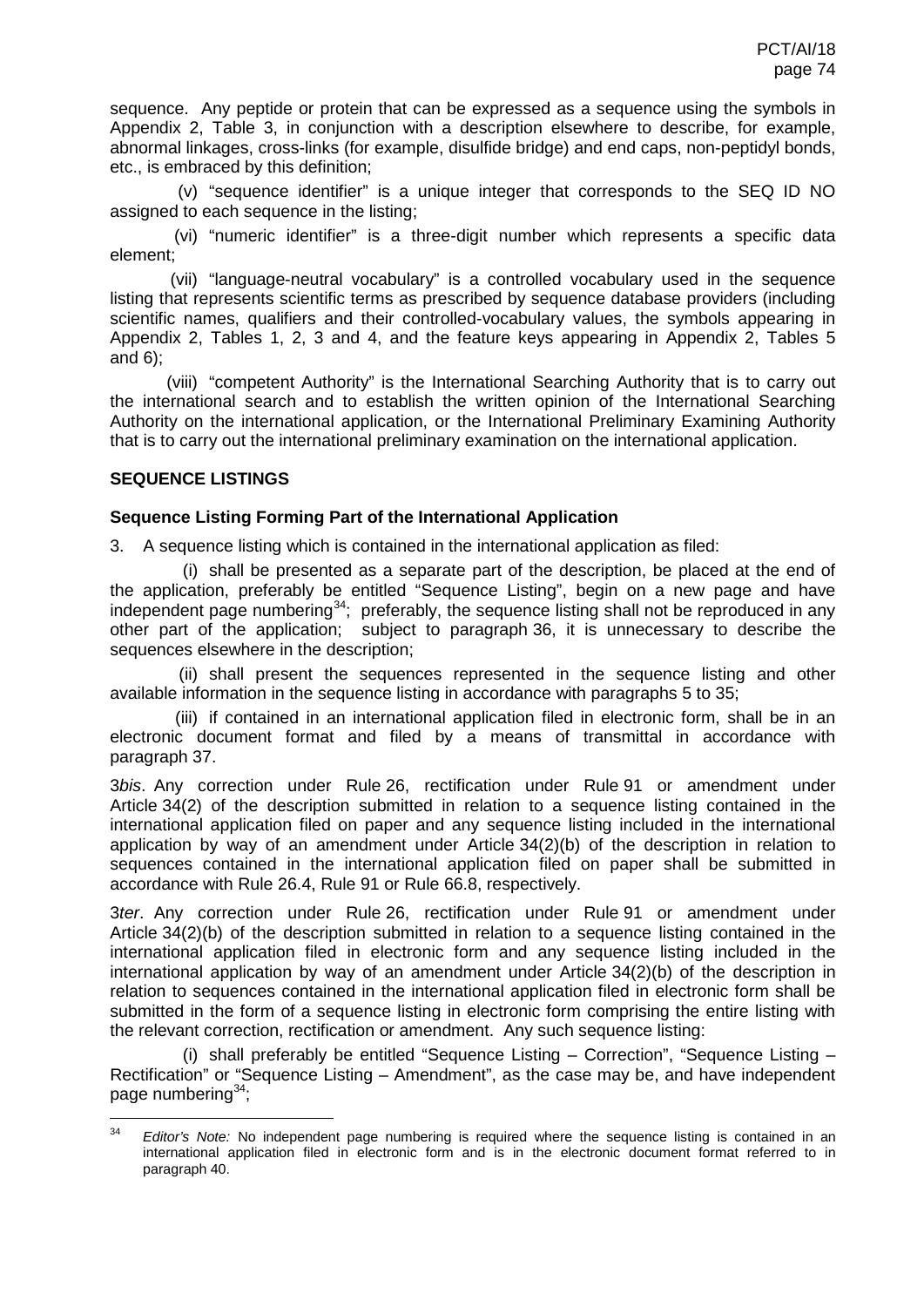(ii) shall present the sequences represented in the sequence listing and other available information in the sequence listing in accordance with paragraphs 5 to 35; where applicable, the original numbering of the sequences in the international application as filed (as referred to in paragraph 5) shall be maintained; otherwise, the sequences shall be numbered in accordance with paragraph 5;

(iii) shall be in an electronic document format and filed by a means of transmittal in accordance with paragraph 38.

#### **Sequence Listing Not Forming Part of the International Application**

4. A sequence listing furnished under Rule 13t*er* for the purposes of the international search or international preliminary examination:

(i) shall preferably be entitled "Sequence Listing – Rule 13*ter*";

(ii) shall present the sequences represented in the sequence listing and other available information in the sequence listing in accordance with paragraphs 5 to 35; where applicable, the original numbering of the sequences in the international application as filed (as referred to in paragraph 5) shall be maintained; otherwise, the sequences shall be numbered in accordance with paragraph 5;

(iii) if furnished on paper in accordance with Rule 13*ter*.1(b), shall have independent page numbering;

(iv) if furnished in electronic form, shall be in an electronic document format and filed by a means of transmittal in accordance with paragraph 39;

(v) if furnished in electronic form together with the international application, shall be identical to the sequence listing as contained in the application and be accompanied by a statement that "the information recorded in electronic form furnished under Rule 13*ter* is identical to the sequence listing as contained in the international application";

(vi) if furnished subsequently to the filing of the international application, shall not go beyond the disclosure in the international application as filed and be accompanied by a statement to that effect; any such sequence listing shall contain only those sequences that were disclosed in the international application as filed.

4*bis*. Any correction under Rule 26, rectification under Rule 91 or amendment under Article 34(2)(b) of the description submitted in relation to a sequence listing contained in the international application as filed and any sequence listing included in the international application by way of an amendment under Article 34(2)(b) of the description in relation to sequences contained in the international application as filed shall be accompanied, for the purposes of the international search or international preliminary examination, by a sequence listing in electronic form in an electronic document format in accordance with paragraph 39, comprising the entire listing including any such correction, rectification or amendment, whenever this is required by the competent authority, unless such listing in electronic form is already available to that authority in a form and manner acceptable to it. Any such sequence listing in electronic form:

(i) shall preferably be entitled "Sequence Listing – Correction – Rule 13*ter*", "Sequence Listing – Rectification – Rule 13*ter*" or "Sequence Listing – Amendment – Rule 13*ter*", as the case may be;

(ii) shall present the sequences represented in the sequence listing and other available information in the sequence listing in accordance with paragraphs 5 to 35; where applicable, the original numbering of the sequences in the international application as filed (as referred to in paragraph 5) shall be maintained; otherwise, the sequences shall be numbered in accordance with paragraph 5;

(iii) shall be filed by a means of transmittal in accordance with paragraph 39;

(iv) shall be identical to the corrected or amended sequence listing and be accompanied by a statement that "the information recorded in electronic form furnished under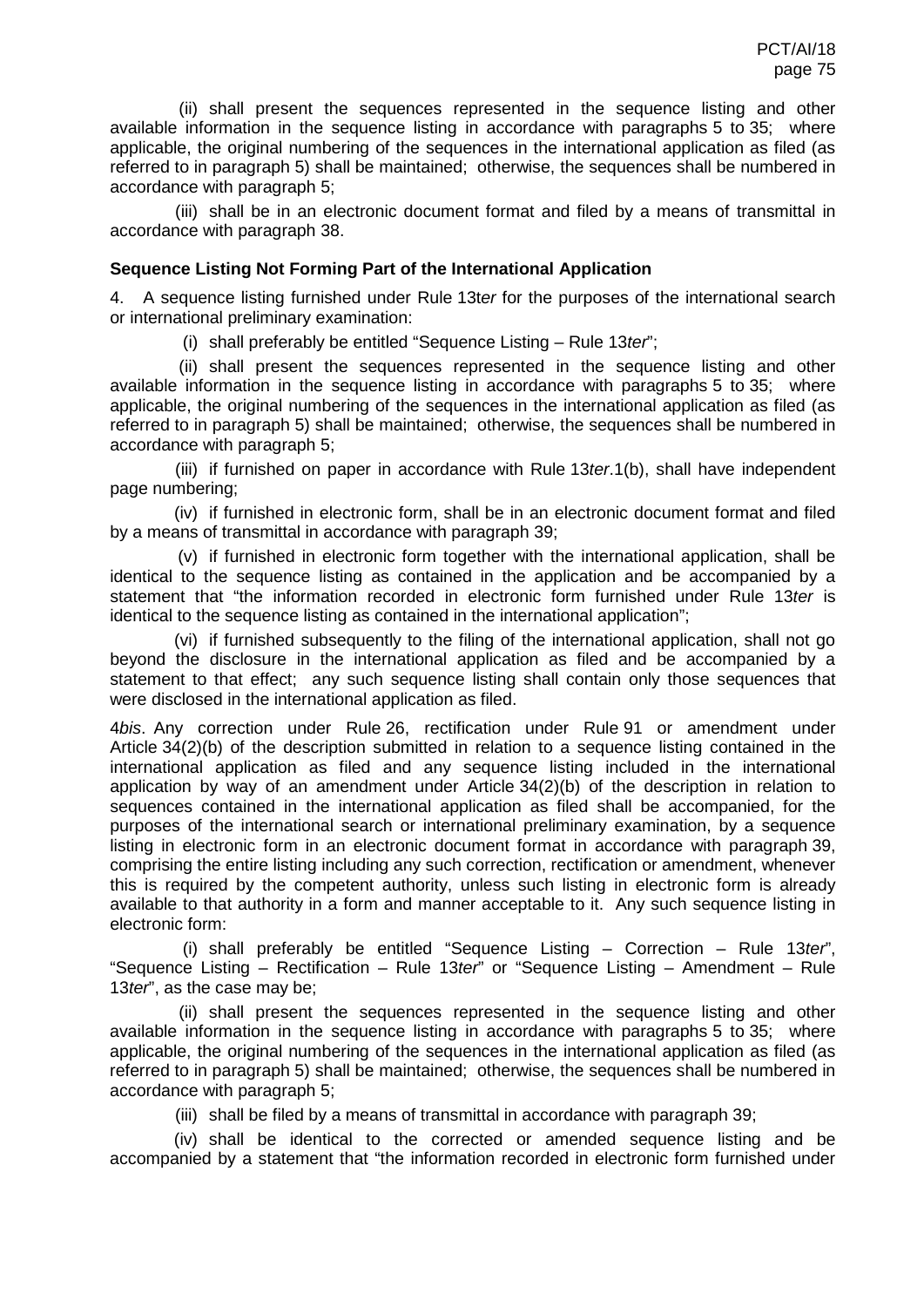Rule 13*ter* is identical to the corrected sequence listing" (or to the "amended sequence listing", as the case may be).

Where such sequence listing in electronic form and, where applicable, such statement is not available to the competent authority, any such correction, rectification or amendment need only be taken into account by that authority for the purposes of the international search or preliminary examination to the extent that a meaningful search or preliminary examination can be carried out without such sequence listing in electronic form.

#### **PRESENTATION OF SEQUENCES**

5. Each sequence shall be assigned a separate sequence identifier. The sequence identifiers shall begin with 1 and increase sequentially by integers. If no sequence is present for a sequence identifier, the code 000 should appear under numeric identifier <400>, beginning on the next line following the SEQ ID NO. The response for numeric identifier <160> shall include the total number of SEQ ID NOs, whether followed by a sequence or by the code 000.

6. In the description, claims or drawings of the application, the sequences represented in the sequence listing shall be referred to by the sequence identifier and preceded by "SEQ ID NO:".

7. Nucleotide and amino acid sequences should be represented by at least one of the following three possibilities:

- (i) a pure nucleotide sequence;
- (ii) a pure amino acid sequence;
- (iii) a nucleotide sequence together with its corresponding amino acid sequence.

For those sequences disclosed in the format specified in option (iii), above, the amino acid sequence must be disclosed separately in the sequence listing as a pure amino acid sequence with a separate integer sequence identifier.

### **Nucleotide Sequences**

#### *Symbols to Be Used*

8. A nucleotide sequence shall be presented only by a single strand, in the 5'-end to 3'-end direction from left to right. The terms 3' and 5' shall not be represented in the sequence.

9. The bases of a nucleotide sequence shall be represented using the one-letter code for nucleotide sequence characters. Only lower case letters in conformity with the list given in Appendix 2, Table 1, shall be used.

10. Modified bases shall be represented as the corresponding unmodified bases or as "n" in the sequence itself if the modified base is one of those listed in Appendix 2, Table 2, and the modification shall be further described in the feature section of the sequence listing, using the codes given in Appendix 2, Table 2. These codes may be used in the description or the feature section of the sequence listing but not in the sequence itself (see also paragraph 32). The symbol "n" is the equivalent of only one unknown or modified nucleotide.

#### *Format to Be Used*

11. A nucleotide sequence shall be listed with a maximum of 60 bases per line, with a space between each group of 10 bases.

12. The bases of a nucleotide sequence (including introns) shall be listed in groups of 10 bases, except in the coding parts of the sequence. Leftover bases, fewer than 10 in number at the end of non-coding parts of a sequence, should be grouped together and separated from adjacent groups by a space.

13. The bases of the coding parts of a nucleotide sequence shall be listed as triplets (codons).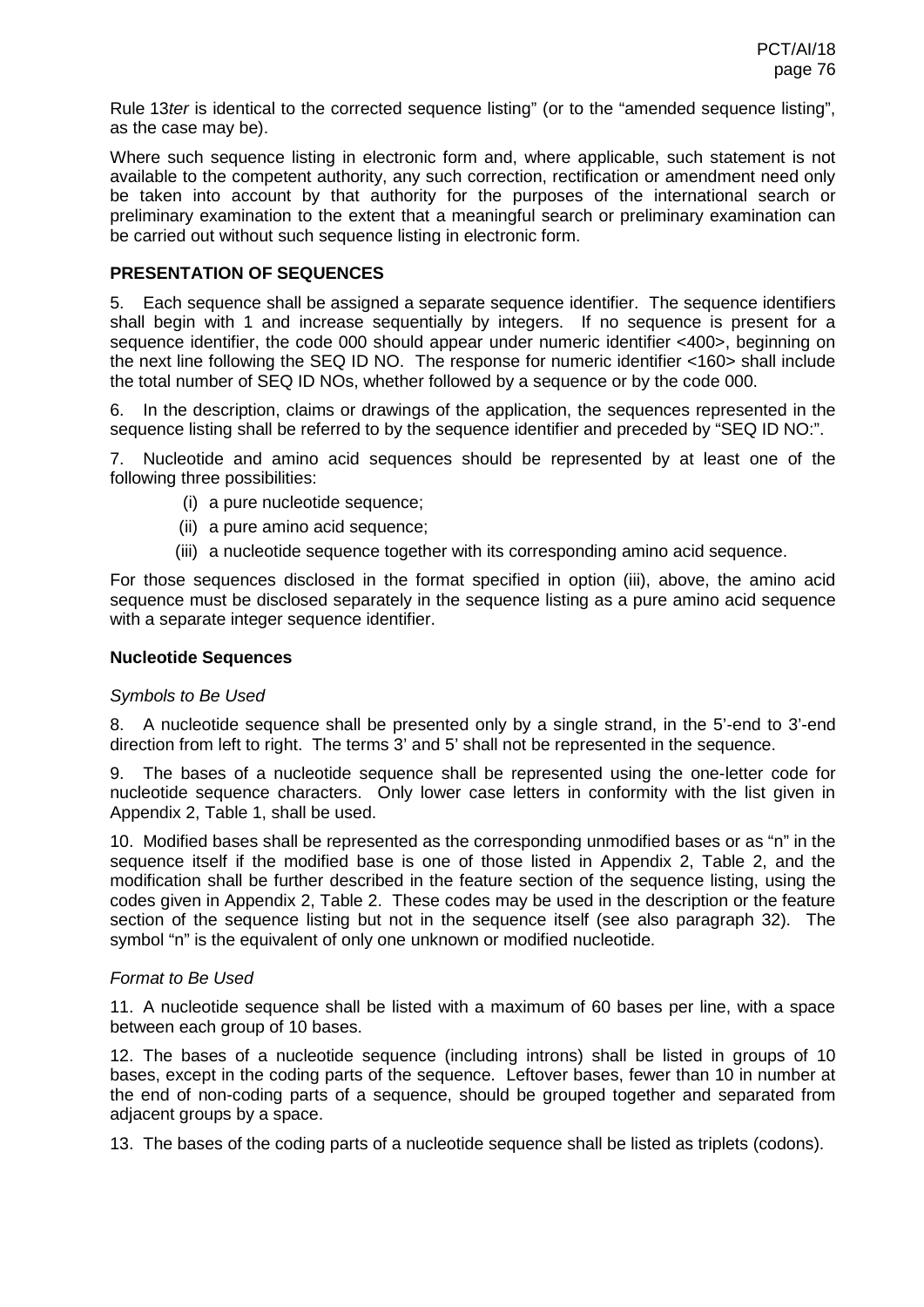14. The enumeration of the nucleotide shall start at the first base of the sequence with number 1. It shall be continuous through the whole sequence in the direction 5' to 3'. It shall be marked in the right margin, next to the line containing the one-letter codes for the bases, and giving the number of the last base of that line. The enumeration method for nucleotide sequences set forth above remains applicable to nucleotide sequences that are circular in configuration, with the exception that the designation of the first nucleotide of the sequence may be made at the option of the applicant.

15. A nucleotide sequence that is made up of one or more non-contiguous segments of a larger sequence or of segments from different sequences shall be numbered as a separate sequence, with a separate sequence identifier. A sequence with a gap or gaps shall be numbered as a plurality of separate sequences with separate sequence identifiers, with the number of separate sequences being equal in number to the number of continuous strings of sequence data.

### **Amino Acid Sequences**

### *Symbols to Be Used*

16. The amino acids in a protein or peptide sequence shall be listed in the amino to carboxy direction from left to right. The amino and carboxy groups shall not be represented in the sequence.

17. The amino acids shall be represented using the three-letter code with the first letter as a capital and shall conform to the list given in Appendix 2, Table 3. An amino acid sequence that contains a blank or internal terminator symbols (for example, "Ter" or "\*" or ".") may not be represented as a single amino acid sequence, but shall be presented as separate amino acid sequences (see paragraph 22).

18. Modified and unusual amino acids shall be represented as the corresponding unmodified amino acids or as "Xaa" in the sequence itself if the modified amino acid is one of those listed in Appendix 2, Table 4, and the modification shall be further described in the feature section of the sequence listing, using the codes given in Appendix 2, Table 4. These codes may be used in the description or the feature section of the sequence listing but not in the sequence itself (see also paragraph 32). The symbol "Xaa" is the equivalent of only one unknown or modified amino acid.

### *Format to Be Used*

19. A protein or peptide sequence shall be listed with a maximum of 16 amino acids per line, with a space provided between each amino acid.

20. Amino acids corresponding to the codons in the coding parts of a nucleotide sequence shall be placed immediately under the corresponding codons. Where a codon is split by an intron, the amino acid symbol should be given below the portion of the codon containing two nucleotides.

21. The enumeration of amino acids shall start at the first amino acid of the sequence, with number 1. Optionally, the amino acids preceding the mature protein, for example pre-sequences, pro-sequences, pre-pro-sequences and signal sequences, when present, may have negative numbers, counting backwards starting with the amino acid next to number 1. Zero (0) is not used when the numbering of amino acids uses negative numbers to distinguish the mature protein. It shall be marked under the sequence every five amino acids. The enumeration method for amino acid sequences set forth above remains applicable for amino acid sequences that are circular in configuration, with the exception that the designation of the first amino acid of the sequence may be made at the option of the applicant.

22. An amino acid sequence that is made up of one or more non-contiguous segments of a larger sequence or of segments from different sequences shall be numbered as a separate sequence, with a separate sequence identifier. A sequence with a gap or gaps shall be numbered as a plurality of separate sequences with separate sequence identifiers, with the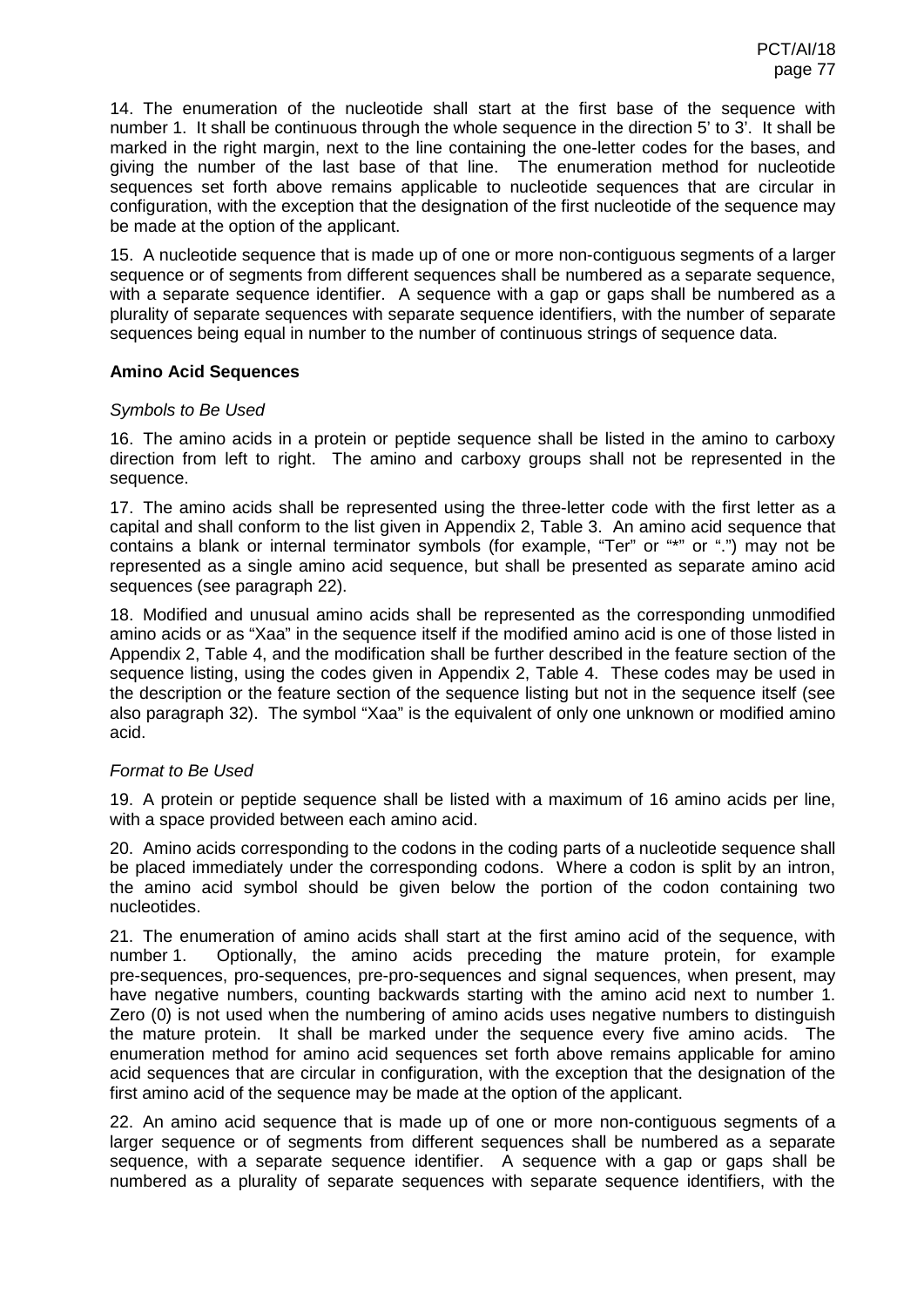number of separate sequences being equal in number to the number of continuous strings of sequence data.

# **OTHER AVAILABLE INFORMATION IN THE SEQUENCE LISTING**

23. The order of the items of information in the sequence listings shall follow the order in which those items are listed in the list of numeric identifiers of data elements as defined in Appendix 1.

24. Only numeric identifiers of data elements as defined in Appendix 1 shall be used for the presentation of the items of information in the sequence listing. The corresponding numeric identifier descriptions shall not be used. The provided information shall follow immediately after the numeric identifier while only those numeric identifiers for which information is given need appear on the sequence listing. Two exceptions to this requirement are numeric identifiers <220> and <300>, which serve as headers for "Feature" and "Publication Information," respectively, and are associated with information in numeric identifiers <221> to <223> and <301> to <313>, respectively. When feature and publication information is provided in the sequence listing under those numeric identifiers, numeric identifiers <220> and <300>, respectively, should be included, but left blank. Generally, a blank line shall be inserted between numeric identifiers when the digit in the first or second position of the numeric identifier changes. An exception to this general rule is that no blank line should appear preceding numeric identifier <310>. Additionally, a blank line shall precede any repeated numeric identifier.

#### *Mandatory Data Elements*

25. The sequence listing shall include, in addition to and immediately preceding the actual nucleotide and/or amino acid sequence, the following items of information defined in Appendix 1 (mandatory data elements):

| Applicant name       |
|----------------------|
| Title of invention   |
| Number of SEQ ID NOs |
| SEQ ID NO: x         |
| Length               |
| Type                 |
| Organism             |
| Sequence             |
|                      |

Where the name of the applicant (numeric identifier <110>) is written in characters other than those of the Latin alphabet, it shall also be indicated in characters of the Latin alphabet either as a mere transliteration or through translation into English.

The data elements, except those under numeric identifiers <110>, <120> and <160>, shall be repeated for each sequence included in the sequence listing. Only the data elements under numeric identifiers <210> and <400> are mandatory if no sequence is present for a sequence identifier (see paragraph 5, above, and SEQ ID NO: 4 in the example depicted in Appendix 3 of this Standard).

26. In addition to the data elements identified in paragraph 25, above, when a sequence listing is furnished at any time prior to the assignment of an application number, the following data element shall be included in the sequence listing:

| 30 <sub>5</sub> | $-1$<br>File reference |
|-----------------|------------------------|
|                 |                        |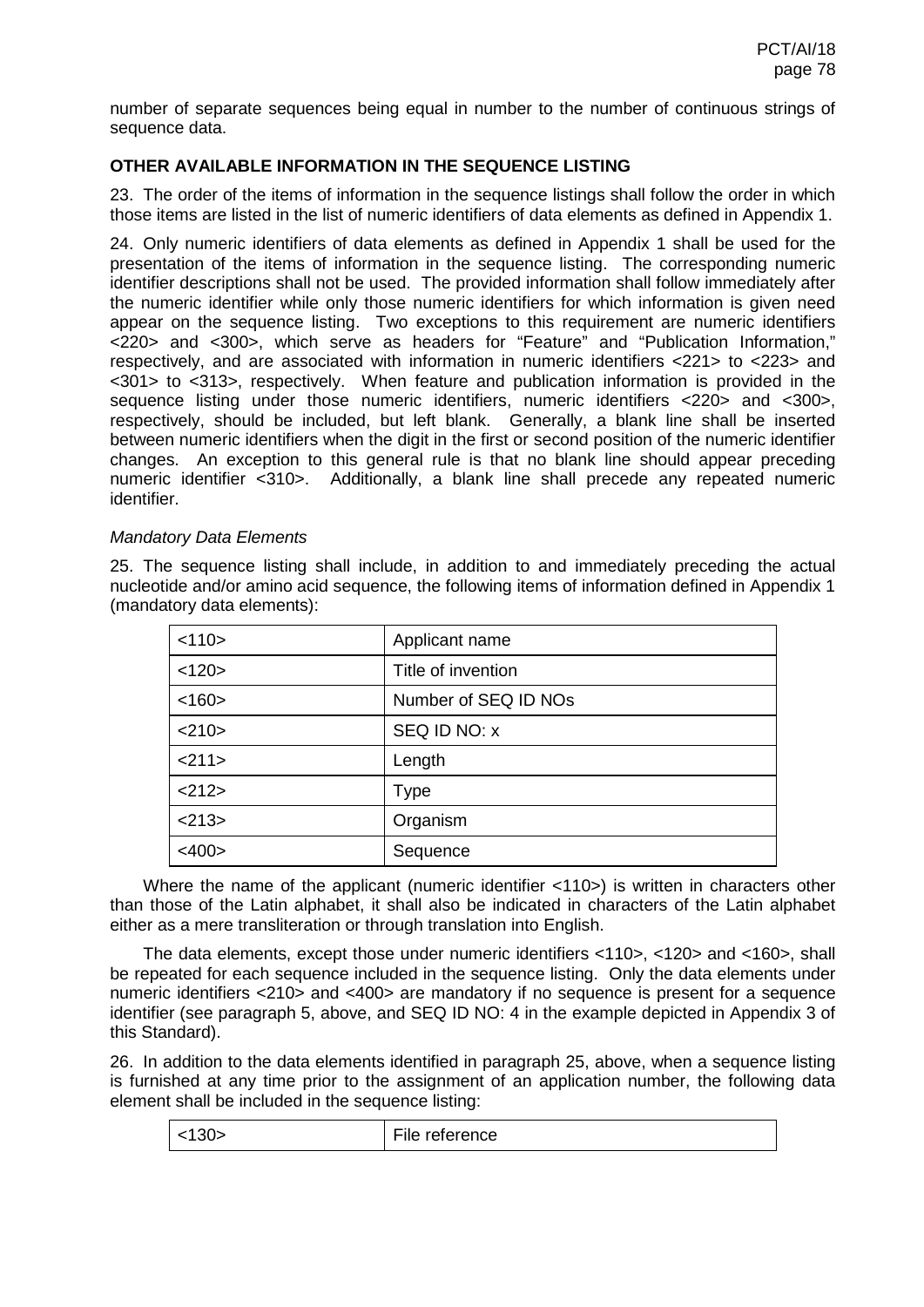27. In addition to the data elements identified in paragraph 25, above, when a sequence listing is furnished at any time following the assignment of an application number, the following data elements shall be included in the sequence listing:

| $<$ 140 $>$ | Current patent application |
|-------------|----------------------------|
| $<$ 141 $>$ | Current filing date        |

28. In addition to the data elements identified in paragraph 25, above, when a sequence listing is filed relating to an application which claims the priority of an earlier application, the following data elements shall be included in the sequence listing:

| $<$ 150 $>$ | Earlier patent application      |
|-------------|---------------------------------|
| $<$ 151 $>$ | Earlier application filing date |

29. If "n" or "Xaa" or a modified base or modified/unusual L-amino acid is used in the sequence, the following data elements are mandatory:

| <220>    | Feature           |
|----------|-------------------|
| 221      | Name/key          |
| $<$ 222> | Location          |
| 223      | Other information |

30. If the organism (numeric identifier <213>) is "Artificial Sequence" or "Unknown," the following data elements are mandatory:

| <220> | Feature           |
|-------|-------------------|
| <223> | Other information |

#### *Optional Data Elements*

31. All data elements defined in Appendix 1, not mentioned in paragraphs 25 to 30, above, are optional (optional data elements).

### *Presentation of Features*

32. When features of sequences are presented (that is, numeric identifier <220>), they shall be described by the "feature keys" set out in Appendix 2, Tables 5 and  $6^{35}$  $6^{35}$  $6^{35}$ 

### <span id="page-78-0"></span>*Free Text*

33. "Free text" is a wording describing characteristics of the sequence under numeric identifier <223> (Other information) which does not use language-neutral vocabulary as referred to in paragraph 2(vii).

34. The use of free text shall be limited to a few short terms indispensable for the understanding of the sequence. It shall not exceed four lines with a maximum of 65 characters per line for each given data element, when written in English. Any further information shall be included in the main part of the description in the language thereof.

35. Any free text should preferably be in the English language.

 <sup>35</sup> *Editor's Note:* These tables contain extracts from the DDBJ/EMBL/GenBank Feature Table (nucleotide sequences) and the SWISS PROT Feature Table (amino acid sequences).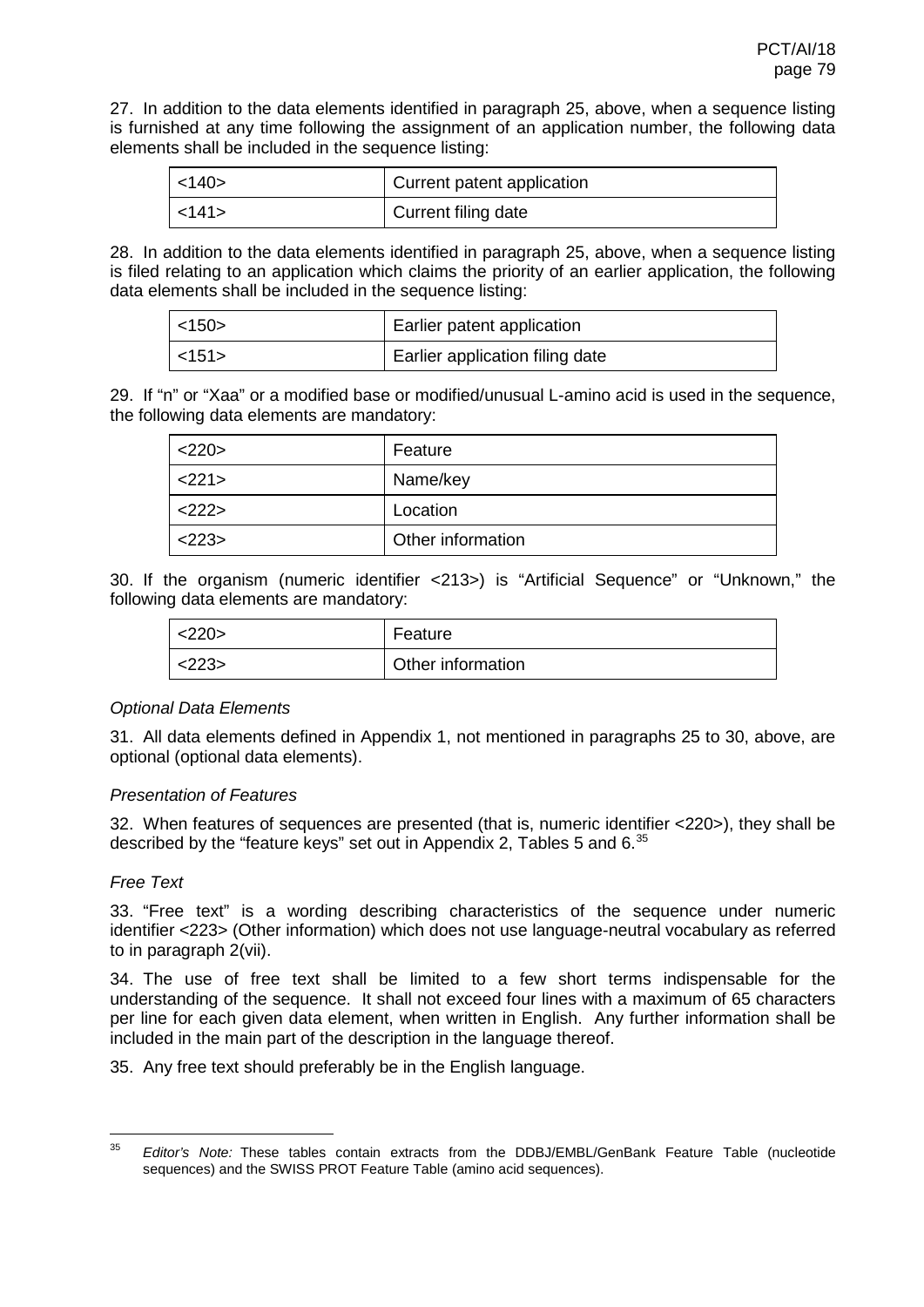#### **REPETITION OF FREE TEXT IN MAIN PART OF DESCRIPTION**

36. Where the sequence listing forming part of the international application contains free text, any such free text shall be repeated in the main part of the description in the language thereof. It is recommended that the free text in the language of the main part of the description be put in a specific section of the description called "Sequence Listing Free Text".

#### **SEQUENCE LISTINGS IN ELECTRONIC FORM**

37. Any sequence listing referred to in paragraph 3 contained in an international application filed in electronic form shall be in an electronic document format and be filed by a means of transmittal that has been specified by the receiving Office for the purposes of filing of international applications in electronic form, provided that any such sequence listing shall preferably be in the electronic document format specified in paragraph 40 and be filed, if possible, by a means of transmittal which has been specified by both the receiving Office and the competent authority.  $36, 37$  $36, 37$  $36, 37$ 

38. Any sequence listing in electronic form referred to in paragraph 3*ter* shall be in an electronic document format that has been specified by the receiving Office (in the case of a correction) or by the competent authority (in the case of a rectification or an amendment) for the purposes of filing of international applications in electronic form, provided that any such listing shall preferably be in the electronic document format specified in paragraph 40. Any such listing shall be filed by a means of transmittal which has been specified by the receiving Office or the competent authority, as applicable, for the purposes of this paragraph; if possible, it shall preferably be filed by a means of transmittal which has been specified by both the receiving Office and the competent authority.<sup>[38](#page-79-1)</sup>

39. Any sequence listing in electronic form referred to in paragraphs 4 and 4*bis* furnished for the purposes of the international search or international preliminary examination shall be in the electronic document format specified in paragraph 40 and be filed by a means of transmittal which has been specified by the competent authority for the purposes of this paragraph.

40. For the purposes of the international search and international preliminary examination, any sequence listing in electronic form shall be contained within one electronic file encoded using IBM<sup>[39](#page-79-2)</sup> Code Page 437, IBM Code Page 932<sup>[40](#page-79-3)</sup> or a compatible code page to represent the sequence listing as set out in paragraphs 5 to 36 with no other codes included. A compatible code page, as would be required for, for example, Japanese, Chinese, Cyrillic, Arabic, Greek or Hebrew characters, is one that assigns the Roman alphabet and numerals to the same hexadecimal positions as do the specified code pages.

 <sup>36</sup> *Editor's Note:* Where a sequence listing in electronic form complying with this Standard is not available to the competent authority in a form and manner acceptable to it (that is, in particular, where it is not available to it in the electronic document format specified in paragraph 40), the competent authority may invite the applicant to furnish to it such a sequence listing in electronic form (see Rule 13*ter*).

<span id="page-79-0"></span><sup>&</sup>lt;sup>37</sup> *Editor's Note:* Irrespective of the electronic document format of the sequence listing, the spatial relationship (e.g., columns and rows) of the data elements included in the sequence listing and the format of the actual nucleotide and/or amino acid sequences, as specified in this Annex, shall be maintained.

<span id="page-79-1"></span><sup>38</sup> *Editor's Note:* Where a replacement sequence listing in electronic form including any correction, rectification or amendment is not available to the competent authority in a form and manner acceptable to it (that is, in particular, where it is not available to it in the electronic document format specified in paragraph 40), any such correction, rectification or amendment need only be taken into account by that authority for the purposes of the international search or preliminary examination to the extent that a meaningful search or preliminary examination can be carried out without the replacement sequence listing (see paragraph 4*bis*, above). See also Editor's Note 38, which equally applies to any replacement sequence listing in electronic form referred to in paragraph 3*ter*.

<span id="page-79-2"></span><sup>39</sup> *Editor's Note:* IBM is a registered trademark of International Business Machine Corporation, United States of America.

<span id="page-79-3"></span><sup>40</sup> *Editor's Note:* The specified code pages are *de facto* standards for personal computers.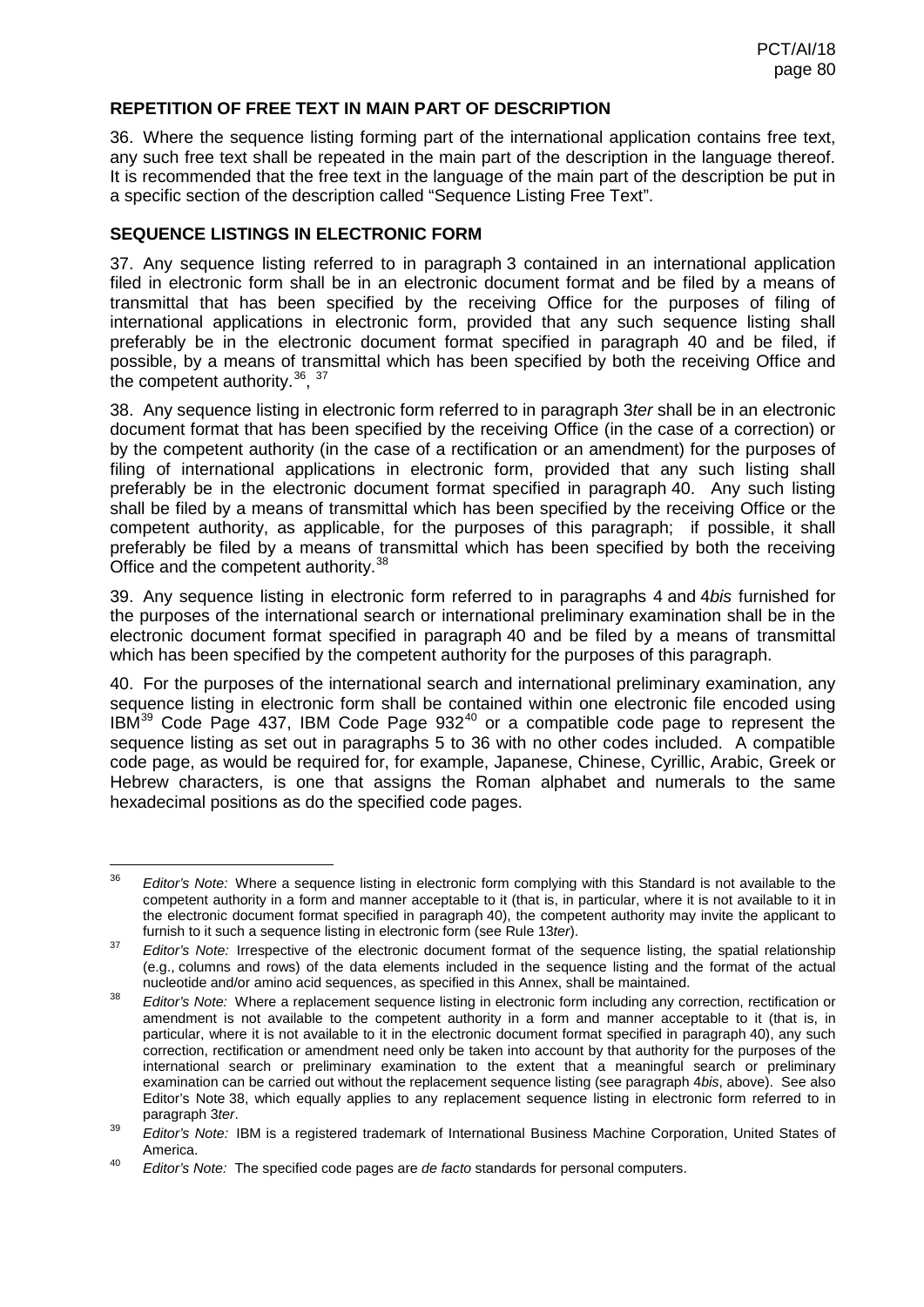41. Any sequence listing in the electronic document format specified in paragraph 40 shall preferably be created by dedicated software such as PatentIn.

### **PROCEDURE BEFORE DESIGNATED AND ELECTED OFFICES**

42. For the purposes of the procedure before a designated or elected Office before which the processing of an international application which contains the disclosure of one or more nucleotide and/or amino acid sequences has started (see Rule 13*ter*.3):

(i) any reference to the receiving Office or the competent authority shall be construed as a reference to the designated or elected Office concerned;

(ii) any reference to a sequence listing which is included in the international application by way of a rectification under Rule 91 or an amendment under Article 34(2)(b) of the description in relation to sequences contained in the application as filed shall be construed to also include any sequence listing included in the application, under the national law applied by the designated or elected Office concerned, by way of a rectification (of an obvious mistake) or amendment of the description in relation to sequences contained in the application as filed;

(iii) any reference to a sequence listing furnished for the purposes of international search or international preliminary examination shall be construed to also include any such listing furnished to the designated or elected Office concerned for the purposes of national search or examination by that Office;

(iv) the designated or elected Office concerned may invite the applicant to furnish to it, within a time limit which shall be reasonable under the circumstances, for the purposes of national search and/or examination, a sequence listing in electronic form complying with this Standard, unless such listing in electronic form is already available to that Office in a form and manner acceptable to it.

#### **Appendices**

*Appendix 1: Numeric Identifiers*

#### *Appendix 2: Nucleotide and Amino Acid Symbols and Feature Table*

- Table 1: List of Nucleotides
- Table 2: List of Modified Nucleotides
- Table 3: List of Amino Acids
- Table 4: List of Modified and Unusual Amino Acids
- Table 5: List of Feature Keys Related to Nucleotide Sequences
- Table 6: List of Feature Keys Related to Protein Sequences

*Appendix 3: Specimen Sequence Listing*

[Appendices 1 to 3 to Annex C follow]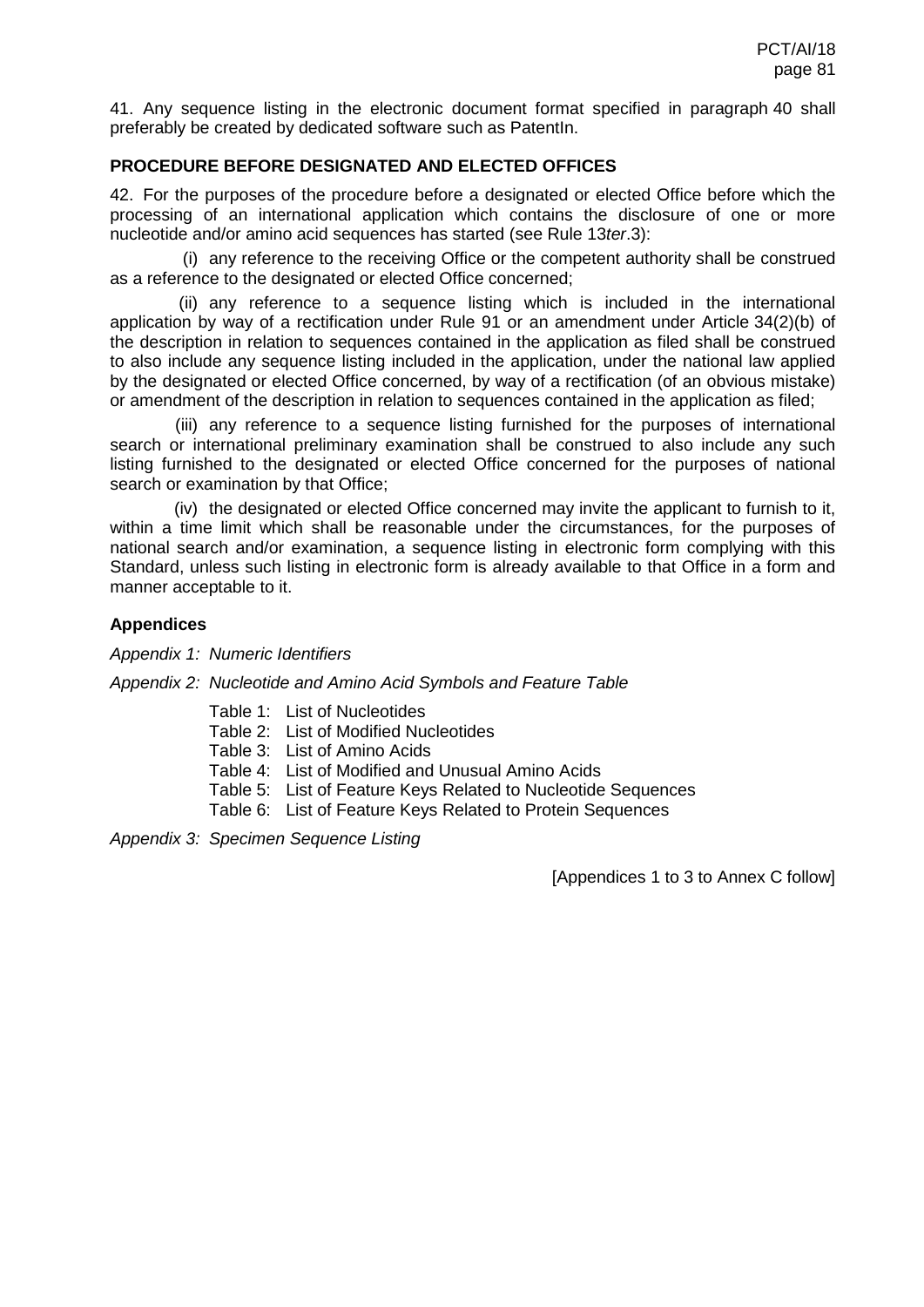#### **Annex C, Appendix 1 Numeric Identifiers**

Only numeric identifiers as defined below may be used in sequence listings submitted in applications. The text of the data element headings given below shall not be included in the sequence listings.

Numeric identifiers of mandatory data elements, that is, data elements which must be included in all sequence listings (see paragraph 25 of this Standard: items 110, 120, 160, 210, 211, 212, 213 and 400) and numeric identifiers of data elements which must be included in circumstances specified in this Standard (see paragraphs 26, 27, 28, 29 and 30 of this Standard: items 130, 140, 141, 150 and 151, and 220 to 223) are marked by the symbol "M."

Numeric identifiers of optional data elements (see paragraph 31 of this Standard) are marked by the symbol "O."

| <b>Numeric</b><br><b>Identifier</b> | <b>Numeric Identifier</b><br><b>Description</b> | <b>Mandatory (M)</b><br>or Optional (O)                                           | <b>Comment</b>                                                                                                                                                                                                                                                                                                                                                                                                                                     |
|-------------------------------------|-------------------------------------------------|-----------------------------------------------------------------------------------|----------------------------------------------------------------------------------------------------------------------------------------------------------------------------------------------------------------------------------------------------------------------------------------------------------------------------------------------------------------------------------------------------------------------------------------------------|
| < 110                               | Applicant name                                  | M                                                                                 | where the name of the<br>applicant is written in<br>characters other than those<br>of the Latin alphabet, the<br>same shall also be indicated<br>in characters of the Latin<br>alphabet either as a mere<br>transliteration or through<br>translation into English                                                                                                                                                                                 |
| <120>                               | Title of invention                              | M                                                                                 |                                                                                                                                                                                                                                                                                                                                                                                                                                                    |
| < 130                               | File reference                                  | М,<br>in the<br>circumstances<br>specified in<br>paragraph 26 of<br>this Standard | see paragraph 26 of this<br>Standard                                                                                                                                                                                                                                                                                                                                                                                                               |
| < 140                               | <b>Current patent</b><br>application            | М,<br>in the<br>circumstances<br>specified in<br>paragraph 27 of<br>this Standard | see paragraph 27 of this<br>Standard; the current patent<br>application shall be identified,<br>in the following order, by the<br>two-letter code indicated in<br>accordance with WIPO<br>Standard ST.3 and the<br>application number (in the<br>format used by the industrial<br>property Office with which the<br>current patent application is<br>filed) or, for an international<br>application, by the<br>international application<br>number |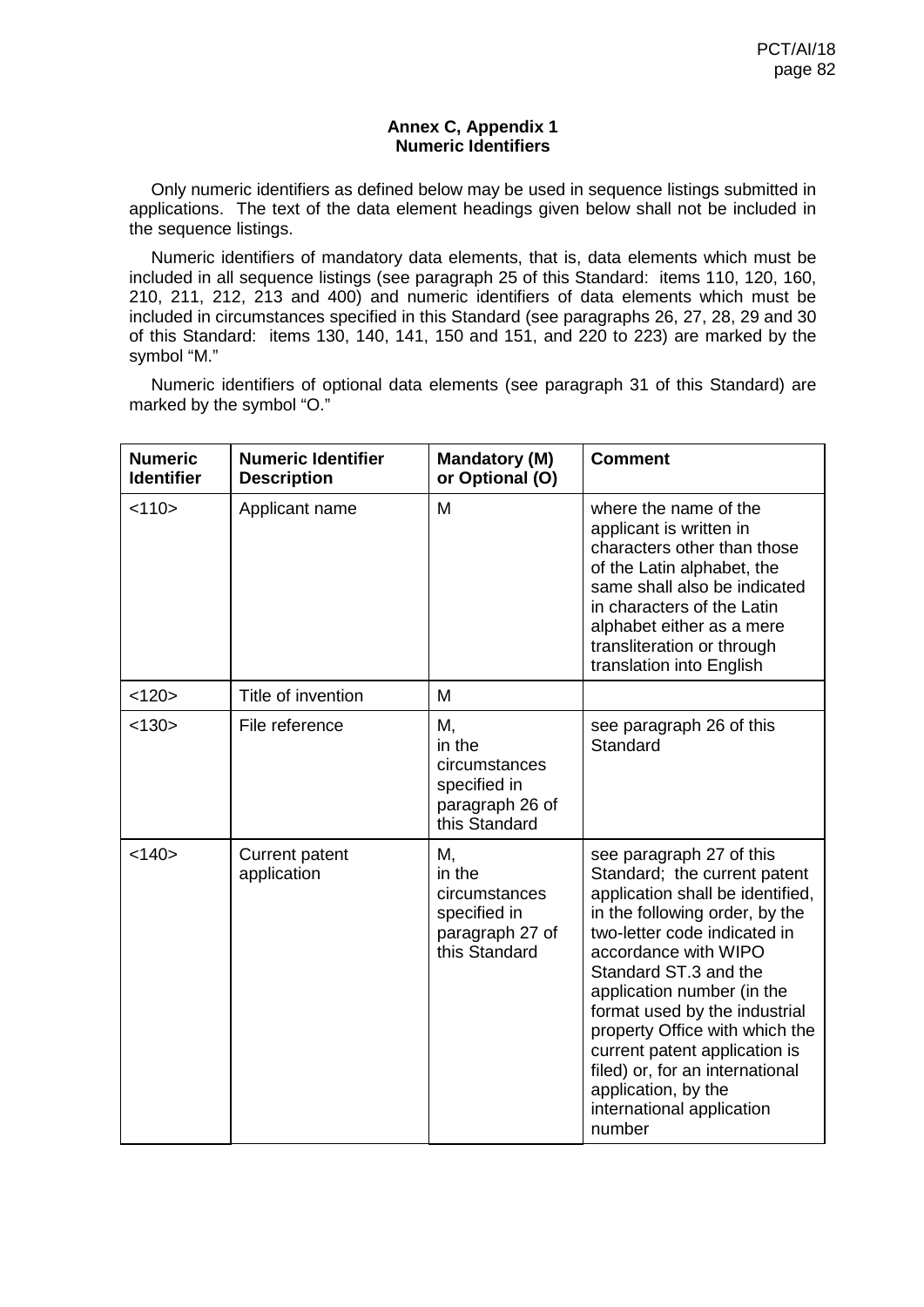*[Annex C, Appendix 1, continued]*

| <b>Numeric</b><br><b>Identifier</b> | <b>Numeric Identifier</b><br><b>Description</b> | <b>Mandatory (M)</b><br>or Optional (O)                                           | <b>Comment</b>                                                                                                                                                                                                                                                                                                                                                                                                                                      |  |
|-------------------------------------|-------------------------------------------------|-----------------------------------------------------------------------------------|-----------------------------------------------------------------------------------------------------------------------------------------------------------------------------------------------------------------------------------------------------------------------------------------------------------------------------------------------------------------------------------------------------------------------------------------------------|--|
| <141>                               | Current filing date                             | М,<br>in the<br>circumstances<br>specified in<br>paragraph 27 of<br>this Standard | see paragraph 27 of this<br>Standard; the date shall be<br>indicated in accordance with<br>WIPO Standard ST.2 (CCYY<br>MM DD)                                                                                                                                                                                                                                                                                                                       |  |
| <150>                               | Earlier patent<br>application                   | М,<br>in the<br>circumstances<br>specified in<br>paragraph 28 of<br>this Standard | see paragraph 28 of this<br>Standard; the earlier patent<br>application shall be identified,<br>in the following order, by the<br>two-letter code indicated in<br>accordance with WIPO<br>Standard ST.3 and the<br>application number (in the<br>format used by the industrial<br>property Office with which the<br>earlier patent application was<br>filed) or, for an international<br>application, by the<br>international application<br>number |  |
| <151>                               | Earlier application filing<br>date              | М,<br>in the<br>circumstances<br>specified in<br>paragraph 28 of<br>this Standard | see paragraph 28 of this<br>Standard; the date shall be<br>indicated in accordance with<br>WIPO Standard ST.2 (CCYY<br>MM DD)                                                                                                                                                                                                                                                                                                                       |  |
| < 160                               | Number of SEQ ID NOs                            | M                                                                                 |                                                                                                                                                                                                                                                                                                                                                                                                                                                     |  |
| <170>                               | Software                                        | O                                                                                 |                                                                                                                                                                                                                                                                                                                                                                                                                                                     |  |
| <210>                               | Information for<br>SEQ ID NO: x                 | M                                                                                 | response shall be an integer<br>representing the SEQ ID NO<br>shown                                                                                                                                                                                                                                                                                                                                                                                 |  |
| <211>                               | Length                                          | M                                                                                 | sequence length expressed<br>in number of base pairs or<br>amino acids                                                                                                                                                                                                                                                                                                                                                                              |  |
| <212>                               | <b>Type</b>                                     | M                                                                                 | type of molecule sequenced<br>in SEQ ID NO: x, either DNA,<br>RNA or PRT; if a nucleotide<br>sequence contains both DNA<br>and RNA fragments, the<br>value shall be "DNA"; in<br>addition, the combined<br>DNA/RNA molecule shall be<br>further described in the<br>$<$ 220 $>$ to $<$ 223 $>$ feature<br>section                                                                                                                                   |  |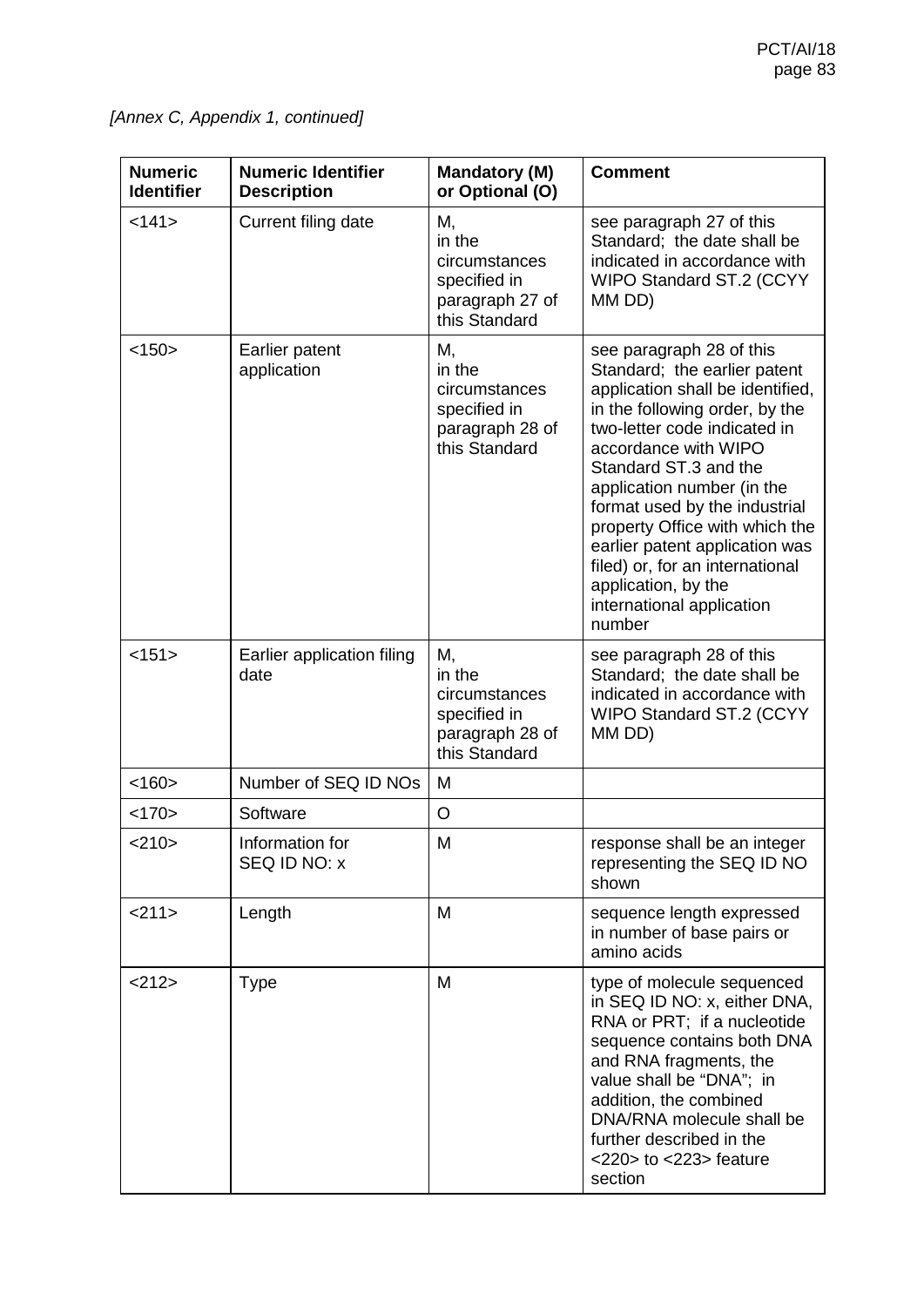| <b>Numeric</b><br><b>Identifier</b> | <b>Numeric Identifier</b><br><b>Description</b> | <b>Mandatory (M)</b><br>or Optional (O)                                                     | <b>Comment</b>                                                                                                                                                                                                                                                                                                                                                                                                                                                                |
|-------------------------------------|-------------------------------------------------|---------------------------------------------------------------------------------------------|-------------------------------------------------------------------------------------------------------------------------------------------------------------------------------------------------------------------------------------------------------------------------------------------------------------------------------------------------------------------------------------------------------------------------------------------------------------------------------|
| <213>                               | Organism                                        | M                                                                                           | Genus Species (that is,<br>scientific name) or "Artificial<br>Sequence" or "Unknown"                                                                                                                                                                                                                                                                                                                                                                                          |
| <220>                               | Feature                                         | M,<br>in the<br>circumstances<br>specified in<br>paragraph 29 and<br>30<br>of this Standard | leave blank; see paragraphs<br>29 and 30 of this Standard;<br>description of points of<br>biological significance in the<br>sequence in SEQ ID NO: x)<br>(may be repeated depending<br>on the number of features<br>indicated)                                                                                                                                                                                                                                                |
| <221>                               | Name/key                                        | М,<br>in the<br>circumstances<br>specified in<br>paragraph 29 of<br>this Standard           | see paragraph 29 of this<br>Standard; only those keys as<br>described in Table 5 or 6 of<br>Appendix 2 shall be used                                                                                                                                                                                                                                                                                                                                                          |
| <222>                               | Location                                        | М,<br>in the<br>circumstances<br>specified in<br>paragraph 29 of<br>this Standard           | see paragraph 29 of this<br>Standard;<br>- from (number of first<br>base/amino acid in the<br>feature)<br>$-$ to (number of last<br>base/amino acid in the<br>feature)<br>base pairs (numbers refer<br>to positions of base pairs<br>in a nucleotide sequence)<br>amino acids (numbers<br>refer to positions of amino<br>acid residues in an amino<br>acid sequence)<br>whether feature is located<br>on the complementary<br>strand to that filed in the<br>sequence listing |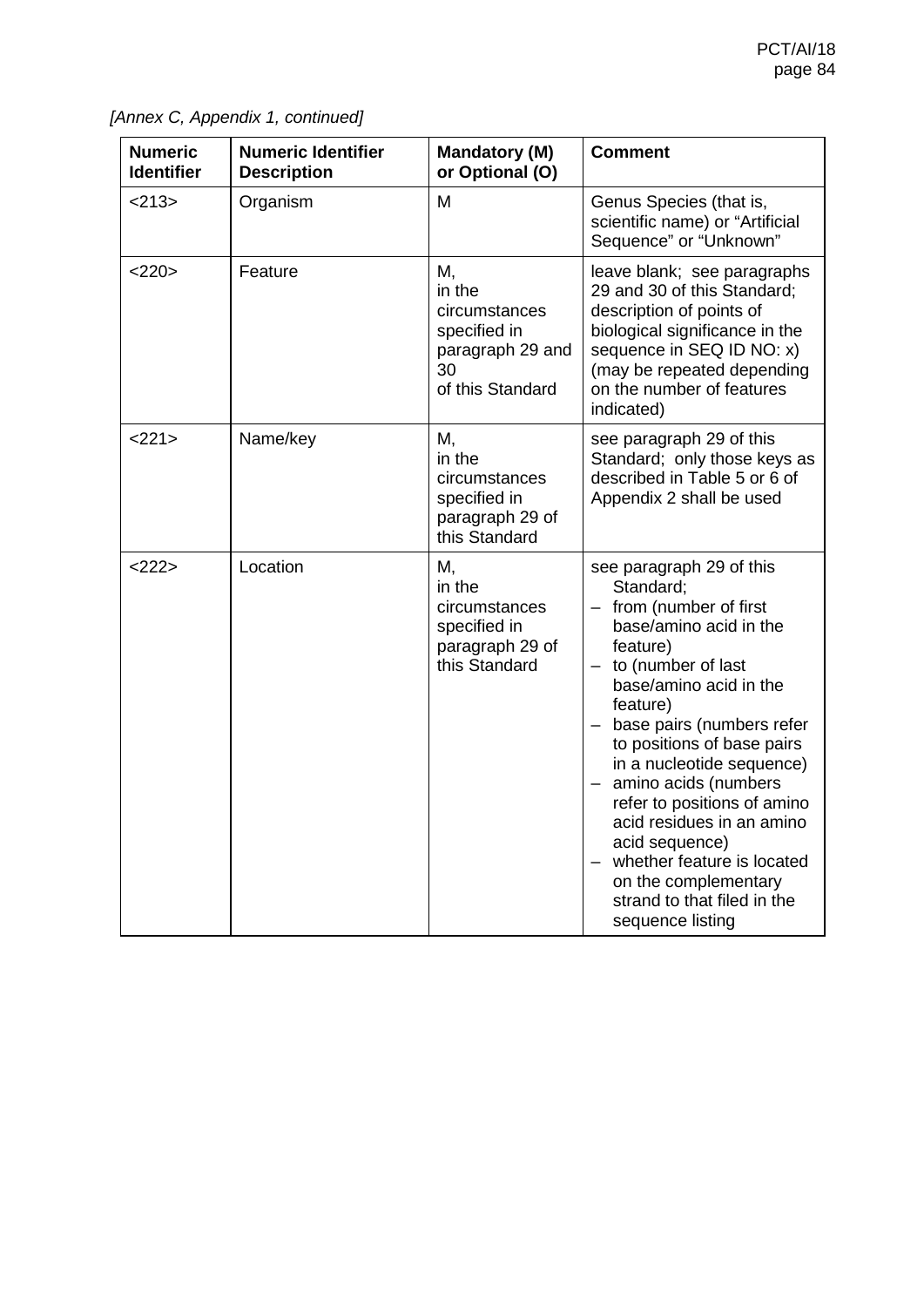| <b>Numeric</b><br><b>Identifier</b> | <b>Numeric Identifier</b><br><b>Description</b> | Mandatory (M)<br>or Optional (O)                                                             | <b>Comment</b>                                                                                                                                                                                                                                                                                                                                                                                                                                                                                                                                                         |
|-------------------------------------|-------------------------------------------------|----------------------------------------------------------------------------------------------|------------------------------------------------------------------------------------------------------------------------------------------------------------------------------------------------------------------------------------------------------------------------------------------------------------------------------------------------------------------------------------------------------------------------------------------------------------------------------------------------------------------------------------------------------------------------|
| <223>                               | Other information:                              | М,<br>in the<br>circumstances<br>specified in<br>paragraphs 29<br>and 30<br>of this Standard | see paragraphs 29 and 30 of<br>this Standard; any other<br>relevant information, using<br>language neutral vocabulary,<br>or free text (preferably in<br>English); any free text is to<br>be repeated in the main part<br>of the description in the<br>language thereof (see<br>paragraph 36 of this<br>Standard); where any<br>modified base or<br>modified/unusual L-amino<br>acid appearing in Appendix 2,<br>Tables 2 and 4, is in the<br>sequence, the symbol<br>associated with that base or<br>amino acid from Appendix 2,<br>Tables 2 and 4, should be<br>used |
| $<$ 300 $>$                         | <b>Publication information</b>                  | $\circ$                                                                                      | leave blank; repeat section<br>for each relevant publication                                                                                                                                                                                                                                                                                                                                                                                                                                                                                                           |
| $301$                               | <b>Authors</b>                                  | $\circ$                                                                                      |                                                                                                                                                                                                                                                                                                                                                                                                                                                                                                                                                                        |
| $302$                               | <b>Title</b>                                    | O                                                                                            | title of publication                                                                                                                                                                                                                                                                                                                                                                                                                                                                                                                                                   |
| $<$ 303>                            | Journal                                         | O                                                                                            | journal name in which data<br>published                                                                                                                                                                                                                                                                                                                                                                                                                                                                                                                                |
| $<$ 304 $>$                         | Volume                                          | $\circ$                                                                                      | journal volume in which data<br>published                                                                                                                                                                                                                                                                                                                                                                                                                                                                                                                              |
| $<$ 305>                            | <b>Issue</b>                                    | $\circ$                                                                                      | journal issue number in which<br>data published                                                                                                                                                                                                                                                                                                                                                                                                                                                                                                                        |
| $306$                               | Pages                                           | $\circ$                                                                                      | journal page numbers on<br>which data published                                                                                                                                                                                                                                                                                                                                                                                                                                                                                                                        |
| $307$                               | Date                                            | $\circ$                                                                                      | journal date on which data<br>published; if possible, the<br>date shall be indicated in<br>accordance with WIPO<br>Standard ST.2 (CCYY MM<br>DD)                                                                                                                                                                                                                                                                                                                                                                                                                       |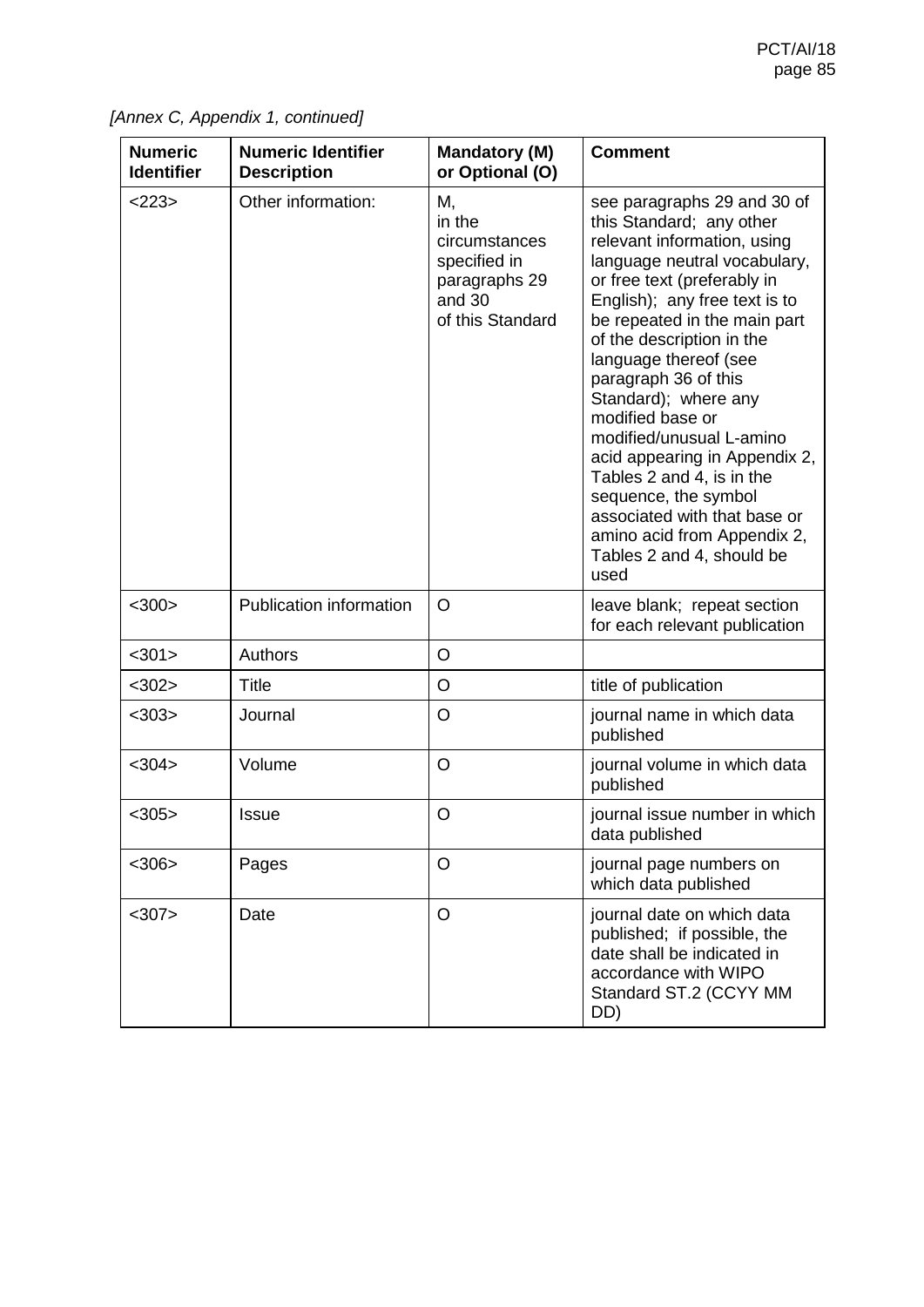| <b>Numeric</b><br><b>Identifier</b> | <b>Numeric Identifier</b><br><b>Description</b> | <b>Mandatory (M)</b><br>or Optional (O) | <b>Comment</b>                                                                                                                                                                                                                                                                                                                                                                |
|-------------------------------------|-------------------------------------------------|-----------------------------------------|-------------------------------------------------------------------------------------------------------------------------------------------------------------------------------------------------------------------------------------------------------------------------------------------------------------------------------------------------------------------------------|
| $<$ 308 $>$                         | Database accession<br>number                    | O                                       | accession number assigned<br>by database including<br>database name                                                                                                                                                                                                                                                                                                           |
| $<$ 309>                            | Database entry date                             | $\circ$                                 | date of entry in database;<br>the date shall be indicated in<br>accordance with WIPO<br>Standard ST.2 (CCYY MM<br>DD)                                                                                                                                                                                                                                                         |
| $<$ 310 $>$                         | Document number                                 | O                                       | document number, for patent<br>type citations only; the full<br>document shall specify, in the<br>following order, the two-letter<br>code indicated in accordance<br>with WIPO Standard ST.3,<br>the publication number<br>indicated in accordance with<br>WIPO Standard ST.6, and<br>the kind-of-document code<br>indicated in accordance with<br><b>WIPO Standard ST.16</b> |
| <311>                               | Filing date                                     | O                                       | document filing date, for<br>patent-type citations only;<br>the date shall be indicated in<br>accordance with WIPO<br>Standard ST.2 (CCYY MM<br>DD)                                                                                                                                                                                                                           |
| $<$ 312>                            | <b>Publication date</b>                         | $\circ$                                 | document publication date;<br>for patent-type citations only;<br>the date shall be indicated in<br>accordance with WIPO<br>Standard ST.2 (CCYY MM<br>DD)                                                                                                                                                                                                                      |
| $<$ 313>                            | Relevant residues in<br>SEQ ID NO: x: from to   | $\circ$                                 |                                                                                                                                                                                                                                                                                                                                                                               |
| $<$ 400 $>$                         | Sequence                                        | M                                       | SEQ ID NO: x should follow<br>the numeric identifier and<br>should appear on the line<br>preceding the sequence (see<br>Appendix 3)                                                                                                                                                                                                                                           |

[Annex C, Appendix 2, follows]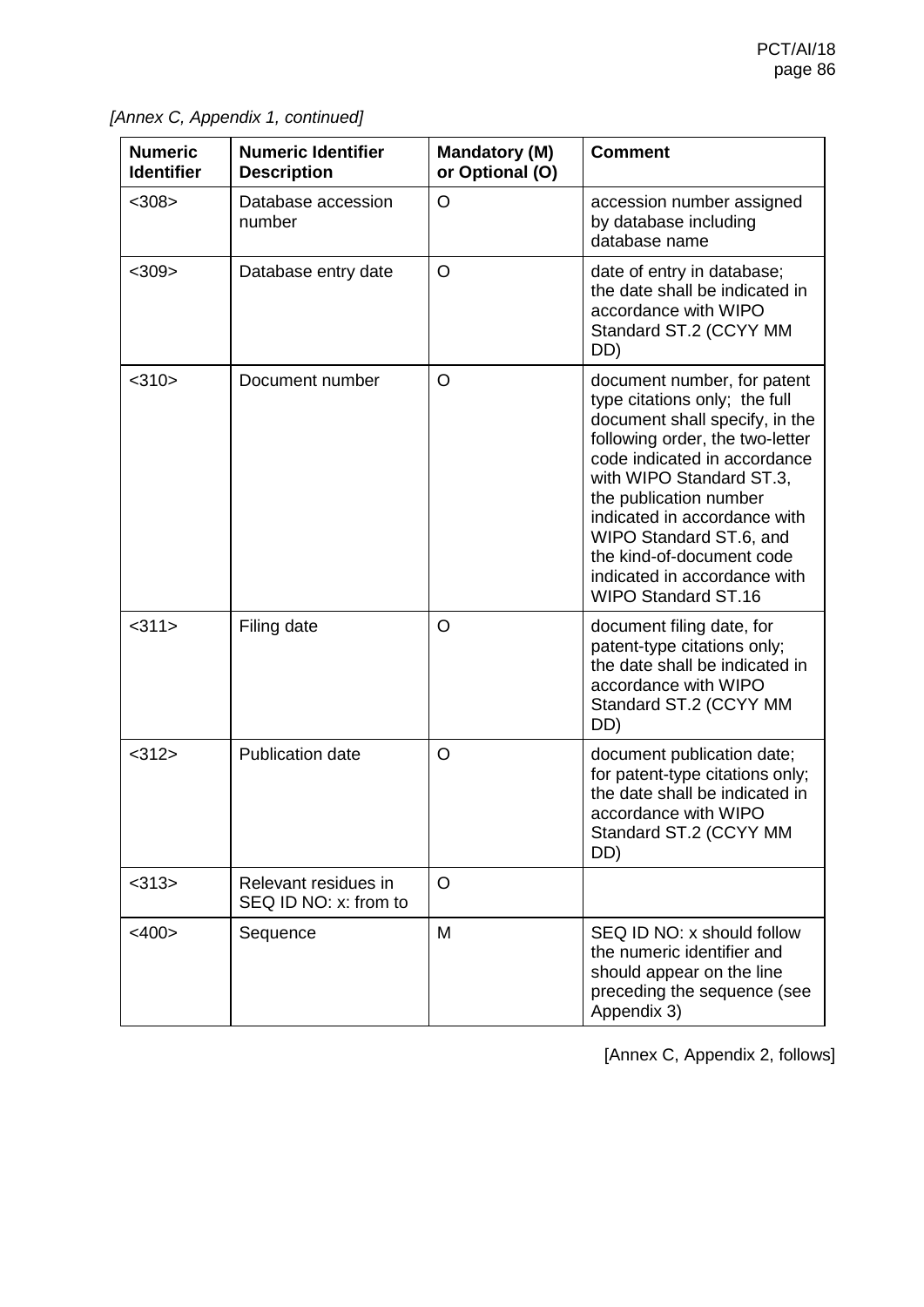# **Annex C, Appendix 2 Nucleotide and Amino Acid Symbols and Feature Table**

|  |  |  | <b>Table 1: List of Nucleotides</b> |
|--|--|--|-------------------------------------|
|--|--|--|-------------------------------------|

| Symbol       | <b>Meaning</b>                           | <b>Origin of designation</b>    |
|--------------|------------------------------------------|---------------------------------|
| a            | a                                        | adenine                         |
| g            | g                                        | guanine                         |
| С            | $\mathbf c$                              | cytosine                        |
| t            | $\mathbf t$                              | thymine                         |
| u            | u                                        | uracil                          |
| r            | g or a                                   | purine                          |
| у            | $t/u$ or $c$                             | pyrimidine                      |
| ${\sf m}$    | a or c                                   | amino                           |
| k            | g or t/u                                 | keto                            |
| $\mathsf S$  | g or c                                   | strong interactions<br>3H-bonds |
| W            | a or t/u                                 | weak interactions<br>2H-bonds   |
| $\mathsf b$  | g or c<br>or t/u                         | not a                           |
| $\mathsf{d}$ | a or g<br>or t/u                         | not c                           |
| h            | a or c<br>or t/u                         | not g                           |
| v            | a or g<br>or c                           | not t, not u                    |
| n            | a or g or c<br>or t/u, unknown, or other | a <sub>ny</sub>                 |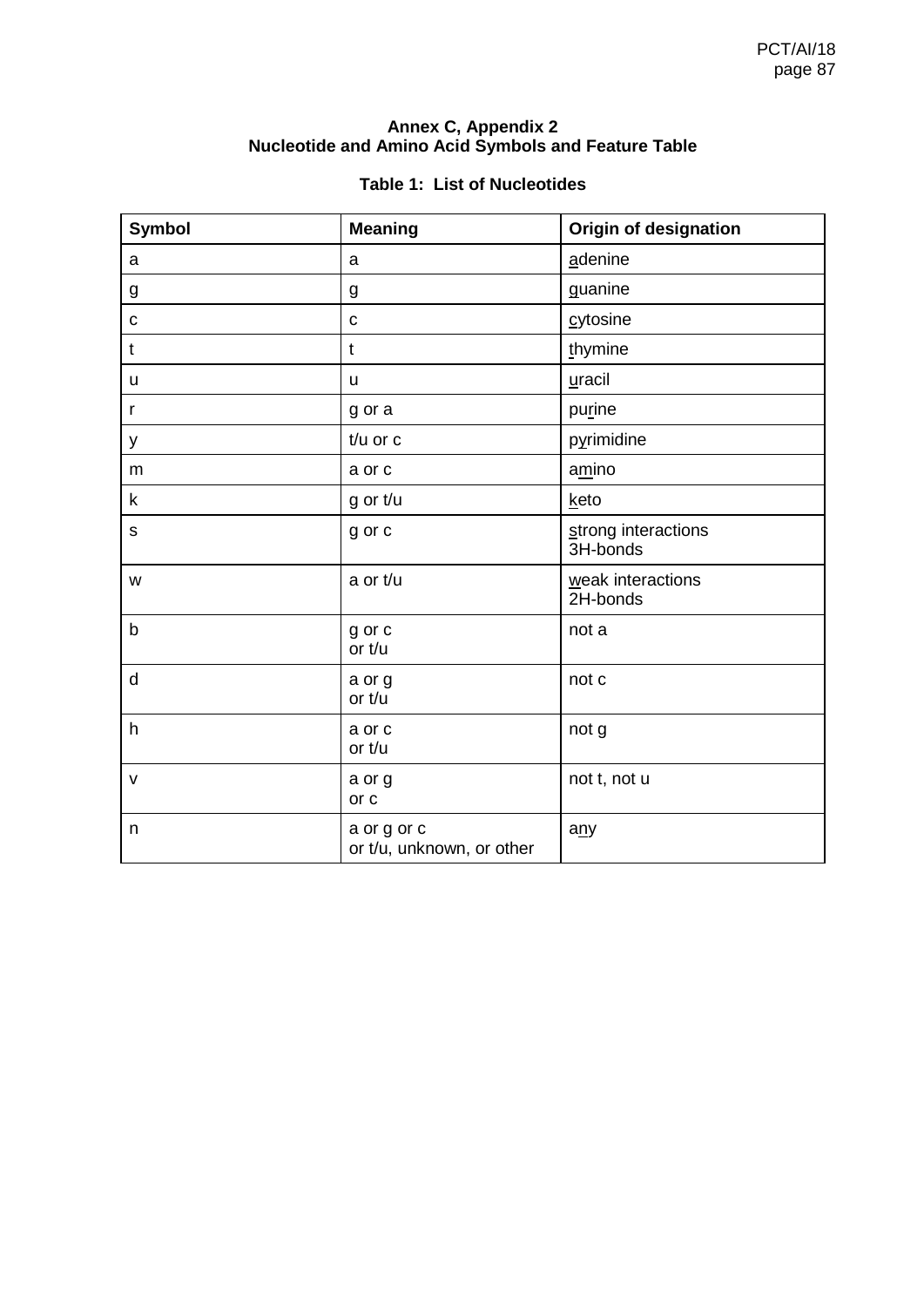| <b>Symbol</b>      | <b>Meaning</b>                                                             |
|--------------------|----------------------------------------------------------------------------|
| ac4c               | 4-acetylcytidine                                                           |
| chm <sub>5u</sub>  | 5-(carboxyhydroxymethyl)uridine                                            |
| cm                 | 2'-O-methylcytidine                                                        |
| cmnm5s2u           | 5-carboxymethylaminomethyl-2-thiouridine                                   |
| cmnm <sub>5u</sub> | 5-carboxymethylaminomethyluridine                                          |
| d                  | dihydrouridine                                                             |
| fm                 | 2'-O-methylpseudouridine                                                   |
| gal q              | beta, D-galactosylqueuosine                                                |
| gm                 | 2'-O-methylguanosine                                                       |
| i                  | inosine                                                                    |
| i6a                | N6-isopentenyladenosine                                                    |
| m1a                | 1-methyladenosine                                                          |
| m1f                | 1-methylpseudouridine                                                      |
| m <sub>1g</sub>    | 1-methylguanosine                                                          |
| m1i                | 1-methylinosine                                                            |
| m22g               | 2,2-dimethylguanosine                                                      |
| m <sub>2a</sub>    | 2-methyladenosine                                                          |
| m <sub>2g</sub>    | 2-methylguanosine                                                          |
| m <sub>3c</sub>    | 3-methylcytidine                                                           |
| m <sub>5c</sub>    | 5-methylcytidine                                                           |
| m <sub>6a</sub>    | N6-methyladenosine                                                         |
| m7g                | 7-methylguanosine                                                          |
| mam <sub>5u</sub>  | 5-methylaminomethyluridine                                                 |
| mam5s2u            | 5-methoxyaminomethyl-2-thiouridine                                         |
| man q              | beta, D-mannosylqueuosine                                                  |
| mcm5s2u            | 5-methoxycarbonylmethyl-2-thiouridine                                      |
| mcm <sub>5u</sub>  | 5-methoxycarbonylmethyluridine                                             |
| mo <sub>5u</sub>   | 5-methoxyuridine                                                           |
| ms2i6a             | 2-methylthio-N6-isopentenyladenosine                                       |
| ms2t6a             | N-((9-beta-D-ribofuranosyl-2-methylthiopurine-6-<br>yl)carbamoyl)threonine |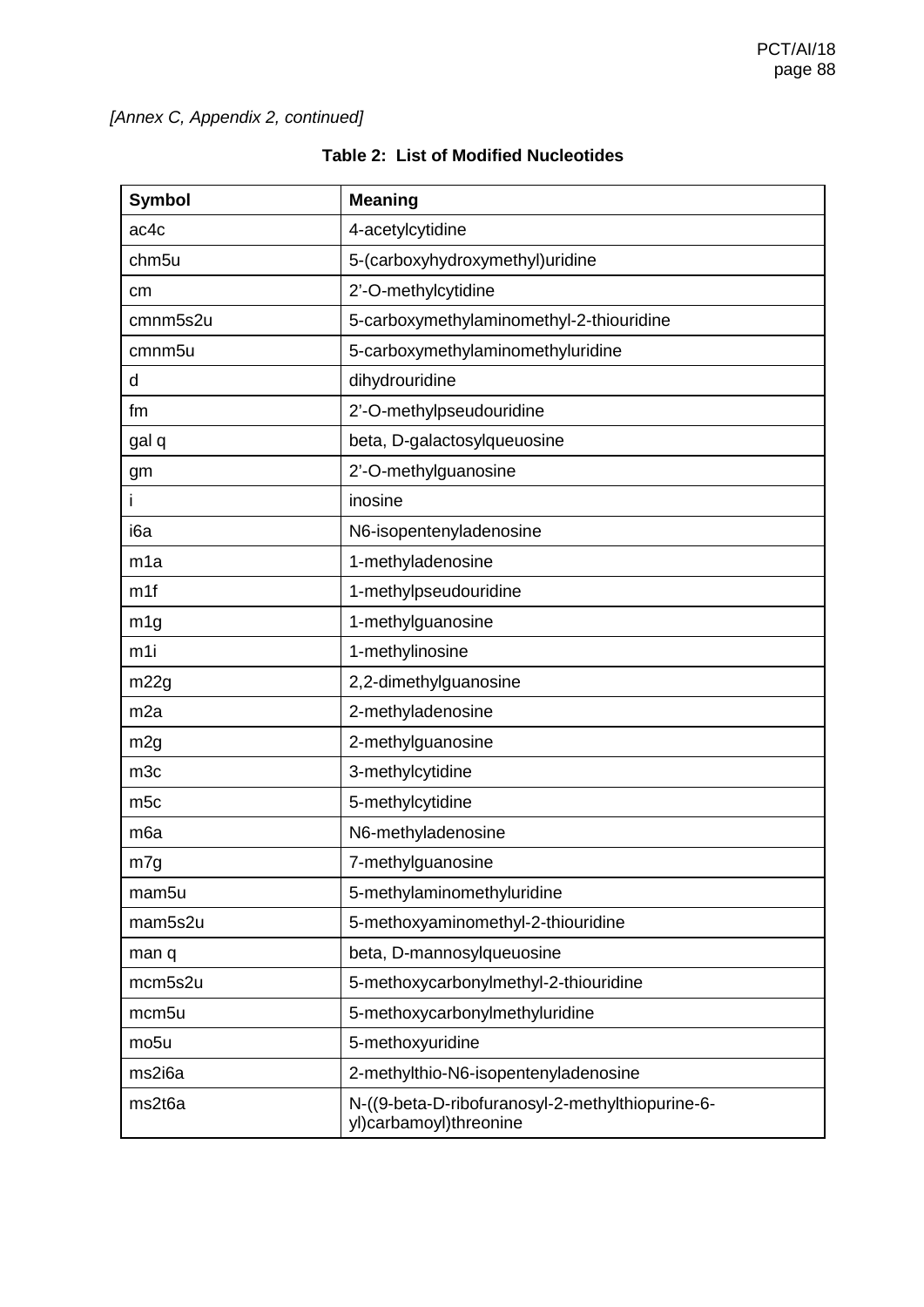| <b>Symbol</b>    | <b>Meaning</b>                                                        |
|------------------|-----------------------------------------------------------------------|
| mt <sub>6a</sub> | N-((9-beta-D-ribofuranosylpurine-6-yl)N-<br>methylcarbamoyl)threonine |
| mv               | uridine-5-oxyacetic acid-methylester                                  |
| o <sub>5u</sub>  | uridine-5-oxyacetic acid                                              |
| osyw             | wybutoxosine                                                          |
| p                | pseudouridine                                                         |
| q                | queuosine                                                             |
| s <sub>2c</sub>  | 2-thiocytidine                                                        |
| s2t              | 5-methyl-2-thiouridine                                                |
| s2u              | 2-thiouridine                                                         |
| s4u              | 4-thiouridine                                                         |
| t                | 5-methyluridine                                                       |
| t6a              | N-((9-beta-D-ribofuranosylpurine-6-yl)-carbamoyl)threonine            |
| tm               | 2'-O-methyl-5-methyluridine                                           |
| um               | 2'-O-methyluridine                                                    |
| <b>yw</b>        | wybutosine                                                            |
| X                | 3-(3-amino-3-carboxy-propyl)uridine, (acp3)u                          |

|  | [Annex C, Appendix 2, Table 2, continued] |  |  |
|--|-------------------------------------------|--|--|
|--|-------------------------------------------|--|--|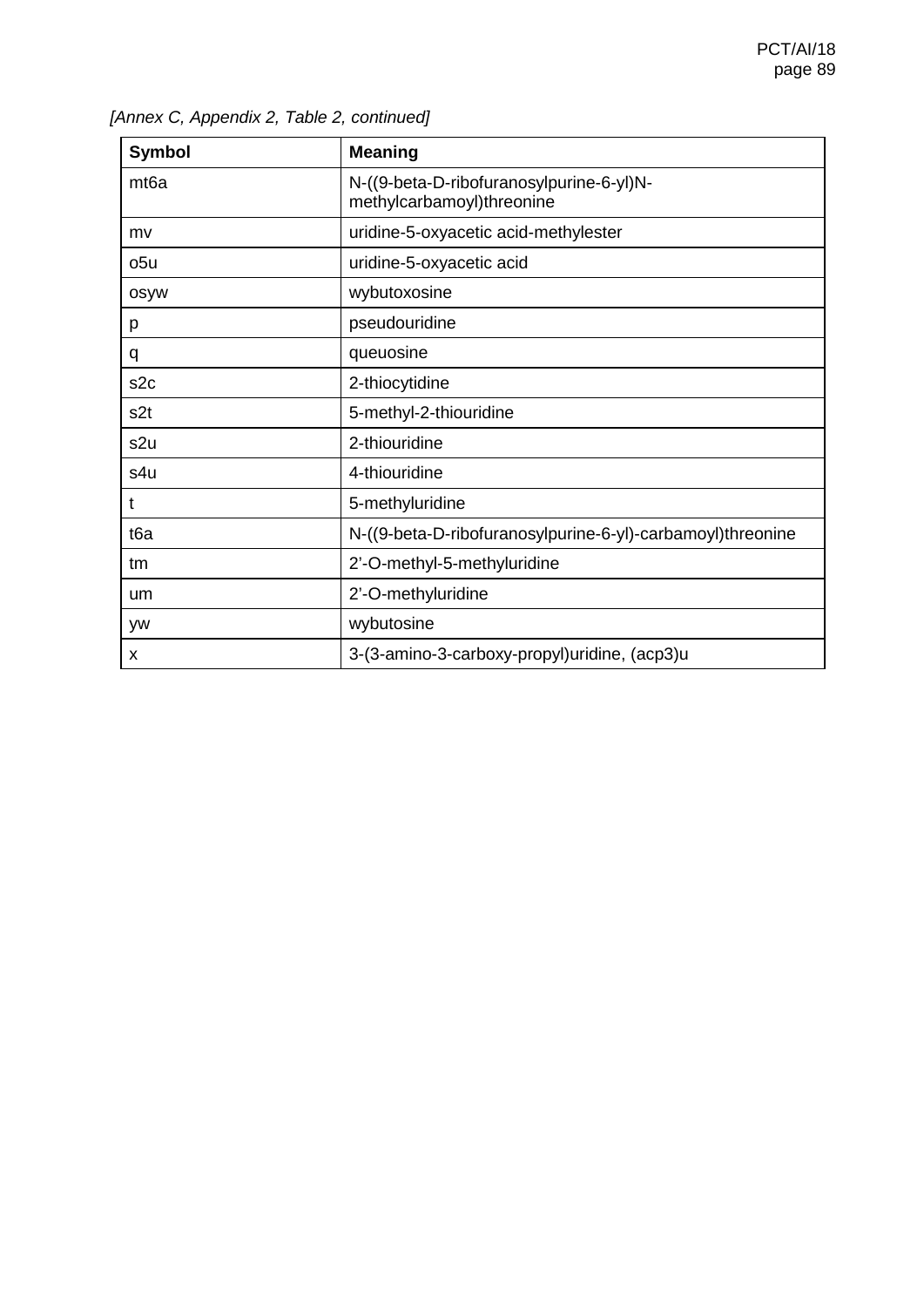| <b>Symbol</b> | <b>Meaning</b>       |
|---------------|----------------------|
| Ala           | Alanine              |
| Cys           | Cysteine             |
| Asp           | Aspartic Acid        |
| Glu           | <b>Glutamic Acid</b> |
| Phe           | Phenylalanine        |
| Gly           | Glycine              |
| His           | Histidine            |
| lle           | Isoleucine           |
| Lys           | Lysine               |
| Leu           | Leucine              |
| Met           | Methionine           |
| Asn           | Asparagine           |
| Pro           | Proline              |
| Gln           | Glutamine            |
| Arg           | Arginine             |
| Ser           | Serine               |
| Thr           | Threonine            |
| Val           | Valine               |
| <b>Trp</b>    | Tryptophan           |
| Tyr           | Tyrosine             |
| Asx           | Asp or Asn           |
| Glx           | Glu or Gln           |
| Xaa           | unknown or other     |

| <b>Table 3: List of Amino Acids</b> |  |  |  |
|-------------------------------------|--|--|--|
|-------------------------------------|--|--|--|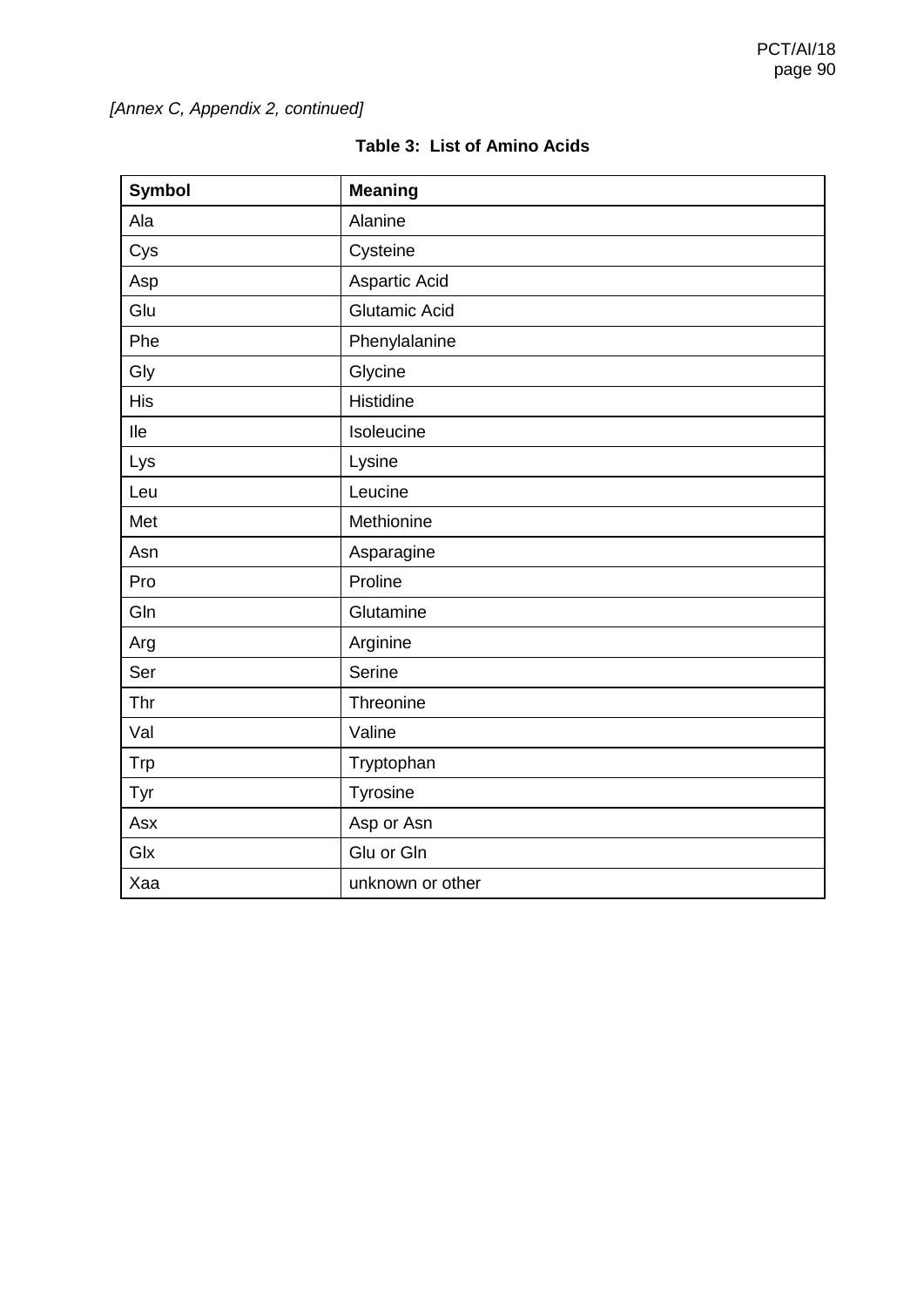| <b>Symbol</b> | <b>Meaning</b>                         |
|---------------|----------------------------------------|
| Aad           | 2-Aminoadipic acid                     |
| bAad          | 3-Aminoadipic acid                     |
| bAla          | beta-Alanine, beta-Aminopropionic acid |
| Abu           | 2-Aminobutyric acid                    |
| 4Abu          | 4-Aminobutyric acid, piperidinic acid  |
| Acp           | 6-Aminocaproic acid                    |
| Ahe           | 2-Aminoheptanoic acid                  |
| Aib           | 2-Aminoisobutyric acid                 |
| bAib          | 3-Aminoisobutyric acid                 |
| Apm           | 2-Aminopimelic acid                    |
| Dbu           | 2,4 Diaminobutyric acid                |
| Des           | Desmosine                              |
| Dpm           | 2,2'-Diaminopimelic acid               |
| Dpr           | 2,3-Diaminopropionic acid              |
| <b>EtGly</b>  | N-Ethylglycine                         |
| EtAsn         | N-Ethylasparagine                      |
| <b>Hyl</b>    | Hydroxylysine                          |
| aHyl          | allo-Hydroxylysine                     |
| 3Hyp          | 3-Hydroxyproline                       |
| 4Hyp          | 4-Hydroxyproline                       |
| Ide           | Isodesmosine                           |
| alle          | allo-Isoleucine                        |
| <b>MeGly</b>  | N-Methylglycine, sarcosine             |
| Melle         | N-Methylisoleucine                     |
| MeLys         | 6-N-Methyllysine                       |
| MeVal         | N-Methylvaline                         |
| <b>Nva</b>    | Norvaline                              |
| <b>Nle</b>    | Norleucine                             |
| Orn           | Ornithine                              |

# **Table 4: List of Modified and Unusual Amino Acids**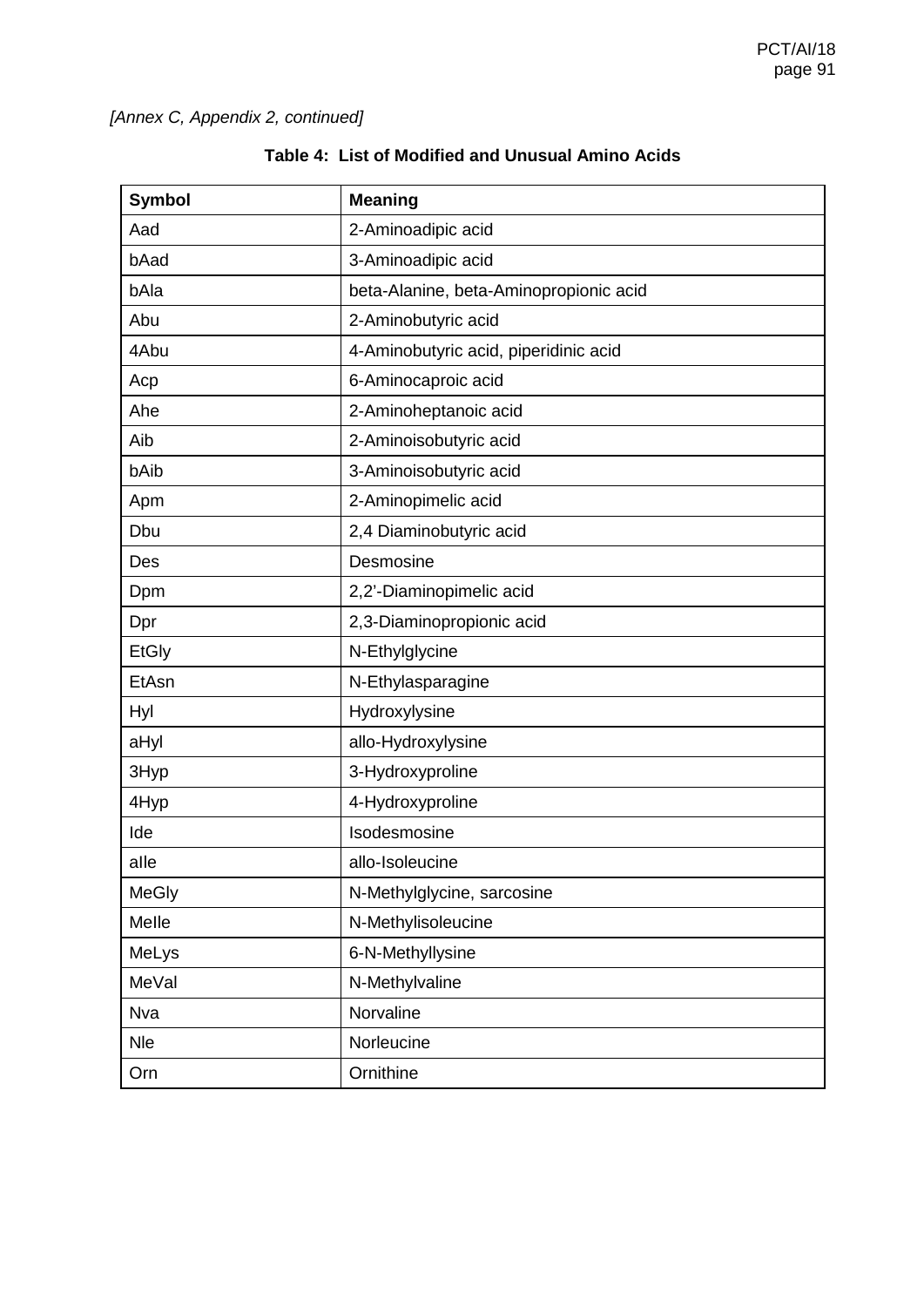| <b>Key</b>  | <b>Description</b>                                                                                                                                                                                                                                                                                                                                     |
|-------------|--------------------------------------------------------------------------------------------------------------------------------------------------------------------------------------------------------------------------------------------------------------------------------------------------------------------------------------------------------|
| allele      | a related individual or strain contains stable, alternative forms of the<br>same gene which differs from the presented sequence at this<br>location (and perhaps others)                                                                                                                                                                               |
| attenuator  | (1) region of DNA at which regulation of termination of transcription<br>occurs, which controls the expression of some bacterial operons;<br>(2) sequence segment located between the promoter and the first<br>structural gene that causes partial termination of transcription                                                                       |
| C_region    | constant region of immunoglobulin light and heavy chains, and<br>T-cell receptor alpha, beta, and gamma chains; includes one or<br>more exons depending on the particular chain                                                                                                                                                                        |
| CAAT_signal | CAAT box; part of a conserved sequence located about 75 bp up-<br>stream of the start point of eukaryotic transcription units which may<br>be involved in RNA polymerase binding; consensus=GG (C or T)<br><b>CAATCT</b>                                                                                                                               |
| <b>CDS</b>  | coding sequence; sequence of nucleotides that corresponds with<br>the sequence of amino acids in a protein (location includes stop<br>codon); feature includes amino acid conceptual translation                                                                                                                                                       |
| conflict    | independent determinations of the "same" sequence differ at this<br>site or region                                                                                                                                                                                                                                                                     |
| D-loop      | displacement loop; a region within mitochondrial DNA in which a<br>short stretch of RNA is paired with one strand of DNA, displacing<br>the original partner DNA strand in this region; also used to<br>describe the displacement of a region of one strand of duplex DNA<br>by a single stranded invader in the reaction catalyzed by RecA<br>protein |
| D-segment   | diversity segment of immunoglobulin heavy chain, and T-cell<br>receptor beta chain                                                                                                                                                                                                                                                                     |
| enhancer    | a cis-acting sequence that increases the utilization of (some)<br>eukaryotic promoters, and can function in either orientation and in<br>any location (upstream or downstream) relative to the promoter                                                                                                                                                |
| exon        | region of genome that codes for portion of spliced mRNA; may<br>contain 5'UTR, all CDSs, and 3'UTR                                                                                                                                                                                                                                                     |
| GC_signal   | GC box; a conserved GC-rich region located upstream of the start<br>point of eukaryotic transcription units which may occur in multiple<br>copies or in either orientation; consensus=GGGCGG                                                                                                                                                           |
| gene        | region of biological interest identified as a gene and for which a<br>name has been assigned                                                                                                                                                                                                                                                           |
| <b>iDNA</b> | intervening DNA; DNA which is eliminated through any of several<br>kinds of recombination                                                                                                                                                                                                                                                              |

|  |  |  |  |  |  | Table 5: List of Feature Keys Related to Nucleotide Sequences |  |
|--|--|--|--|--|--|---------------------------------------------------------------|--|
|--|--|--|--|--|--|---------------------------------------------------------------|--|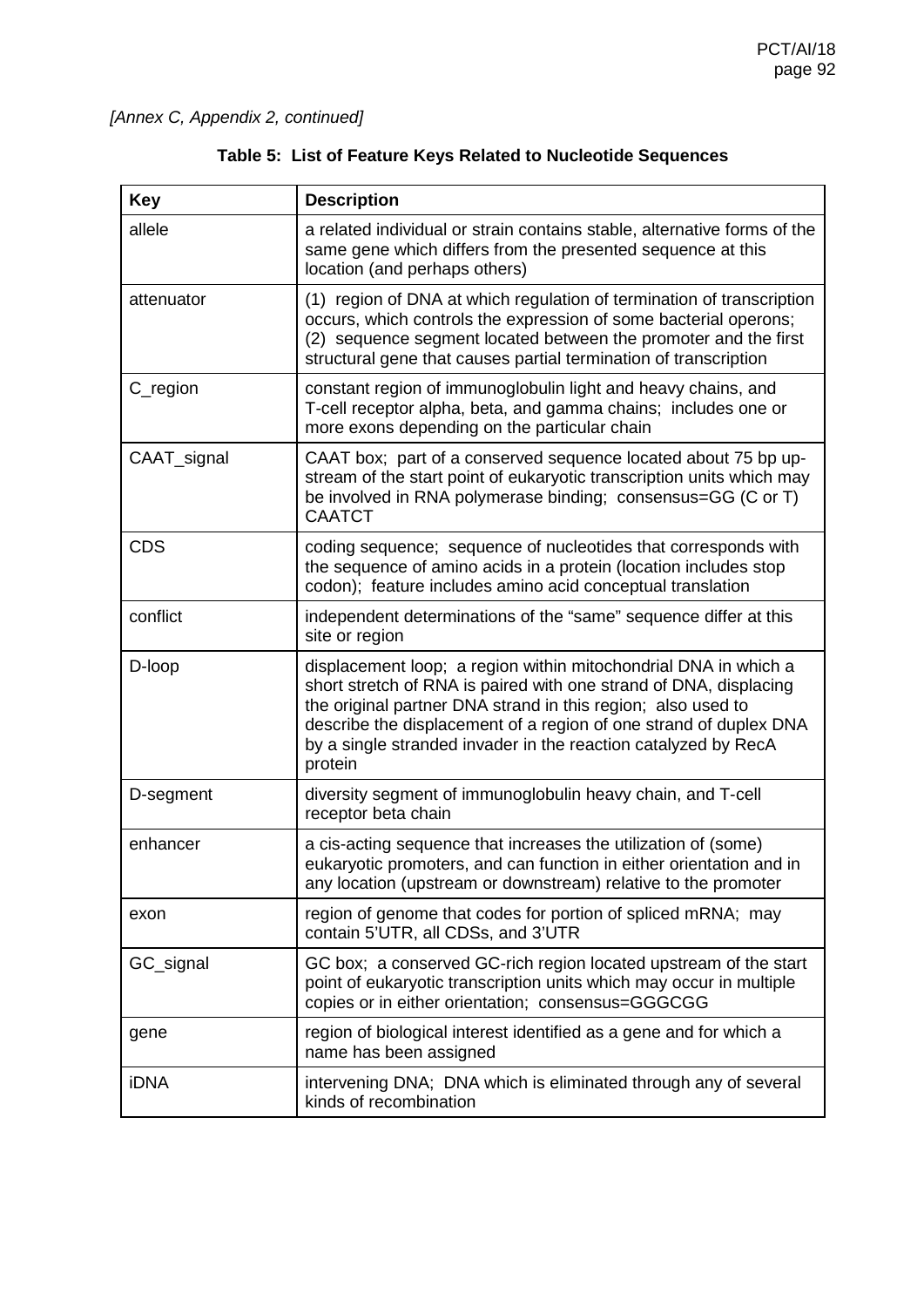*[Annex C, Appendix 2, Table 5, continued]*

| <b>Key</b>      | <b>Description</b>                                                                                                                                                                                                                                                                        |
|-----------------|-------------------------------------------------------------------------------------------------------------------------------------------------------------------------------------------------------------------------------------------------------------------------------------------|
| intron          | a segment of DNA that is transcribed, but removed from within the<br>transcript by splicing together the sequences (exons) on either side<br>of it                                                                                                                                        |
| J_segment       | joining segment of immunoglobulin light and heavy chains, and T-<br>cell receptor alpha, beta, and gamma chains                                                                                                                                                                           |
| <b>LTR</b>      | long terminal repeat, a sequence directly repeated at both ends of<br>a defined sequence, of the sort typically found in retroviruses                                                                                                                                                     |
| mat_peptide     | mature peptide or protein coding sequence; coding sequence for<br>the mature or final peptide or protein product following post-<br>translational modification; the location does not include the stop<br>codon (unlike the corresponding CDS)                                            |
| misc_binding    | site in nucleic acid which covalently or non-covalently binds another<br>moiety that cannot be described by any other Binding key<br>(primer_bind or protein_bind)                                                                                                                        |
| misc_difference | feature sequence is different from that presented in the entry and<br>cannot be described by any other Difference key (conflict, unsure,<br>old_sequence, mutation, variation, allele, or modified_base)                                                                                  |
| misc_feature    | region of biological interest which cannot be described by any other<br>feature key; a new or rare feature                                                                                                                                                                                |
| misc_recomb     | site of any generalized, site-specific or replicative recombination<br>event where there is a breakage and reunion of duplex DNA that<br>cannot be described by other recombination keys (iDNA and virion)<br>or qualifiers of source key (/insertion_seq, /transposon, /proviral)        |
| misc_RNA        | any transcript or RNA product that cannot be defined by other RNA<br>keys (prim_transcript, precursor_RNA, mRNA, 5'clip, 3'clip, 5'UTR,<br>3'UTR, exon, CDS, sig_peptide, transit_peptide, mat_peptide,<br>intron, polyA_site, rRNA, tRNA, scRNA, and snRNA)                              |
| misc_signal     | any region containing a signal controlling or altering gene function<br>or expression that cannot be described by other Signal keys<br>(promoter, CAAT_signal, TATA_signal, -35_signal, -10_signal,<br>GC_signal, RBS, polyA_signal, enhancer, attenuator, terminator,<br>and rep_origin) |
| misc_structure  | any secondary or tertiary structure or conformation that cannot be<br>described by other Structure keys (stem_loop and D-loop)                                                                                                                                                            |
| modified_base   | the indicated nucleotide is a modified nucleotide and should be<br>substituted for by the indicated molecule (given in the mod_base<br>qualifier value)                                                                                                                                   |
| <b>mRNA</b>     | messenger RNA; includes 5' untranslated region (5'UTR), coding<br>sequences (CDS, exon) and 3' untranslated region (3'UTR)                                                                                                                                                                |
| mutation        | a related strain has an abrupt, inheritable change in the sequence<br>at this location                                                                                                                                                                                                    |
| N_region        | extra nucleotides inserted between rearranged immunoglobulin<br>segments                                                                                                                                                                                                                  |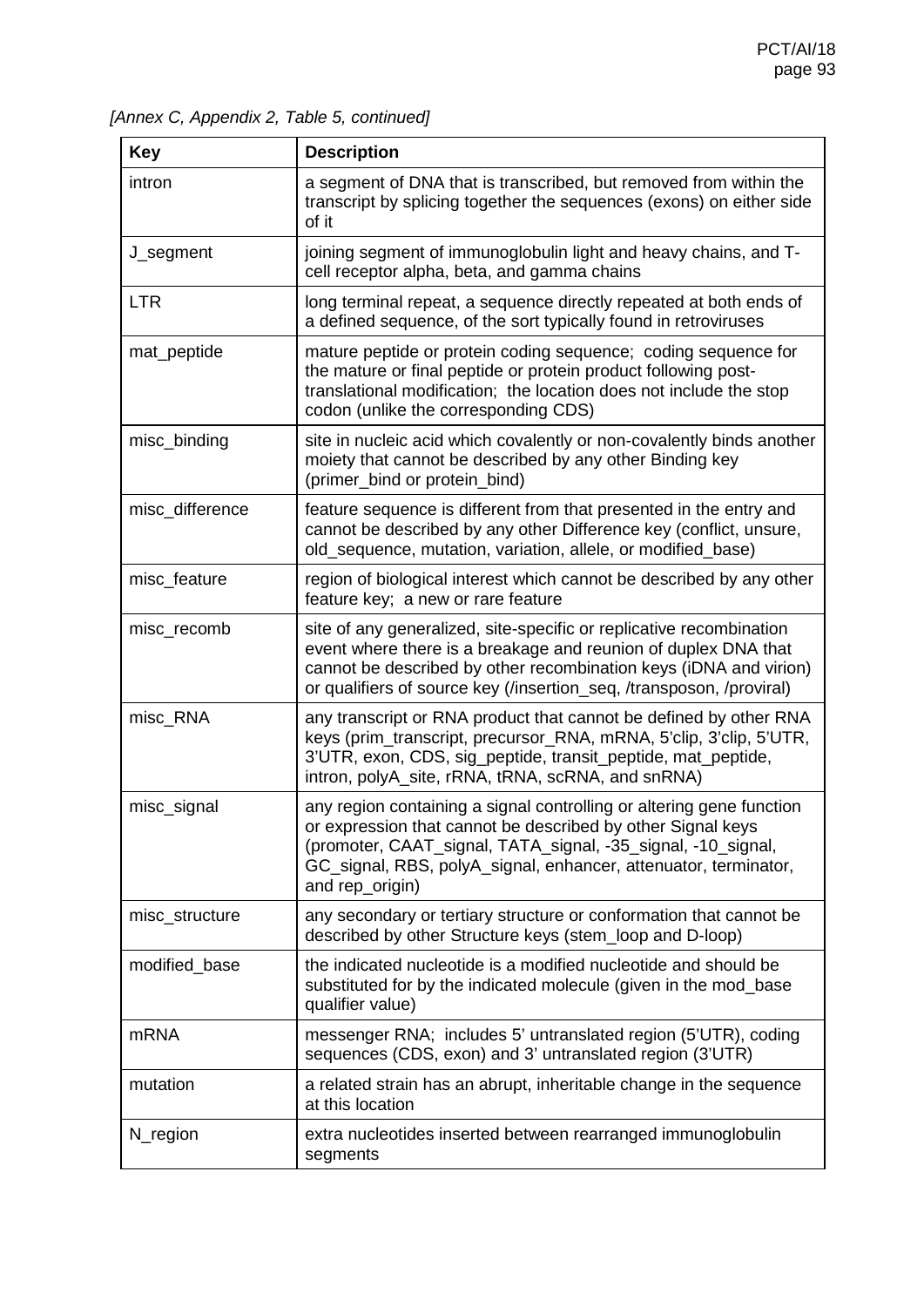*[Annex C, Appendix 2, Table 5, continued]*

| <b>Key</b>      | <b>Description</b>                                                                                                                                                                                                                                                    |
|-----------------|-----------------------------------------------------------------------------------------------------------------------------------------------------------------------------------------------------------------------------------------------------------------------|
| old_sequence    | the presented sequence revises a previous version of the<br>sequence at this location                                                                                                                                                                                 |
| polyA_signal    | recognition region necessary for endonuclease cleavage of an RNA<br>transcript that is followed by polyadenylation; consensus=AATAAA                                                                                                                                  |
| polyA_site      | site on an RNA transcript to which will be added adenine residues<br>by post-transcriptional polyadenylation                                                                                                                                                          |
| precursor_RNA   | any RNA species that is not yet the mature RNA product; may<br>include 5' clipped region (5'clip), 5' untranslated region (5'UTR),<br>coding sequences (CDS, exon), intervening sequences (intron), 3'<br>untranslated region (3'UTR), and 3' clipped region (3'clip) |
| prim_transcript | primary (initial, unprocessed) transcript; includes 5' clipped region<br>(5'clip), 5' untranslated region (5'UTR), coding sequences (CDS,<br>exon), intervening sequences (intron), 3' untranslated region<br>(3'UTR), and 3' clipped region (3'clip)                 |
| primer_bind     | non-covalent primer binding site for initiation of replication,<br>transcription, or reverse transcription; includes site(s) for synthetic,<br>for example, PCR primer elements                                                                                       |
| promoter        | region on a DNA molecule involved in RNA polymerase binding to<br>initiate transcription                                                                                                                                                                              |
| protein_bind    | non-covalent protein binding site on nucleic acid                                                                                                                                                                                                                     |
| <b>RBS</b>      | ribosome binding site                                                                                                                                                                                                                                                 |
| repeat_region   | region of genome containing repeating units                                                                                                                                                                                                                           |
| repeat_unit     | single repeat element                                                                                                                                                                                                                                                 |
| rep_origin      | origin of replication; starting site for duplication of nucleic acid to<br>give two identical copies                                                                                                                                                                  |
| rRNA            | mature ribosomal RNA; the RNA component of the<br>ribonucleoprotein particle (ribosome) which assembles amino acids<br>into proteins                                                                                                                                  |
| S_region        | switch region of immunoglobulin heavy chains; involved in the<br>rearrangement of heavy chain DNA leading to the expression of a<br>different immunoglobulin class from the same B-cell                                                                               |
| satellite       | many tandem repeats (identical or related) of a short basic<br>repeating unit; many have a base composition or other property<br>different from the genome average that allows them to be<br>separated from the bulk (main band) genomic DNA                          |
| <b>scRNA</b>    | small cytoplasmic RNA; any one of several small cytoplasmic RNA<br>molecules present in the cytoplasm and (sometimes) nucleus of a<br>eukaryote                                                                                                                       |
| sig_peptide     | signal peptide coding sequence; coding sequence for an<br>N-terminal domain of a secreted protein; this domain is involved in<br>attaching nascent polypeptide to the membrane; leader sequence                                                                       |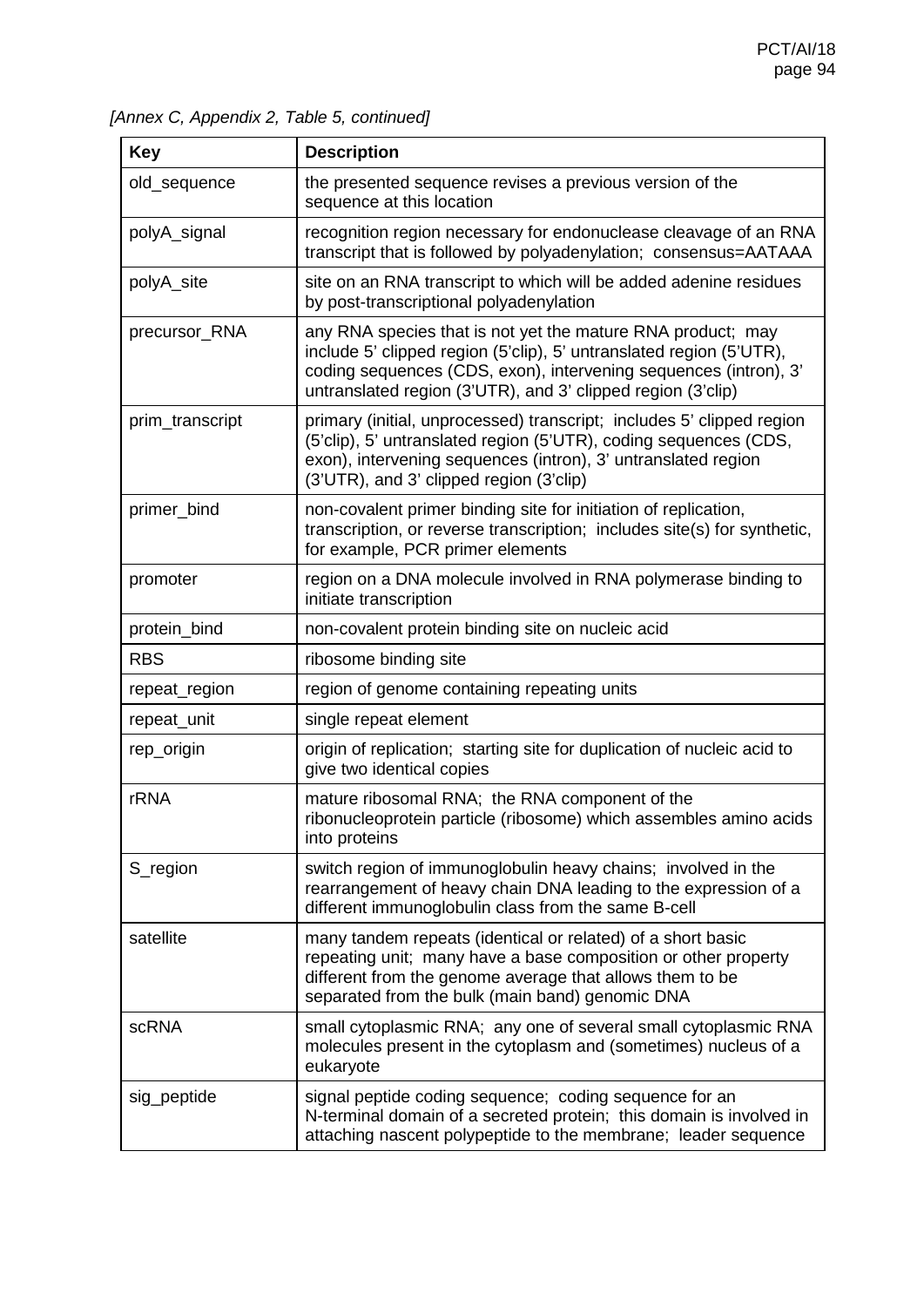*[Annex C, Appendix 2, Table 5, continued]*

| <b>Key</b>          | <b>Description</b>                                                                                                                                                                                                                                                             |
|---------------------|--------------------------------------------------------------------------------------------------------------------------------------------------------------------------------------------------------------------------------------------------------------------------------|
| snRNA               | small nuclear RNA; any one of many small RNA species confined<br>to the nucleus; several of the snRNAs are involved in splicing or<br>other RNA processing reactions                                                                                                           |
| source              | identifies the biological source of the specified span of the<br>sequence; this key is mandatory; every entry will have, as a<br>minimum, a single source key spanning the entire sequence; more<br>than one source key per sequence is permissable                            |
| stem_loop           | hairpin; a double-helical region formed by base-pairing between<br>adjacent (inverted) complementary sequences in a single strand of<br>RNA or DNA                                                                                                                             |
| <b>STS</b>          | Sequence Tagged Site; short, single-copy DNA sequence that<br>characterizes a mapping landmark on the genome and can be<br>detected by PCR; a region of the genome can be mapped by<br>determining the order of a series of STSs                                               |
| TATA_signal         | TATA box; Goldberg-Hogness box; a conserved AT-rich septamer<br>found about 25 bp before the start point of each eukaryotic RNA<br>polymerase II transcript unit which may be involved in positioning<br>the enzyme for correct initiation; consensus=TATA(A or T)A(A or<br>T) |
| terminator          | sequence of DNA located either at the end of the transcript or<br>adjacent to a promoter region that causes RNA polymerase to<br>terminate transcription; may also be site of binding of repressor<br>protein                                                                  |
| transit_peptide     | transit peptide coding sequence; coding sequence for an<br>N-terminal domain of a nuclear-encoded organellar protein; this<br>domain is involved in post-translational import of the protein into the<br>organelle                                                             |
| tRNA                | mature transfer RNA, a small RNA molecule (75-85 bases long)<br>that mediates the translation of a nucleic acid sequence into an<br>amino acid sequence                                                                                                                        |
| unsure              | author is unsure of exact sequence in this region                                                                                                                                                                                                                              |
| $V_{\text{region}}$ | variable region of immunoglobulin light and heavy chains, and<br>T-cell receptor alpha, beta, and gamma chains; codes for the<br>variable amino terminal portion; can be made up from<br>V_segments, D_segments, N_regions, and J_segments                                     |
| V_segment           | variable segment of immunoglobulin light and heavy chains, and<br>T-cell receptor alpha, beta, and gamma chains; codes for most of<br>the variable region (V_region) and the last few amino acids of the<br>leader peptide                                                     |
| variation           | a related strain contains stable mutations from the same gene (for<br>example, RFLPs, polymorphisms, etc.) which differ from the<br>presented sequence at this location (and possibly others)                                                                                  |
| 3'clip              | 3'-most region of a precursor transcript that is clipped off during<br>processing                                                                                                                                                                                              |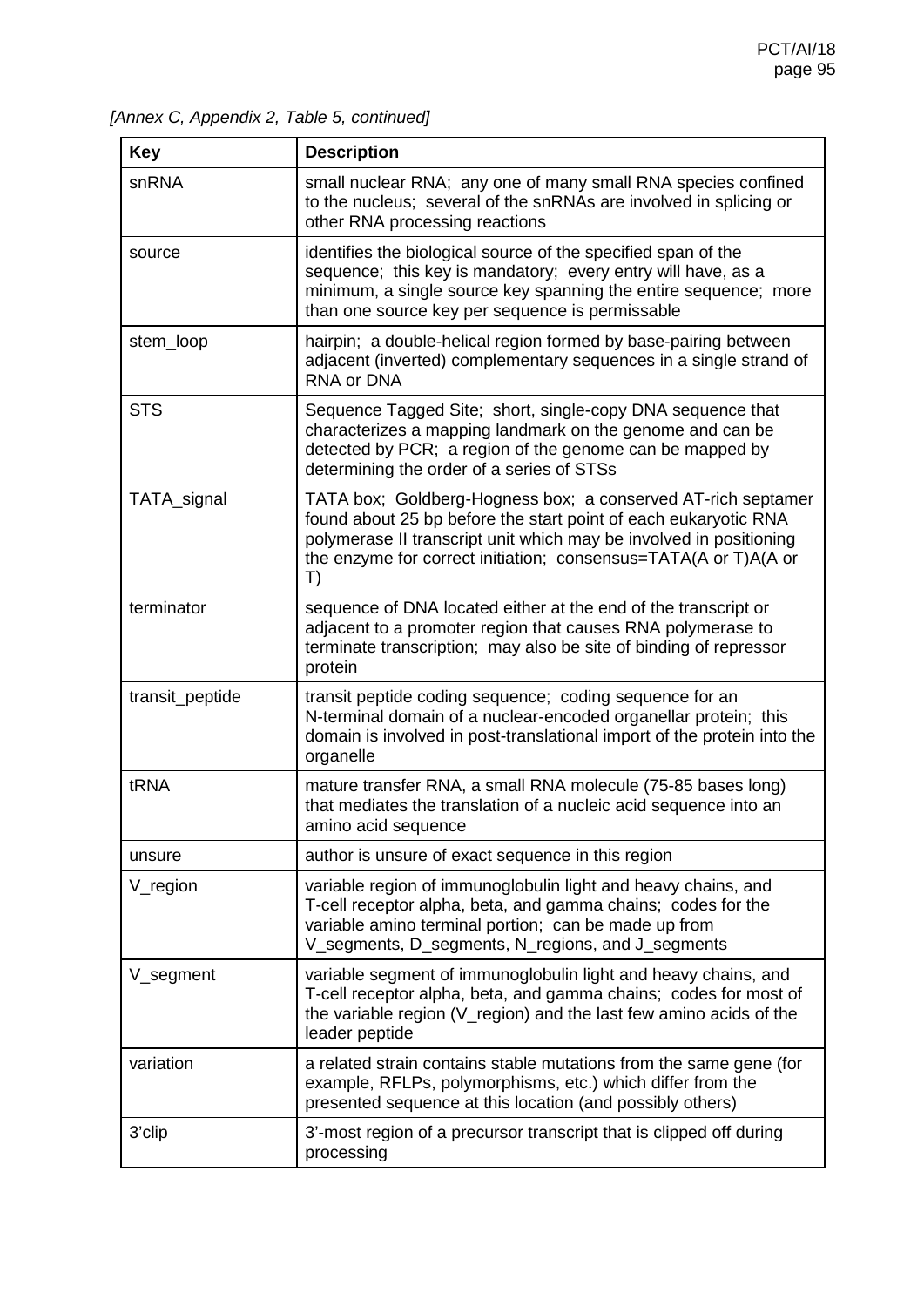| <b>Key</b> | <b>Description</b>                                                                                                                                                               |
|------------|----------------------------------------------------------------------------------------------------------------------------------------------------------------------------------|
| 3'UTR      | region at the 3' end of a mature transcript (following the stop<br>codon) that is not translated into a protein                                                                  |
| 5'clip     | 5'-most region of a precursor transcript that is clipped off during<br>processing                                                                                                |
| 5'UTR      | region at the 5' end of a mature transcript (preceding the initiation<br>codon) that is not translated into a protein                                                            |
| -10_signal | pribnow box; a conserved region about 10 bp upstream of the start<br>point of bacterial transcription units which may be involved in<br>binding RNA polymerase; consensus=TAtAaT |
| -35_signal | a conserved hexamer about 35 bp upstream of the start point of<br>bacterial transcription units; consensus=TTGACa [ ] or<br>TGTTGACA [ ]                                         |

*[Annex C, Appendix 2, Table 5, continued]*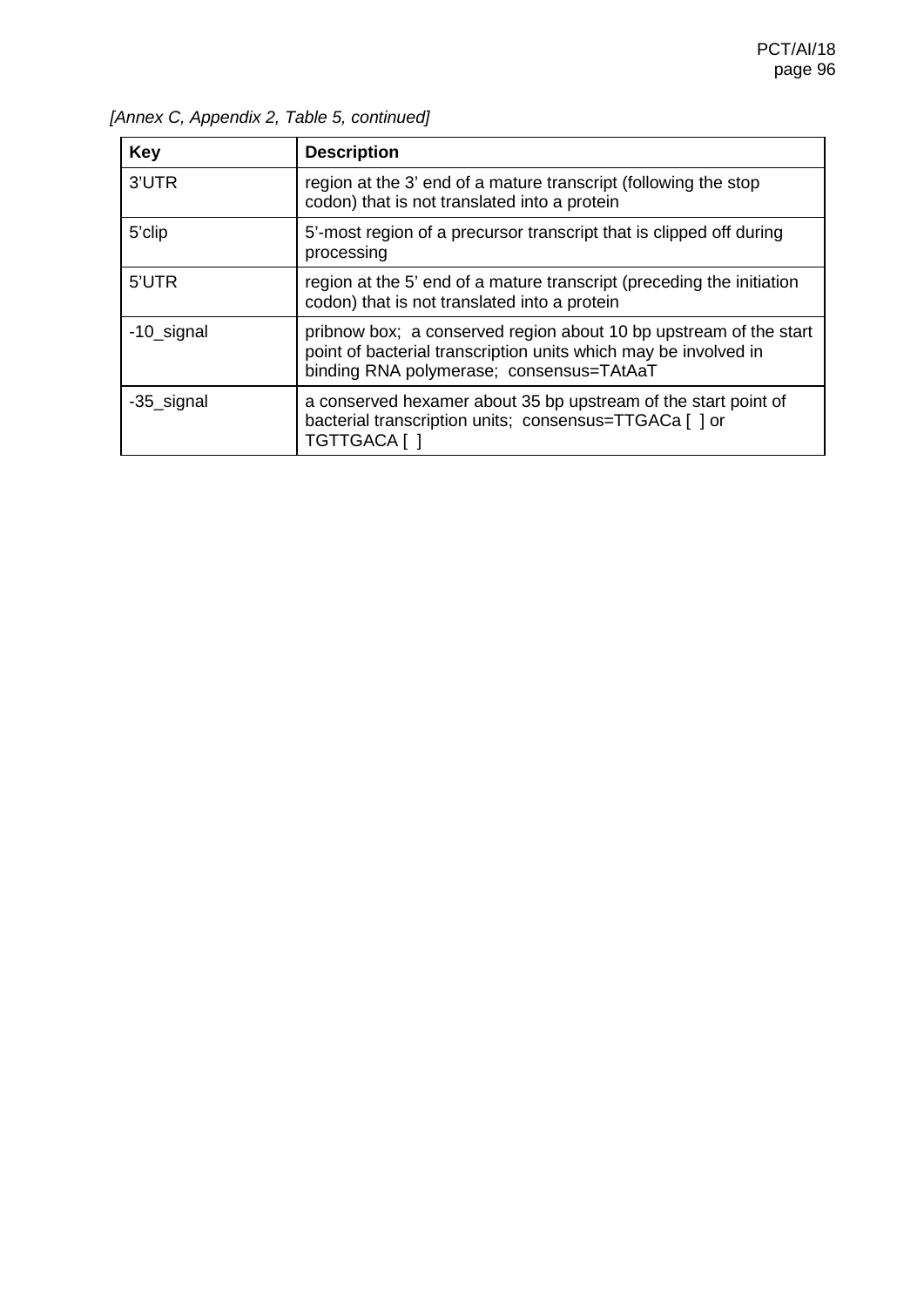| Table 6: List of Feature Keys Related to Protein Sequences |  |  |
|------------------------------------------------------------|--|--|
|------------------------------------------------------------|--|--|

| <b>Key</b>                                                    | <b>Description</b>                                                                                                                                                                      |
|---------------------------------------------------------------|-----------------------------------------------------------------------------------------------------------------------------------------------------------------------------------------|
| <b>CONFLICT</b>                                               | different papers report differing sequences                                                                                                                                             |
| <b>VARIANT</b>                                                | authors report that sequence variants exist                                                                                                                                             |
| <b>VARSPLIC</b>                                               | description of sequence variants produced by<br>alternative splicing                                                                                                                    |
| <b>MUTAGEN</b>                                                | site which has been experimentally altered                                                                                                                                              |
| MOD_RES                                                       | post-translational modification of a residue                                                                                                                                            |
| <b>ACETYLATION</b>                                            | N-terminal or other                                                                                                                                                                     |
| <b>AMIDATION</b>                                              | generally at the C-terminal of a mature active peptide                                                                                                                                  |
| <b>BLOCKED</b>                                                | undetermined N- or C-terminal blocking group                                                                                                                                            |
| <b>FORMYLATION</b>                                            | of the N-terminal methionine                                                                                                                                                            |
| GAMMA-<br><b>CARBOXYGLUTAMIC</b><br><b>ACID HYDROXYLATION</b> | of asparagine, aspartic acid, proline or lysine                                                                                                                                         |
| <b>METHYLATION</b>                                            | generally of lysine or arginine                                                                                                                                                         |
| <b>PHOSPHORYLATION</b>                                        | of serine, threonine, tyrosine, aspartic acid or histidine                                                                                                                              |
| <b>PYRROLIDONE</b><br><b>CARBOXYLIC</b><br><b>ACID</b>        | N-terminal glutamate which has formed an internal<br>cyclic lactam                                                                                                                      |
| <b>SULFATATION</b>                                            | generally of tyrosine                                                                                                                                                                   |
| <b>LIPID</b>                                                  | covalent binding of a lipidic moiety                                                                                                                                                    |
| <b>MYRISTATE</b>                                              | myristate group attached through an amide bond to the<br>N-terminal glycine residue of the mature form of a<br>protein or to an internal lysine residue                                 |
| <b>PALMITATE</b>                                              | palmitate group attached through a thioether bond to a<br>cysteine residue or through an ester bond to a serine or<br>threonine residue                                                 |
| <b>FARNESYL</b>                                               | farnesyl group attached through a thioether bond to a<br>cysteine residue                                                                                                               |
| <b>GERANYL-GERANYL</b>                                        | geranyl-geranyl group attached through a thioether<br>bond to a cysteine residue                                                                                                        |
| <b>GPI-ANCHOR</b>                                             | glycosyl-phosphatidylinositol (GPI) group linked to the<br>alpha-carboxyl group of the C-terminal residue of the<br>mature form of a protein                                            |
| <b>N-ACYL DIGLYCERIDE</b>                                     | N-terminal cysteine of the mature form of a prokaryotic<br>lipoprotein with an amide-linked fatty acid and a glyceryl<br>group to which two fatty acids are linked by ester<br>linkages |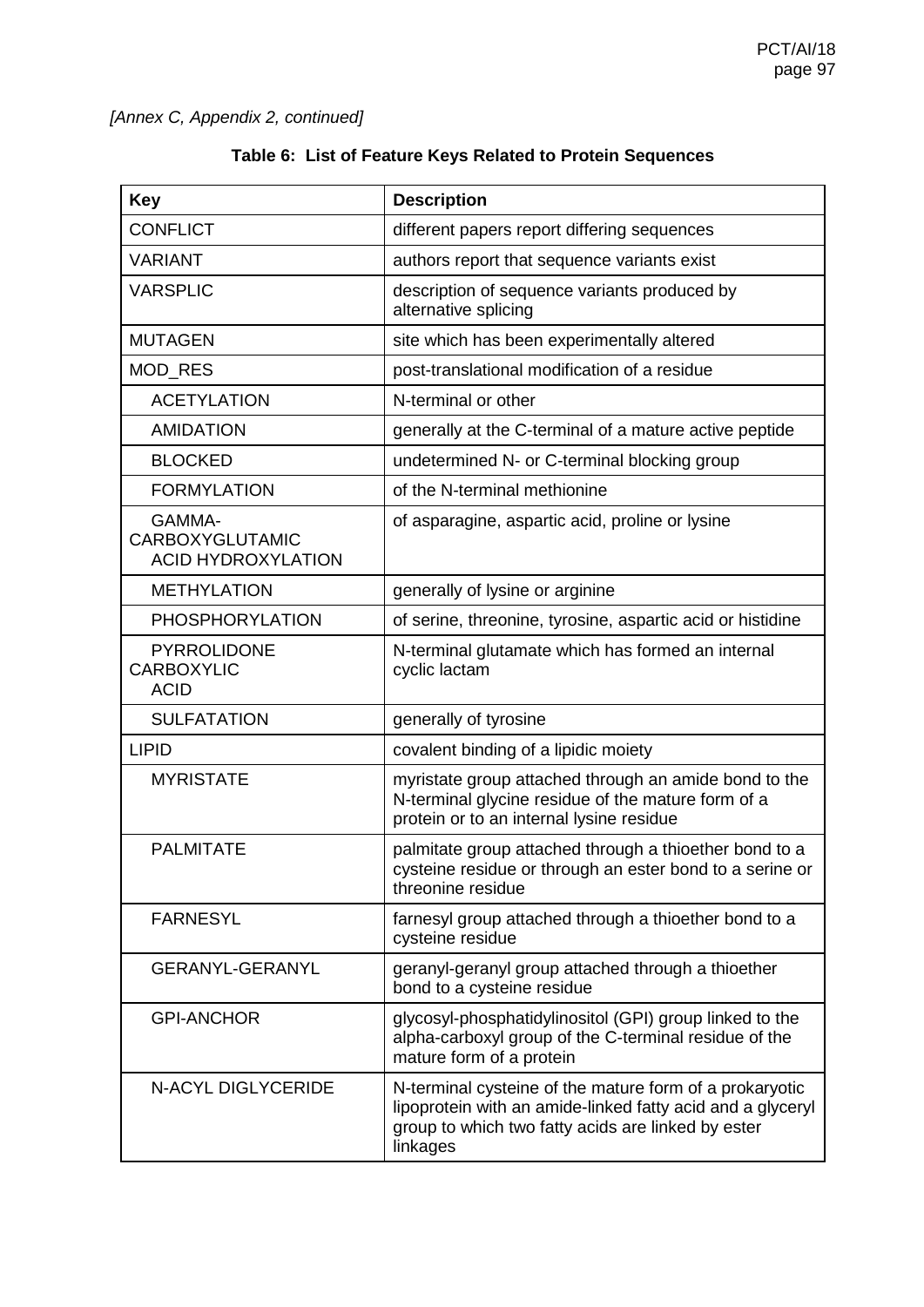*[Annex C, Appendix 2, Table 6, continued]*

| <b>Key</b>      | <b>Description</b>                                                                                                                                                                                                                                                                                    |
|-----------------|-------------------------------------------------------------------------------------------------------------------------------------------------------------------------------------------------------------------------------------------------------------------------------------------------------|
| <b>DISULFID</b> | disulfide bond; the 'FROM' and 'TO' endpoints<br>represent the two residues which are linked by an intra-<br>chain disulfide bond; if the 'FROM' and 'TO' endpoints<br>are identical, the disulfide bond is an interchain one and<br>the description field indicates the nature of the cross-<br>link |
| <b>THIOLEST</b> | thiolester bond; the 'FROM' and 'TO' endpoints<br>represent the two residues which are linked by the<br>thiolester bond                                                                                                                                                                               |
| <b>THIOETH</b>  | thioether bond; the 'FROM' and 'TO' endpoints<br>represent the two residues which are linked by the<br>thioether bond                                                                                                                                                                                 |
| <b>CARBOHYD</b> | glycosylation site; the nature of the carbohydrate (if<br>known) is given in the description field                                                                                                                                                                                                    |
| <b>METAL</b>    | binding site for a metal ion; the description field<br>indicates the nature of the metal                                                                                                                                                                                                              |
| <b>BINDING</b>  | binding site for any chemical group (co-enzyme,<br>prosthetic group, etc.); the chemical nature of the<br>group is given in the description field                                                                                                                                                     |
| <b>SIGNAL</b>   | extent of a signal sequence (prepeptide)                                                                                                                                                                                                                                                              |
| <b>TRANSIT</b>  | extent of a transit peptide (mitochondrial, chloroplastic,<br>or for a microbody)                                                                                                                                                                                                                     |
| <b>PROPEP</b>   | extent of a propeptide                                                                                                                                                                                                                                                                                |
| <b>CHAIN</b>    | extent of a polypeptide chain in the mature protein                                                                                                                                                                                                                                                   |
| <b>PEPTIDE</b>  | extent of a released active peptide                                                                                                                                                                                                                                                                   |
| <b>DOMAIN</b>   | extent of a domain of interest on the sequence; the<br>nature of that domain is given in the description field                                                                                                                                                                                        |
| CA_BIND         | extent of a calcium-binding region                                                                                                                                                                                                                                                                    |
| DNA_BIND        | extent of a DNA-binding region                                                                                                                                                                                                                                                                        |
| NP_BIND         | extent of a nucleotide phosphate binding region; the<br>nature of the nucleotide phosphate is indicated in the<br>description field                                                                                                                                                                   |
| <b>TRANSMEM</b> | extent of a transmembrane region                                                                                                                                                                                                                                                                      |
| ZN_FING         | extent of a zinc finger region                                                                                                                                                                                                                                                                        |
| <b>SIMILAR</b>  | extent of a similarity with another protein sequence;<br>precise information, relative to that sequence is given in<br>the description field                                                                                                                                                          |
| <b>REPEAT</b>   | extent of an internal sequence repetition                                                                                                                                                                                                                                                             |
| <b>HELIX</b>    | secondary structure: Helices, for example, Alpha-helix,<br>3(10) helix, or Pi-helix                                                                                                                                                                                                                   |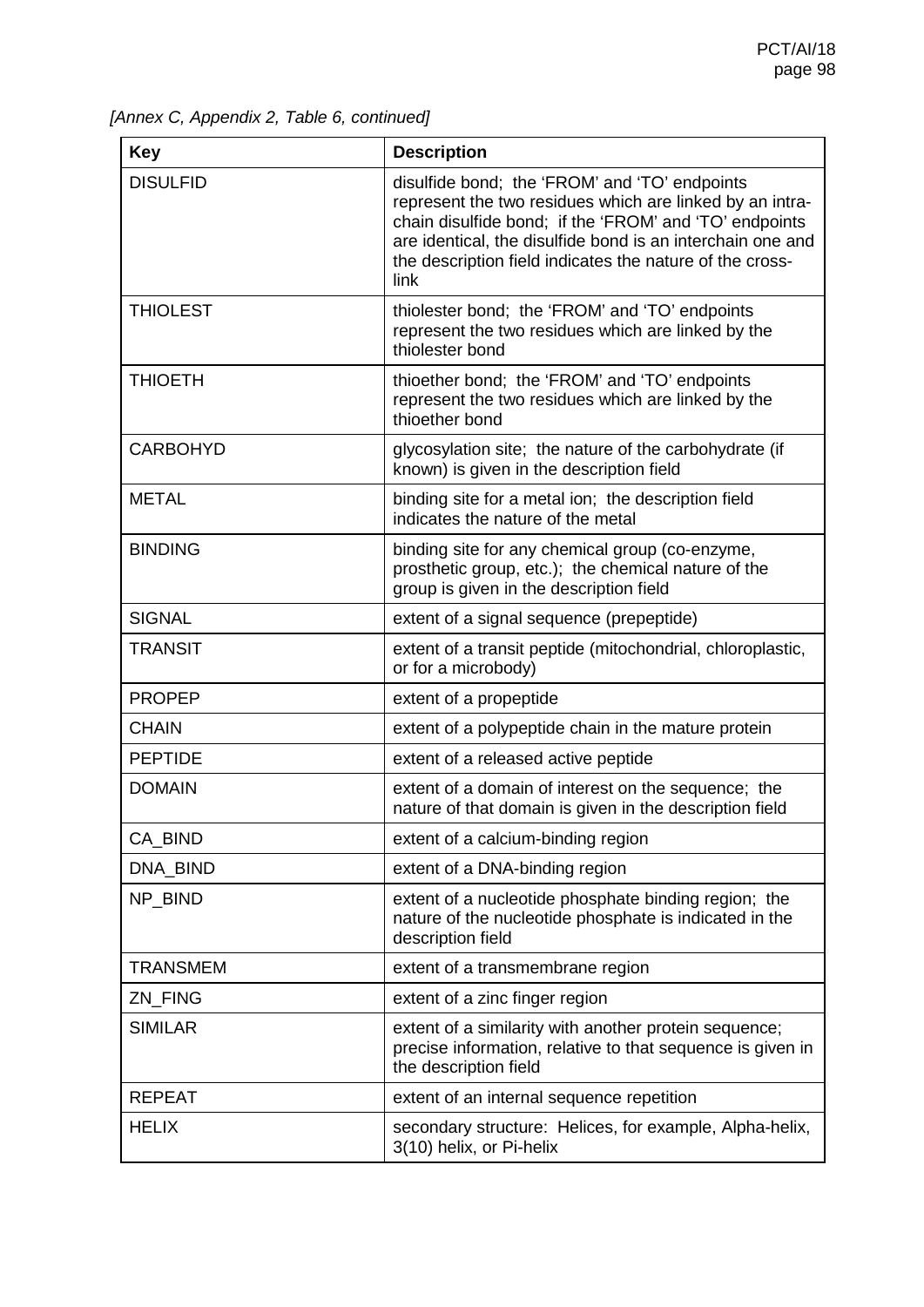| <b>Key</b>      | <b>Description</b>                                                                                                                                                                                                                                                                                                                                                      |
|-----------------|-------------------------------------------------------------------------------------------------------------------------------------------------------------------------------------------------------------------------------------------------------------------------------------------------------------------------------------------------------------------------|
| <b>STRAND</b>   | secondary structure: Beta-strand, for example,<br>Hydrogen bonded beta-strand, or Residue in an<br>isolated beta-bridge                                                                                                                                                                                                                                                 |
| <b>TURN</b>     | secondary structure Turns, for example, H-bonded turn<br>(3-turn, 4-turn or 5-turn)                                                                                                                                                                                                                                                                                     |
| <b>ACT_SITE</b> | amino acid(s) involved in the activity of an enzyme                                                                                                                                                                                                                                                                                                                     |
| <b>SITE</b>     | any other interesting site on the sequence                                                                                                                                                                                                                                                                                                                              |
| INIT_MET        | the sequence is known to start with an initiator<br>methionine                                                                                                                                                                                                                                                                                                          |
| NON_TER         | the residue at an extremity of the sequence is not the<br>terminal residue; if applied to position 1, this signifies<br>that the first position is not the N-terminus of the<br>complete molecule; if applied to the last position, it<br>signifies that this position is not the C-terminus of the<br>complete molecule; there is no description field for this<br>key |
| NON_CONS        | non consecutive residues; indicates that two residues<br>in a sequence are not consecutive and that there are a<br>number of unsequenced residues between them                                                                                                                                                                                                          |
| <b>UNSURE</b>   | uncertainties in the sequence; used to describe<br>region(s) of a sequence for which the authors are<br>unsure about the sequence assignment                                                                                                                                                                                                                            |

*[Annex C, Appendix 2, Table 6, continued]*

[Annex C, Appendix 3, follows]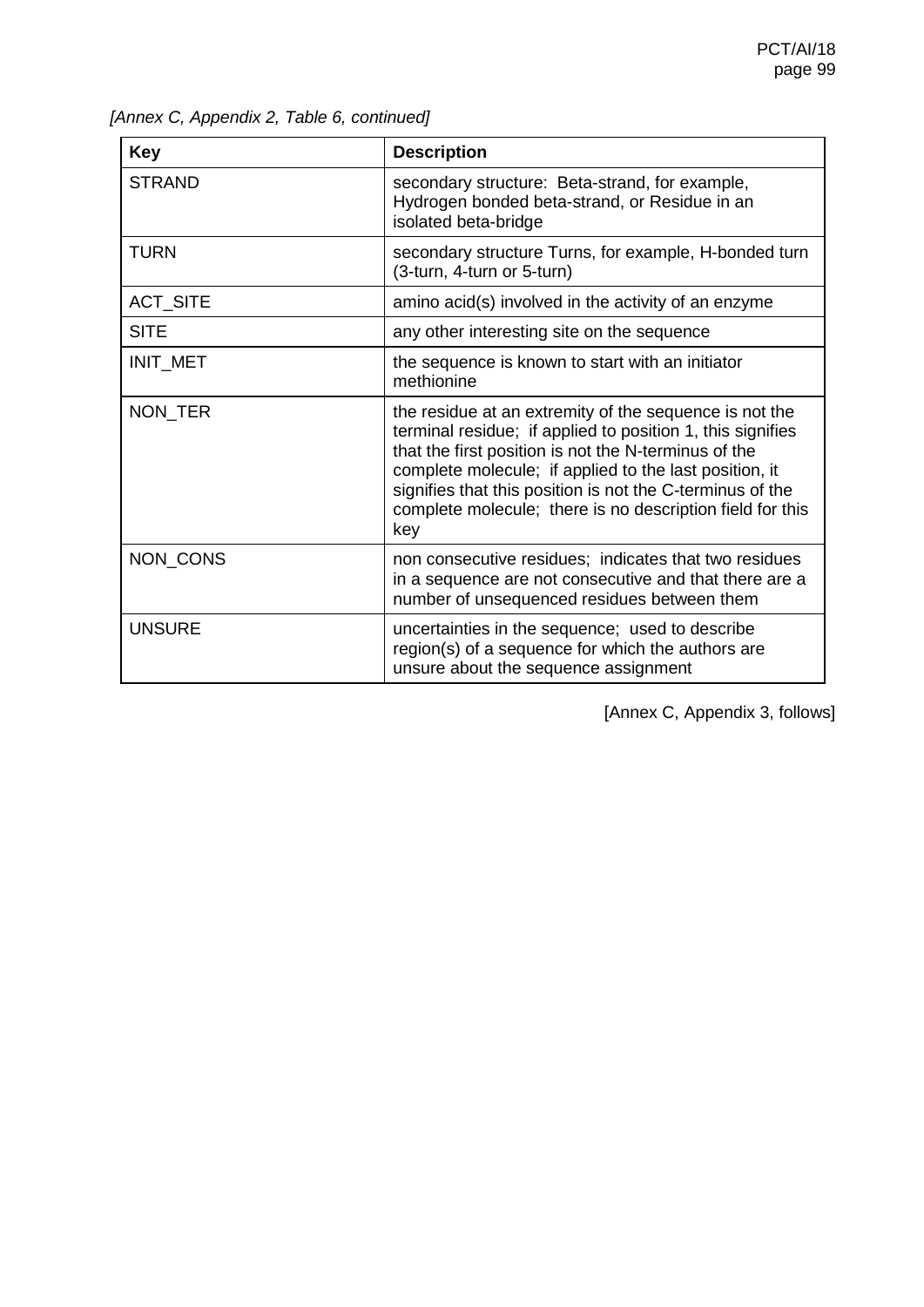# **Annex C, Appendix 3 Specimen Sequence Listing**

| <110>                                                                |            |            | Smith, John; Smithgene Inc.                                       |            |            |            |            |                                                                              |                          |                 |            |            |                  |                 |            |     |
|----------------------------------------------------------------------|------------|------------|-------------------------------------------------------------------|------------|------------|------------|------------|------------------------------------------------------------------------------|--------------------------|-----------------|------------|------------|------------------|-----------------|------------|-----|
| <120>                                                                |            |            | Example of a Sequence Listing                                     |            |            |            |            |                                                                              |                          |                 |            |            |                  |                 |            |     |
| < 130                                                                |            |            | 01-00001                                                          |            |            |            |            |                                                                              |                          |                 |            |            |                  |                 |            |     |
| <140><br><141>                                                       |            |            | PCT/EP98/00001<br>1998-12-31                                      |            |            |            |            |                                                                              |                          |                 |            |            |                  |                 |            |     |
| <150><br><151>                                                       |            |            | US 08/999,999<br>1997-10-15                                       |            |            |            |            |                                                                              |                          |                 |            |            |                  |                 |            |     |
| < 160                                                                |            |            | 4                                                                 |            |            |            |            |                                                                              |                          |                 |            |            |                  |                 |            |     |
| <170>                                                                |            |            | Patentln version 2.0                                              |            |            |            |            |                                                                              |                          |                 |            |            |                  |                 |            |     |
| <210><br>211><br><212><br>$<$ 213>                                   |            | 1          | 389<br><b>DNA</b><br>Paramecium sp.                               |            |            |            |            |                                                                              |                          |                 |            |            |                  |                 |            |     |
| <220>                                                                |            |            |                                                                   |            |            |            |            |                                                                              |                          |                 |            |            |                  |                 |            |     |
| <221><br><222>                                                       |            |            | <b>CDS</b><br>(279)(389)                                          |            |            |            |            |                                                                              |                          |                 |            |            |                  |                 |            |     |
| $300$<br>$301$<br>$302$                                              |            |            | Doe, Richard<br>sp.                                               |            |            |            |            | Isolation and Characterization of a Gene Encoding a Protease from Paramecium |                          |                 |            |            |                  |                 |            |     |
| $303$<br>$304$<br>$<$ 305><br>$<$ 306><br>$307$<br>$308$<br>$<$ 309> |            | 1<br>4     | Journal of Genes<br>$1 - 7$<br>1988-06-31<br>123456<br>1988-06-31 |            |            |            |            |                                                                              |                          |                 |            |            |                  |                 |            |     |
| $<$ 400>                                                             |            | 1          |                                                                   |            |            |            |            |                                                                              |                          |                 |            |            |                  |                 |            |     |
| agctgtagtc                                                           |            |            | attcctgtgt                                                        | cctcttctct |            |            |            | ctgggcttct                                                                   |                          |                 | Caccctgcta |            |                  | atcagatctc      |            |     |
|                                                                      | agggagagtg |            | tcttgaccct                                                        |            | cctctgcctt |            |            | tgcagcttca                                                                   |                          |                 | Caggcaggca |            |                  | ggcaggcagc      |            | 120 |
| tgatgtggca                                                           |            |            | attgctggca                                                        |            |            | gtgccacagg |            | cttttcagcc                                                                   |                          |                 | Aggcttaggg |            |                  | tgggttccgc      |            |     |
|                                                                      | cgcggcgcgg |            | cggcccctct                                                        |            |            | cgcgctcctc |            | tcgcgcctct                                                                   | Ctctcgctct<br>cctctcqctc |                 |            |            |                  | 240             |            |     |
| ggacctgatt                                                           |            | aggtgagcag |                                                                   |            |            | gaggaggggg |            | cagttagc                                                                     |                          | atg<br>Met<br>1 | Gtt<br>Val | tca<br>Ser | atg<br>Met       | ttc<br>Phe<br>5 | agc<br>Ser | 296 |
| ttg<br>Leu                                                           | tct<br>Ser | ttc<br>Phe | aaa<br>Lys<br>10                                                  | tgg<br>Trp | cct<br>Pro | gga<br>Gly | ttt<br>Phe | tgt<br>Cys<br>15                                                             | ttg<br>Leu               | ttt<br>Phe      | Gtt<br>Val | tgt<br>Cys | ttg<br>Leu<br>20 | ttc<br>Phe      | caa<br>Gln | 344 |
| tgt                                                                  | ccc        | aaa        | gtc                                                               | ctc        | ccc        | tgt        | cac        | tca                                                                          | tca                      | ctg             | Ca         | ccg        | aat              | ctt             |            | 389 |
| Cys                                                                  | Pro        | Lys<br>25  | Val                                                               | Leu        | Pro        | Cys        | His<br>30  | Ser                                                                          | Ser                      | Leu             | g<br>Gln   | Pro<br>35  | Asn              | Leu             |            |     |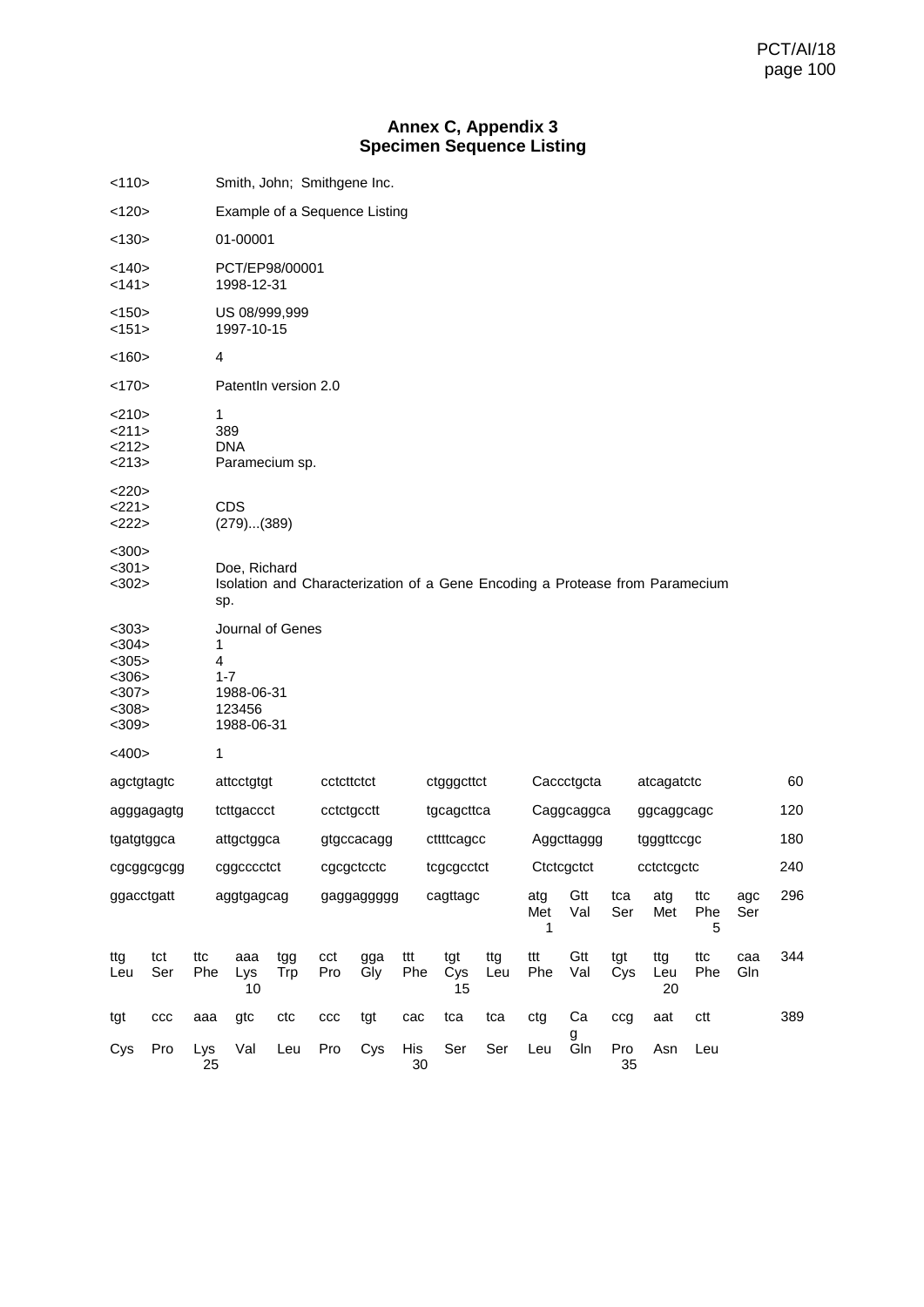| <210><br><211><br><212><br><213> |                                                                                                                     | $\overline{c}$<br>37<br><b>PRT</b> | Paramecium sp.             |          |     |     |     |           |           |     |     |     |           |           |     |
|----------------------------------|---------------------------------------------------------------------------------------------------------------------|------------------------------------|----------------------------|----------|-----|-----|-----|-----------|-----------|-----|-----|-----|-----------|-----------|-----|
| $<$ 400>                         |                                                                                                                     | $\overline{2}$                     |                            |          |     |     |     |           |           |     |     |     |           |           |     |
| Met<br>1                         | Val                                                                                                                 | Ser                                | Met                        | Phe<br>5 | Ser | Leu | Ser | Phe       | Lys<br>10 | Trp | Pro | Gly | Phe       | Cys<br>15 | Leu |
| Phe                              | Val                                                                                                                 | Cys                                | Leu<br>20                  | Phe      | Gln | Cys | Pro | Lys<br>25 | Val       | Leu | Pro | Cys | His<br>30 | Ser       | Ser |
| Leu                              | Gln                                                                                                                 | Pro<br>35                          | Asn                        | Leu      |     |     |     |           |           |     |     |     |           |           |     |
| <210><br><211><br><212><br><213> | 3<br>11<br><b>PRT</b>                                                                                               |                                    | <b>Artificial Sequence</b> |          |     |     |     |           |           |     |     |     |           |           |     |
| <220><br><223>                   | Designed peptide based on size and polarity to act as a linker between the alpha and<br>beta chains of Protein XYZ. |                                    |                            |          |     |     |     |           |           |     |     |     |           |           |     |
| $<$ 400 $>$<br>Met<br>1          | Val                                                                                                                 | 3<br>Asn                           | Leu                        | Glu<br>5 | Pro | Met | His | Thr       | Glu<br>10 | lle |     |     |           |           |     |
| <210>                            |                                                                                                                     | 4                                  |                            |          |     |     |     |           |           |     |     |     |           |           |     |
| $<$ 400 $>$                      |                                                                                                                     | 4                                  |                            |          |     |     |     |           |           |     |     |     |           |           |     |
| 000                              |                                                                                                                     |                                    |                            |          |     |     |     |           |           |     |     |     |           |           |     |

[Annex D follows]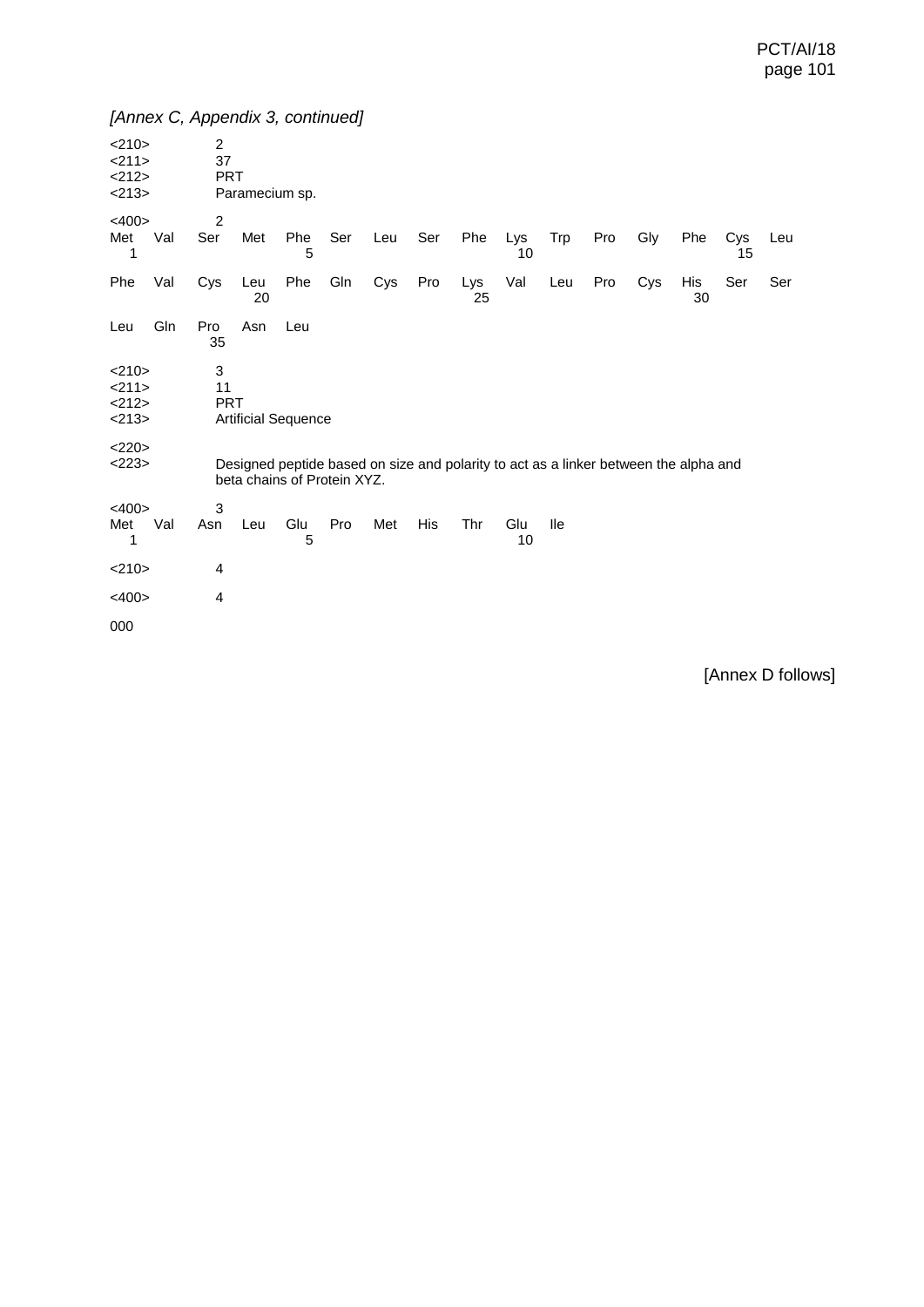### ANNEX D

### INFORMATION FROM FRONT PAGE OF PUBLISHED INTERNATIONAL APPLICATION TO BE INCLUDED IN THE GAZETTE UNDER RULE 86.1(i)

The following information shall be extracted from the front page of the publication of the international publication for each published international application and shall, in accordance with Rule 86.1(i), appear in the corresponding entry of the Gazette:

- 1. as to the international publication:
	- 1.1 the international publication number
	- 1.2 the date of the international publication<br>1.3 an indication whether the following item
	- an indication whether the following items were published in the published international application:
		- 1.31 international search report<br>1.32 declaration under Article 17
		- 1.32 declaration under Article 17(2)<br>1.33 claims amended under Article
		- 1.33 claims amended under Article 19(1)
		- 1.34 statement under Article 19(1)<br>1.35 *IDeleted1*
		- 1.35 *[Deleted]*
		- 1.36 request for rectification under the first sentence of Rule 91.3(d)<br>1.37 information concerning the incorporation by reference of an ele
		- information concerning the incorporation by reference of an element or part as referred to in Rule 48.2(b)(v)
		- 1.38 information concerning a priority claim under Rule 26*bis*.2(d)
		- 1.39 information concerning a request under Rule 26*bis*.3 for restoration of the right of priority
	- 1.4 the language in which the international application was filed<br>1.5 the language of publication of the international application
	- the language of publication of the international application
- 2. as to the international application:
	- 2.1 the title of the invention
	- 2.2 the symbol(s) of the International Patent Classification (IPC)
	- 2.3 the international application number
	- 2.4 the international filing date
- 3. as to any priority claim:
	- 3.1 the application number of the earlier application<br>3.2 the date on which the earlier application was file
	- the date on which the earlier application was filed
	- 3.3 where the earlier application is:
		- 3.31 a national application: the country in which the earlier application was filed
		- 3.32 a regional application: the authority entrusted with the granting of regional patents under the applicable regional patent treaty and, in the case referred to in Rule 4.10(b)(ii), a country party to the Paris Convention for the Protection of Industrial Property for which that earlier application was filed
		- 3.33 an international application: the receiving Office with which it was filed
- 4. as to the applicant, inventor and agent:
	- 4.1 their name(s)
	- 4.2 their mailing address(es)
- 5. as to the designated States:
	- 5.1 their names
	- 5.2 the indication of any wish for a regional patent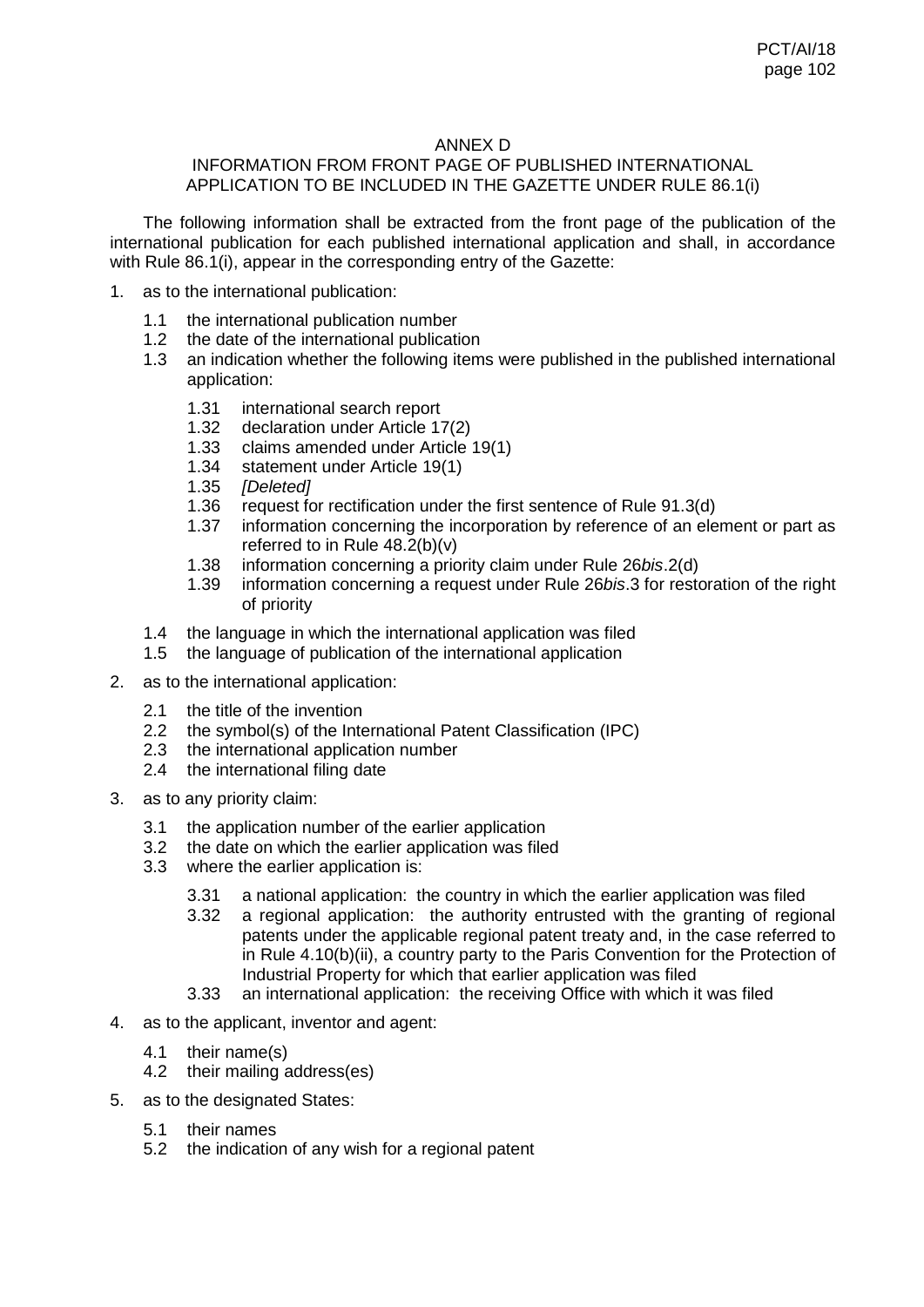- 5.3 the indication that every kind of protection available is sought, unless otherwise indicated
- 6. as to a statement concerning non-prejudicial disclosure or exception to lack of novelty:
	- 6.1 the date of the disclosure
	- 6.2 the place of the disclosure<br>6.3 the kind of the disclosure
	- the kind of the disclosure (e.g., exhibition, scientific publication, conference reports, etc.)
	- 6.4 the title of the exhibition, publication or conference
- 7. as to any indication in relation to deposited biological material furnished under Rule 13*bis* separately from the description:
	- 7.1 the fact that such indication is published
	- 7.2 the date on which the International Bureau received such indication
- 8. as to any declaration referred to in Rule 4.17 which was received by the International Bureau before the expiration of the time limit under Rule 26*ter*.1:
	- 8.1 the fact that such a declaration was made and a reference to the applicable item in Rule 4.17 under which it was made.

[Annex E follows]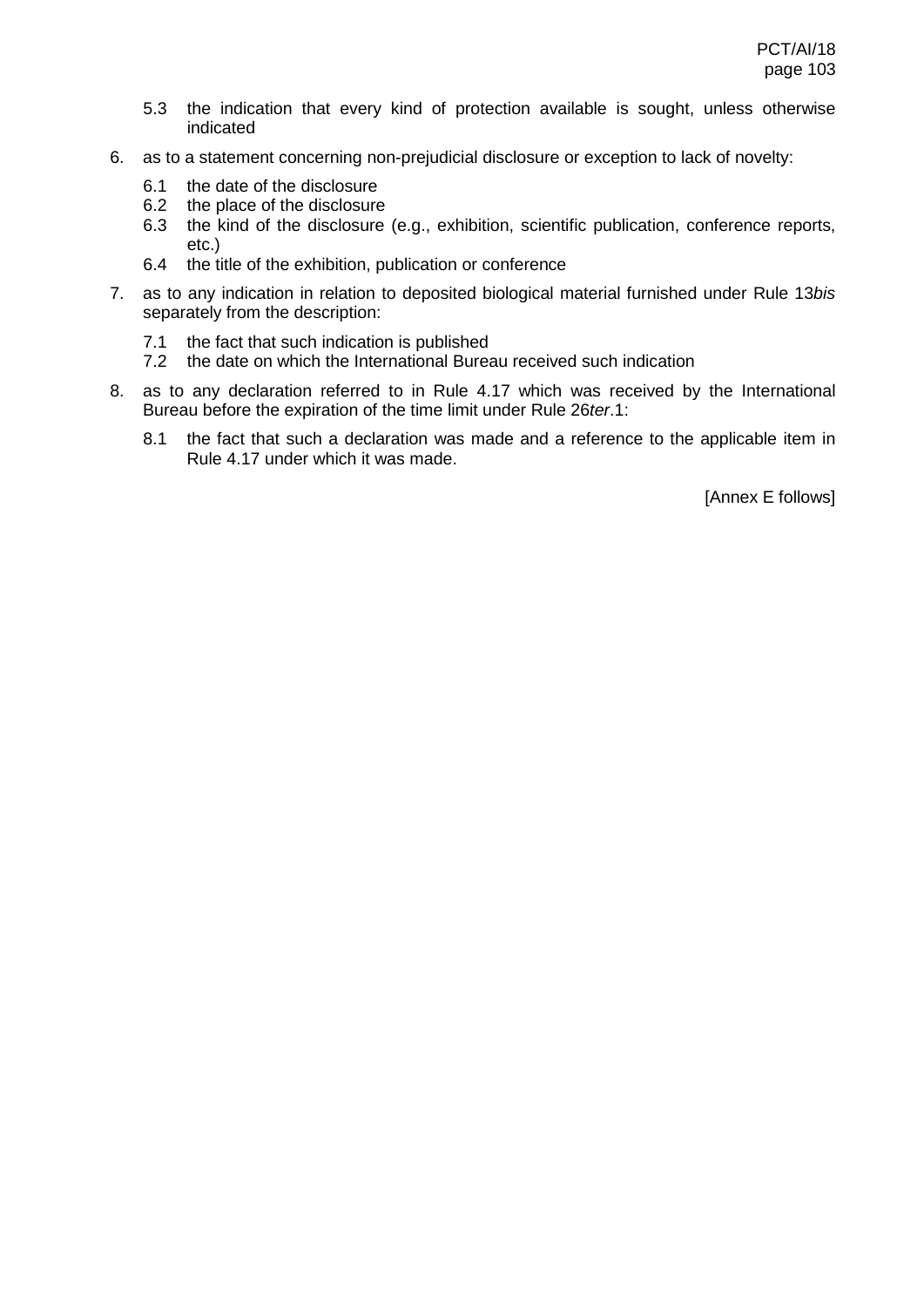#### ANNEX E

# INFORMATION TO BE PUBLISHED IN THE GAZETTE UNDER RULE 86.1(v)

- 1. The time limits applicable under Articles 22 and 39 in respect of each Contracting State.
- 2. The list of the non-patent literature agreed upon by the International Searching Authorities for inclusion in the minimum documentation.
- 3. The names of the national Offices which do not wish to receive copies under Article 13(2)(c).
- 4. The provisions of the national laws of Contracting States concerning international-type search.
- 5. The text of the agreements entered into between the International Bureau and the International Searching Authorities or the International Preliminary Examining Authorities.
- 6. The names of the national Offices which entirely or in part waived their rights to any communication under Article 20.
- 7. The names of the Contracting States which are bound by Chapter II of the PCT.
- 8. Index of concordance of international application numbers and international publication numbers, listed according to international application numbers.
- 9. Index of applicants' names giving, for each name, the corresponding international publication number(s).
- 10. Index of international publication numbers, grouped according to the International Patent Classification symbols.
- 11. Indication of any subject matter that will not be searched or examined by the various International Searching and Preliminary Examining Authorities under Rules 39 and 67.
- 12. Requirements of designated and elected Offices under Rules 49.5 and 76.5 in relation to the furnishing of translations.
- 13. The dates defining the period referred to in Rule 32.1(b) during which the international application, whose effects may be extended to a successor State under Rule 32.1, must have been filed.
- 14. The criteria for restoration of the right of priority applied by receiving Offices under Rule 26*bis*.3 or designated Offices under Rule 49*ter*.2, and any subsequent changes in that respect.

[Annex F follows]